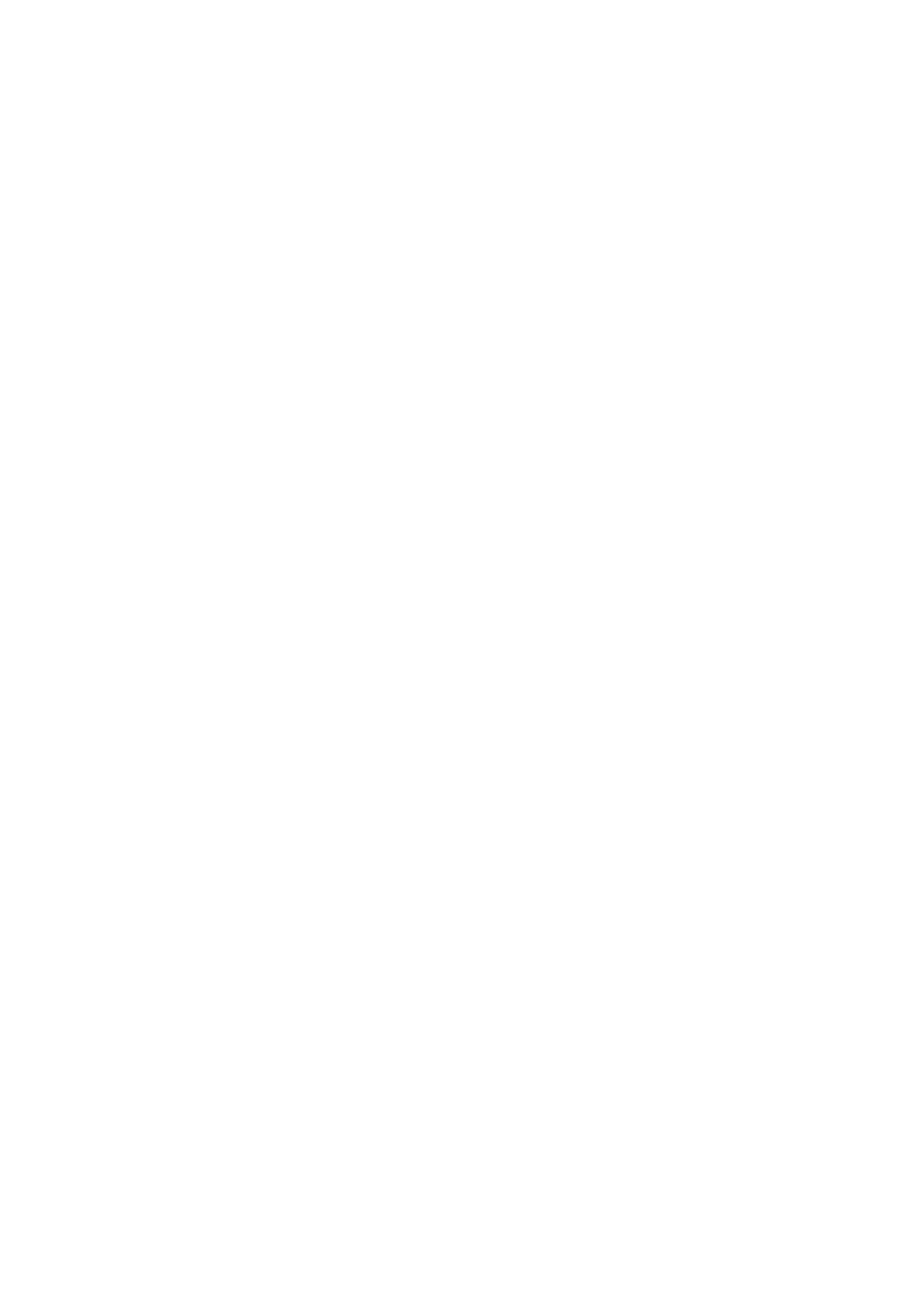## Legislative Assembly

Tuesday, 20 October 2020

 $\overline{a}$ 

## **ESTIMATES COMMITTEE A**

The meeting commenced at 9.00 am.

## **Division 1: Parliament, \$68 783 000 —**

Ms L.L. Baker, Chair.

Mr P.B. Watson, Speaker of the Legislative Assembly.

Ms K.M. Robinson, Clerk of the Legislative Assembly.

Mr R. Hunter, Executive Manager, Parliamentary Services Department.

Ms P. Traegde, Deputy Executive Manager, Parliamentary Services Department.

Ms B. Corey, Director, Parliamentary Information and Education, Parliamentary Services Department.

Ms E. Ozich, Chief Finance Officer, Parliamentary Services Department.

**The CHAIR**: Good morning, members, and welcome to committee A, division 1, part 1, "Parliament".

[Witnesses introduced.]

**The CHAIR**: The estimates committee will be reported by Hansard. The daily proof *Hansard* will be available the following day. The Chair will ensure that as many questions as possible are asked and answered, and that both questions and answers are short and to the point. Estimates committee's consideration of the estimates is restricted to the discussion of items for which there is a vote of money proposed in the consolidated account. Questions must be clearly related to a page number, item program or amount in the current division. Members should give these details in preface to their question. If a division or service is the responsibility of more than one minister, a minister shall only be examined in relation to their portfolio responsibilities.

The minister may agree to provide supplementary information to the committee, rather than asking that question be put on notice for the next sitting day. I ask the Speaker to clearly indicate what supplementary information he agrees to provide, and I will allocate a reference number if the supplementary information is to be provided. I seek the Speaker's cooperation in ensuring that it is delivered to the principal clerk by Friday, 30 October 2020. I caution members that if a minister asks that a matter be put on notice, it is up to that member to lodge the question on notice through the online questions system.

The Leader of the Opposition has the first question.

**Mrs L.M. HARVEY**: In relation to division 1, page 46, and spending changes relating to the parliamentary precinct project, could Mr Speaker please outline the time lines for this project's commencement?

**The SPEAKER**: I will get Mr Hunter to answer that.

**Mr R. Hunter**: Thank you, Mr Speaker. In terms of clarification, the question was in regard to the parliamentary precinct?

**Mrs L.M. HARVEY**: On page 46, under "Spending Changes", the estimate for the "Parliamentary Precinct Project" is \$169 000.

**Mr R. Hunter**: The parliamentary precinct project is a government-initiated project to deal with a purpose-built building across the road, to knock down 1 Harvest Terrace, amalgamate between 1 and 3 Harvest Terrace and provide a new building. Our understanding from our involvement is it would include five electorate offices for local members accommodated in West Perth. It would also include the Leader of the Opposition's office and the opposition's second party office staff as well, and our IT area, our library staff, and both committee offices of the Legislative Assembly and Legislative Council. The funding is for us to establish a project manager to run the project on behalf of the three parliamentary departments. That funding contribution was put into our budget for that purpose.

**Mrs L.M. HARVEY**: Through you, Mr Speaker, what is the estimated total cost of that project and when is it anticipated that the funding might flow for the project to substantially commence?

**The SPEAKER**: Mr Hunter.

**Mr R. Hunter**: Bearing in mind that we are not running the project, and we are just one of the stakeholders in the project—a little like the Leader of the Opposition's office—we understand that the project funding is a \$13.8 million fit-out to accommodate all those places I just referred to. The project is a long-term ground lease, so it is a 49-year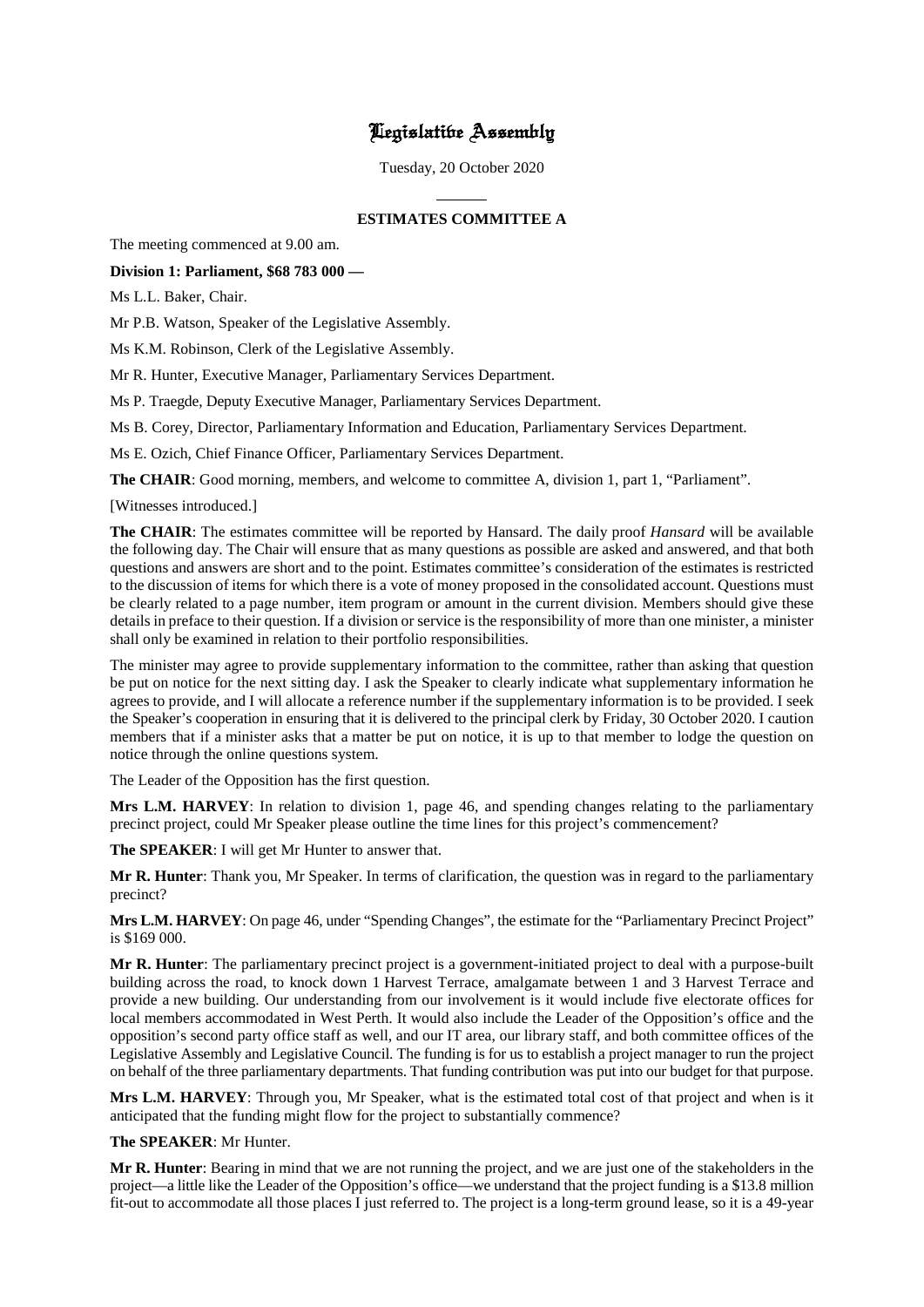program. I understand that the Pivot Construction Group owns the property at 3 Harvest Terrace—the two properties on either side, 1 and 5 Harvest Terrace, are government owned. Part of the arrangement would be that that parcel of land would be given back to government, and the build would be done by the private developer, the Pivot Construction Group, and in 49 years, the whole property would revert to government.

**Mr Z.R.F. KIRKUP**: I understood there was a \$13 million fit-out. What is the total construction cost?

**Mr R. Hunter:** The construction cost -

**The CHAIR**: That should be directed through the Speaker—just to put that on record.

**Mr R. Hunter**: I would not know the construction cost. That is something that the government is running. As I said, we are just a stakeholder. Essentially, for us, and for the Parliament in particular, there is no gain, because at the moment we have offices in West Perth. As you know, we have 18–32 Parliament Place for the Council, 11 Harvest Terrace for the Assembly and our IT department, and 1 Harvest Terrace for the library. Essentially, we are just moving to a new location. There is no net gain for us. We are just a stakeholder.

**The SPEAKER**: Following on, there is no benefit to the Parliament going across there. There will be no extra rooms available in Parliament House.

**Mrs L.M. HARVEY**: More generally, Mr Speaker, on page 46, under "Delivery of Services", can you outline what has been done to ensure documentation and data of members of Parliament are being kept in a secure and safe location, and whether there have been any cyberattacks on Parliament this year?

#### **The SPEAKER**: Mr Hunter.

**Mr R. Hunter**: We do a number of things. First of all, we have quite a few protections in place in terms of our IT security. We have some fire walls. We have two layers, if you like, of security in our network. We have a public-facing layer, which is our internet activity, then the second layer looks after the parliamentary network. Obviously, that is not members' information; it is just staff information at Parliament House.

The question was whether we had a cyberattack. Yes, we did. We had a cyberattack in 2018. It was a particularly sophisticated one. It hit both us and the federal Parliament almost simultaneously. We have a relationship with the Australian Signals Directorate cybersecurity unit under which we have monitoring and now a response capability so that it can detect and respond to any cyberattack and then alert us to that. We are also working closely with the Department of the Premier and Cabinet to have an understanding of shared information in case there is an equivalent breach within government.

**Mrs L.M. HARVEY**: Further to that, Mr Speaker, what was the nature of the attack and were there any breaches with respect to information being gathered by the proponent of the attack?

#### **The SPEAKER**: Mr Hunter.

**Mr R. Hunter**: No, there were no breaches—nothing was compromised. My understanding—a layperson's understanding—is that a "Trojan", or a sleeper, was sitting inside between our outward-facing servers and our network. Some code had been planted in there, which sat there waiting to do something. It did not harvest any information. During that time, we made some changes to our public-facing server so that we could still monitor what the Trojan was proposing to do, but it could not continue to do what it intended to do. Nothing was compromised, and that was confirmed by the Australian Signals Directorate. We take a parcel of data, we give it to the Australian Signals Directorate to analyse and it tells us whether it has or has not been compromised.

**Mrs L.M. HARVEY**: Mr Speaker, who was the author of the attack? Does the Speaker know where it came from, which entity or any information like that?

**The SPEAKER**: We do not really know.

**Mr R. Hunter**: Unfortunately, no.

**Mr Z.R.F. KIRKUP**: The annual report shows an allocation to add some improvements to the website. Could we get an outline of what those improvements might be and whether they result from the attack or are part of continual improvement of the website?

**The SPEAKER**: Always, when there is an attack, you try to upgrade your system, but I will get Rob to answer that more forensically.

**Mr R. Hunter**: I will answer it generally and then defer to Belinda Corey because that is her area of specialty. In terms of our website, we are currently running some fairly old databases and concerns are raised about database searches—*Hansard*, the Parliamentary Library et cetera. Some of those things need to be reviewed. We also have concerns about making sure the website is accessible and that it meets all compliance requirements. We need to do a numbers of things, which we have not been able to progress through lack of funding. As you know, the website was redeveloped only two years ago. I refer to Belinda Corey about what the focus for our website will be.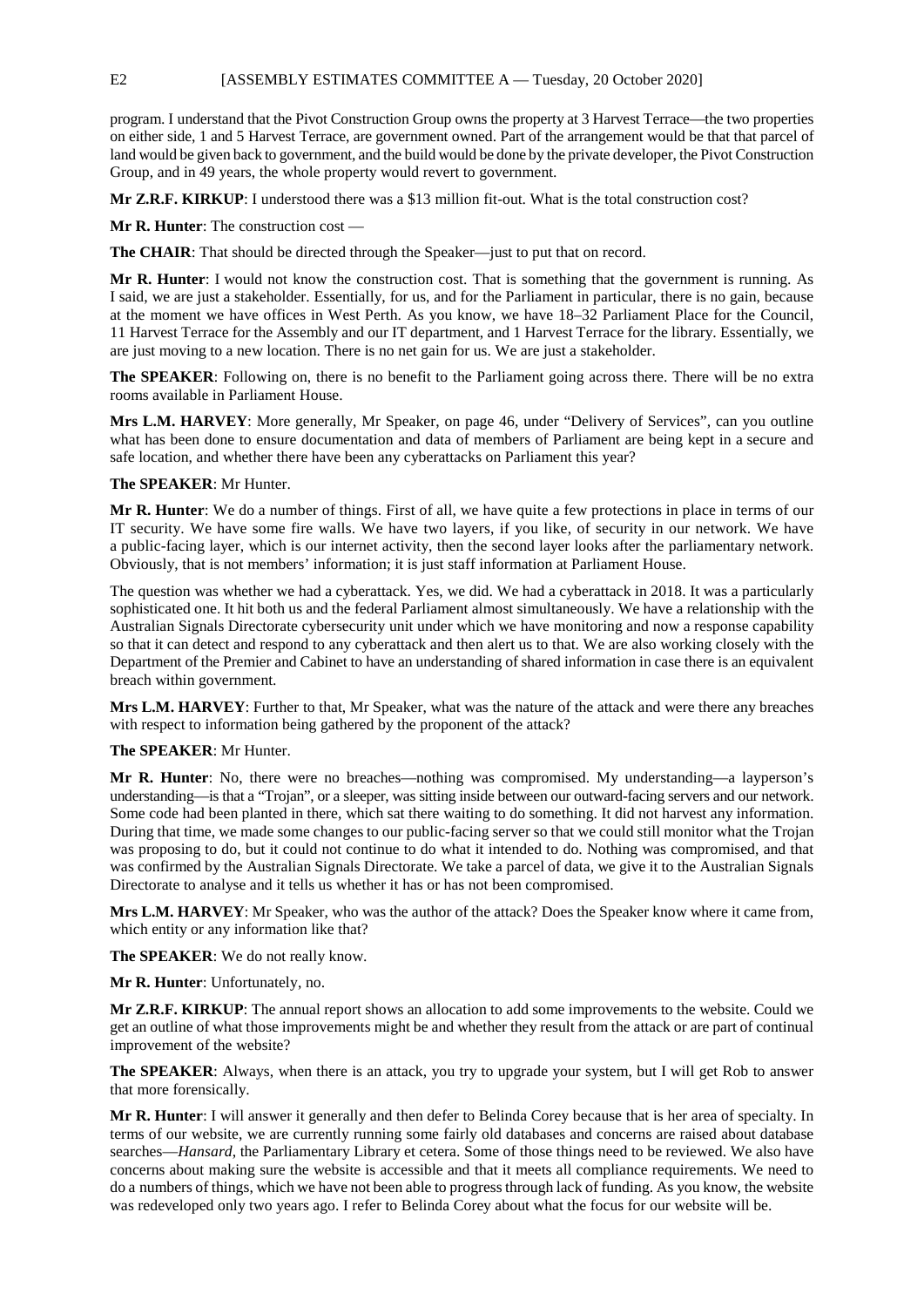#### [9.10 am]

**Ms B. Corey**: Our website was redeveloped to go live last April, 2019, and that is for the presentation of the data. The ongoing project that our cross-parliamentary website steering committee is looking at is how the database is presented and how that is searchable for our users and members, and also improving accessibility to the website for users with disabilities.

**Mr Z.R.F. KIRKUP**: Mr Speaker, are the ongoing improvements dedicated towards the website resultant of any complaints about current usability? Secondly, as an avid POWAnet user, I am hoping there will not be any changes to the POWAnet interface until we iron out issues with the public website. Could you enlighten us about the process of when or if POWAnet will be altered during the redevelopment of the website?

#### **The SPEAKER**: Belinda.

**Ms B. Corey**: We do not intend to make any changes to the POWAnet in terms of navigation and usability. We have had some feedback. We have member and staff surveys and general-use feedback regarding navigation of the website, and that is what our committee is actively looking to improve.

**Mr Z.R.F. KIRKUP**: Mr Speaker, on page 41, under "Service Summary" is an allocation to "Support the Operations of the Legislative Assembly". Could you provide a breakdown of the allocation for the overall support to the operations thus far?

**The SPEAKER**: I am just finding who I can handball it to—the Clerk.

**Ms K.M. Robinson**: The items under "Support the Operations of the Legislative Assembly" include such things as services and contracts, including committee travel and projects, accommodation and employee benefits. It covers those costs.

**Mr Z.R.F. KIRKUP**: Thank you, Chair; thank you, Speaker. Does that also include an allocation for hospitality provided by Parliament and the Speaker?

**The SPEAKER**: Yes.

**Mr Z.R.F. KIRKUP**: Is there a list or any sort of record of the hospitality that is provided by the Parliament? I assume that allocation is shared between Mr Speaker and the President, in the case of a joint event, and then obviously any official hospitality that is provided by the Speaker in the suite is provided by the Speaker directly. Is that a fair assertion?

#### **The SPEAKER**: Yes.

**Mr Z.R.F. KIRKUP**: Does the Speaker have a breakdown for the last financial year of the hospitality that has been provided by the Parliament and then by the Speaker?

**The SPEAKER**: Yes, sure. We can answer that as a supplementary question.

**The CHAIR**: Mr Speaker, could you confirm, for the new system this year, exactly what you are going to provide?

**The SPEAKER**: Was it the cost of the Speaker's dining room and the President's dining room?

**Mr Z.R.F. KIRKUP**: Effectively, for hospitality across the Parliament generally, and then confined to official functions that Mr Speaker hosts.

**The SPEAKER**: Not as many as there could be!

**The CHAIR**: So it is providing a breakdown of costs for official functions by the Speaker and Parliament.

[*Supplementary Information No A1.*]

**Mrs L.M. HARVEY**: There have been discussions over many years about the potential establishment of a parliamentary budget office. Has the Legislative Assembly done any work on what that cost might be with respect to the establishment of such an office?

### **The SPEAKER**: No.

**Mrs L.M. HARVEY**: Thank you.

**Mr Z.R.F. KIRKUP**: On page 42, under "Cost of Services: Expenses", a number of line items are listed, including accommodation and the like. I am curious whether the allocation for "Accommodation" includes any money toward the establishment of a family room about which members have been surveyed. If so, what plans have been put together by the Parliament to establish such a facility?

**The SPEAKER**: No official money has been put aside. We recently sent out a survey to members. It is something that a lot of members want, but space is always a big issue in Parliament House. At the moment we are looking at a site in Parliament. As I said, we sent out a survey asking people what they wanted and we are pretty sure that it will happen in the next term of Parliament.

**Mr Z.R.F. KIRKUP**: I appreciate that, but, at the moment, there is no allocation toward refurbishing or refitting that space for that?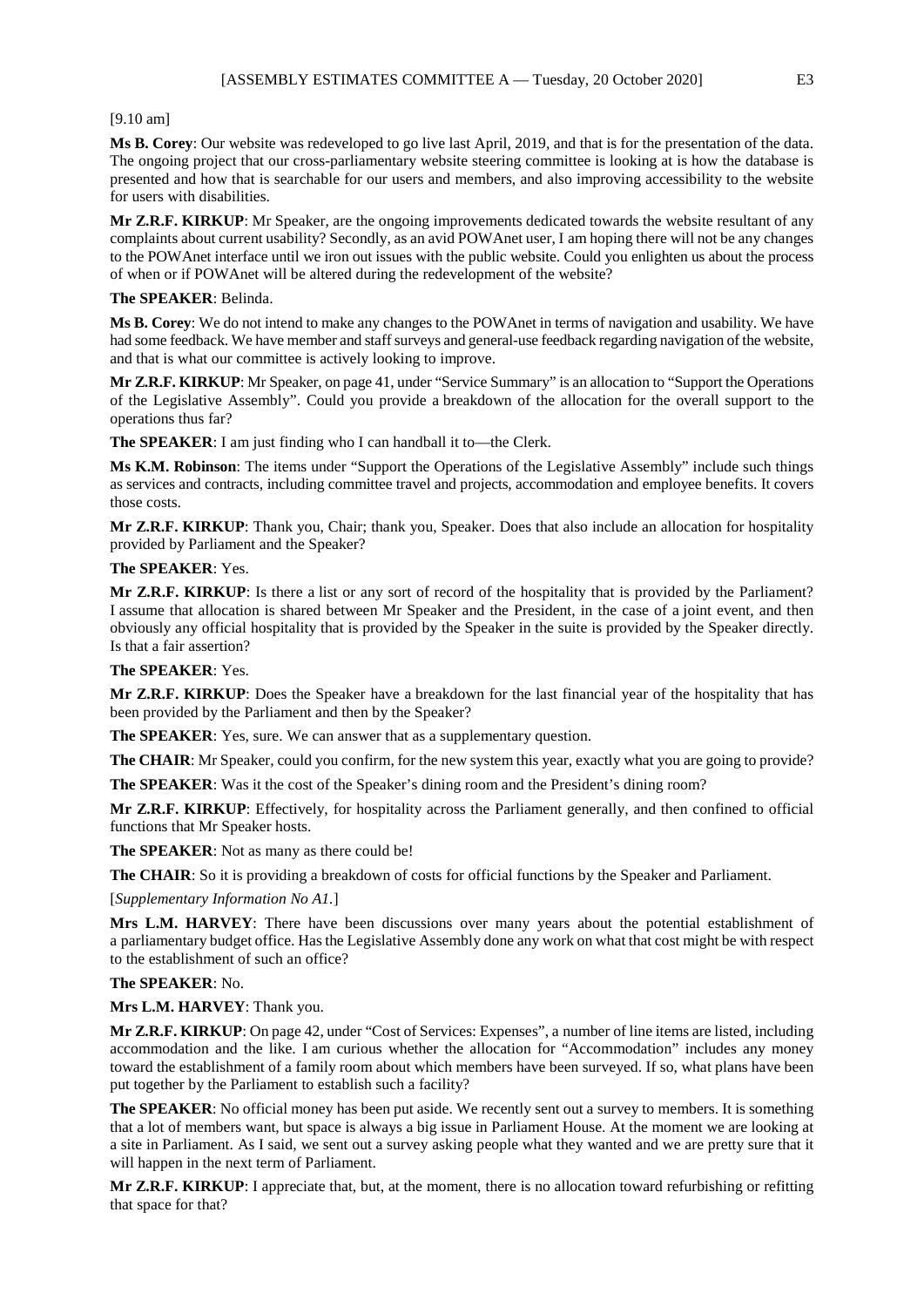**The SPEAKER**: No. We think the space we have will be okay, with some minor changes. We are pretty confident we will have something for the start of the next Parliament. It is a bit hard to get anything done now. There is a lot of demand for something like this, but we have to be very careful how we do it because the facility has to be safe and also close to the members. We think we have a spot, but we are still working out the size and what we have to do. We are waiting to get feedback from members to finalise what we will actually do and then we will allocate money when the time is right.

**Mr Z.R.F. KIRKUP**: I assume the requirement is that it is within the confines of the building and close to members, rather than a separate facility on the grounds?

**The SPEAKER**: There is no room for something like that at the moment. It has to be in the building, close to security and to the members. The member probably realises the building has very limited space, but we think we have found a spot. It will be safe, it will be inside the building and will be accessible to members.

**Mr Z.R.F. KIRKUP**: In relation to accommodation, has any money been spent thus far in the last financial year, or is forecast in the coming financial year, on a refurbishment of members' offices or for the Parliamentary Services team and the like?

**The SPEAKER:** It is very hard to get money from the government to refurbish the building. That has been a worry for me ever since I have been in this job. At some stage down the track it will cost a government a lot of money to refurbish the building. I will get Rob to follow up.

**Mr R. Hunter**: In response to the question about accommodation, particularly around office spaces: yes, we have a plan. We have a 10-year strategic asset management plan, which includes upgrading all the members' offices. There are 81 members' offices or thereabouts that need to be upgraded. The staff offices are not included in that. The last time they were upgraded was in 1999, other than little pieces of furniture being put in from time to time. To give an example of the quantum cost, because we need to route IT and power et cetera, it would be \$800 000.

**Mr Z.R.F. KIRKUP**: Is that per office or in total?

**Mr R. Hunter**: No, in total for those 81 offices, so about \$10 000 per office. That would really be for new furnishings, carpets, well finishes, and data and power routing—that is it. It would be the same location and no expansion.

**Mr Z.R.F. KIRKUP**: Thank you very much, Mr Hunter. Could you confirm the expenditure thus far on accommodation has not included refurbishing or refitting members' offices or the offices of the Parliamentary Services team?

**Mr R. Hunter**: We have had some changes to the staff offices, particularly around the Parliamentary Services centre. There has been a basic reconfiguration there, but nothing major.

**The SPEAKER**: Hansard was transferred downstairs and the space down there was reconfigured.

[9.20 am]

**Mrs L.M. HARVEY**: Mr Speaker, the income statement table on page 42 shows "Other revenue" of \$21 000.

**Ms E. Ozich**: The \$21 000 income in each year is mainly a contribution from the Parliamentary Services Department and the Legislative Council to the Legislative Assembly for their portion of the contribution to the purchase of artworks. It also includes about \$4 000 for conference fees, some insurance recoveries and motor vehicle contributions.

**Mrs L.M. HARVEY**: I have a different question on the same page under "Expenses". On the same table, under "Finance and interest costs", there is an allocation of \$49 000 in 2019–20 versus \$1 000 to \$2 000 budgeted for out years. What is that variance about?

**Ms E. Ozich**: In the budget, the financing cost relates to a new accounting standard for leases, Australian Accounting Standards Board 16. That particular charge was for the interest on what is called right-of-use leases, so it is an accounting treatment. Most of that belonged to the lease of accommodation. During the last financial year, it was determined by government that the accounting treatment would not continue, so that was reversed out of our books and explains why that \$49 000 is shown there but not in our actuals or forward forecast.

**Mr Z.R.F. KIRKUP**: On page 42, looking at the cost of services and expenses, there are a couple of interesting variations between the 2019–20 budget and the 2019–20 actual expenditure. For example, depreciation was \$402 000, but ultimately expenditure will be \$22 000. There was a budget for "Other expenses" of \$1.4 million, but only \$88 000 in actual expenditure; and "Supplies and services" of \$1.9 million, but \$1.6 million in actual expenditure. I assume much of that is a result of the impact of COVID-19 and the change in operations of the Parliament. Would it be a fair assertion that that is for things like supplies and services?

**The SPEAKER**: Yes. The reason for the underspend is obviously because there has been no travel this year, including the cancellation of the Speaker's delegation to India. I will get Elma to respond but, because of the year we have had, obviously the budget will be all over the place.

**Ms E. Ozich**: As I just mentioned, we did not end up with a charge for interest with the ROU leases for accommodation. It is the same thing for depreciation, with right-of-use depreciation for accommodation, which was also reversed out. As Mr Speaker said, there was some underspend during the year as well because we had much less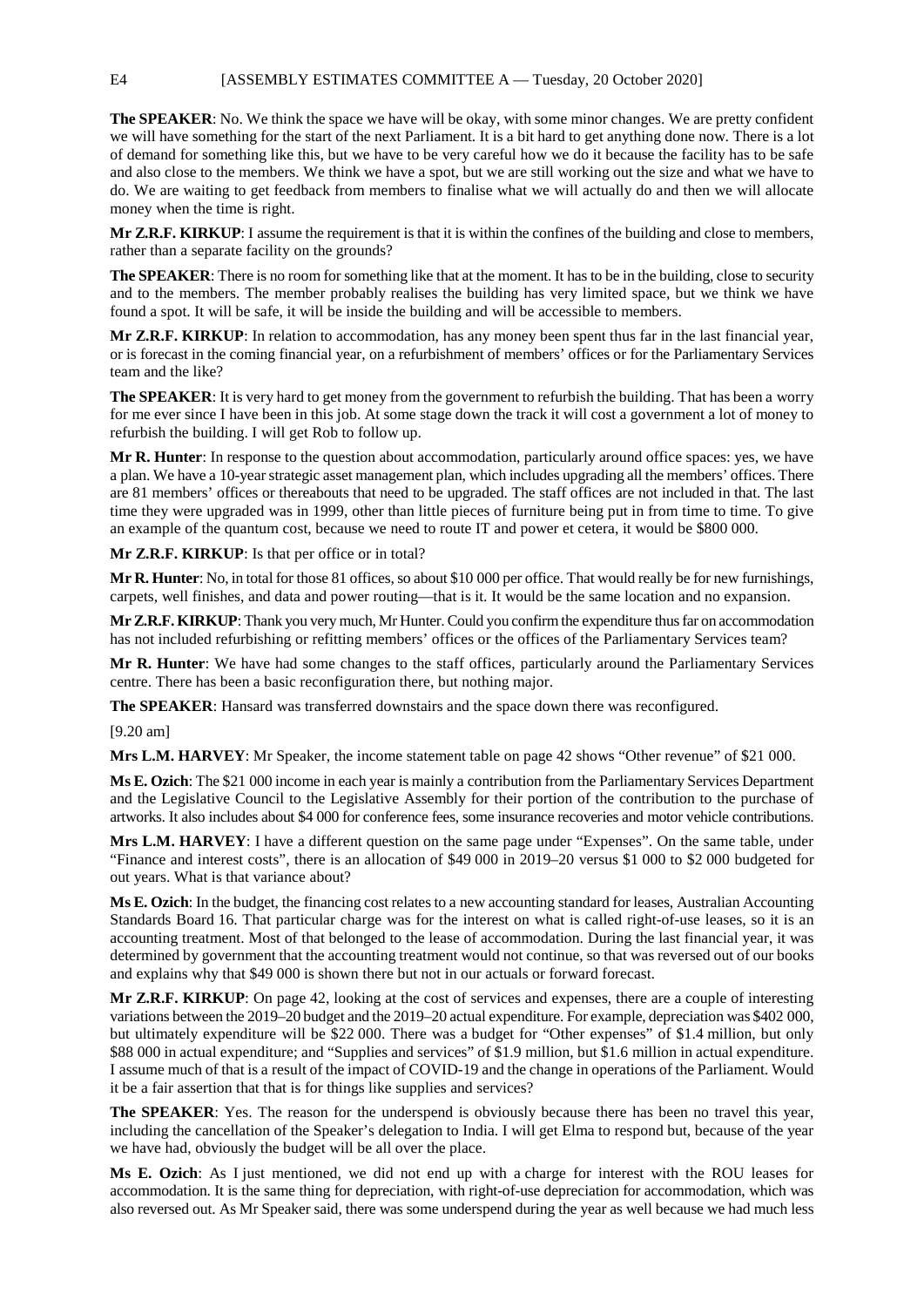travel. Also, we have had a slight change in treatment in where we put what we call our free-of-charge cost, which previously was shown under "Other expenses" in the budget but which has now been moved under "Supplies and services" for actuals. That is why there is a little bit of a flip.

**Mr Z.R.F. KIRKUP**: Further to that, is that why, for example, in 2018–19, "Supplies and services" were effectively \$1.449 million and for 2020–21 are \$2.79 million?

**Ms E. Ozich**: Yes. That is the right-of-use charge moving from "Other expenses" into that line item.

**Mr Z.R.F. KIRKUP**: For those of us who are not familiar with what that technology might mean, Mr Speaker, is there an example of what that would entail?

#### **The SPEAKER**: Mrs Ozich?

**Ms E. Ozich**: The resources received free-of-charge by the Legislative Assembly is a charge from PSD and is basically a portion of our IT, finance and HR expenses that we re-charge. We do not actually get money for this; it is a nominal entry that we do in the books.

**Mrs L.M. HARVEY**: Can we get answers to questions with respect to the Legislative Council as well?

#### **The CHAIR**: No.

**The SPEAKER**: Please, no.

**The CHAIR**: That is their problem.

**Mrs L.M. HARVEY**: I have just a quick question. Going back to page 40, under "Delivery of Services", the estimated actual is \$5.907 million for 2019–20, going up next year to \$5.996 million. I am curious about the increase for next year. My understanding is that because it is an election year we will be sitting fewer days. This year, I think we sat in the order of 69 days and next year we will be sitting far fewer days. I would have expected a cost saving, given we have fewer sitting days as there would be less overtime and related costs. I am curious to know what the increase is for.

**Ms E. Ozich**: We still have staff here for the full year, so \$52 000 of that increase of \$89 000 would be for salaries and wages. That is the \$1 000 per year per employee increase. We also have non-salary cost escalations of about \$20 000, which is about a one per cent increase on our normal charges. Most of it relates to everyday running costs and small items such as that.

**The SPEAKER**: Also, retiring members are in there too.

**Ms E. Ozich**: Yes, but that would be under the salaries and allowances line.

**Mr R. Hunter**: In relation to sitting days—I understand that we are talking about the Legislative Assembly when we look at the Parliamentary Services Department and the Assembly, the total number of days this year is 82. That is because the Legislative Council and the Legislative Assembly do not sit congruently, so the costs for the organisation such as power, air conditioning, utilities et cetera exist even if one house is not sitting. That is why we start to see escalations, as well as the \$1 000 per year per person for wages.

**Mrs L.M. HARVEY**: This probably requires more detail than is contained in the budget papers, but do we have an estimate of the actual cost of running the Parliament on an hourly basis on each sitting day versus a non-sitting day?

**Ms E. Ozich**: The average cost for PSD of a sitting day is \$50 000.

**Mrs L.M. HARVEY**: Further to that, what is the average cost on a non-sitting day?

**Ms E. Ozich**: It is \$42 750.

**Mr Z.R.F. KIRKUP**: I refer to the parliamentary precinct project that we have spoken about, which is on page 46. Mr Speaker, given the statements that both you and Mr Hunter have made that effectively there will be no net benefit to the Parliament itself because there will not be an increase in the overall accommodation in this building and the services contained within it, who initiated the parliamentary precinct project, if it was not the Parliament?

## [9.30 am]

**The SPEAKER**: I will ask Mr Hunter to answer.

**Mr R. Hunter**: We have been concerned about accommodation, or lack of accommodation, at Parliament House for some time. Those matters have been raised with successive governments over many years. The project to amalgamate the electorate offices and the LOOP offices in the building was initiated by government; it approached us. We had hoped that that would realise some vacancy in Parliament House so that we could then reprioritise our existing accommodation. Our ideal, what we had asked for, was a new building on the reserve. I guess that became untenable in terms of cost so we ended up with accommodation across the road. The net result is that we hoped we would have realised some offices but it is really about the LOOP offices. At the moment, both LOOP offices have staff in the building, whereas previously, as you know, some were in offices on Hay Street. A long time ago, the Nationals WA were in off-premises leased accommodation as well. When those staff are relocated, they will keep the same space, because all they have done—both opposition leaders understand—is just cram their staff into an existing allocation. When they relocate across the road, it will not free up space to reallocate to us, so there is no net gain for us.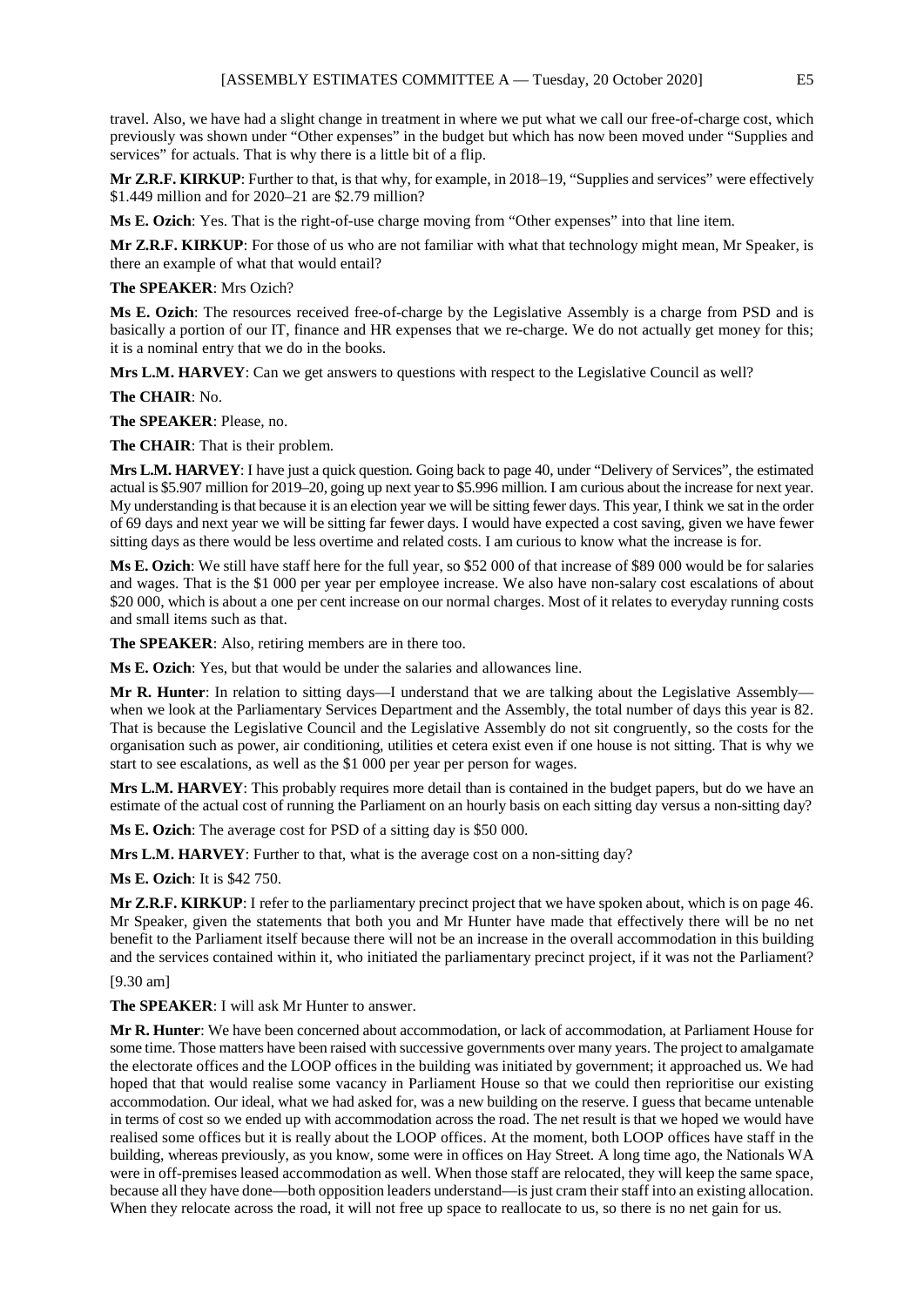**Mr Z.R.F. KIRKUP**: To clarify, was it the Department of the Premier and Cabinet or the Department of Finance that initiated this precinct project?

**Mr R. Hunter**: It was the former. It is run by the Treasury government accommodation office.

**Mr Z.R.F. KIRKUP**: I refer to page 47 and the provision of infrastructure and facilities under the service summary. I note that we have revised forecourt security arrangements at the moment, with sliding gates and the like and that the septic tanks that were out the front have gone.

#### **The SPEAKER**: Withdraw!

**Mr Z.R.F. KIRKUP**: Is there an ongoing plan for the provision of security services to the forecourt and what will that look like?

**The SPEAKER**: I will get Mr Hunter to answer. We put up those bollards in the first place because of a threat. We had to do something really quickly. It had to be cost effective because we were given no money. We did that and obviously people are unhappy. We then found out that school buses and seniors could not get through. We were looking at using the area at the top where the tennis courts were and changing things around so that buses could come in, but then Mr Hunter found a way to do it with the facilities that we have at the moment. We have security gates there because we want to make the forecourt an area where people can come to protest. Schoolchildren come through there all the time. We want the forecourt to have no parking so it is a space just for people to protest, which everyone has a right to do. A certain person was driving around Parliament House at speed and we had to do something, so that is what was done. I will get Mr Hunter, who has done a tremendous job on this, to answer.

**Mr R. Hunter**: The bigger picture is that the parliamentary precinct—the reserve—needs considerable work to make it accessible for a start. It needs to be safe in terms of security, and also for people to alight from buses and for people with disabilities to be dropped off without having to make their way down stairs. As members know, a restaurant owner was killed in the Bourke Street tragedy in Melbourne. The intended target was the Parliament of Victoria. We had that information fairly early, we also had a threat against the protective security officers, and we established on our CCTV that a particular person of interest had been driving to Parliament House in the early hours of the morning and doing turning circles. Until now, this information has not been publicly available. We had a serious threat and, with the Presiding Officers' support, I hastened to put in the bollards—the soak wells—which of course became a bit of a joke for most people.

If we look at today as an example, we expect to see 200 people from the embassy protesting, and they will walk across the front. No vehicles will be travelling through that area so it will be safe. The 17 parking bays out the front will be removed eventually; they have been duplicated already, just outside the barrier. We put in 14 bays and three universal access bays. We have duplicated those parking bays and will move them out. At the moment, people say that it is very sparse on a sitting day with no cars out there. That is the intention so that the people behind those barriers, if you like, will have a card credentialed by us—that is, members and staff. That means that the chances of a hostile vehicle attack have been minimised, and that is the purpose. In terms of security and what we intend to do, we are pretty much at the end of the process now. I feel less concerned about security than I did when I sat here last year. Ultimately, we still need to do a few things. We need to get a platform lift at the southern entrance so people can get down to the forecourt. We are getting parking for buses and doing some work on bus drop-offs now. It is a longer term plan.

**Mr Z.R.F. KIRKUP**: I appreciate that is the end of the security arrangements for the forecourt area, if I read Mr Hunter correctly. First, are ongoing security improvements needed throughout the rest of the building? Second, on car parking, I understand that, for example, ministerial staff are not able to use the forecourt parking and in some cases, particularly when Parliament sits quite late, ministerial staff have to walk from Dumas House to Parliament House, and although I realise protective services officers patrol the area between here and Dumas House, no parking is provided for ministerial staff on the precinct. Will that be looked at by the Parliament? First, are there ongoing security arrangements that are being looked at for the rest of the precinct; and, if so, what are they? Second, what are the parking arrangements for ministerial staff?

**The SPEAKER**: There are ongoing issues. We do not want to let people know about some of the security things that we do. But we are looking at increasing security. It is very hard to get everyone onto the precinct. I will let Rob finish that one.

**Mr R. Hunter**: In terms of security, most of the visible stuff has been done. We are now talking about intelligence sharing between the various parts of the police force. We are very grateful to the government for giving us the protective security officers free of charge. That is a bonus for us. To keep it in context, there were 91 incidents this calendar year.

**Mr Z.R.F. KIRKUP**: Were they security incidents?

**Mr R. Hunter**: Yes, there were 91. Several involved police interventions and 24 were with a weapon of some description. These things are mostly invisible to people inside Parliament House. Obviously, some of those incidents escalate to arrests or whatever else. Some were personal threats by people who want to self-harm and others were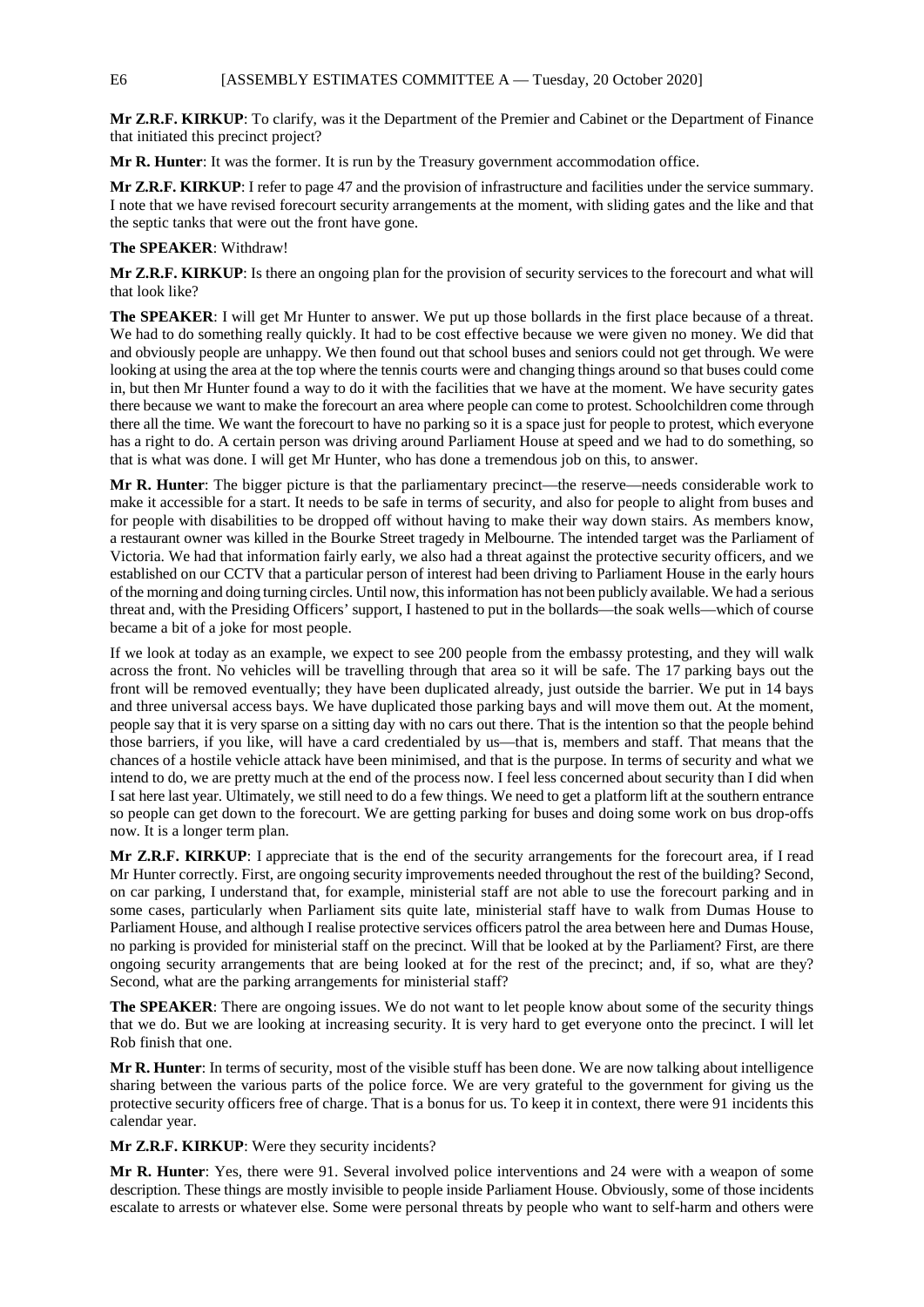by people disaffected with particular portfolios or who had mental health issues. It is real, but we think we have the controls in place to deal with them. In terms of what will happen now with security, we will perhaps install some security gates at the north and south gallery entrances like the ones we have on the south, north, lower and front entrances. It is a good way to have pedestrian traffic control.

The second part of the question was about parking. Again, putting that in context, we have increased the number of parking bays available in the members' car park by 16 bays. There was always a bit of a crunch point, particularly in the car park. There is enough parking for members of Parliament now. We also introduced another 21 bays on the tennis court less than three years ago, so there is parking there. As I said, we replicated the parking bays at the front of Parliament House on the southern side. We have done that as well. If we have a dedicated parking bay, it costs us somewhere between \$1 956 and \$2 400 per person per bay. The fringe benefit tax cost for the Parliamentary Services Department was about \$260 000. I do not employ ministerial staff and I certainly do not want to be paying FBT for their parking.

**Mr Z.R.F. KIRKUP**: Can I have clarification of the statement made by Mr Hunter that there were 24 incidents with a weapon? Was it that Western Australia Police Force protective service officers had to use a weapon or was it individuals who came to the precinct armed?

**The SPEAKER**: Most of those incidences were people coming into Parliament with a knife in their bag or something like that and probably not realising they had it there. There were none against the protective service guys at all. Mr Hunter will answer further.

#### [9.40 am]

**Mr R. Hunter**: The majority of them were knives. There were a few things like mace and pepper spray. We thought one person in particular had fuel to self-harm. One person claimed to have a knife, but, when his bag was searched, we found he did not have a knife. He then came back and said that police had taken his knife. There were a few incidences like that, but mostly it is to do with people who have come in through screening and who might have something for their own personal protection that they were endeavouring to bring into Parliament House, which obviously we can grab when we screen them.

**The SPEAKER**: On that, a lot were people who have mental health issues. We have a system in place by which we can get people down to Parliament very quickly. We had a gentleman at the front of Parliament House recently who would not go away. The mental health unit came and calmed him down.

**Mr Z.R.F. KIRKUP**: Has there been an increase in the number of threats to members of Parliament?

**The SPEAKER**: There has been. We had one with a member just recently. One of their constituents threatened to come to Parliament House and cause harm. We have a very good system now with the police parliamentary protection officers. We are trying to get members to find out about threats early on. We have had some courses on fixated threats. If members are not sure about someone attending their electorate office, which is where threats come from mainly, they can report it to the dignitary protection unit, and it will keep a record. The unit can also tell the member whether the threat is escalating, because they and their staff might not know. I have had violence restraining orders on one particular person who has stopped me in the street and threatened me. I just thought that was okay, but I was told it could escalate very quickly, so that person is on the unit's files now if anything happens. Mr Hunter will answer.

**Mr R. Hunter**: This is a really important issue. I think the first answer is yes, there has been a noticeable increase in the number of threats against members of Parliament, not that we would get all those reports, because some would be dealt with in electorate offices. I will outline some of the work that we are doing. We had a meeting with a group of people who are working with police and forensic and clinical psychiatrists to look at the antecedents of the behaviour. If we look at that tragedy of Jo Cox in the United Kingdom, we see that if we start detecting the behaviours early before they escalate, potentially we can prevent something very sad or very bad from happening. We are now working with the police to have both a mental health and a police intervention—a triage of an incident early to start to detect some of those cues. The training, which some electorate office and office staff may already have had, is to identify what might seem like an aggravated person so that they can report that and feed the information into a database so we can collect the data. In the forty-first Parliament, we will be looking at making sure that all members are aware of the things to look for and do some dedicated training. However, more importantly, the police made an observation—which I thought was very good—that if a member of Parliament ceases to be a member and vacates their electorate office, any of those disaffected people in their constituency will not be known to the next member, because there is no handover in which they can say, "Watch out for this person." We are looking to try to capture that information so that when the next member comes in, they are not relying on the leaving member to tell them about those people. The police will say, "Mr Smith and Sally are really big problems. They are here, and this is what they are going to do." Electorate offices are experiencing this, but it is not being captured. There is lots of work to be done in that space, but, yes, there is an escalation of it.

**The SPEAKER**: I suggest all members get their staff to do the training, because it flows on. That person is still around after a member leaves office, and they do not target just the member; they target the job.

**The appropriation was recommended.**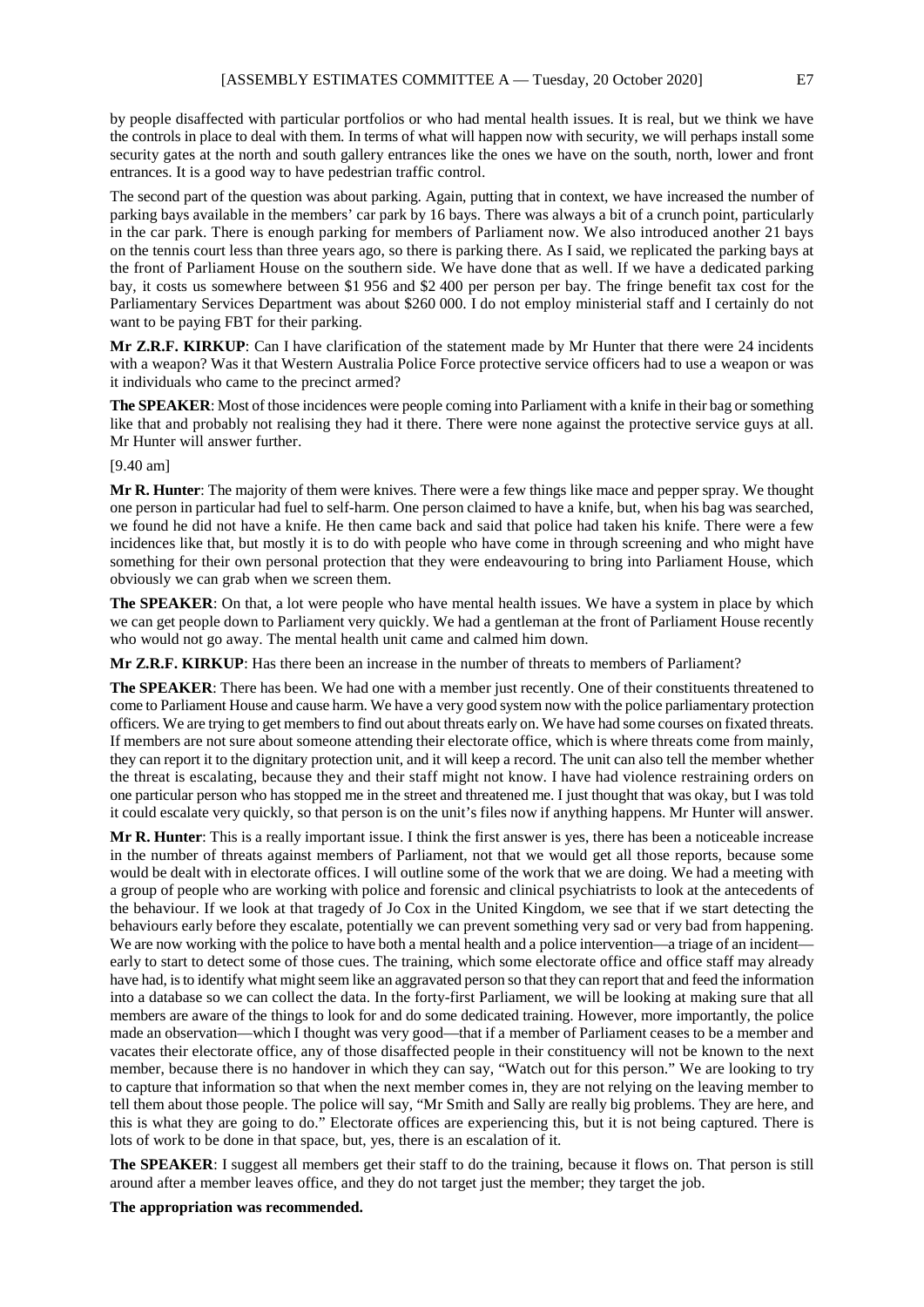#### **Division 2: Parliamentary Commissioner for Administrative Investigations, \$8 073 000 —**

Ms L.L. Baker, Chair.

Mr P.B. Watson, Speaker of the Legislative Assembly.

Mr C.J. Field, Parliamentary Commissioner for Administrative Investigations.

Mrs G.M. White, Deputy Parliamentary Commissioner for Administrative Investigations.

[Witnesses introduced.]

**The CHAIR**: This estimates committee will be reported by Hansard. The daily proof *Hansard* will be available the following day. The Chair will ensure that as many questions as possible are asked and answered and that both questions and answers are short and to the point. The estimates committee's consideration of the estimates will be restricted to discussion of those items for which a vote of money is proposed in the consolidated account. Questions must be clearly related to a page number, item, program or amount in the current division. Members should give these details in preface to their question. If a division or service is the responsibility of more than one minister, a minister shall be examined only in relation to their portfolio responsibilities.

The minister may agree to provide supplementary information to the committee rather than asking that the question be put on notice. I ask the Speaker to clearly indicate what supplementary information he agrees to provide and I will then allocate a reference number. If supplementary information is to be provided, I seek the Speaker's cooperation in ensuring that it is delivered to the principal clerk by Friday, 30 October 2020. I caution members that if a minister asks that a matter be put on notice, it is up to the member to lodge the question on notice through the online questions system.

The Leader of the Opposition has the call.

**Mrs L.M. HARVEY**: I refer to the "Spending Changes" table on page 53 and the line item "Section 25 Transfer— Expanded Child Death Review Function from the Department of Health" under the heading "Ongoing initiatives". How many child deaths have been investigated in the past year?

**The SPEAKER**: Mr Field will answer.

**Mr C.J. Field**: Thank you so much, Mr Speaker and Madam Chair. Thank you so much for your question, Leader of the Opposition.

I think there are two parts to that question. The first is on the expanded child death review. That was a process whereby a range of stakeholders, the Department of Health and a number of others, were very keen to see my office undertake an expansion of its existing child death review role—I think the Leader of the Opposition will know from past briefings to her from me that that is the investigation of child deaths in the state—to look at all child deaths that occur to get the most holistic possible idea of child death reviews. On the second part of the question, we have thus far been looking only at triaging historical child deaths. We will commence that expanded child death review process next year. At the moment, we are doing the formative work, developing up databases, stakeholder engagement and a range of other work. That initial funding tranche was to do all the preparatory and development work. Certainly, going forward we will be looking at and examining every child death, not just investigable child deaths.

**Mrs L.M. HARVEY**: With respect to historical child deaths, are investigations by way of reference or of particular years? I am curious to know the range of historical child deaths and how many of those deaths are being investigated.

**Mr C.J. Field**: The Department of Health gave us a number originally of, I think, around 80 child deaths going back over several years. At the moment, we are working with a range of stakeholders, including the Registrar of Births, Deaths and Marriages, the Department of Health and others, to ascertain exactly what that number should be and exactly over what time frame. Obviously, for the Leader of the Opposition's purposes, my desire is to make sure that the state and this Parliament—obviously I am an officer of the Parliament and report to the Parliament; I am reporting to the Parliament—has the best possible information on child deaths that hitherto may not have necessarily been investigated by anybody. Some may have been the subject of certain internal or other investigations, but in terms of investigations from my office, I will ensure that as many as possible of those child deaths that historically were not part of my jurisdiction are investigated. Although I cannot give a precise number now because the exact number we will investigate is still developing, I can certainly assure the Leader of the Opposition that it will include all child deaths over a period for which it is as reasonable as possible to gather the data that we can to investigate those deaths.

[9.50 am]

**Mrs L.M. HARVEY**: Were the 80 child deaths that the Parliamentary Commissioner for Administrative Investigations is currently looking at predominantly children under the care of or known to the Department of Communities, or are there also other referrals—for example, suicides or deaths of children that were not known to the department? I am interested to understand what the break-up of that is.

**The SPEAKER**: Mr Field.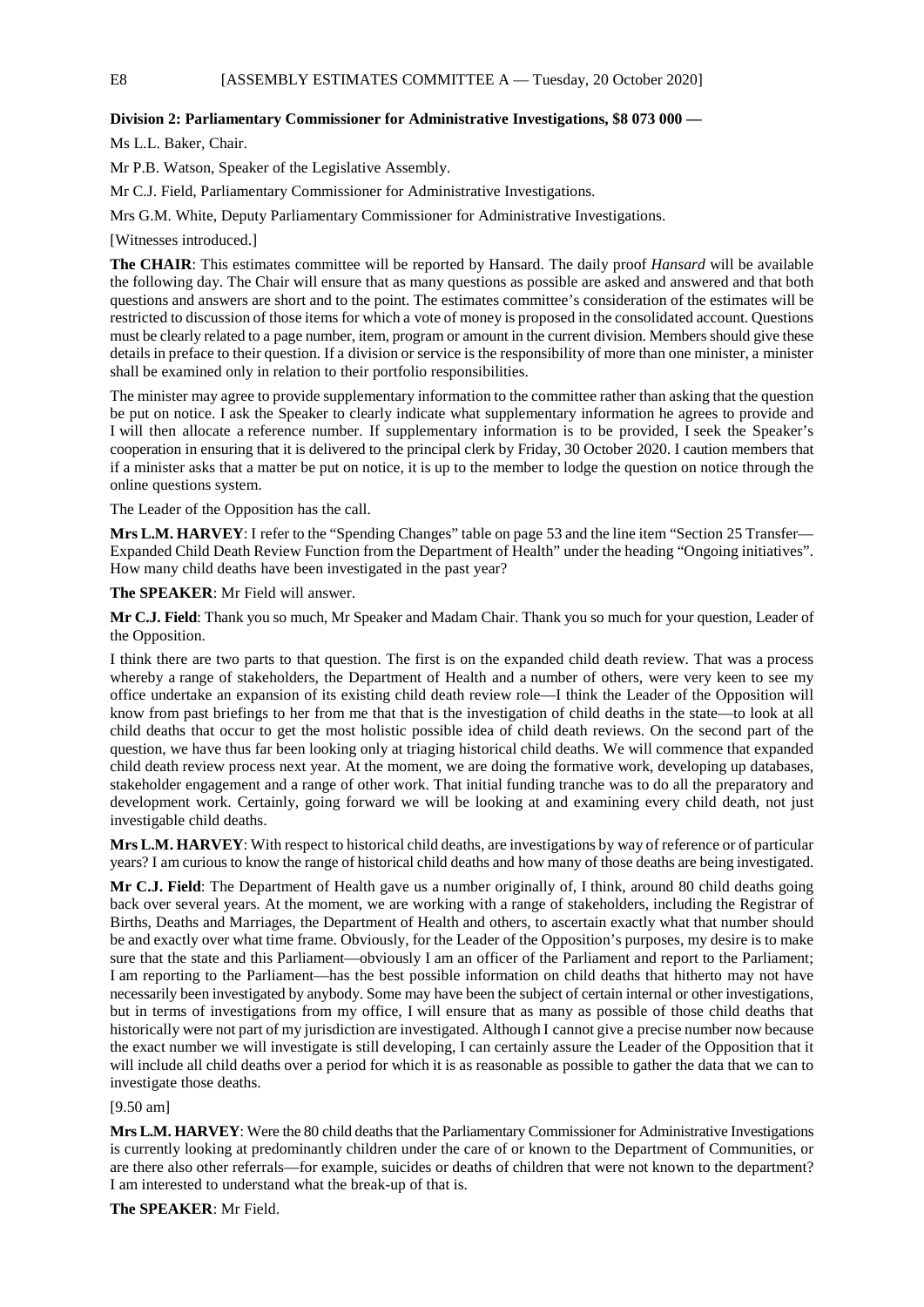**Mr C.J. Field**: That is an excellent question. To give context to the answer, the history to this is that the Department of Health was concerned that a range of the child deaths that occurred in the state were not being investigated by any body, or a body, to a sufficient extent. Of course, my office has been investigating all the sorts of matters to which the Leader of the Opposition referred, and has been for a decade—that is, the tragedy of child suicide, and deaths of those otherwise known to the department. I suspect that the majority of those 80 deaths or, indeed, it could potentially be more, would not be deaths that would otherwise have historically been investigated by us. They will be deaths in which a child may have died in what appears to be natural circumstances and causes in the care of, for example, a general practitioner or otherwise. Therefore, it is very unlikely that those deaths or, for example, a suicide, are ones that otherwise would be known to the department, because we would have investigated those deaths and they would have been known to us; and, indeed, they would have been mandatorily reported to us over the previous decade.

**Mrs L.M. HARVEY**: I am interested to know about this, because obviously we have seen some tragedies of children with meningococcal disease misdiagnosed by GPs, for example. Is the commissioner saying that his function is to review the deaths of children who may have been misdiagnosed by a GP or not referred appropriately to emergency services?

**Mr C.J. Field**: I cannot necessarily speculate at this stage, because we have not commenced those investigations as such. That commencement date will be into next year. The original piece of work we are doing at the moment was always about establishing databases, networks and an advisory panel, and building capacity in the organisation to expand on that. We will have a date next year for commencing those investigations. We are doing some triage on what would effectively be historic cases. I can say that the cases will not be investigable deaths that were otherwise known to the department and otherwise would qualify as an investigable death under the Parliamentary Commissioner Act. They also will not be cases like, for example, youth suicide, because those would have otherwise been captured in matters that would have been investigated by my office. Indeed, of course, matters like youth suicide, which are utterly tragic, as the Leader of the Opposition knows, have been the subject of significant investigations by my office. Indeed, the most recent own-motion investigation was tabled a few short weeks ago. What will constitute those 80 cases? There may be some missed diagnoses in those cases, correct. I can assure the Leader of the Opposition that we will fully, substantially and transparently report on all those matters in our annual report so that there will be a very holistic picture of every child death that occurs in the state.

**Mrs L.M. HARVEY**: I think this is a really important function. I am unsure of what the reporting mechanism might be at present, but under this expanded function would the commissioner be looking at deaths related to drug overdoses and those sorts of things, or are they already being investigated?

**Mr C.J. Field**: It will depend. The very simple answer is: the intention is to expand child death review. I agree with the Leader of the Opposition that it is a fundamentally important function that fills a real gap in the state. That is said with humility, obviously, in terms of the work that we do; it is the Parliament that gave me the role. I think there has been a very significant and expansive child death review jurisdiction undertaken by my office in this state during the last 10 years. Of course, others also do fundamental important work in that space, such as the coroner. However, for many years, clearly, there have been gaps in that system. There are children who are not investigated necessarily by my office; therefore, I think all stakeholders are keen for there to be a holistic review. However, that does not mean that those deaths were not investigated by anyone. For example, hospital internal investigations and other potential investigations may have occurred on those deaths, but they would not necessarily be reported in my annual report or with the level of depth of own-motion investigations, for example, about systemic issues, patterns and trend type-issues. That is not to say that there were no investigations, but they would not have been investigations of the sort that we would have undertaken, and there may be some for which there were no investigations at all.

**Mrs L.M. HARVEY**: Further to that, under this expanded review function, will the commissioner be investigating every death of every child known to the Department of Communities or in the care of the CEO?

**Mr C.J. Field**: Unquestionably. Leader of the Opposition, that is an excellent question. We should, we do and we will.

**Mrs L.M. HARVEY**: Thank you.

**Mr Z.R.F. KIRKUP**: In 2016–17, in Western Australia, 177 child deaths were identified as part of the commission's functions that, as the commissioner alluded, were subsequently referred to the coroner, whether by a non-relative or a notifiable entity under the Department of Communities and the like. Is there a figure for 2017–18 and 2018–19 or is there usually a lag between collating and providing that information?

**Mr C.J. Field**: I thank the honourable member for his question. All those numbers should be in my annual report, and if I or my deputy can find them very quickly, I will provide them, but rather than take up the Assembly's time —

**Mr Z.R.F. KIRKUP**: If it is in the annual report, Mr Field, that is okay. The information I have might be older, and I apologise.

**Mr C.J. Field**: Without speaking for too long, Madam Chair, can I just say that if those figures are not immediately available in the annual report, which I think they are, I personally would be delighted to provide that as a matter of supplementary information or otherwise.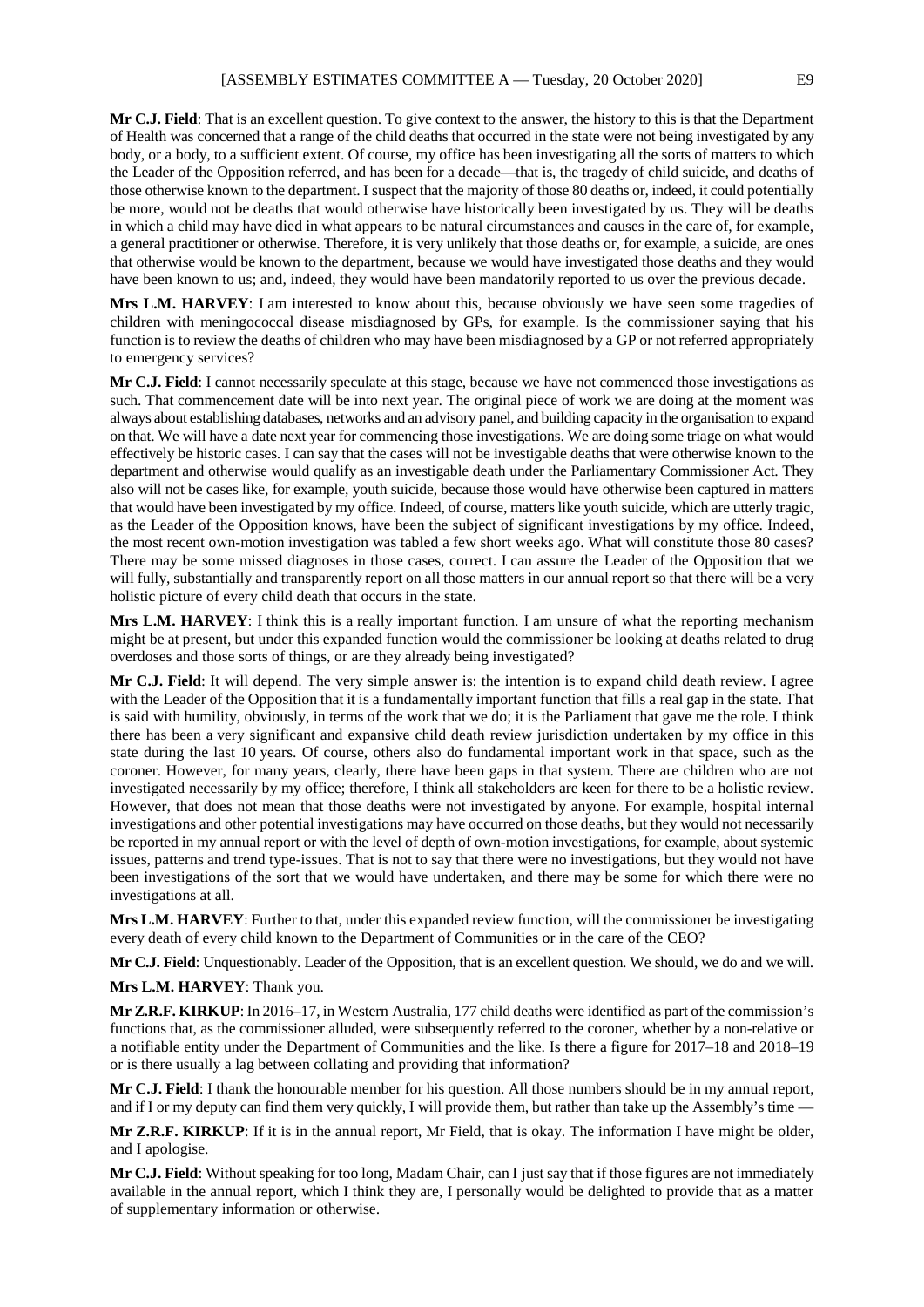E10 [ASSEMBLY ESTIMATES COMMITTEE A — Tuesday, 20 October 2020]

**The SPEAKER**: I think we will have it as supplementary information. Have we got the numbers?

**Mrs G.M. White**: I do have available the 2019–20 annual report that was just issued.

**The CHAIR**: Mrs White, would you like to give us that data?

**Mrs G.M. White**: Our annual report shows that in 2016–17, there was a total of 181 child deaths in WA; in 2017–18, 138; in 2018–19, 175; and in 2019–20, 135.

**Mr Z.R.F. KIRKUP**: I have a question on mental health and the issue raised by Leader of the Opposition on the suicides of our young people. I understand that issue was highlighted in the budget allocation with the commission undertaking its own review into Aboriginal youth suicide. I am keen to understand whether that is an ongoing piece of work of the commission. Is the commission seeing an unfortunate trend of increasing numbers of suicide amongst our Aboriginal children?

[10.00 am]

**Mr C.J. Field**: I thank the honourable member. I recognise through his shadow portfolio his significant interest in these matters, and I appreciate that interest. There is no more significant issue, along with family domestic violence fatalities, upon which my office works. Can I say specifically in relation to the member's questions that we effectively do two things on suicide by children and young people: we undertake investigations of all matters referred to us, and then we undertake own-motion investigations into those matters as well. There was a major piece in 2014, and then just recently a tabled piece a few short weeks ago, which was examining the implementation of the recommendations of the 2014 report and making seven new recommendations.

**The CHAIR**: Sorry, we need to interrupt. The question is that the appropriation be recommended.

**The appropriation was recommended.**

## **Division 16: Primary Industries and Regional Development — Services 1 To 5, Regional Development, \$348 901 000 —**

Ms L.L. Baker, Chair.

Mr M. McGowan, Premier representing the Minister for Regional Development.

Mr D. Addis, Director General.

Dr M. Sweetingham, Acting Deputy Director General.

Ms A. Taylor, Chief Financial Officer.

Mr C. Binning, Managing Director, Capability and Performance.

Mr N. Grazia, Deputy Director General, Industry and Economic Development.

Mr P.A. Gregson, Manager, Funds Management.

Mr C. Thurley, Chief of Staff, Minister for Regional Development.

[Witnesses introduced.]

**The CHAIR**: This estimates committee will be reported by Hansard. The daily proof *Hansard* will be available the following day. The Chair will ensure that as many questions as possible are asked and answered and that questions and answers are short and to the point. The estimates committee's consideration of the estimates will be restricted to discussion of those items for which a vote of money is proposed in the consolidated account. Questions must be clearly related to a page number, item, program or amount in the current division. Members should give these details in preface to their question. If a division or service is the responsibility of more than one minister, a minister shall be examined only in relation to their portfolio responsibilities.

The minister may agree to provide supplementary information to the committee rather than asking that the question be put on notice for the next sitting week. I ask the minister to clearly indicate what supplementary information he agrees to provide and I will then allocate a reference number. If supplementary information is provided, I seek the minister's cooperation in ensuring that it is delivered to the principal clerk by Friday, 30 October 2020. I caution members that if a minister asks that a matter be put on notice, it is up to the member to lodge the question on notice through the online questions system.

I give the call to the Leader of the Nationals WA.

**Ms M.J. DAVIES**: I have a question about page 225. Footnote (b) under the table "Spending Changes" says —

These initiatives have been funded from the reprioritisation of other projects within the Royalties for Regions program.

Could the Premier provide us with a list or an outline of which of those projects money was taken from to fund the projects noted in that table?

**Mr M. McGOWAN**: Just so I am clear, is the member referring to (b), which relates to the line item "Funding for the Royal Agricultural Society of Western Australia", with a total of \$1.65 million?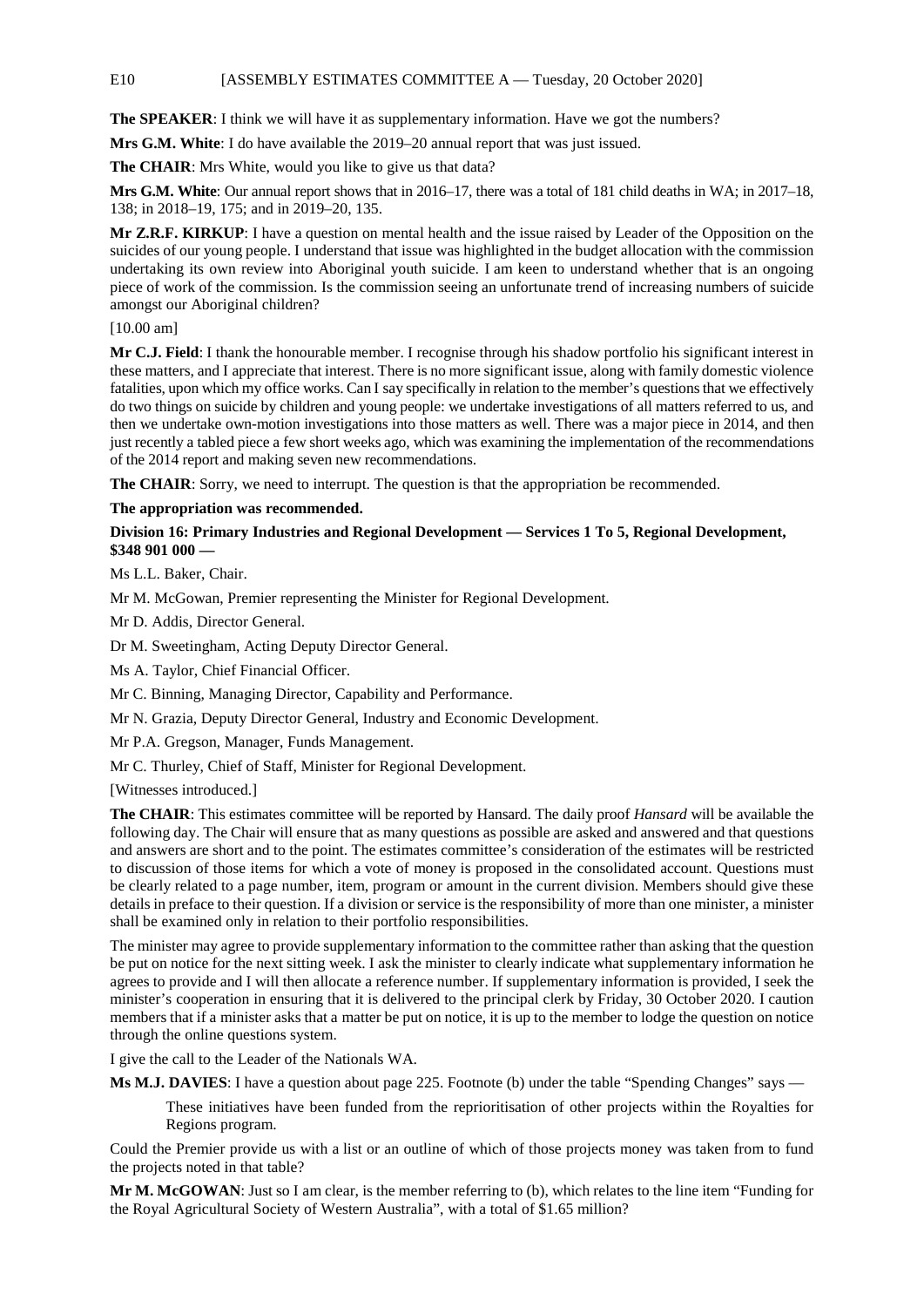**Ms M.J. DAVIES**: It refers to a number of line items within that table. If these initiatives have been funded by the reprioritisation of other projects, I am wondering which projects were cut to provide funding to those projects noted.

**Mr M. McGOWAN**: Just to put a bit of context around it, obviously, early this year, in February and March, COVID hit the state and we had to deal with lots of different situations. One of the examples the member referred to was the RAS and the Royal Show. We were keen for the Royal Show to go ahead. Subsequent medical advice indicated that we had to cancel it, and the RAS obviously incurred some costs as part of that—that is, \$1.65 million. We are working with the Royal Agricultural Society to ensure that it continues to operate and has not endured any losses due to a decision of the state government. The member can see the RAS, the northern beef development, which was allocated a relatively small amount of money, and a range of other things. In order to fund a range of urgent COVID initiatives, I think predominantly to assist in our building program, regional workers and the like, the Expenditure Review Committee approved some savings, which was largely a cash flow response. That was a provision for the government's strategic priorities—north west Aboriginal housing initiative, Pilbara Aboriginal town-based reserves, regional aged accommodation program, some parts of the Country Age Pension Fuel Card and the southern forest irrigation scheme. In other words, some of the spend on those initiatives went sideways to the right—it is not as though they were cancelled, they went sideways to the right. The Country Age Pension Fuel Card scheme was undersubscribed, so that allowed us to put some of those undersubscribed resources or money into some of the COVID-response initiatives that the government announced.

**Ms M.J. DAVIES**: Just to clarify, the Premier said the money went sideways to the right. Does that mean that the funding is still in the budget somewhere in the forward estimates and has not been cut?

**Mr M. McGOWAN**: It has predominantly been pushed out, and some may have been reduced to a degree. The allocation to the Country Age Pension Fuel Card in the budget was higher than the take-up, so it allowed us to free up some money each year to put into the COVID response, and some of the other programs basically went to the right. When I say "went to the right", we will re-cashflow. Often, we find that these sorts of programs are not ready anyway, so, because they are not ready for money to be spent, we can re-cashflow into further out years.

**Ms M.J. DAVIES**: Could a list be provided of the programs the Premier just mentioned and how they have been re-cashflowed? I imagine that some of those funds would have been re-cashflowed to beyond the forward estimates. Would that be correct?

**Mr M. McGOWAN**: Just to explain, I have advised the member of all the programs that this applies to or that have been used for the COVID response. The first one, the provision for government strategic priorities, was a \$60 million global amount that had not been allocated towards anything; it had not been allocated towards any project. There are these funds in royalties for regions, as there are in other agencies, that are set aside for whatever might emerge, whatever grant program we might come up with or whatever it might be. In this case, that money had not been allocated to anything, so the government decided—which I think is entirely understandable—that government strategic priority was responding to COVID in the very dark early days of this year. That is \$60 million of the full amount of \$95.5 million. The north west Aboriginal housing initiative was \$5 million. The second component of the north west Aboriginal housing initiative was \$1.9 million. The figure for the Pilbara town-based reserves was \$980 000. The regional aged accommodation program was \$1.295 million. The Country Age Pension Fuel Card was \$14.4 million, but that is because, as I said, it was not fully subscribed. The southern forests irrigation scheme was \$11.94 million, and it has gone sideways to 2023–24. As I said, some of these programs or projects are not ready for investment. The bulk of them, \$60 million of the \$95 million, had not been allocated to anything, so we allocated it to the COVID-19 response. The government has done that in a range of areas. We worked with Lotterywest to ensure that it reprioritised its grants program to a COVID response. We have done that in a range of agencies.

#### [10.10 am]

**Mr D.C. NALDER:** I refer to the Yamatii Nation Indigenous land use agreement on page 225, which is a new expense. Can the Premier explain what that is about?

**Mr M. McGOWAN**: Is that about three-quarters down the page—the \$1.562 million and \$8.572 million et cetera?

**Mr D.C. NALDER**: Yes; that is correct.

**Mr M. McGOWAN**: On 30 July 2020, the Yamatji Nation Indigenous land use agreement achieved registration, enabling the Yamatji Nation alternative settlement package to be distributed to agencies. Base funding from Treasury global provision of \$13.9 million was reallocated to the Department of Primary Industries and Regional Development over 2020–21 to 2029–30. An amount of \$12.3 million was allocated across the forward estimates in accordance with the Yamatji Nation ILUA, namely \$5 million for business development, and \$7.3 million for tourism development of Pink Lake and Lucky Bay. The Minister for Aboriginal Affairs worked hard to get to a resolution on this. It is an agreement on the scale of the Noongar settlement that was reached in the south west of the state.

**Mr D.C. NALDER**: The numbers the Premier just expressed seem to be far greater than those in these line items. If I heard correctly, the total line items here add up to about \$13 million.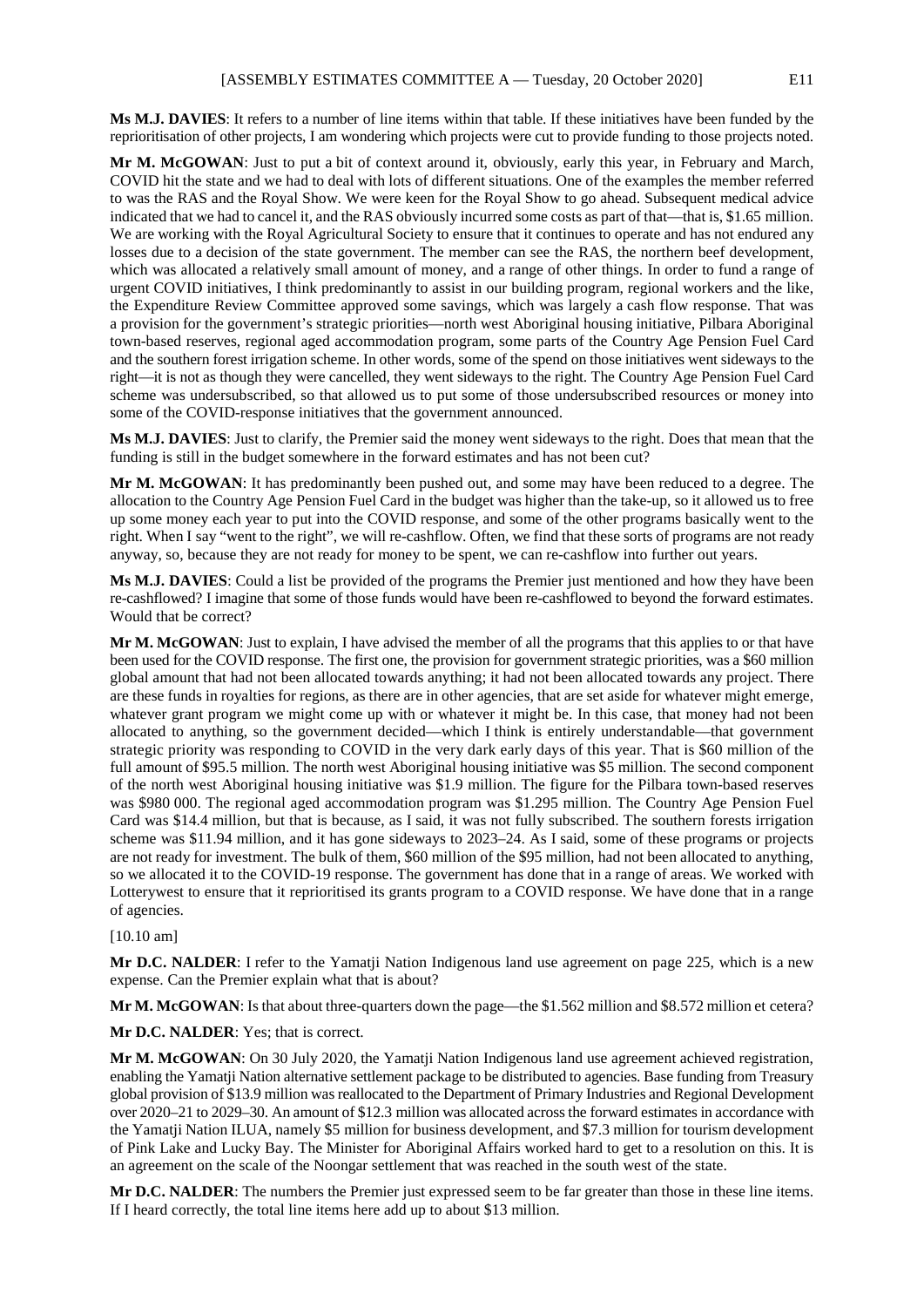E12 [ASSEMBLY ESTIMATES COMMITTEE A — Tuesday, 20 October 2020]

**Mr M. McGOWAN**: I will read it out again: base funding from the Treasury global provision of \$13.9 million was reallocated to DPIRD over 2020–21 to 2029–30. An amount of \$12.3 million is allocated across the forward estimates in accordance with the Yamatji Nation ILUA, namely \$5 million for business development, and \$7.3 million for tourism development of Pink Lake and Lucky Bay.

**Mr D.C. NALDER**: Okay. I refer to page 94 of budget paper No 3, *Economic and Fiscal Outlook*, which details the increases for the same line item—Yamatji Nation Indigenous land use agreement—as that on page 225. That line item is also included on page 94 as part of the major spending changes. That is how we can see that it is a new spend.

**Mr M. McGOWAN**: Just so I am clear, do we deal with budget paper No 3 separately or do we deal with that now?

**The CHAIR**: Premier, you can refer to budget paper No 3 to clarify.

**Mr D.C. NALDER**: It is just to clarify; it is the same line item.

**The CHAIR**: That is fine; it is a breakdown

**Mr D.C. NALDER**: The question that arises for me is that it seems as though it has been transferred across to DPIRD, yet there is a heap of new funding for the Yamatji Nation Indigenous land use agreement under the Department of the Premier and Cabinet as well. I want to understand why there has been this split of funding so that some has been funded by DPIRD and the rest by Premier and Cabinet. What is the overall commitment to the Yamatji agreement from the state government? I understand that this is part of a bigger pie; I am just trying to understand what the whole pie is.

**Mr M. McGOWAN**: I defer to the director general to comment on this.

**Mr D. Addis**: The Yamatji overall settlement is primarily led by the Department of the Premier and Cabinet. The respective agencies, DPIRD being one of them, have roles within that overall package to deliver it. The \$12.5 million or so that the Premier outlined in DPIRD's specific budget covers our role in delivering on that in the next four years. I am not familiar with the overall package off the top of my head. That would be a question for the Department of the Premier and Cabinet.

**Mr K.M. O'DONNELL**: Greetings, Premier. Thank you for taking my question. I refer to page 237 of budget paper No 2, volume 1, and the COVID-19 WA recovery plan under "New Works". The COVID pandemic has impacted heavily in regional areas. What recovery initiatives, including the industry development projects and infrastructure initiatives, will the government deliver in my electorate?

**The CHAIR**: I am just checking that we are in the right service area. Are we still in services 1 to 5? I think you might be in service 6, member, which is in another section, somewhat confusingly, but I am sure the Premier could make a comment if he wanted to.

**Mr M. McGOWAN**: I do not want to breach standing orders. Can we do that bit next? I am more than happy to answer it; we have lots of material.

**The CHAIR**: No, it is not next on the sheet. This is restricted to services 1 to 5. Section 6 is on page 237.

**Mr M. McGOWAN**: But we are not in this section, Madam Chair.

**The CHAIR**: Section 6 will be discussed in Assembly Estimates B this afternoon from 5.00 pm to 6.00 pm. It picks up on Agriculture and Food, services 6 and 7, this afternoon. That is as I have it timetabled in the budget estimates.

**Mr M. McGOWAN**: If we come back to the member, he might be able to find another area inside the budget we are dealing with through which to ask me that question.

**Mr K.M. O'DONNELL**: I will ask a different question. I refer to "Service Summary" on page 228, specifically item 3, regional technical and technological development, and item 4, regional skills and knowledge development. Those items will get dramatically less money in the forward estimates. In 2023–24, the amount will be less than the pre-COVID 2018–19. Can the Premier please advise why the government is committing less money to those areas, when page 226, item 1, line 1 states that regional Western Australia and primary industries are key drivers of the state's economy?

**Mr M. McGOWAN**: Is the member talking about regional technical and technological development and regional skills and knowledge development at the bottom of page 228?

**Mr K.M. O'DONNELL**: Yes, Premier.

**Mr M. McGOWAN**: I will say something, and then I will ask the director general to elaborate. The member is referring to this year onwards. I will let the director general answer. He will have a better idea.

[10.20 am]

**Mr D. Addis**: Thank you, Premier. Unfortunately, the answer is necessarily a little bit complicated by the sort of organisational journey we have been through in the last two to three years. In the early years of this government, following the integration of the new department, we made some estimates across the different service levels because we did not have a good baseline of data when we started this journey. During that time, we have improved our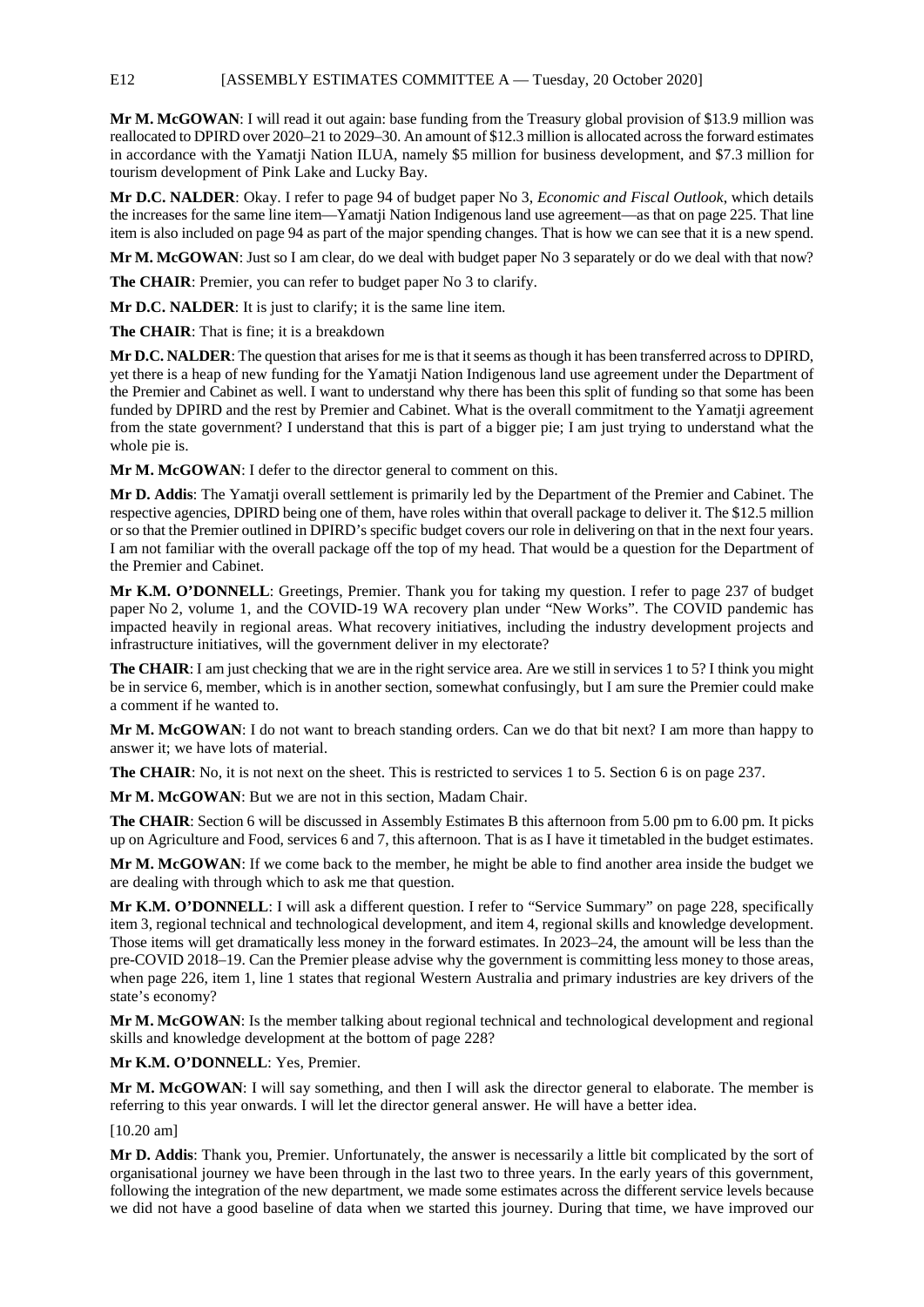ability to estimate and allocate costs across the services, so they are starting to become more accurate as we go. That is part of the answer. The other part of the answer is that, as members may be aware, during last year, we completed a very substantial restructure of the organisation to better align ourselves with the new overall organisational form and government priorities, and that meant essentially some reshuffling of the way things were organised. That is reflected in the current budget estimates but was not reflected in the old cost-of-service estimates. The old figures and the new figures have been developed on a different information and structural basis. I think in terms particularly of the regional technical and technological development commitments, the large proportion of that is in the agricultural research and development space. I think we have managed to strengthen and shore up the level of effort that is going into that critical area of endeavour. I am not sure whether Dr Sweetingham has anything to contribute to that, but certainly that remains a very strong priority for the department, and particularly Minister MacTiernan. We have done a good job of maintaining capability and effort.

**Mr M. McGOWAN**: Dr Sweetingham, do you want to elaborate?

**Dr M. Sweetingham**: I think what could also be going on here—the CFO, Mandy Taylor, will correct me if I am wrong—is that when we look at the forward estimates in this area, we tend to receive up to \$20 million per annum from commonwealth and industry levy funds from the likes of the Grains Research and Development Corporation, Meat and Livestock Australia and Innovation Australia, and we put figures into the forward estimates only when we already have a locked-in contract for that period.

**Mr M. McGOWAN**: I will invite Mandy Taylor to say a few words.

**Ms A. Taylor**: Thank you. I refer to the movement in the out years. If we look at the bottom line, which is the total cost of service, we see that 2021 is very high because we have all the COVID-funded projects coming into that year. We also have a number of royalties for regions projects that have been carried over into 2021 from 2019–20. We had difficulty delivering on some of those projects due to the COVID pandemic. Likewise, in the out years, as the total cost of service drops, it is just a symptom of the movement of RforR projects finishing without new ones coming on at this stage because they have not been allocated or there have been no bids for new RforR work. Most of it relates to movements in COVID-funded projects coming off and the funding for those projects being removed or finishing, and also royalties for regions projects that are finishing at the same time.

**Ms M.J. DAVIES**: I have a further question on the organisational restructure.

**Mr M. McGOWAN**: Sorry, what page is that?

**Ms M.J. DAVIES**: It was in reference to a comment that the director general made on organisational restructure, so it was broadly in line with the question that was being asked, but I can give the Premier a reference. I refer to page 230 of budget paper No 2, volume 1. Note (b) refers to an organisational design to restructure the agency.

**Mr M. McGOWAN**: Note (b) to the line item "Total Cost of Service"; is that it? Yes, I have it.

**Ms M.J. DAVIES**: In terms of organisational restructure, has that machinery-of-government organisational restructure been completed? As we have been through estimates over the last three years, there has been ongoing change within the department that has not been finalised. We have not been able to get an organisational structure for the department in total.

**Mr M. McGOWAN**: The amalgamation of the Department of Primary Industries and Regional Development's previous departments with the regional development commissions has provided an opportunity to boost primary industries, identify opportunities for innovation and grow our regional economies. Through its redesign process, DPIRD has enhanced its capability to deliver efficient and effective services for the Western Australian community. DPIRD continues to proactively identify opportunities to permanently resolve its remaining registrable employees, including identification of vacancies to move roles into the regions. As members know, we made a decision in 2017 to bring the agencies together. I think it makes sense to bring regional development and agriculture together. Western Australia had way too many government agencies compared with that in any other state in Australia, and there were all sorts of efficiency losses over the COVID period. I have learnt that agencies working together is a much better outcome for everyone. Joining together agencies with natural synergies is a good thing. But I will hand over to the director general to comment.

**Mr D. Addis**: Thank you, Premier. In a strict sense, the restructuring part of the integration of the department was completed in November last year. We took a view fairly early on that going for an integrated structure was one of the things we can do to bring the department together with the most impact and move us forward as a whole. Obviously, restructures are never easy, but we got through that, and now the focus shifts to how we empower the leadership group and bring those parts of the organisation together on, I suppose, those matters that are most important and require work across the structure. That is going fairly well, I think. It has been tested during COVID when we had to be pretty agile and responsive to what was going on. By and large, I have been very pleased with the way that the department has stepped up to that, worked across the lines within the department, and engaged with our industry and communities, as well as with other departments of state at a time when we kind of needed to. I think that has worked very well. Clearly, there is a lot left to do. These things take several years to really get to a settled state, but the restructure per se is well and truly settled now.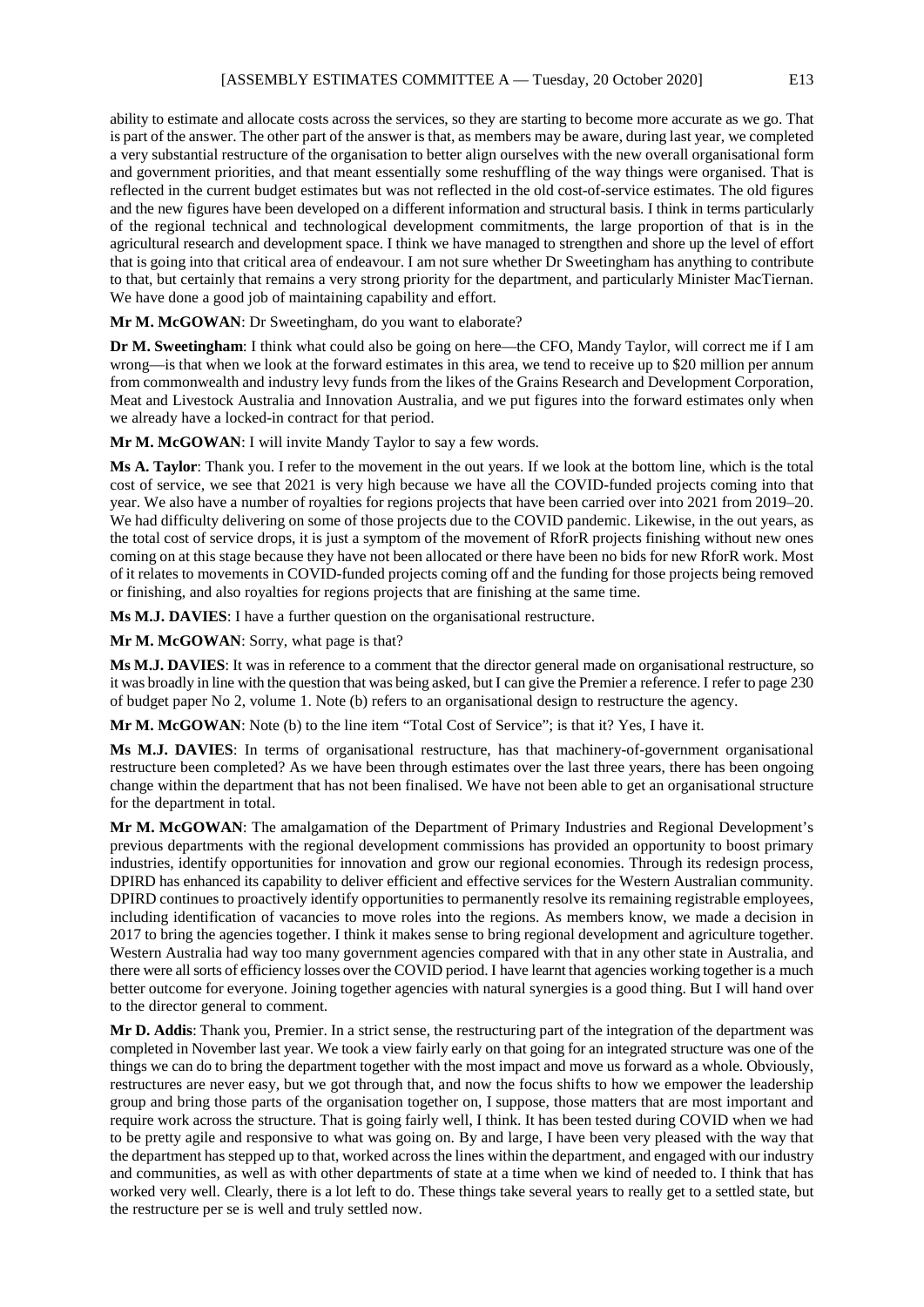E14 [ASSEMBLY ESTIMATES COMMITTEE A — Tuesday, 20 October 2020]

**Ms M.J. DAVIES**: There was a comment just then about there being more to do to complete the restructure and bring together the organisations. Perhaps the Premier could elaborate on that. What more is there to do to complete and finalise that organisational restructure?

**Mr M. McGOWAN**: I will let Mr Addis comment.

**Mr D. Addis**: Thank you, Premier. In bringing together three agencies, we have continually worked to strengthen our leadership across the organisation and make sure that the leadership group is well and truly empowered. That is a big focus for this year and next. We have work to do to complete our core systems and make sure that our IT environment reflects the needs of a modern and integrated organisation. We expect to be making very substantial progress on that through this financial year. Broadly, the culture of an organisation is an ongoing piece of work. I think we are starting to see some good signs of progress and momentum on that front. I suppose I would say that these organisations are never a settled state. We will tweak the structural piece as we go; we will have to tweak other parts of the organisation to make sure that we are able to deliver the best that we can.

**Ms M.J. DAVIES**: Premier, has an organisational chart been published for the department, with all the roles filled?

**Mr M. McGOWAN**: I will let Dr Addis comment.

**Mr D. Addis**: Thank you, Premier; that is overstating my skill set! I might ask Mr Binning whether he can comment on whether the organisational chart is available online.

[10.30 am]

**Mr M. McGOWAN**: I will hand over to Mr Binning.

**Mr C. Binning**: I am aware that there is a high-level organisational chart available on our website. I can check what level that goes to, but it covers the key leadership roles. I think the remaining is available internally but not externally at this time.

**Mr M. McGOWAN**: Mr Addis has something to add.

**Mr D. Addis**: I will just clarify. I am pretty sure the publicly available chart goes down to branch level, which is about the standard that would be visible externally. But we have a detailed chart that we work from internally.

**Mr D.C. NALDER**: I note that the director general talked about the restructuring having been completed. I refer to page 225 and the line item "Reallocation of Funds to the Department of Jobs, Tourism, Science and Innovation". If the restructure is finished, why are funds of about \$8.5 million in this year's budget and the forward estimates being diverted from the Department of Primary Industries and Regional Development across to the Department of Jobs, Tourism, Science and Innovation?

**Mr M. McGOWAN**: Whereabouts is that on page 225?

**Mr D.C. NALDER**: It is on page 225, about 10 line items up from the bottom. It is \$2 642 000 this year and then about the same number the following year, \$3 million the following year and then \$145 000. If the restructure is finished, what is the need for there to be a diversion of funds away from DPIRD?

**Mr M. McGOWAN**: This reflects the transfer of the function for the renewable hydrogen strategy project from DPIRD to the Department of Jobs, Tourism, Science and Innovation. This is the money that was formerly in this agency for renewable hydrogen going to the Department of Jobs, Tourism, Science and Innovation because it is largely a resources project. As the member might be aware, the Minister for Regional Development is also the minister assisting me for state development, so it makes sense. As the member knows, she has a passion for this area. This area of endeavour—renewable hydrogen—is an area of opportunity for the state in the future, so we are investing more and more resources into this.

In terms of what the government has done in that regard, we established the Renewable Hydrogen Council in 2018, chaired by Minister MacTiernan, which is designed to provide strategic advice and general leadership to the state government on this issue. We developed a WA renewable hydrogen framework to support the delivery of the project, and we commissioned CSIRO Futures to provide research and analysis to inform the project. We established the \$10 million renewable hydrogen fund for these purposes and a couple of months ago we made some announcements, as part of the state recovery plan, in the hydrogen area to get more hydrogen production in the state.

**Mr D.C. NALDER**: Therefore, there is still reorganisation and reprioritisation going on of where this gets undertaken. Can I therefore assume that there is no redundancy program for any existing staff? Will they just move with the program if there is any staff allocated to it?

**Mr M. McGOWAN**: I do not know the answer to the second part of the member's question, but I think the assessment is that renewable hydrogen sits more appropriately within the Department of Jobs, Tourism, Science and Innovation, which, intuitively, we think makes sense. I will hand over to the director general to comment on the member's exact question.

**Mr D. Addis**: Thank you, Premier. This was a decision as part of last year's budget process—no, actually; it was the year before that—and the responsibility for the hydrogen strategy and hydrogen initiative shifted on 1 July 2019.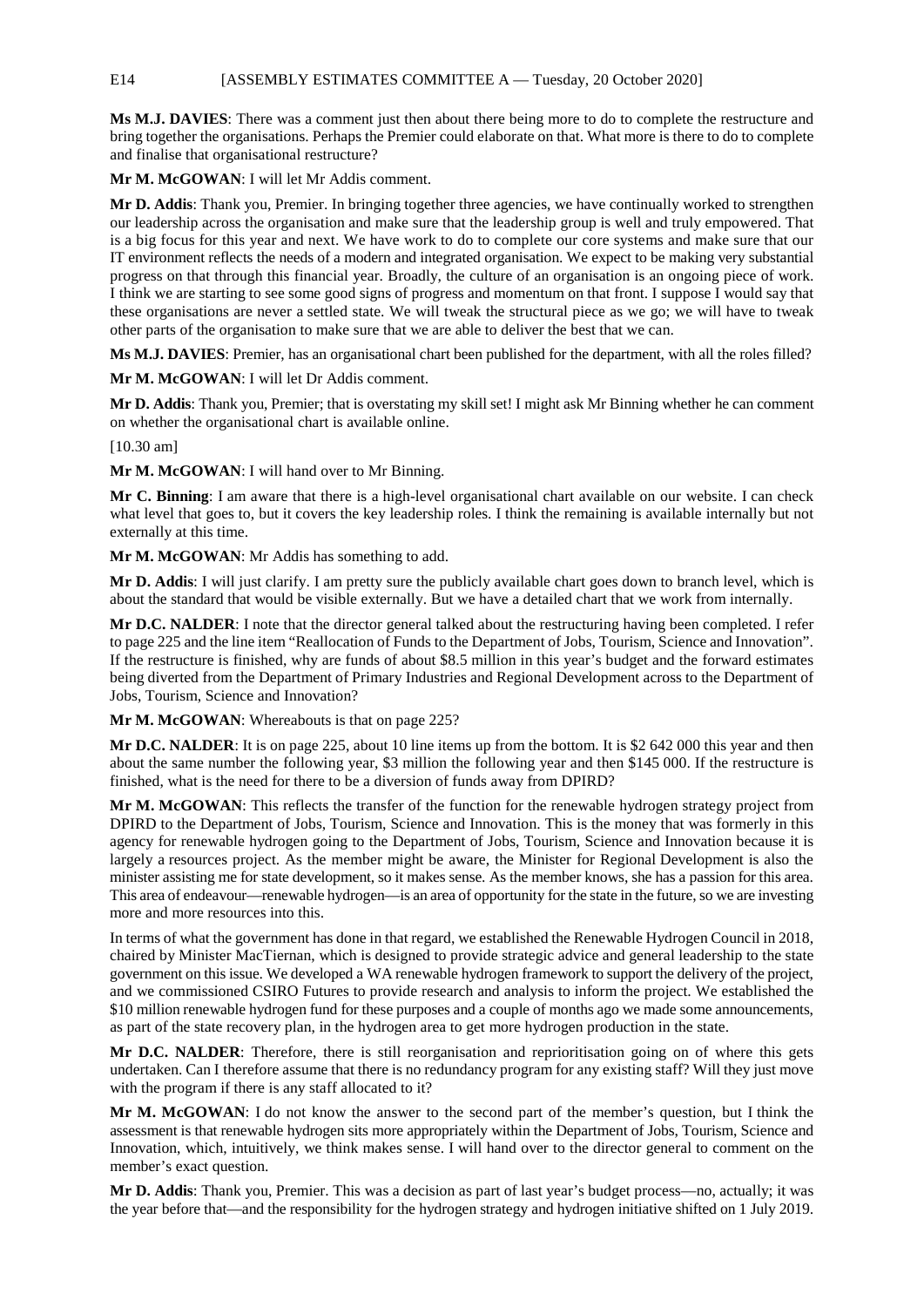Some staff went across; some went elsewhere. There were no redundancies as part of that. It was not actually a restructure-type issue; it was a reallocation of responsibilities between agencies and it is, I think, now performing very well.

**Dr A.D. BUTI**: Following on from the impeccable manners of the member for Kalgoorlie, greetings, Premier. I refer to page 225 and the line item "Northern Beef Development". Can the Premier provide an update of the McGowan government's plan to drive a more profitable, resilient and diverse northern beef industry?

**Mr M. McGOWAN**: I thank the member for Armadale for the question; he has a deep knowledge of the beef industry of Western Australia. As part of our recovery plan, we are investing \$8.3 million over four years through the Northern Beef Development program to support productivity improvements across pastoral lands and the northern cattle herd, and to increase Aboriginal capacity in job opportunities. The northern beef industry makes a big contribution to the regional economy, with a production value of around \$250 million each year. The Northern Beef Development program aims to grow the future value of the industry and position it as a supplier of choice across diversified and high-value markets, demonstrate environmental sustainability and create regional jobs. New projects include a grant scheme to increase the adoption of technology and innovation and assistance for Aboriginal pastoral enterprises and assessing and transitioning to improved business models that attract investment and create job opportunities. Thank you, member, for the question.

#### **Dr A.D. BUTI**: Thank you.

**Mr K.M. O'DONNELL:** I refer to the heading "WA Recovery Plan" on page 227. It states in part —

The Department will deliver a range of recovery initiatives, including industry development projects and infrastructure initiatives.

What industry development projects and infrastructure initiatives will be delivered into my electorate of Kalgoorlie?

**Mr M. McGOWAN**: Under the recovery plan, there will be around \$5.5 billion of activity across the state. If we add the credit that will go onto everyone's electricity bill, that takes it up above \$6 billion. I will do my best to narrow what we are doing to the member's electorate, but, obviously, the government does a great many things, not all of which are captured in every document that we might have.

Across the member's electorate, everyone is receiving the \$600 credit on their household electricity bill, rolling out from 1 November. The member's electorate will be a beneficiary of the 800 police officers that the government is employing on top of the 150 this year. There is \$2 million for the creation and management of the Helena Aurora National Park. There is \$10.2 million towards projects at Esperance port to help expand port capacity. Technically, that is not in the member for Kalgoorlie's electorate, but everyone goes on holidays there, including some from the member's electorate, so I am sure they will enjoy that. There is \$7 million to expand the capacity of the Joe Lord Core Library in Kalgoorlie, which stores core samples which contain valuable geoscientific information for exploration companies. As the member might recall, I went out there with the Minister for Mines and Petroleum and launched that. Basically, the facility is full and this will expand its capacity—it will double or maybe triple in size. There is \$5 million going to the exploration incentive scheme, which is largely a goldfields project which will help the mining industry. There is \$16.6 million towards a new power station for Esperance. Once again, the member for Roe's electorate will benefit from the Labor government.

There is \$600 000 to install a battery energy system in Menzies, which is in the member for Kalgoorlie's electorate. There is \$3.81 million to upgrade electricity infrastructure in regional WA, especially in Menzies. There is \$9.9 million for Horizon Power to deploy standalone power stations, including 39 systems across the goldfields–Esperance region, a number of which will be in the member's electorate. There is \$5 million for the regional road safety program to upgrade 275 kilometres of goldfields–Esperance roads. This program will include upgrading the shoulders, sealing and the installation of audible lines, and will create around 25 jobs. There is \$1.5 million for upgrades to Laverton Police Station. The regional land booster package, which makes residential, commercial and industrial lots cheaper, will have projects in Kalgoorlie, Coolgardie, Laverton, Leonora, Menzies, Norseman, Esperance, Hopetoun and Ravensthorpe. There will also be industrial lots in Kambalda and Ravensthorpe. For the targeted maintenance program on government worker housing, 100 homes in the goldfields–Esperance region will receive support out of the \$80 million funding. The \$141 million to refurbish social housing will include 30 houses in the goldfields–Esperance region, and five to 10 new properties will be built under the new social housing initiative in the goldfields–Esperance region. There is \$8 million towards the Kalgoorlie city centre project to transform the Kalgoorlie city centre. On that note, as the member for Kalgoorlie knows, I was out there last week. I have never seen Hannan Street looking so good or more active, which is great. There is \$20 million towards the Aboriginal ranger program, including in the goldfields and Esperance. There is money to upgrade shed 4 at the port of Esperance. There is \$6.9 million towards the state barrier fence to Esperance. The list goes on. If the member wants me to read them out, I have four pages of them and I can keep going if he would like. The member for Kalgoorlie's electorate really gets a lot of support from the government. He should be very appreciative. When I was out there the other day, I saw the step-up, step-down facility under construction in Kalgoorlie, and that is terrific. However, some of these projects we have announced before.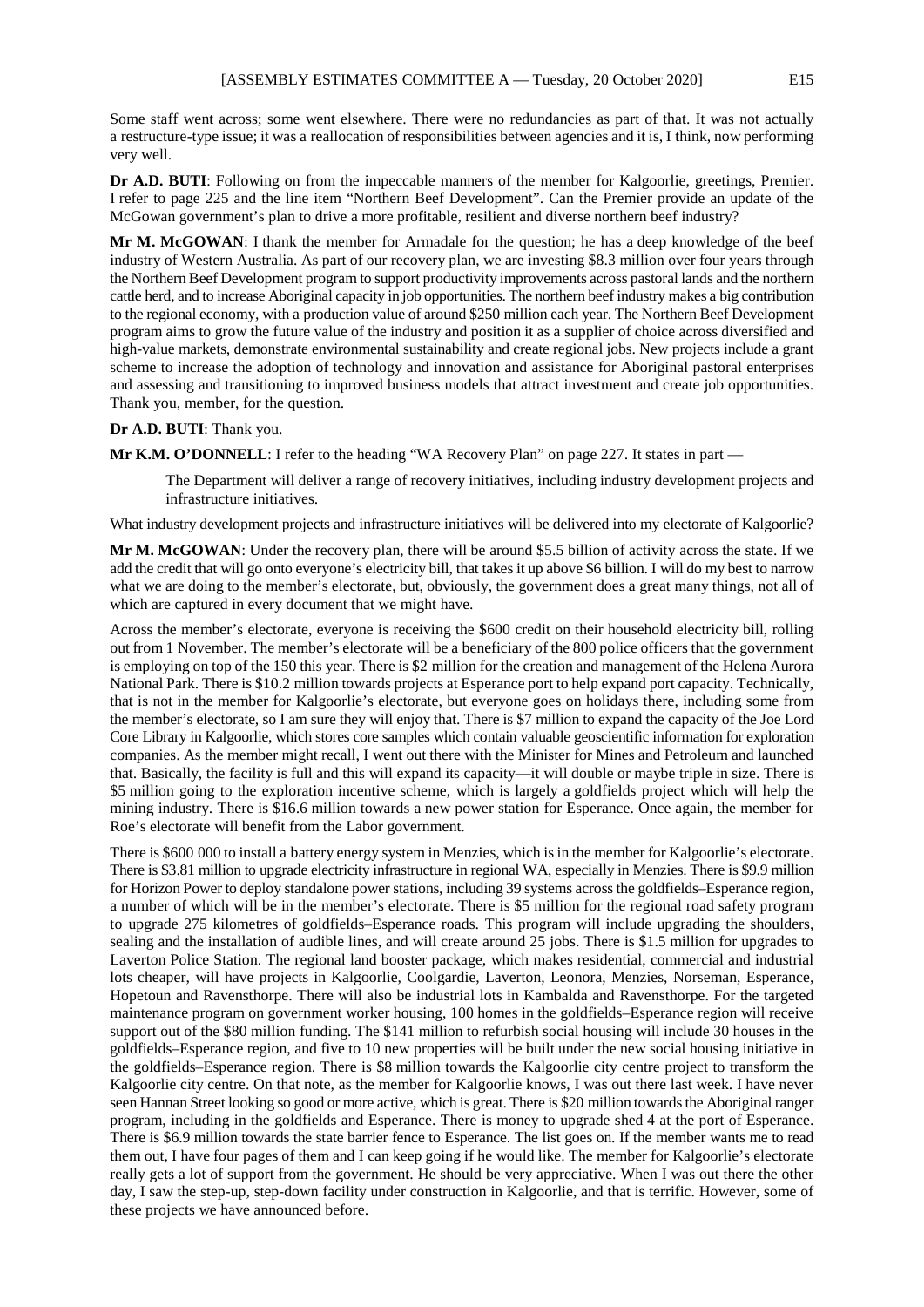E16 [ASSEMBLY ESTIMATES COMMITTEE A — Tuesday, 20 October 2020]

[10.40 am]

**Ms M.J. DAVIES**: I refer to paragraph 14 on page 227 of the budget papers, which refers to the government's plan to shift sections of the department to the Perth metropolitan area. Could the Premier tell us whether any of those functions or parts of the department that will be shifted to the city centre were considered to be shifted to regional locations?

**Mr M. McGOWAN**: The facilities in Kensington are old, and doing something about it has been talked about for many years, but no government has done so up to this point. The last government certainly did not do anything about it. There has been some significant water ingress at the facility and that has caused some issues for the staff; therefore, the accommodation has some problems. What we have had to do has been a matter of urgency, and I think it has resolved the issues, certainly in the short term. As I understand it, we had to act urgently because of the water ingress and the storm damage at the South Perth site, which resulted in building closures and disruption to operations. We had to urgently come up with a solution. Five hundred office-based staff have been relocated to suitable accommodation within the Perth CBD. We have allocated \$20 million for interim accommodation and laboratory upgrades and \$1 million to develop a detailed business case for a lasting accommodation solution for the Department of Primary Industries and Regional Development's laboratory and technical services. We will consider that in the future. There never has been an overarching or long-term solution to the problem of the accommodation, but obviously we had to act quickly.

I understand the sentiment that it would be terrific if we could move all those people to a regional location, but suddenly moving the 500 people who work there to Bunbury, Geraldton, Kalgoorlie, Albany or Merredin, or wherever it might be, is just not a solution that could be delivered or that I would expect anyone would suggest could happen. If the Leader of the Nationals is suggesting that, I would be interested to hear how she would make that work. We had to move very quickly to come up with a solution, which we have.

**Ms M.J. DAVIES**: Can I just confirm that the 500 staff who have moved are in temporary accommodation at the moment and that a longer term business plan is being developed to move them permanently into a facility in the Perth metropolitan area?

**Mr M. McGOWAN**: We are leasing a property. The expectation is that they will move within the next couple of months. It is a difficult thing to have to deal with, but the jobs of the 500 people in Kensington, who have houses and families and children at school and everything else, will be moved to the CBD. I understand that some would prefer to stay where they are, because, as I have been informally advised, they have windows they can open and they like the fresh air, as opposed to an office block in the city. There might also be some parking issues, but public transport into the city is better. No doubt the CBD accommodation will not have the issues of age and water ingress that the Kensington site does. I expect that they will not be moving more than five kilometres as the crow flies, so it is not as though they are moving from a regional location into the CBD; they will move from one part of the inner city to another part.

The 20-hectare Kensington site has been occupied by this agency since the 1960s. The Brand government, the Tonkin government, the Court government and the governments of the 1980s, 1990s, 2000s and 2010s did not move it. I recall the member's comments that we should suddenly move all these people to a regional location. That was not feasible. Clearly, over time, there should be options through which we can come up with good long-term outcomes for the state-owned Kensington site, which is 20 hectares. That is why we have set aside \$1 million for a detailed business case for a long-lasting accommodation solution for the laboratories and technical services. That is something that the government is working on.

**Ms M.J. DAVIES**: Can I just confirm that the 500 staff are in temporary accommodation at the moment and a business plan is being developed for them to be shifted into a permanent solution in the Perth metropolitan area? No?

**Mr M. McGOWAN**: Not entirely. I will let the director general comment.

**Mr D. Addis**: There is a committed plan to shift about 500 of our staff who are currently based at the South Perth campus and who do not depend on access to specialised scientific laboratories. They will move in the first half of next year to a yet-to-be-leased premises somewhere on the fringe of the CBD. As the Premier said, from South Perth to there is a matter of a few kilometres as the crow flies. That is in train. Staff who work in the laboratories, which have been the epicentre of the impacts of the rainfall event that we suffered and the asbestos issues that were kicked off by that rainfall event, are in a mix of temporary premises around the site. There are about 100 buildings on the Kensington lot, all of which are mostly in the 60-year-old bracket. Those staff have been redeployed in temporary arrangements for now. Of the commitment, \$19-odd million is to make good the most critical science facilities and to put in place some temporary, workable science facilities to make sure that we can continue to deliver in a sustainable way for the next several years. The business plan is to put forward a proposition for a purpose-built science facility; that will be the long-term aim for the science functions.

**Ms M.J. DAVIES**: Are the 500 people who will ultimately shift to the metropolitan area still on site out there?

**Mr D. Addis**: Yes, in the metropolitan area.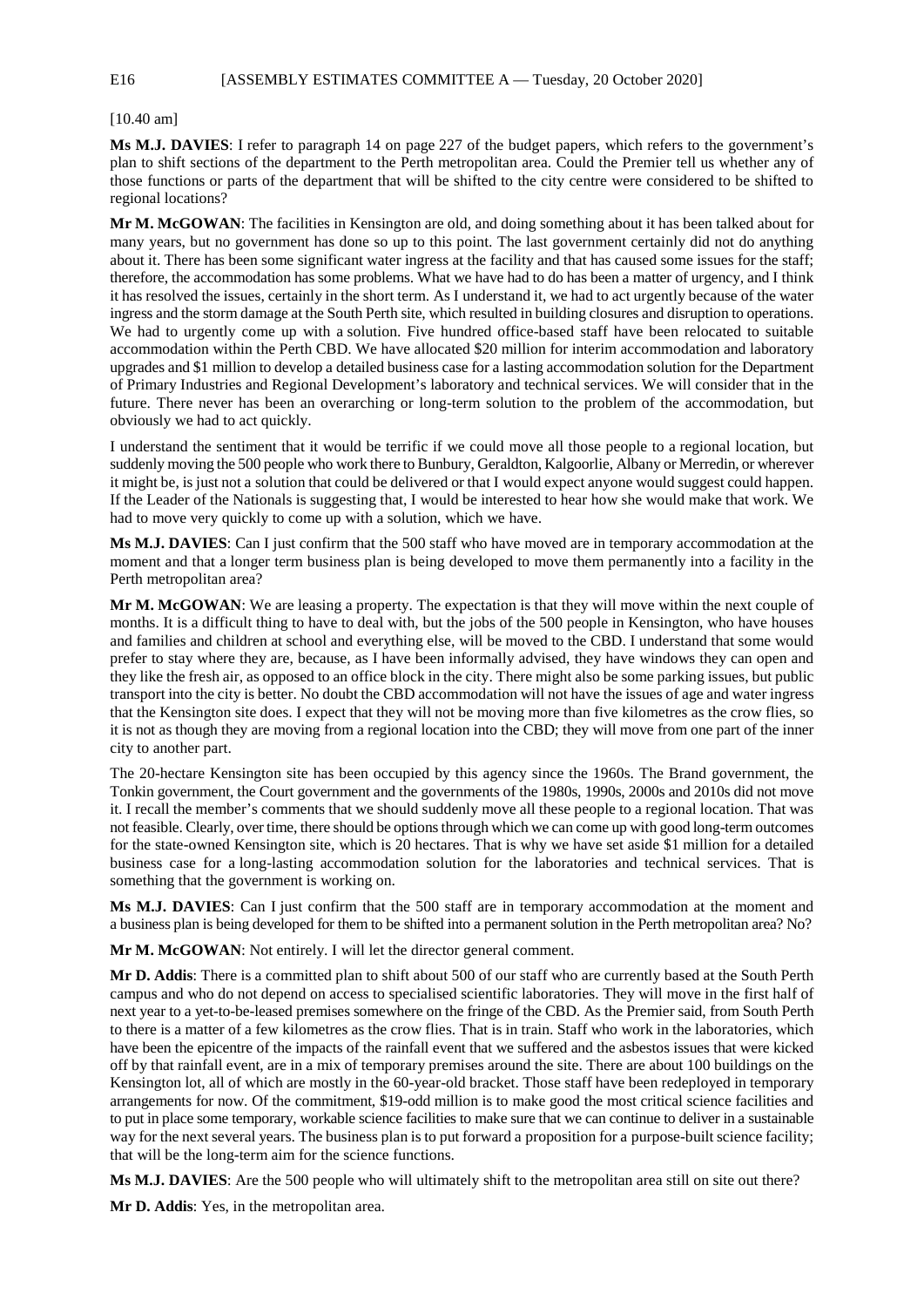**Ms M.J. DAVIES**: They are not the ones who have been at Kensington and have been impacted by the water and other events; they have not been shifted yet. In the business case that is being developed to shift those 500 people, did the government consider shifting some or all of the functions to regional locations?

**Mr M. McGOWAN**: As I understand it—I will get the director general to comment—the business case is looking at a long-term solution for lasting accommodation for the laboratory and technical services. This is for the scientists. Where they will be located in the new facilities is being worked on at the moment. The \$20 million is for interim accommodation and laboratory upgrades to keep the existing laboratory services going. The office-based staff will go to accommodation somewhere on the outskirts of the CBD. That will happen shortly. In terms of the business case for a lasting accommodation solution, I do not know what it is currently looking at and whether it is agnostic on where they will be located. I will ask the director general to comment on that.

#### [10.50 am]

**Mr D. Addis**: The business case for the core science and diagnostic facilities that need to be built is agnostic of site, but much of it is essentially related to biosecurity functions and/or trade certification functions. Those functions are not well suited to being moved to regional areas given the services that they are required to provide; essentially, we need a metro-located science facility for those critical functions. We expect that some of the functions, and the people who perform those or other functions, that need to be located in the metropolitan area will be moved to regional areas over time. However, it is a transitional approach, which takes time, and it is part of the overall workforce management approach of the department.

**Mr M. McGOWAN**: I would comment by saying that I like the idea of regionally focused agencies being located in regional locations. Obviously, it is difficult sometimes because it is not easy to come up with a location that will suit everyone. I understand that scientific laboratory functions need to be located close to suppliers, universities, academics and the materials that they use and all that sort of stuff, so I understand that there are difficulties with that. But where we can, I like the idea of getting people who work in regional development or who serve regions into the regions. We did that with the Bushfire Centre of Excellence. Despite one option that was considered being Kalamunda, we placed it down in the Peel region. Does the director general have any further comment on that?

**Mr D. Addis**: I make the point that the department has about 600 staff regionally and that makes us pretty unique amongst the state agencies in our regional footprint for an economic agency. We expect that to be a real strength, which we want to grow.

**Mr D.C. NALDER**: I am trying to reconcile the WA recovery plan and other COVID-19-related spending.

#### **The CHAIR**: Page?

**Mr D.C. NALDER**: I refer to line items on page 224 and 225, but also reconcile them against the major spending changes on page 94 of budget paper No 3.

**The CHAIR**: Can you pause for a moment while we get that all organised. I think you can put the question now, member for Bateman.

**Mr D.C. NALDER**: The first part of the question is: on page 94 of budget paper No 3, there is an increase in spending changes in this current financial year under COVID-19-related spending, but further funds are being taken away from DPIRD in the forward estimates. Although there is a \$22.3 million increase in 2020–21, there is actually a \$36 million or \$37 million decrease over the forward estimates because of COVID-related spending. Why will DPIRD's spending reduce given that it is considered to be a priority area that will broaden our economy and reduce our reliance on mining? I would like to understand why, because of COVID, there is a reduction in overall spending for the department.

**Mr M. McGOWAN**: I will get the director general to comment; he might want to refer to his finance person. But, firstly, often the spend is bumpy depending upon what is happening in any given year; and, secondly, it might be due to an expectation of commonwealth support that is put into the budget. I will ask the director general to comment.

**Mr D. Addis**: The member for Bateman will notice there has essentially been an uptick in the total cost of spending from last year to this current budget year.

**Mr M. McGOWAN**: Whereabouts is that?

**Mr D. Addis**: On page 224, there has been an uptick of about \$55 million in the total cost of services from \$450 million to \$506 million. That uptick reflects two key things. One is an allocation of between \$25 million and \$30 million as part of the COVID recovery plan and commitment—so that ticks us up—and a similar amount in the prior year for projects funded by royalties for regions that could not be completed due to the disruptions of part of what we have been dealing with, which has been pushed forward into the current financial year. That is the reason for the uptick. One of the peculiarities of RforR is that projects only become part of DPIRD's total cost of services once they are allocated to a project over which we have administrative control—we actually deliver the project.

In the out years, there are still funds in RforR that have not been firmly committed to for those sorts of projects; therefore, our share of RforR essentially tails off in the out years. All of that occurs around a pretty constant base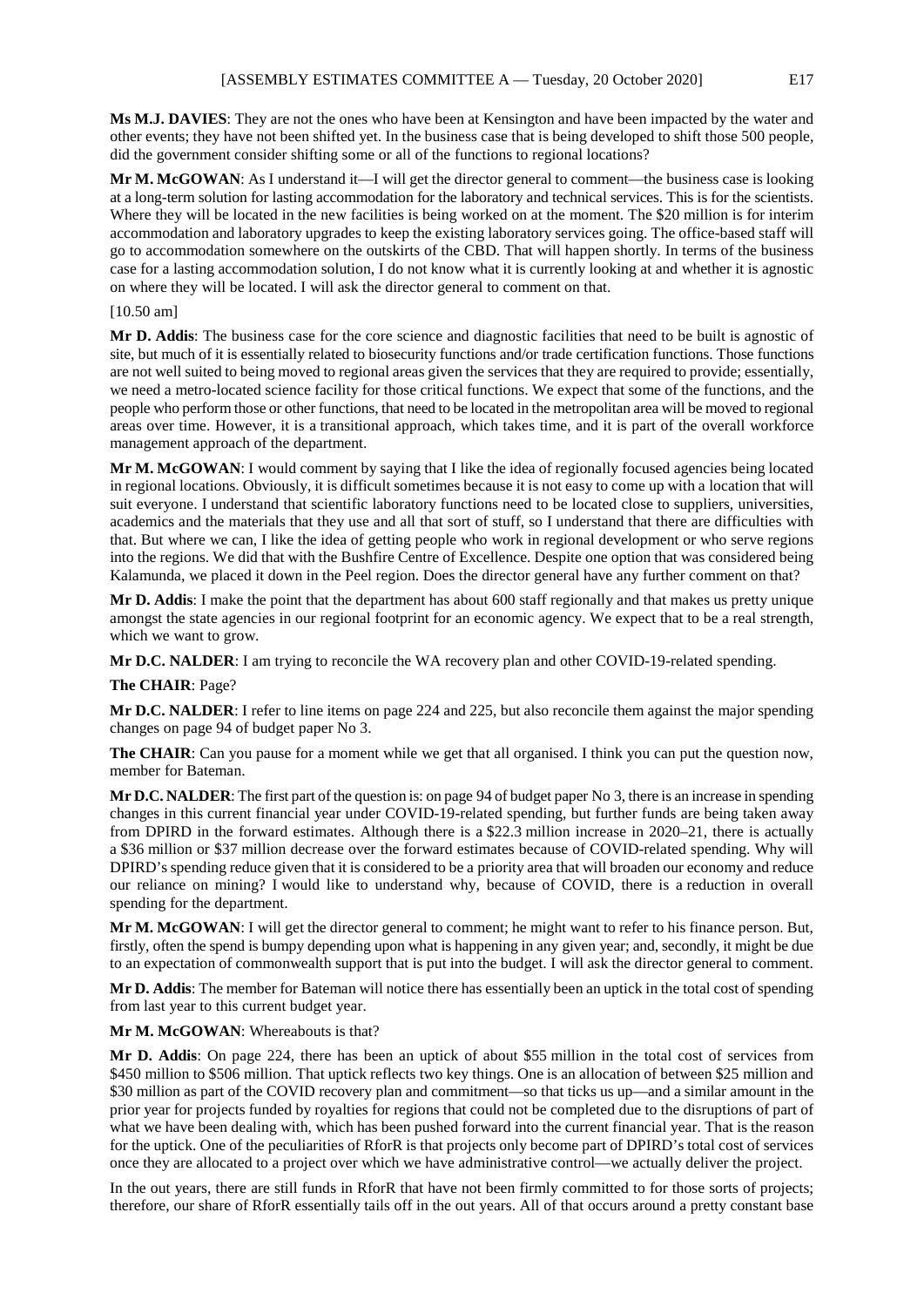for DPIRD. The stable base further down that page is the service appropriation, which is essentially our capital appropriation. That is now fairly stable into the out years. The ups and downs tend to be in the RforR project space, which, as I said, has not yet been allocated because we have to wait until we get towards the out years for that to happen.

**Mr D.C. NALDER**: The overall expense for DPIRD in 2020–21 is \$506 million, but over the forward estimates it drops to \$431 million next year, \$414 million the year after and \$400 million the year after that. At the start of this term, a key election commitment of the Premier in agriculture was to broaden our economy, so how is the government broadening the economy into agriculture whilst reducing the overall expense budget of the department by 20 per cent?

**Mr M. McGOWAN**: I think the director general explained that reasonably well. There has been an increase this year, 2020–21, on last year because of projects that were not able to be concluded last financial year being brought into this financial year, which sort of pumped up the amount, plus a range of COVID projects have been brought forward. A lot of spending has been brought forward into this year, which all governments have done. What often happens—we see this throughout the entire budget—is the estimate for the out years grows because additional funding comes forward, or projects are cashflowed into future years, as the budget rolls out. I think that has been going on forever, but I might ask the director general to comment on that.

**Mr D. Addis**: I think that is it exactly; the Premier has explained it very clearly. That is exactly what happens.

**Mr D.C. NALDER**: I am still struggling to understand. Last year's total cost of services was \$483 million and the actual was \$450 million, so we are \$33 million short. That has increased by another \$26 million—so nearly all of it, but not all of it. The overall budget then reduces by a greater extent moving forward. That is the first part. The second part is that COVID-related spending and increases in COVID-related spending can have occurred only since February this year, because COVID did not exist before then, yet in this financial year COVID-related spending in this budget increased by \$22.3 million, but COVID-related spending will reduce by more than that in the out years. How can that be when COVID did not exist before February?

**Mr M. McGOWAN**: This year is enhanced because projects that could not be completed last year due to COVID have been brought into this financial year.

**Mr D.C. NALDER**: That is \$30 million.

**Mr M. McGOWAN**: Half is due to projects that could not be completed—\$56 million—and half is future projects being brought forward into this financial year to keep economic activity strong. That is what we are doing. For future years, of course, the budget often has underspends—this has been going on for decades—so we find that future budget years are often enhanced by underspends in past years. We may well receive additional commonwealth moneys, which will enhance or grow the budget in future years. Just so that the member is aware, when we came to office the forward estimates were estimated at \$336 million. The current budget is \$170 million or thereabouts higher than the forward estimates we inherited.

[11.00 am]

**Mr D.C. NALDER**: I can only operate from the numbers that are sitting in front of me.

**Mr M. McGOWAN**: I know, but it is important that the member knows.

**Mr D.C. NALDER**: The total cost of services in 2018–19 was \$447 million. The government's budget was \$483 million in 2019–20, which was not delivered in its entirety because the total expenses actual was \$450 million, but the 2023–24 forward estimate is \$400 million. We are seeing a sizable reduction in either the funds available to operate the department or the capital available to invest in infrastructure. I am trying to understand why it will reduce so significantly over this period given it is such a priority.

**Mr M. McGOWAN**: I have explained it now three times, but I will explain it again, if the member likes. This year the budget is significantly enhanced because projects could not be completed last financial year due to the COVID-19 pandemic. We have brought forward some projects into this financial year because of the need to respond to the economic situation in Western Australia, which I might add is significantly better than in most places around Australia or the world. We have brought forward projects as part of our recovery plan and hence this year's budget is significantly enhanced. The member will find that in future years, often commonwealth grants will roll in and that will enhance the budget over time as we apply for them or work with the commonwealth on various projects. That means the budget goes up in future years. I repeat: the 2020–21 budget that we inherited was \$336 million and the current budget is significantly higher.

**Mr D.C. NALDER**: I have a question further to that.

**The CHAIR**: Is this a different question on this issue?

**Mr D.C. NALDER**: Yes.

**The CHAIR**: Okay, go ahead.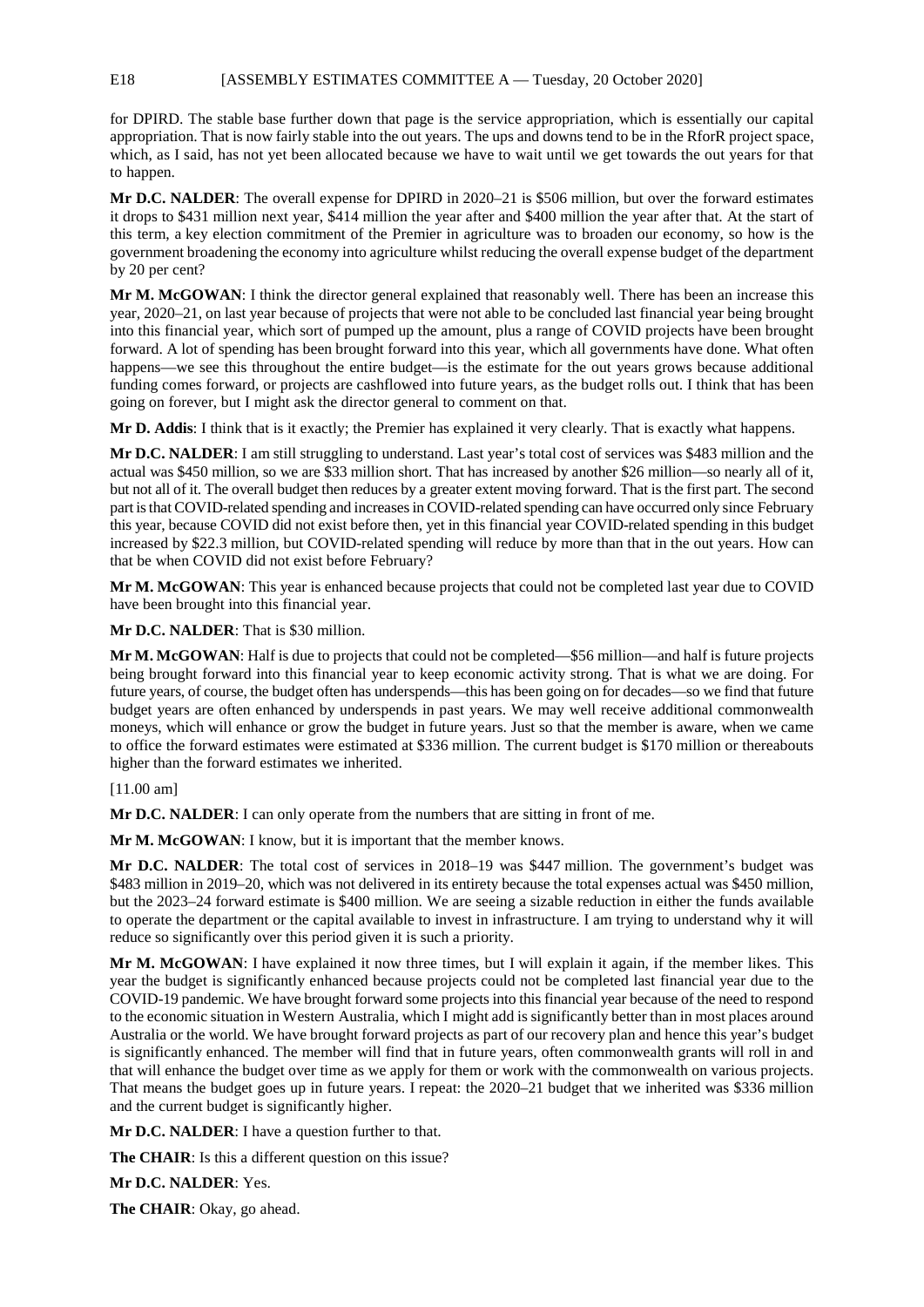**Mr D.C. NALDER**: To clarify, the government's budget was \$483 million but it spent \$450 million, so it is bringing forward an unspent budget of \$30 million or thereabouts if it is bringing all of the money forward, but it is then dropping it by \$100 million. The Premier just mentioned that it is possibly to do with capital coming from the commonwealth. Can the Premier please explain where this budget shows a reduction in capital from the commonwealth for the department?

**Mr M. McGOWAN**: I will let the director general answer that.

**Mr D. Addis**: The Premier made the point that part of the explanation for the tailing off into the out years is that we cannot yet budget with confidence for commonwealth grants and other externally generated revenues that we expect to get into the future. We have consistently historically budgeted quite conservatively around that, which is prudent. That is part of the reason. As we get closer and have a higher level of commitment and confidence from some of those externally funded sources, we budget accordingly. A range of projects, particularly in the royalties for regions program, expire over the out years and have not yet been replaced by committed projects. That is a normal part of doing business. As I said in my earlier response, they become part of Department of Primary Industries and Regional Development's budget only when they are committed as projects that we have administrative responsibility to deliver. That reflects projects that are likely to come into our budget in future budget processes but are not yet able to be reflected as part of DPIRD's budget.

**The CHAIR**: Member for Bateman, do you have a further question?

**Mr D.C. NALDER**: Yes, I have a further question on this element. Where can I see the commonwealth grants and how that is being forecast at a much lower rate? A cannot see that in the

**The CHAIR:** That is the same question that you asked a minute ago, so —

**Mr D.C. NALDER**: I cannot see the number.

**Mr M. McGOWAN**: We can budget conservatively. As the money arrives or if we have a strong expectation or certainty that the commonwealth grants are the source revenue or whatever it might be—sometimes it is scientific developments, sometimes it is revenue from business partners—we add it to the budget, so we budget conservatively. We do not put into the budget large amounts of money that may not arrive. The agricultural part of the budget has been significantly rebased and lifted during our time in office.

**Mr D.T. PUNCH**: I refer to page 226 of budget paper No 2 and the department's local content adviser network. Can the Premier please outline some of the industry capacity and capability building programs being offered by the network in regional WA?

[Mr S.J. Price took the chair.]

**Mr M. McGOWAN**: Thank you for this. I meet our local content advisers regularly when I am out in the regions. In fact, I met one in Kalgoorlie the other day who is doing a terrific job. To support regional jobs and local content outcomes, our government introduced the Western Australian Jobs Act in 2017 that enabled both the Western Australian industry participation strategy and the WA Industry Link. Part of the department's commitment to the WA Industry Link was to establish the local content adviser network. The department's local content advisers are located in each of the nine development commissions to take a lead role in maximising local content opportunities including goods, services and jobs for state government–funded projects and to support local businesses to focus on local content to create job opportunities in regional Western Australia. In 2019–20, the local content adviser network undertook 4 781 engagements across regional WA, an increase of 1 430 engagements from the previous year. Engagements included targeted industry meetings, WA industry participation plan development, government agency engagements, tender opportunity promotion, Aboriginal business opportunity development and business capacity building initiatives. The network has been instrumental in driving forward positive regional procurement outcomes. As an example, in the south west, a year of intensive work alongside Main Roads Western Australia on the Bunbury Outer Ring Road resulted in a local content target of \$300 million, which equates to around half the project's construction costs. This was an increase of \$200 million from the initial suggested local content target of \$100 million.

In the Pilbara, our local content adviser is involved with the Port Hedland Spoilbank Marina through the implementation of a local business capability register that concentrates on the Pilbara region in line with the scope of work. Since opening on 12 June 2020, more than 90 businesses have registered their interest to work on the project, 87 of which are based in the Pilbara. At last count by Tenders WA, the business capability register has been downloaded over 40 times by prospective bidders. In Kalgoorlie the other day, I was able to launch a local content portal in conjunction with the local Chamber of Commerce and Industry of Western Australia and the Chamber of Minerals and Energy. It allows local jobs, local businesses and local tenders to be advertised. This involves not only the government, but also industry with a view to expediting local contractors receiving those jobs in the local mining industry in Kalgoorlie. The government and the local content advisers—at least one has been allocated to each regional development commission—are doing their best to ensure that local businesses benefit from local contracts, particularly from some of the more successful industries such as gold and iron ore around Western Australia. I launched the Kalgoorlie portal with Paul Everingham, Ron Mosby and some of the local identities. They are all very happy with this sort of work that the government is doing.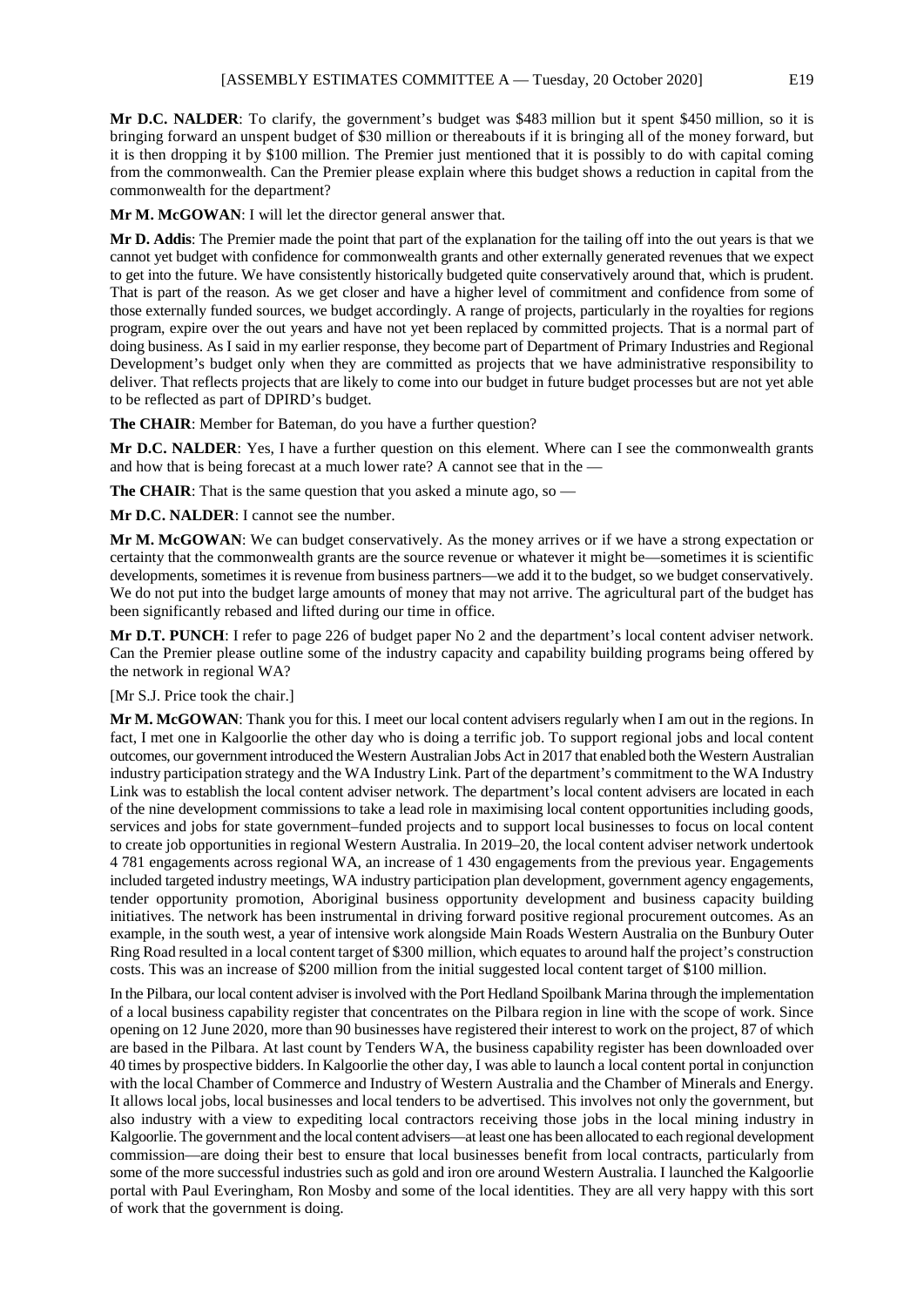## E20 [ASSEMBLY ESTIMATES COMMITTEE A - Tuesday, 20 October 2020]

[11.10 am]

**Mr D.T. PUNCH**: You are doing a great job.

**Mr M. McGOWAN**: Thank you.

**Mr K.M. O'DONNELL**: I refer to the regional aged accommodation program on line 12 of page 225. Can the Premier explain why no funding is allocated in the forward estimates of this year's budget for that program?

**Mr M. McGOWAN**: The program itself has concluded and any of the remaining funds have been allocated to the COVID-19 pandemic response. I will hand to Mr Grazia to explain that.

**Mr N. Grazia**: There is an allocation in the forward estimates, but we can see that it does not continue. Consistent with previous discussions about whether future projects are being approved in this area, at this time, they have not been approved. Therefore, it is tailing out in the forward estimates. Some savings were identified for the COVID response.

**Mr M. McGOWAN**: The savings identified for the COVID response was \$1.295 million. Over the last three years, the project has delivered the Waroona Housing Options Village; stage 1 of the Bedingfeld Park expansion; the Bridge Street affordable housing project in Donnybrook; the Armstrong Village project in Dunsborough; the Dongara age appropriate accommodation facility; the great southern housing initiative; the Brunswick River Cottages at Brunswick Junction; the Avon Well aged housing project; the Wheatbelt South Aged Housing Alliance project; the Leonora Ageing in Place project; and the Laverton aged-care project.

**Mr K.M. O'DONNELL**: They are very good projects. That leads me to another question: is there any funding anywhere else in the budget or has any consideration been given to continuing these types of projects in future, or are they now dead in the water?

**Mr M. McGOWAN**: The projects that were allocated funding are concluding. We will obviously look at further projects in the future.

**Ms M.J. DAVIES**: Premier, I note that a wild dogs action plan is referred to right at the bottom of page 241, under "Details of Controlled Grants and Subsidies". That will come to an end. Is there any intention for that to continue in any format, and is it listed elsewhere in the budget? Is the Premier aware of the serious concern, particularly in the eastern wheatbelt, about doggers on the fence line being impeded from doing their job due to the very large number of people who are travelling illegally along the fence line? Is there a proposal to deal with that challenge?

**Mr M. McGOWAN**: That is a good question. The wild dogs action plan provides actions to build capacity to enable industry to manage the threat to livestock. Actions include upgrading the barrier fence, I think to the east of Esperance; incentives for exclusion cell fencing; funding for contracts for wild dog control; and the sterilisation of dogs in Aboriginal communities. Funding of \$500 000 is allocated for 2021. Further details can be found at the Department of Primary Industries and Regional Development's 2020–2021 royalties for regions almanac report. From recollection, in 2018 or thereabouts, we had to inject some funding to continue the project. The government has invested \$21.9 million over four years to manage the impacts of wild dogs and support the reintroduction of small livestock into parts of the state. That funded the action plan and the extension of the state barrier fence. As the member correctly identified, that is the situation at this time. Obviously, the midyear review will allow us to consider any further activity for this program.

**Ms M.J. DAVIES**: Can the Premier confirm that there is no funding at this time to continue that wild dog action plan either in this budget or anywhere else? The second part of my question went to why it is important for the funding on that front. Doggers out on the eastern wheatbelt fence line are unable to carry out their role due to the large number of people travelling up and down that fence line now. The doggers are therefore unable to lay traps and they cannot use their weapons. It was expressed to me, when a member of the Premier's own government was sitting in the meeting, that that is of serious concern to them. We had invested a significant amount of money, but no money is allocated in the budget—I cannot see any money in the forward estimates—and a serious problem out there needs to continue to be managed.

**Mr M. McGOWAN**: These projects are often considered further. The midyear review is coming up. Obviously, our focus has been on dealing with the COVID-19 pandemic and everything else over the last 18 months, since the last budget. We will consider this further in the lead-up to the midyear review, which is not unusual. I have not heard about people travelling up and down the fence line; no-one has brought that to my attention before. How and why people are doing it is not something I understand. I would not have thought the fence line, where there are wild dogs, was the most appealing of places to travel. If people are doing that and it is impeding doggers using their firearms—I can understand how that impedes them—I am interested in the member's suggestion for how to stop people doing that.

**Ms M.J. DAVIES**: To that end, if consideration is being given to providing funding going forward, in light of the significant fines that have been increased, it is necessary for anybody caught travelling on the fence line to be prosecuted. Someone should be out there policing the fence line so the doggers can do their job. They have made a tactical decision to pull back into the reserve, away from the fence line. People go there because they cannot go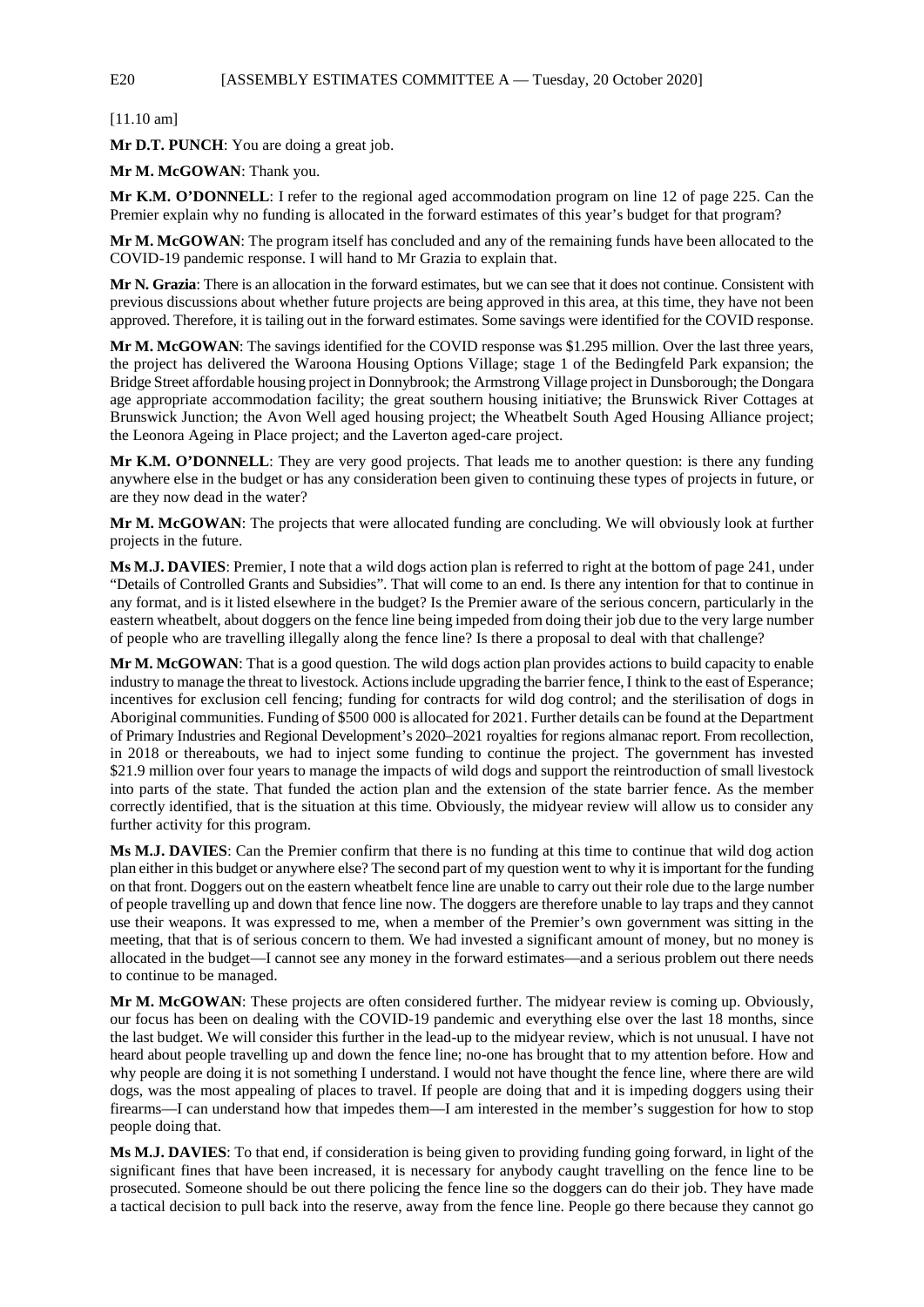anywhere else at the moment. They use the fence line to travel with their caravans out the back of the eastern wheatbelt and through that part of the world. It is actually quite pretty, but they are not allowed to travel on that fence line. There is quite a significant fine, but no-one has ever been fined.

**Mr M. McGOWAN**: I will take that question on notice. The issue of people driving their caravans on the barrier fence impeding wild doggers has not been brought to my attention. Obviously, we do not want anyone to be shot, so, clearly, I will ask the agency to look at that. So that the member is aware of the funding, \$21.9 million has been spent on this program, of which \$16.6 million has been spent since 2017–18. That is a significant allocation. Obviously, the construction, repair and maintenance, and completion of the border fence were the major parts of the project. It seems to me that most of the funding that might be needed in the future is operational funding to fund the desexing of dogs program in some parts of the state and to fund the doggers who destroy the dogs. That is obviously something we will consider carefully in the lead-up to the midyear review.

#### [11.20 am]

**Mr D.C. NALDER**: I am looking at the table on page 229 of the *Budget Statements* and the line items "Percentage of exotic terrestrial weed, pest and disease threats resolved appropriately" and "Percentage of invasive aquatic pests and exotic diseases resolved appropriately". This has probably always been the same, but why have we set ourselves the target of 60 per cent for getting rid of toxic weeds and aquatic pest problems as a budgeted outcome if we put such a high standard on the quality of our agricultural produce and the potential threats that can come from that?

**Mr M. McGOWAN**: If I can clarify, this is obviously an agriculture issue; it is not a regional development issue. Are we dealing with agriculture this afternoon?

**Mr D.C. NALDER**: It comes back to a question I have about the budget. Is this not under services 1 to 5? I thought we were still on services 1 to 5? I get confused by this, so apologies if it is not, but it is in this part of the budget papers.

**The CHAIR**: Yes, it is.

**Mr D. Addis**: It is service 6.

**The CHAIR**: The director general is saying it is in service 6, but in the budget papers it is under part 4.

**Mr M. McGOWAN**: Is this something we are dealing with as part of this section?

**Mr D.C. NALDER**: I am happy to take it up in the next one as well, but on pages 224 and 225 there are some budget items that come off the back of this and are related to it.

**Mr M. McGOWAN**: Why do I not do my best to answer? This key performance indicator measures the number resolved within the year as a percentage of the number open during the year. For pests and diseases that are not considered to be present in Australia and that are considered to be an emergency pest under the appropriate national deed, "resolved" means "according to the national agreement". This may include pests and diseases incidents in other jurisdictions that WA is required to respond to. For pests and diseases that are not considered to be present in Australia and that are not considered to be an emergency pest at a national level, "resolved" means "according to state policies and programs". For pests and diseases that are present in Australia but not considered to be present in WA or parts of WA, "resolved" means "according to state policies and program determination". The budget target is 50 per cent, as not all threats can be resolved within the space of a year or less, depending on the date of detection. Some may require ongoing or seasonal surveillance to declare resolution. That makes sense. For pests and diseases that are not considered to be present in Australia and that are considered to be an emergency pest under the appropriate national deed, "resolved" means "according to the national agreement". This may include pests and diseases incidents in other jurisdictions that WA is required to respond to. For pests and diseases that are not considered to be present in Australia and that are not considered to be an emergency pest on a national level, "resolved" means "according to state policies and programs". The budget target is 60 per cent, as not all threats can be resolved within the space of a year or less, depending upon the date of detection. Some may require ongoing or seasonal surveillance to declare resolution. That is the answer to both of those notes.

**Mr D.C. NALDER**: Further to that—the Premier may not be able to answer this question—given that we are saying 60 per cent and they potentially cannot be resolved in a year, does some tracking occur to ensure that there is follow-up by the department so that if it takes longer than a year, these things are monitored and reported on, or, otherwise, are they forgotten?

**Mr M. McGOWAN**: I think this is saying that 60 per cent can be resolved in a year, but I will hand over to the director general to answer.

**Mr D. Addis**: In the session later today, we will have our agriculture and biosecurity experts who deal directly with these matters, but, broadly, "resolved" does not always mean that we have gotten rid of the pest. In many cases, it is not economic or feasible to eradicate new incursions; therefore, the transition is to management, which is the Premier's description of the policy framework within which those decisions are made. Absolutely, all incursions and pests that come into WA and are identified are tracked through to an appropriate resolution, whether that means eradication or transition to management, or something else in accordance with the various policy regimes. The member can get a more fulsome answer to that this afternoon.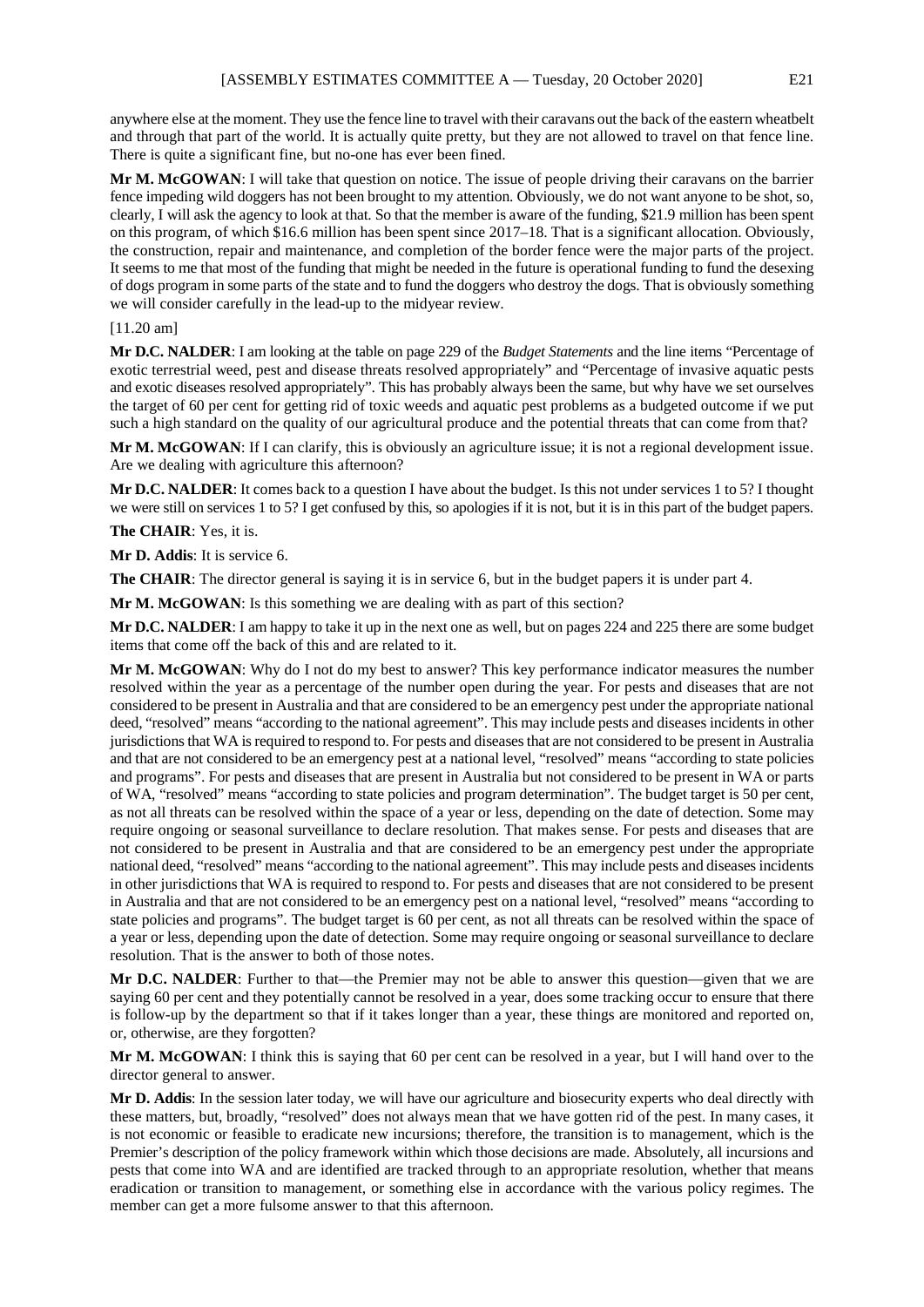**Mr D.C. NALDER**: Further to that—this just takes a different angle to it —

**The CHAIR**: Even though this is in the right part of the budget papers, if the member wants to put this back to the agriculture session later on, he is within his rights to do that as well.

**Mr D.C. NALDER**: I am happy to do that as well; I am happy to take this issue up further. I refer to page 225 and the sixth line item from the bottom of the table, "Declared Pest Account". Obviously, this started last year, but given concerns about the threats to our agricultural sector, can I please have an understanding of why this account seems to have received a significant reduction in the spending allocation in the current budget over the forward estimates?

**Mr M. McGOWAN**: With the declared pest account, as part of the 2019–20 midyear review submission, a reduction in regulatory fees across the forward estimates period of \$6.587 million was approved. This reduction relates to the cabinet submission approved in October 2016 on implementing the "Western Australian Wild Dog Action Plan 2016–2021", which erroneously included an increase in regulatory fees from recognised biosecurity groups and an increase in appropriation and matched funding under the Biosecurity and Agriculture Management Act 2007. This error was not identified during the financial capability review. Therefore, it refers to a mistake that was made in October 2016.

**Mrs R.M.J. CLARKE**: I refer to page 241 of budget paper No 2 and the regional economic development grants scheme. Can the Premier outline how this program is delivering benefits for regional communities?

**Mr M. McGOWAN**: The regional economic development grants scheme is investing in community-driven projects across regional WA, supporting jobs and economic diversification. Funding of \$25.77 million is allocated in the 2021 budget over the forward estimates. Approved investment across the first two rounds of the scheme has been \$13.17 million, providing funding to 135 projects and leveraging more than \$59 million in co-contributions. That has been a good outcome. The scheme has invested in a range of projects, including manufacturing, workforce development, construction, tourism, horticulture, information technology, primary industries and cultural industries. In the goldfields, \$249 960 was awarded to the goldfields migrant employment project to attract a workforce to meet labour shortages in the goldfields. Through engagement with culturally and linguistically diverse community members in Perth, to date approximately 60 people have received or are receiving services through this program. As a result of this grant, 31 people to date have been relocated and employed in the goldfields, and 93 people from 22 different countries of origin have been attracted or supported in the goldfields. In the Peel region—this will of interest to the member— Capogreco Farms received \$10 000 to expand its cooling facilities used by growers across regional WA, supporting fresh produce exports. As a result of this co-investment, produce sourced from the Gascoyne area has doubled to nearly 1 700 tonnes this season, creating demand for jobs not just in the Peel region, but also up in Carnarvon. An amount of \$150 000 was provided to Southern Forests Honey for the construction of a colony concept honey centre of excellence and a honey processing distribution and retail facility near Margaret River. As we know, Western Australian honey is hotly sought after around the world, especially in China. The project created eight full-time equivalents during its construction and fit-out phase and provided ongoing direct and indirect employment. Dongara Marine was provided with \$68 500 to purchase and install new cutting machines, enabling the business to expand its commercial and recreational vessel manufacturing capability, supporting a workforce of 30 full-time employees and six apprentices. From memory, I think that business built the new ferry for the South Perth run. These grants are resulting in some terrific economic outcomes.

#### [11.30 am]

**Mrs L.M. HARVEY**: The second dot point on page 226 of budget paper No 2 refers to COVID-19 and the agency's business in managing overseas workers et cetera. Can the Premier advise when he became aware that two Australians had disembarked the *Al Messilah*?

**The CHAIR**: I do not think that is a budget-related question, Leader of the Opposition.

**Mrs L.M. HARVEY**: Are you ruling it out of order? It is about the management of workers coming in and out of the state during the COVID-19 pandemic, which is directly related to the second dot point.

**The CHAIR:** I will seek advice to provide more clarity on this. Premier, the question is not budget-related, but it is up to you whether you choose to answer it.

Mr M. McGOWAN: What is your ruling, Chair?

**The CHAIR**: You do not have to answer it.

**Mr M. McGOWAN**: Before I get to the question, I have advice on the issue. The Leader of the Opposition asked me about the second dot point. The COVID-19 pandemic has had an ongoing impact on the agency's business. To date, international and interstate travel restrictions have impacted access to export markets, particularly through airfreight and access to primary industry workers. There were dramatic impacts on some industries early on due to COVID-19. The state government has worked cooperatively with the commonwealth government to resolve those issues.

In relation to the sheep export trade, obviously it has been difficult. Issues arose earlier this year with the *Al Kuwait* around trying to deal with affected crew members on board. We then found out about the *Al Messilah* on the weekend,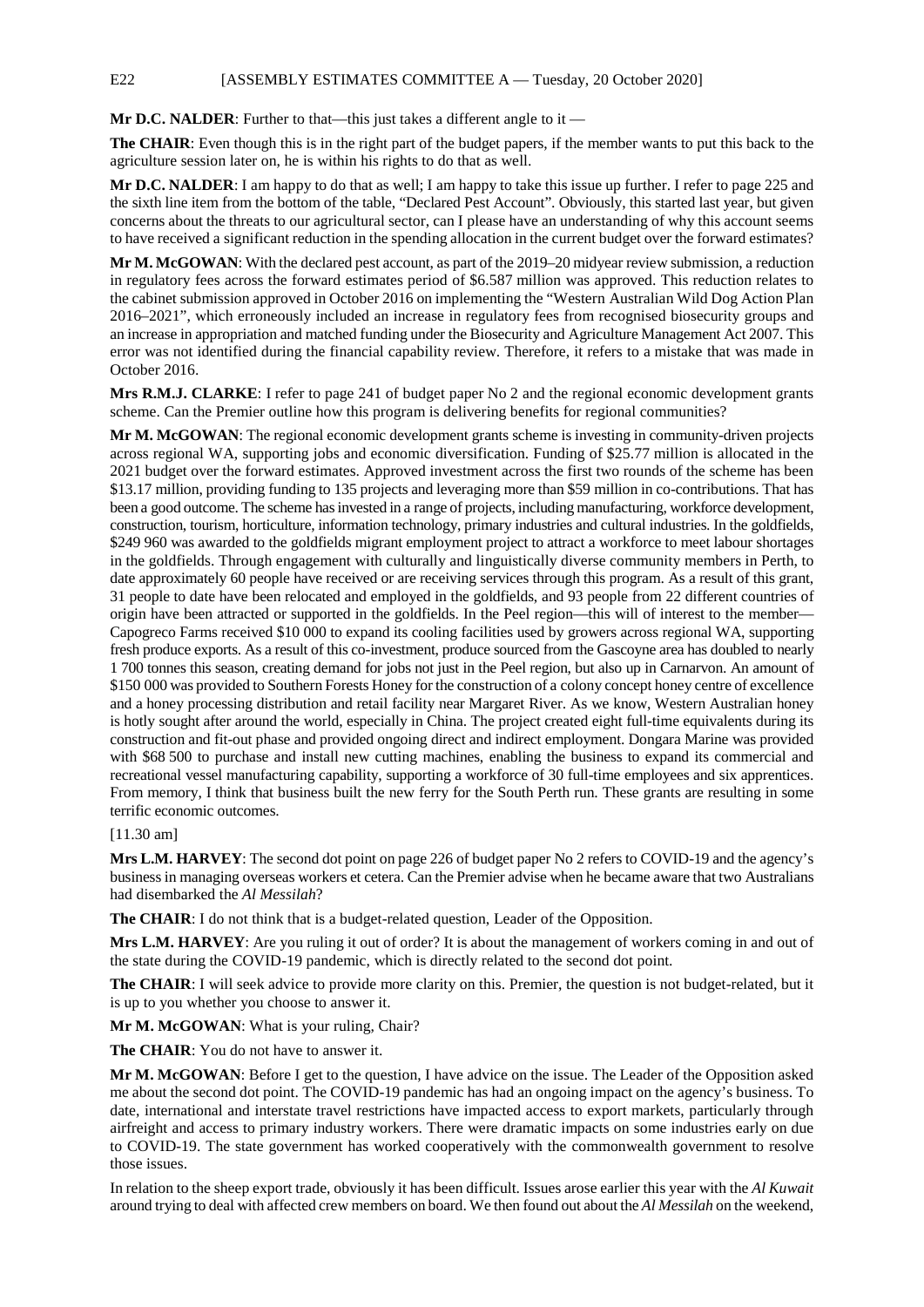and there were significant issues on that ship with affected crew members. Sheep ships these days often have Australians on board. A vet and someone to monitor the health and welfare of the animals are often on board. Two Australians were on board that ship. I became aware on Sunday that those people had left the ship and that measures were being put in place to test their health. The measures have worked. The people were required to quarantine, and testing found them to be negative. The Western Australian woman who went to Busselton has gone into hotel quarantine. Our measures have worked. Ships around the world change crew over at a far greater rate than they did before. Basically, the crews of ships all over the world are changing over and going home. A lot of them have been on board for a year. Being on board a ship and not getting off for a year would be a difficult experience for many crew members around the world. They are now changing out and going home. The shipping companies are not doing as much as they should to check whether the crew members getting on board are COVID-free. We have called on the federal government to take international action on these matters. That is what is happening. The good thing is that our systems have worked. The people involved have been tested and are COVID-free. The Western Australian involved is certainly in hotel quarantine as an additional precaution.

#### **Mrs L.M. HARVEY**: I have a further question.

**The CHAIR**: Is this about what that question was on, because that question was not a relevant question and the Premier chose to respond. If you are going to ask a question, it needs to be related to the budget.

**Mrs L.M. HARVEY**: It is with respect to the Premier's answer. I want to get some clarification on his answer. Perhaps I can ask the question and then you can rule it in or out of order, Chair. The Premier said that those individuals had been tested. Can he please advise where they were tested? Did they present at a COVID clinic or were they tested through another means?

**Mr M. McGOWAN**: I can comment on the Western Australian. She was going into home quarantine, which many people do. I do not have the exact details, but I think she was tested at her home by a public health team. The system has worked. The people are not COVID positive. But we are putting in place additional precautions for Australians coming off ships. There is not a huge number of Australians who work in this way, but there are some, and we are putting in place additional precautions to ensure that they quarantine in hotels. I expect that some of the individuals involved will not be happy with this and I expect that some of the shipping companies will not be happy with this. We will send the bill to the companies. The individuals who might have spent months at sea will now have to spend another two weeks in hotel quarantine, which they probably will not be happy with. However, in the environment in which lots of ships have changed over their crews, we have to ensure that we put in place the appropriate precautions.

**Mrs L.M. HARVEY**: I have a further question.

**The CHAIR**: Once again, Leader of the Opposition, the question is not budget-related, so you can ask it and the Premier does not have to respond to it.

**Mrs L.M. HARVEY**: Thank you for your advice, Chair. I appreciate the Premier responding to the question. Just to be clear, did either of those two individuals present at any of our hospitals, or were they privately tested at home? Can the Premier clarify whether they are in hotel quarantine or are both quarantining at home?

**Mr M. McGOWAN**: I have answered that, but I will answer it again. The Western Australian woman was quarantining at home in accordance with the direction she was given and in accordance with the protocols that existed at the time. I understand that a public health team tested her at her home in Busselton, but I would need to get more clarification around that. Her test came back negative. Therefore, the advice of the Chief Health Officer is that there was no risk and there was never any risk. In order to add to those precautions, she has gone into hotel quarantine. On top of that, the government is now ensuring that Australians returning from those ships in that way will also go into hotel quarantine.

**Ms M.J. DAVIES**: Premier, I refer to the same page, page 226, under "Significant Issues Impacting the Agency", the second dot point, and probably the third as well, and the work out yonder campaign. Do I have that name right?

**Mr M. McGOWAN**: Is this the same number, page 226, the second dot point?

**Ms M.J. DAVIES**: Yes, the reliance on overseas workforce and workforce shortages. I am trying to think of the name of the program. Is it work out yonder?

**Mr M. McGOWAN**: Work and Wander Out Yonder.

**Ms M.J. DAVIES**: Can the Premier confirm that that campaign was in response to the fact that the agricultural sector required 7 000 people for its seasonal harvest work in both the broadacre and horticultural sectors, so it was in response to the fact that there is a shortfall of around 7 000 positions that need to be filled?

[11.40 am]

**Mr M. McGOWAN**: I cannot confirm that. My memory of the advice I have received is that around 7 000 people are needed across the agricultural sector, whether for horticulture, agriculture or harvest, all over Western Australia, as the member knows, from the very north to the very south and from the very east to the very west, but a number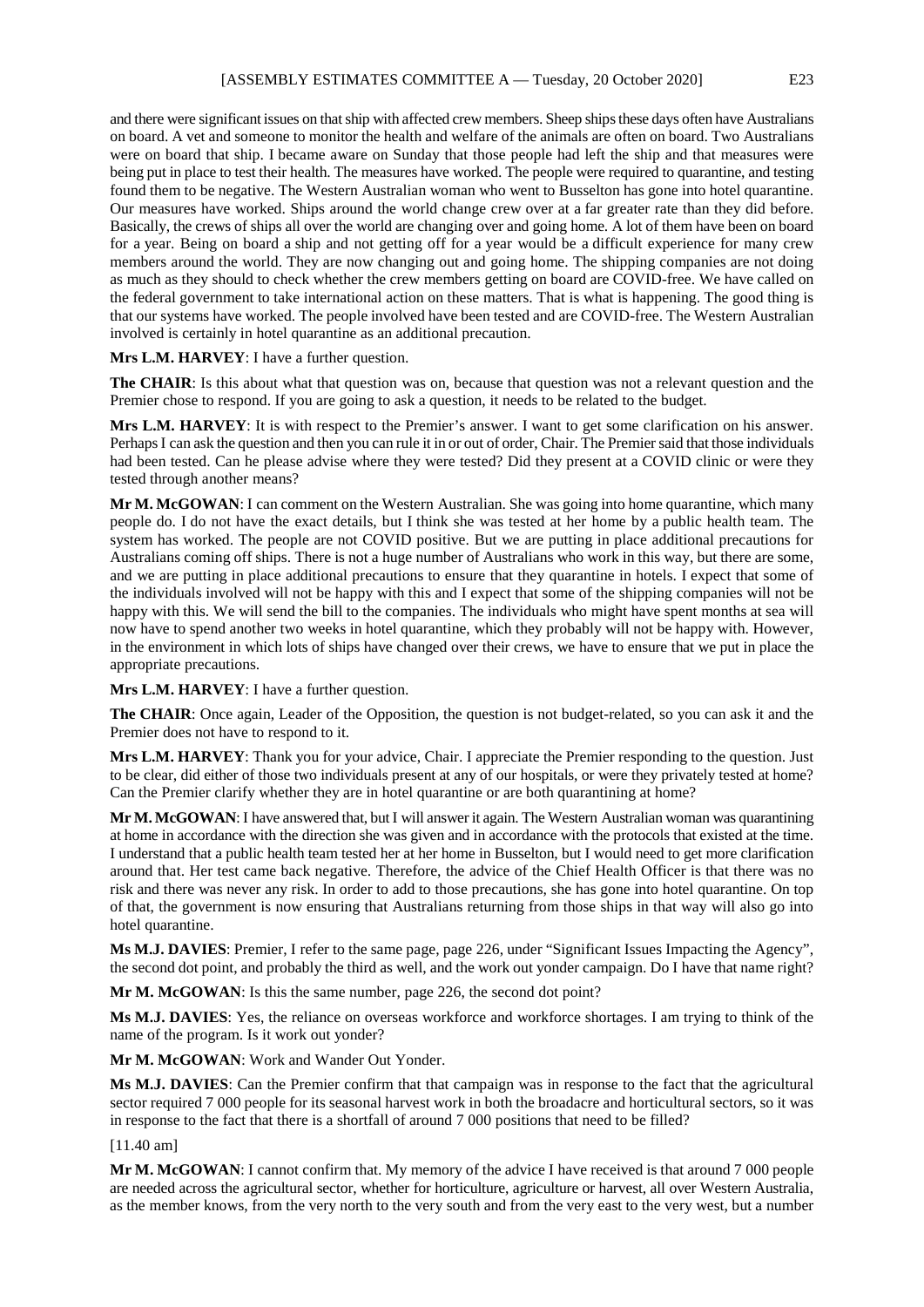of those 7 000 people are already here. A whole range of backpackers, tourists, travellers and seasonal workers are already here; they have not left and they are available. However, there is still a shortfall. Although, from memory, the total number needed is around 7 000 people, a number of those 7 000 people are already here and prepared to do that work. That is why we ran the Work and Wander Out Yonder campaign, with incentive payments of up to \$4 000 per person, and why we called on the federal government to do more in this regard. It is obviously an issue. We are not opening our international borders to allow in people from Sweden, Germany, Italy or other places who normally do this work, for obvious reasons, so there is obviously an issue. I think it is a verifiable fact that this state government has done more than any other state government to get people out there to do this work within the levers that we have.

**Ms M.J. DAVIES**: When the Premier set up this Work and Wander Out Yonder program, how many of those 7 000 positions was he aiming to fill? What is the number and how was that budgeted for?

**Mr M. McGOWAN**: Obviously, we want to fill as many of the positions as possible. We want to maximise the number. If we came up with an exact number of 1 000, 2 000, 500 or whatever it might be, people would say it is too low or too high. We want to maximise the number of people out there. That is why the Work and Wander Out Yonder campaign and the payments we are making are very important. We estimate that there is half the usual number of overseas workers available; therefore, we need to attract Western Australians into this field. We made an announcement last week to allow for greater exemptions from the east—in particular, for some of those seasonal workers who might have come from Vanuatu and who have been working in the Northern Territory to move across into Western Australia to undertake this work. At any given time, there are already a number of workers here. I have been advised by the Minister for Agriculture and Food that a number of East Timorese workers are currently here and are undertaking this work. A number of backpackers are still here. I was at a tourism venue recently and met an Italian backpacker who has been here all year since COVID hit; he is still here. All these people are still here, but the advice I have is that it is less than half the number of overseas workers that we would ordinarily expect. That is why we are doing our best to get Western Australians out there to do these roles.

**Ms M.J. DAVIES**: On the same line, there must have been some modelling done when the program was set up. All I am trying to get to is: how many workers was the government targeting? I appreciate the Premier says that it is as many as possible, but a finite figure must be attached to that because a finite amount of money must be set aside in the budget. How much is attached to the program, and how many people did the department advise would be targeted to fill those jobs through that program?

**Mr M. McGOWAN**: I think I have answered the member's question as best as I can. I want to give her a bit of further advice about it. More than 50 000 people have visited the Work and Wander Out Yonder campaign websites. The advertisements on Seek have had 80 000 views. We have connected more than 500 job seekers to employers through Studium—another website that is predominantly for university students. We have had almost 600 pre-registrations for our incentive scheme; 86 people have submitted their first claim, which they can do only after the first two weeks of work—we do not want people to claim, do one day's work, and then decide that it is too hard and go home—and 156 additional people have started an application. We had hoped that the commonwealth government would do more to incentivise people on JobSeeker to work in agriculture. The federal budget included some relocation assistance, which we welcome, but we have not seen huge action from the commonwealth in this regard. We want to enable Western Australian growers to access the seasonal workers who are available in other states, especially those currently in the Northern Territory. There are currently 300 seasonal workers from Vanuatu in the Northern Territory who are either working or going through a quarantine period there. As they complete their work in the Northern Territory the harvest may well finish earlier there—there is an opportunity for them to come to parts of Western Australia. We are working with other states to get people in as best we can.

I have answered the member's questions about this numerous times in question time. I cannot bring down the international border. The international border is the main problem, but I support the international border. Although we get a lot of criticism from various people about the measures we have taken, I have supported the commonwealth in what it has done, and although it has created some difficulties for some people and businesses across the state, the alternative scenario of having COVID-19 running rampant throughout our state, destroying our economy and destroying lives, is not acceptable.

**Ms M.J. DAVIES**: Just to clarify, because it was in a big long list of things that the Premier read out, less than a hundred people have accessed that Work and Wander Out Yonder program to date.

**Mr M. McGOWAN**: We have had 600 pre-registrations for our incentive scheme; 86 people have submitted their first claim, which they can do only after two weeks of work on a farm; and a further 156 people have started an application.

**Ms M.J. DAVIES**: Was that 156?

**Mr M. McGOWAN**: I will read it out again. We have had 600 pre-registrations for our incentive scheme; 86 people have submitted their first claim, which they can do only after two weeks of work; and a further 156 people have started their application.

**Ms M.J. DAVIES**: Thank you.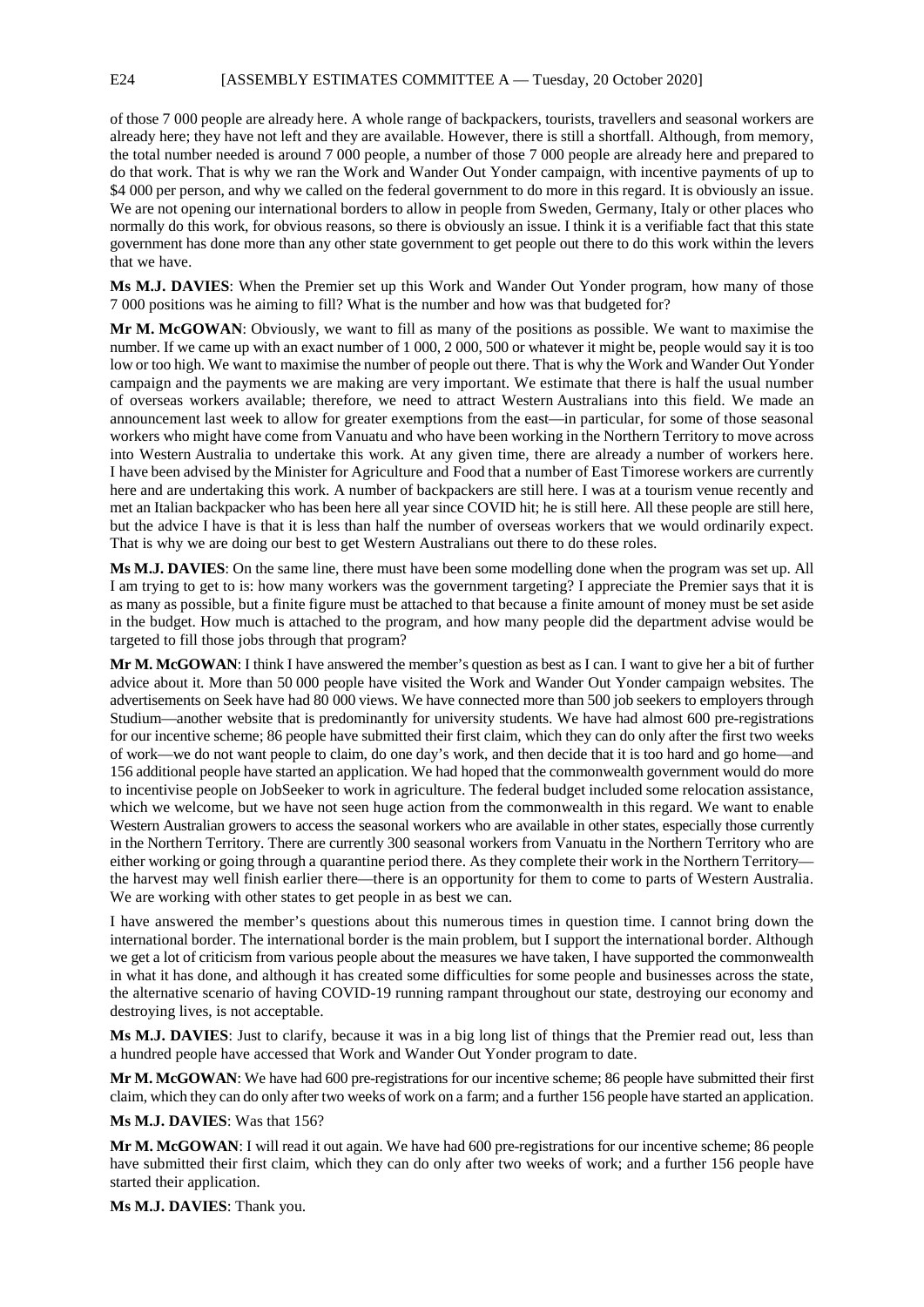**Dr A.D. BUTI**: I refer the Premier to pages 224 and 225 of budget paper No 2 and the heading "COVID-19 WA Recovery Plan", and specifically the line item "Residential Facility for Martu Students (Newman)", which I think is a great initiative. Can the Premier please tell us what are the hopeful benefits of having a residential facility for Martu students?

[11.50 am]

**Mr M. McGOWAN**: I thank the member for the question. The residential facility for Martu students is about a quarter of the way down the page. It is a significant investment by the state. We are putting in \$4 million. I know that the Minister for Regional Development has been working very hard on this. I went to Newman and had a look at the proposed facility with the local school people and some of the local elders. We put \$4 million into this project. It is in partnership with the Western Desert Lands Aboriginal Corporation and the Martu Schools Alliance representing remote Martu schools. The project involves the conversion of three houses to provide separate accommodation for male and female students and a common administration and meeting place. The houses are owned by BHP and will be leased to the Western Desert Lands Aboriginal Corporation. Martu elders have expressed a desire for their young people to be educated both in Martu law and in the modern Australian curriculum.

The Martu student residential facility will significantly support young Martu people to access a broader suite of secondary and vocational learning opportunities while staying connected with family, having the chance to walk in both worlds. The new facility is expected to be ready to house up to 12 students from early 2021. As I said, I visited the facility, the school, some elders and BHP. The houses have been converted so the students can come and stay and attend Newman Senior High School, as I recall, so it has some significant benefits for students who might not otherwise have the opportunity for more traditional education while remaining connected to their families, their culture and their country. It is a very exciting project. Hopefully, it makes a significant difference to Martu students' academic and educational outcomes. These facilities in other parts of the state, particularly the one in Broome, have made a big difference, so, hopefully, the new one in Newman will make a big difference as well. Obviously, \$4 million is a lot of money and I think, from memory, we inserted that money as part of our recovery plan.

**Mrs L.M. HARVEY**: Page 226, paragraph 8, refers to some biosecurity incidents and some pest and disease incursions. Can the Premier please explain or outline to us what is being done about the emerging prevalence, from May this year, of ehrlichiosis in dogs, which has come in through the Kimberley? I understand that it is now as far south as the Gascoyne and Pilbara region. I am interested to know whether there is any prospect of eradication of this bacterial disease and what has been allocated from the department about dealing with it?

**The CHAIR**: Thank you, Leader of the Opposition. But, Premier, this is one of those ones that is actually in service 6, even though it is tucked into the tail of this part.

**Mr M. McGOWAN**: I will say what I can, if you like, Mr Chair.

**The CHAIR**: Yes. Premier.

**Mr M. McGOWAN**: Ehrlichiosis in dogs was first detected in the East Kimberley in May 2020. Surveillance has confirmed that the disease is established in dog populations in the Kimberley, with small numbers in the Pilbara, Gascoyne and goldfields region. Further surveillance will determine the limit of the infection. Ehrlichiosis is transmitted by brown dog ticks, which are prevalent in northern Australia. DPIRD is working closely with private veterinarians to identify cases and manage them. DPIRD is actively engaging in a remote community engagement project to improve Indigenous dog welfare by reducing *E. canis* infections through better tick control and to reduce the spread of *E. canis* in the Pilbara. Tick treatments have been distributed to dogs in the East Pilbara by rangers. Infected dogs do not directly transmit the illness to people; however, in rare cases, infected ticks may transmit *E. canis* to people. DPIRD is conducting an emergency response program, including surveillance to delimit the distribution of *E. canis* in WA and control to reduce the establishment of *E. canis* in communities south of the Kimberley. The estimated budget for the response stands at \$222 000.

**Mrs L.M. HARVEY**: Premier, has the source of this outbreak been identified at this point in time?

**The CHAIR**: Premier—same preamble.

**Mr M. McGOWAN**: The member might have to ask this in agriculture.

**Mr D.C. NALDER**: Can I seek a point of clarification first because I do not want to trip over?

## **The CHAIR**: Yes.

**Mr D.C. NALDER**: I understand that we are doing sections 1 to 5 and that later this afternoon we are doing sections 6 and 7. But referring to all the tables up the back of this section—cash flow statements, details of controlled grants and subsidies and the works in progress—how do we determine which are for now and which are for later this afternoon?

**The CHAIR:** If the question is related to fisheries, agriculture or biosecurity, it is later this afternoon, even though it is contained within the information within these section.

**Mr D.C. NALDER**: Can I have a go at one, then, and you can tell me whether I am on the wrong track, Mr Chair? **The CHAIR**: Yes.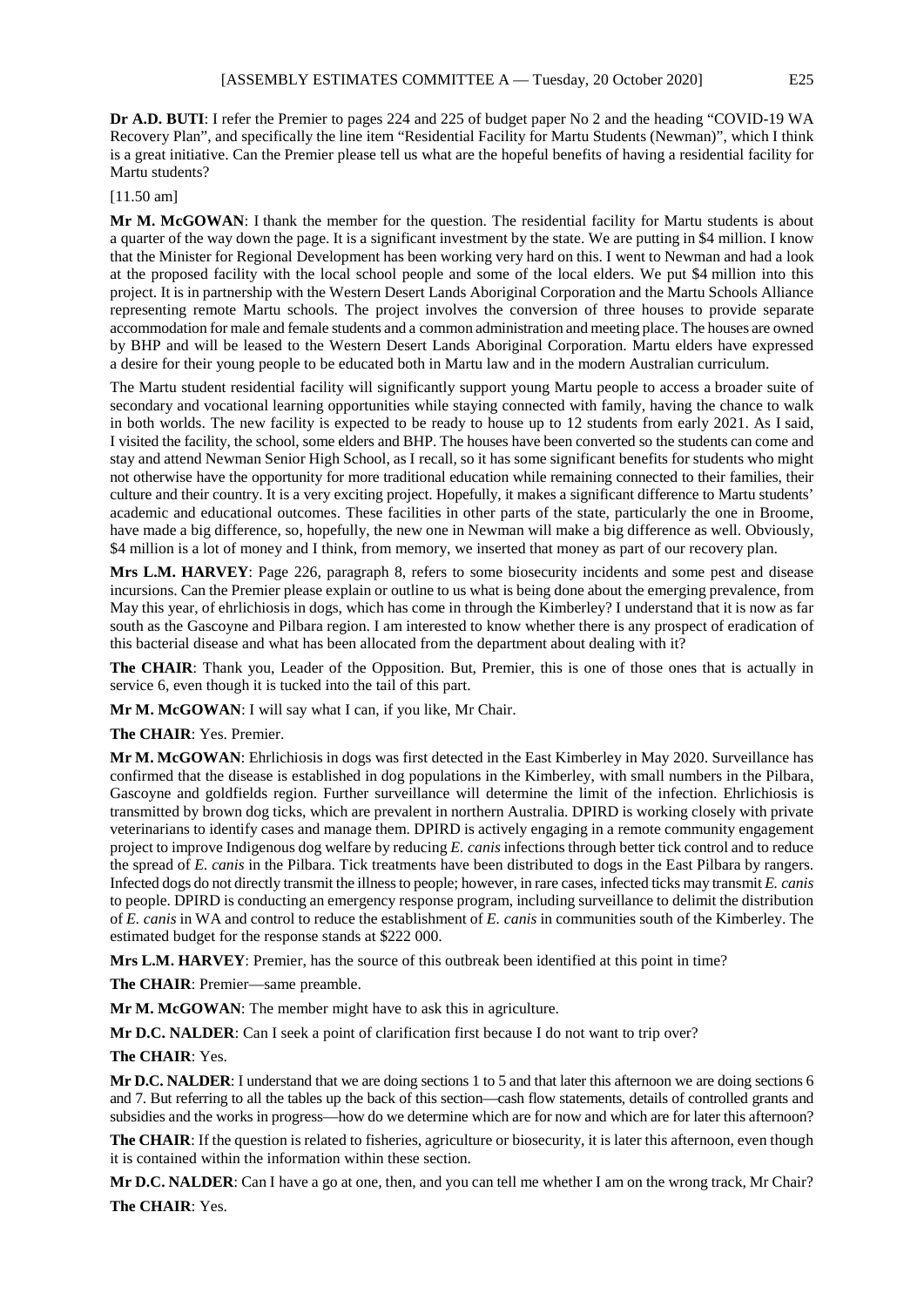## E26 [ASSEMBLY ESTIMATES COMMITTEE A — Tuesday, 20 October 2020]

**Mr D.C. NALDER**: If I refer to page 237, under "New Works", "Industry Attraction and Development Fund— Collie", is that now?

### **The CHAIR**: Yes.

**Mr D.C. NALDER**: Thanks.

My question on this is to do with a couple of things. When I looked at this line and I compared it with last year's budget, it has been reduced significantly. The Premier obviously does not have last year's budget but he may refer to the director general. The spend for this has been decreased from \$30.1 million in last year's budget for this year down to \$11 245 000 and for 2021–22, last year's budget had \$12 008 000 and now it is \$10 632 000. Can the Premier please explain why it has been dropped from an overall spend of just over \$42 million to just over \$21.5 million?

**Mr M. McGOWAN**: The member will be pleased to know there is a very, very positive answer here. The industry attraction and development fund has been designed to attract industry to Collie. Funding for the program is administered by the department through the Minister for Regional Development. The fund aims to attract substantial new industry initiatives to Collie to promote economic diversity, job creation and sustainability. In the period that the member refers to, the following projects have had money allocated to them: Collie emergency services vehicle manufacturing project; Collie regional processing centre project; Collie delivery unit; Collie adventure trails; Collie tourism readiness and economic stimulation project, which is three separate projects; Wellington Dam mural and Collie art trail; Lake Kepwari, stage 2; and Koolinup Emergency Services Centre, based in Collie. All those projects have had that money allocated to them, which explains the reduction in the amount.

**Mr D.C. NALDER:** Given this was a significant change in spending, why was it not listed in the major spending changes on page 94 of budget paper No 3 for the department?

**Mr M. McGOWAN**: The page that the member refers to here is recurrent spend, whereas budget paper No 3 refers to capital. But there are some great projects there. The vehicle manufacturing facility, which I turned the sod on a few months ago, will be terrific.

**Mr D.C. NALDER**: Sorry, I will clarify that question. I refer to page 143 of budget paper No 3 on the major spending changes. Given this is a significant change in major spending, why is it not listed in the capital expenditure changes for the department?

**Mr M. McGOWAN**: Because, as I just said to the member, this is recurrent and budget paper No 3 refers to capital.

[12.00 noon]

**Mr D.C. NALDER**: No, that is not true, Premier. Page 89 of budget paper No 3 refers to recurrent expenditure, but it is not listed there, and page 143 refers to the Department of Primary Industries and Regional Development's capital expenditure, so budget paper No 3 has both recurrent and capital expenditure and it is not listed on either page.

**Mr M. McGOWAN**: The advice I have is that Treasury prepares the significant items and did not include the Collie spend, if you like, for whatever reason. The answer is there and I outlined it to the member. I have been to Collie numerous times this year to announce or open these projects, so that is where the spend has gone.

**Mr K.M. O'DONNELL**: I refer to the table of outcomes and key effectiveness indicators on page 229. The third outcome is "Regional Western Australia has the skills and knowledge to grow and create jobs" and the indicator states, "Percentage of clients satisfied with Department's capability initiatives". It is budgeted to be 70 per cent. To improve that, surely the budget should not be reduced by up to 30 per cent over the forward estimates, as referred to in the service summary at the bottom of page 228, which indicates that the budget will go from \$22.5 million down to \$17 million, and then down to \$16 million and then to \$15 million. To improve that satisfaction rate —

**Mr M. McGOWAN**: The member is mixing two items together. What is the other line item?

**Mr K.M. O'DONNELL**: It is mainly about how to improve the percentage rate. I referred to line item 4 in the service summary, which indicates that the budget is being reduced over the forward estimates. I apologise for the mixed question.

**Mr M. McGOWAN**: I will let the director general comment on the member's question.

**Mr D. Addis**: Again, one of the complexities with the cost allocations for our services is that in the initial couple of years of the department, the cost allocations were based on the best available information. We are getting more accurate as we go, so they are becoming more accurate. The other complicating factor is that, as I described earlier, during the course of last year we completed the restructure, which meant that the base for the service costings changed. That is the primary explanation for the change in trends. They are becoming more accurate against what we do now. It should not be interpreted as a backing off of effort in those services.

**Mr K.M. O'DONNELL**: How can we improve that 70 per cent rate? In other areas, we have rates of 80 and 90 per cent, but a satisfaction rate around the 70 to 75 per cent mark for the department's skills and knowledge is unacceptable. How can we try to improve that?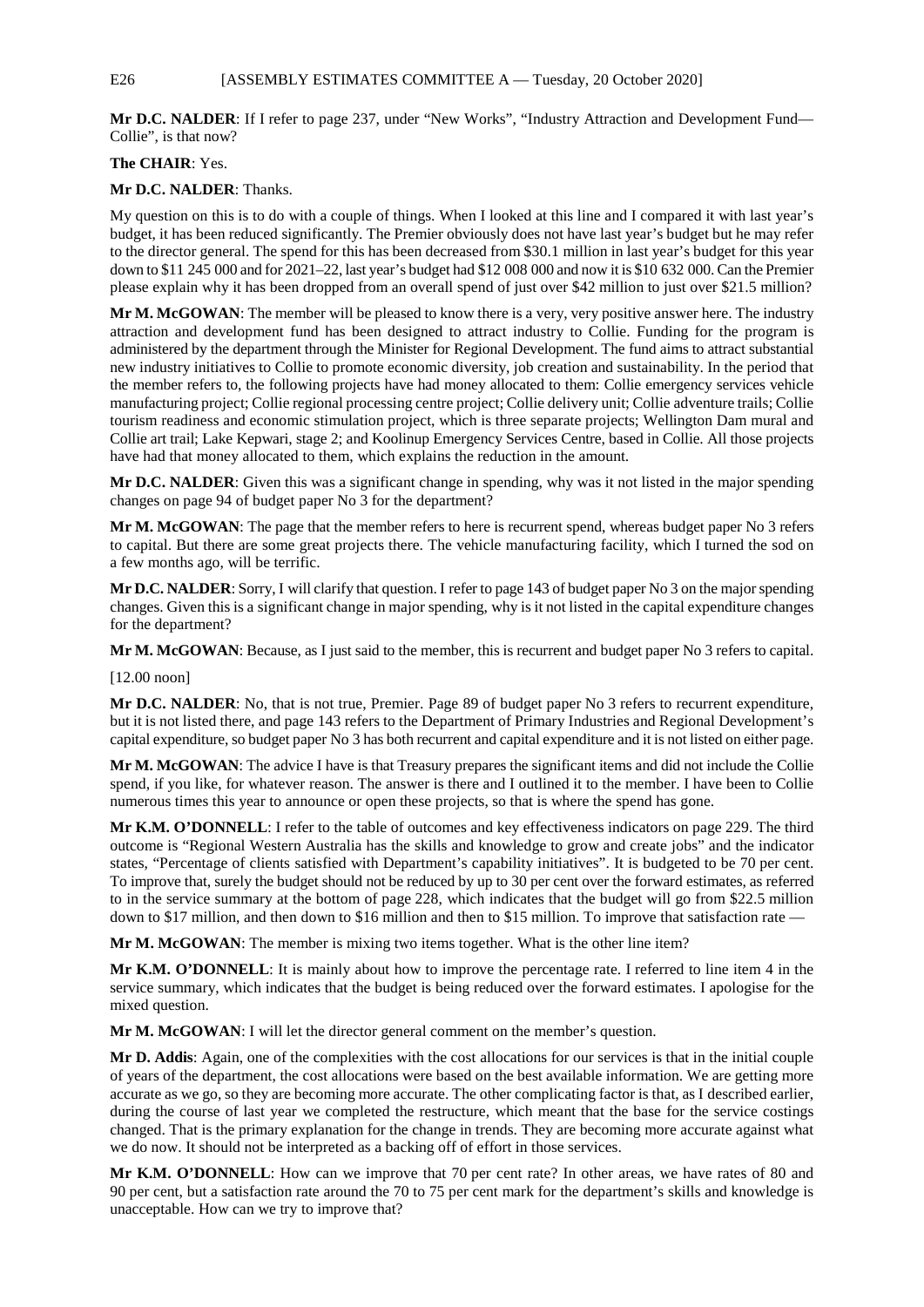**Mr M. McGOWAN**: I will hand to the director general.

**Mr D. Addis**: Did the member say that it is unacceptable?

**Mr M. McGOWAN**: How can we improve it?

**Mr K.M. O'DONNELL**: How can we improve that? It has been around the 70 to 75 per cent mark over the last four years, whereas other rates are 80 or 90 per cent. How can we improve that, or is a 70 per cent satisfaction rate with the department's skills and knowledge acceptable?

**Mr D. Addis**: I am not sure that I have a well-considered answer to that. Dr Sweetingham or Mr Grazia?

**Mr M. McGOWAN**: I will hand to Mr Grazia.

**Mr N. Grazia**: The only thing I would add that is consistent with the director general's comment about getting more accuracy in the figures is that the key performance indicators are relatively new. We develop our KPIs in consultation with our internal auditors and the Office of the Auditor General in terms of whether they are appropriate. There has been some discussion about what sits within the ranges of satisfied and very satisfied for what is reasonable, and the target that is there reflects those consultations. I cannot explain why 80 per cent is satisfactory for one area but 77 per cent is satisfactory for the other; I am sorry, but I do not have that with me. Those KPIs are carefully constructed in consultation with the subject matter experts.

**Mr M. McGOWAN**: KPIs exist across the entire budget and have done for the entire time I have been in Parliament. Agencies work on their best estimate of what they can achieve and hopefully improve over time. They are a very broad tool, as far as I can tell.

**Ms M.J. DAVIES**: I refer to the royalties for regions expenditure outlined on page 176 of the *Economic and Fiscal Outlook*. I assume that the country water pricing subsidy is the subsidy that is being paid to the Water Corporation for the community service obligation that it has historically received directly from consolidated revenue. Can the Premier confirm that that line item shows \$1 billion of royalties for regions going directly to the Water Corporation to fund the community service obligation?

**Mr M. McGOWAN**: The country water pricing subsidy is provided to support the ongoing commitment to provide water for country residential users at the same cost as it is for metropolitan residents, despite the significantly higher cost of providing the service in regional Western Australia. As the member can see, we are ensuring that that program continues and that country water prices continue to be subsidised.

**Ms M.J. DAVIES**: Can the Premier confirm that that CSO has historically been paid for from consolidated revenue? He says that the government is guaranteeing that it will continue to be paid. Is there any risk that it would not be paid if royalties for regions funds were not being used?

**Mr M. McGOWAN**: I think the major risk of it not being paid would be if there were a change of government.

**Ms M.J. DAVIES**: Can the Premier please confirm that the CSO has been historically paid for from consolidated revenue prior to him coming to government?

**Mr M. McGOWAN**: A range of things in the royalties for regions program that were funded from the consolidated account were funded through royalties for regions. They have moved around over time. As I outlined to the member the other day during question time, under the previous government, a whole range of things that were historically considered to be part of the consolidated account were pushed into the royalties for regions program, and the reverse has happened under this government. We are putting far more effort into capital works for schools, hospitals and roads funded from the consolidated account than the previous government did. These things move around, but I can guarantee for regional Western Australians that the country water subsidy will continue and that the cost of water will continue to be subsidised so that residential customers in regional WA pay the same price as those in the metropolitan area.

#### [12.10 pm]

**Ms M.J. DAVIES**: I still did not get an answer whether the Premier can confirm that it has been paid historically from consolidated revenue. Does the Premier agree that using royalties for regions to fund that \$1 billion will allow the government to spend \$1 billion from consolidated revenue free of the restrictions that the Royalties for Regions Act provides for? The government essentially is freeing up \$1 billion to spend across other budget areas without the restrictions that are imposed by the Royalties for Regions Act—that is, having to spend that money in regional WA.

**Mr M. McGOWAN**: I cannot confirm that, but I can confirm that under this budget there is a record spend on infrastructure in regional WA.

**Mr D.T. PUNCH**: I refer to page 170 of budget paper No 3. How will the \$852 million for the Bunbury Outer Ring Road create local jobs?

**Mr M. McGOWAN**: An amount of \$852 billion will be spent on the Bunbury Outer Ring Road. That very significant project is expected to create 4 500 jobs. Construction is anticipated to begin in January 2021, and we have managed to bring it forward as a COVID-19-response initiative. The member for Bunbury might recall that we have also done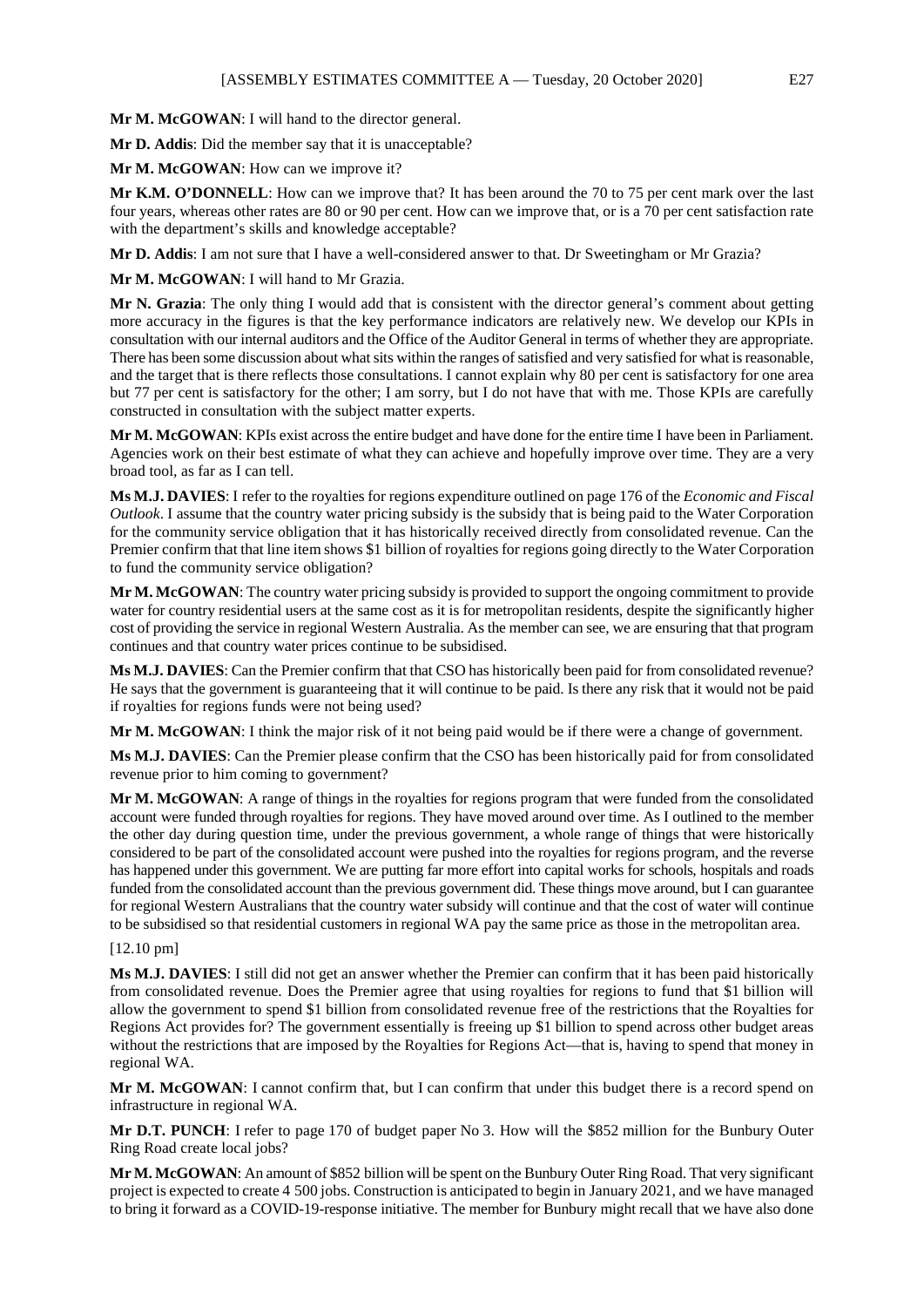some work on Bussell Highway, which was talked about forever. We secured funding for that. We did part of the initial works on a little bit of a build-it-and-they-will-come plan, and it has worked. The Bunbury Outer Ring Road is the biggest infrastructure project ever to be undertaken in Western Australia's south west. It will be constructed by a consortium comprising Acciona, NRW Contracting, MACA Civil—the Australian company with the best name ever!—AECOM and Aurecon, which has been named the South West Gateway Alliance. Local employment and business opportunities are the priorities, with a target spend of \$300 million to maximise local south west industry participation. Promoting and maximising Aboriginal participation is also a priority for the project. There is a \$20 million target spend for Aboriginal businesses and an employment target equivalent to 60 full-time Aboriginal people engaged in the project over its three-year construction period. Investment in well-planned transport projects will keep the greater Bunbury region moving and boost its status as a major economic regional centre, while providing better road infrastructure for locals and visitors. The project will deliver significant benefits for the economy both during its construction and once in operation, unlocking thousands of local jobs. Once complete, new connections on Forrest Highway to Bussell Highway and South Western Highway will greatly improve freight capacity, efficiency and productivity across the region. It will also mean that tourists heading south will save up to 15 minutes' travel time and, I might add, it will make it significantly safer.

The \$852 million Bunbury Outer Ring Road project is jointly funded, with the Australian government contributing 80 per cent, or \$681 million, and the state government contributing 20 per cent, or \$170.4 million. I want to thank the commonwealth government for its contribution. I want to thank the Minister for Transport for pushing it. I want to thank the members for Bunbury, Murray–Wellington and Collie–Preston for their efforts in securing this project. Obviously, as there always is with these projects, there has been some controversy around it. The reservation for the road was put in place decades ago. The direction of the road is in accordance with the existing reservation that was put in place, from memory, back in the 1990s. I have to say that I cannot recall a bigger single infrastructure project in regional WA by the state than this one. Obviously, some oil and gas projects and mining projects have been bigger, but I cannot recall a state project of greater scale and greater employment opportunity than this one. It is very important. We are very happy that we are able to deliver it.

**Mr D.C. NALDER**: I am surprised that came under here rather than under Transport. I could not find it in the royalties for regions spending. I do not know what it has to do with this.

**Mr M. McGOWAN**: It is in budget paper No 3.

**The CHAIR**: Question, member for Bateman?

**Mr D.C. NALDER**: My next question relates to page 237 of budget paper No 2 and the north west Aboriginal housing initiative. It is just three items below the line item "Industry Attraction and Development Fund—Collie". There are significant reductions in expenditure in this budget compared with last year's budget. Last year, for this current year and next year, there was a total of just over \$35.5 million, and now it is just over \$15.5 million. This, again, is another major change. I would like to understand the reasons for the significant reduction this and next financial year?

**Mr M. McGOWAN**: I spotted the Collie one—which line item was it?

**Mr D.C. NALDER**: It is about three below that—the north west Aboriginal housing initiative. There are the amounts of \$7 774 000 this year and \$7 774 000 next year. According to last year's budget, there was going to be \$21.448 million for this year and \$14.186 million for next year. This is a massive reduction and I would like to understand why it has dropped in priority.

**Mr M. McGOWAN**: I think in my answer to the first question I outlined that some of that project was pushed sideways as part of our COVID-19 response because it was not particularly ready for construction. As part of our COVID-19 response we looked for money that was sitting in projects that were not shovel-ready, so this item has been pushed sideways on that basis. I do note, however, that this significantly enhanced spend is part of our Aboriginal housing response to backfill the gap that has occurred from the commonwealth withdrawing hundreds of millions of dollars.

**Mr D.C. NALDER**: Can the Premier say that last bit again?

**Mr M. McGOWAN**: The member will recall that the federal government, under Tony Abbott, withdrew hundreds of millions of dollars. That was brought to a final conclusion, I think, under Malcolm Turnbull, but maybe under Scott Morrison. The commonwealth withdrew its funding from remote Aboriginal housing. The state has had to backfill that spend.

**Mr D.C. NALDER**: Further to that, and on the same principle, this is another major change in spending but it is not listed in the capital expenditure programs on page 143 of budget paper No 3 under "Major spending changes since the 2019–20 Mid-year Review".

**Mr M. McGOWAN**: As I outlined before, this document is prepared by Treasury, and Treasury sets the priorities as to what is listed here.

**Mr D.C. NALDER**: Would the Premier admit that it is most unusual to have major changes to the allocation of spending but Treasury does not provide an explanation?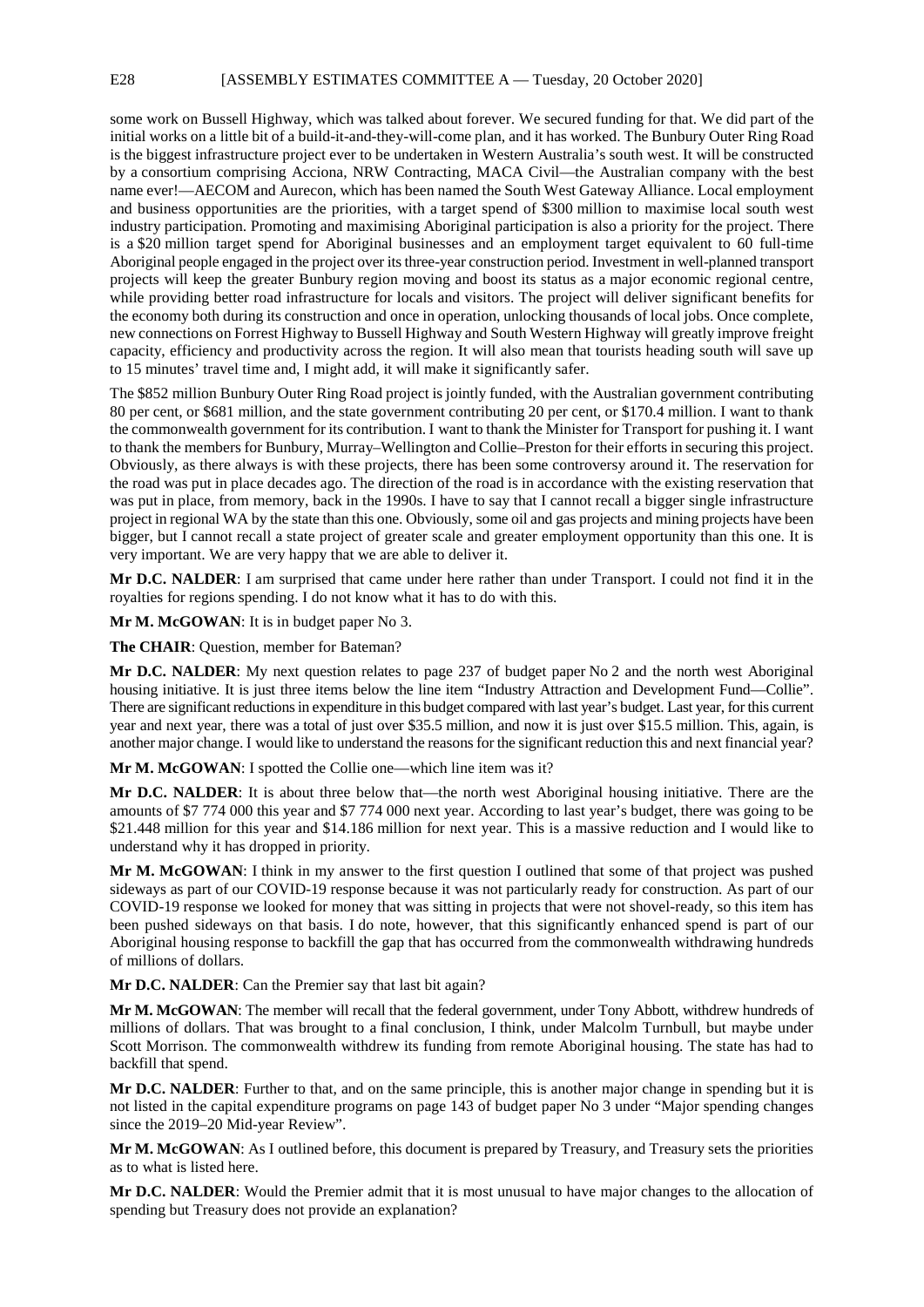**Mr M. McGOWAN**: The member is the shadow Treasurer so he can ask that question during the Treasury estimates. My expectation is that that will be changes in spending in all sorts of agencies and all sorts of programs on an annual basis, in the hundreds if not thousands —

**Mr D.C. NALDER**: This is millions.

**Mr M. McGOWAN**: If I can just finish my answer. The member might want to ask Treasury about that, but I suspect that if it were to list every single change in spending, we would need another volume of the budget.

Mr K.M. O'DONNELL: I refer to page 173 of budget paper No 3 and the line item "Regional Events Program— Larger Events". Funding for that stopped after 2018–19, when it was allocated \$10 million. Since then, nothing has been budgeted for that. Can any funding for that be found anywhere else or has funding for that completely stopped and there is nothing in the forward estimates at all?

**Mr M. McGOWAN**: The advice I have is that the project had a name change and that it continues under the heading "Brand WA—Event Tourism" as a regional events program. That is another program. As I recall, these events are funded all over the state. The total funding for the Brand WA event tourism regional events program is \$25 million. It is designed to attract visitors to spend in regional Western Australia, maximise job creation, improve career opportunities and provide services to regional WA. Ten events have been approved for 2020–21. To date, only one event has been held—Shinju Matsuri in Broome. Four events have been cancelled due to the COVID-19 pandemic. A Trolls World Tour event was going to be held in Dawesville but, unfortunately, we had a problem getting the people from overseas who were part of that event; I think they were from Denmark. The Busselton Festival of Triathlon that was scheduled for 2019–20 has been rescheduled to 2020–21. Obviously, COVID has disrupted a range of these events but we are doing our best to put them on. I suspect that we are holding more events, per capita at least, than any other state in Australia.

[12.20 pm]

**Mr K.M. O'DONNELL**: I am so glad that it was not a dead program. What has the line item "Regional Events Program—Larger Events" been rebranded as now, Premier?

**Mr M. McGOWAN**: The regional events program?

**Mr K.M. O'DONNELL**: Yes.

**Mr M. McGOWAN**: It is on page 172 and the sixth line item, "Brand WA—Event Tourism".

**Mr K.M. O'DONNELL**: Thank you very much.

**Mr D.C. NALDER**: Last year, the line item "Global Provision" had a funding expense for this year of —

**Mr M. McGOWAN**: Sorry, on what page?

**Mr D.C. NALDER**: It was the line item "Global Provision" on page 214 of the previous year's budget paper No 2, volume 1.

**Mr M. McGOWAN**: In last year's budget?

**Mr D.C. NALDER**: I know that the Premier does not have last year's budget, but I am just about to get to the question. The line item was allocated \$16 million to spend this year and another \$9 million to spend in 2021–22. It was described as —

Funding mainly for election commitments where further planning is required to deliver the proposals.

That line item has disappeared from this budget. Can the Premier please explain where that expenditure has gone?

**Mr M. McGOWAN**: I answered this in response to the first question that I received this morning. The global provision for what was termed government strategic priorities has gone into the COVID-19 response.

**Mr D.C. NALDER**: I beg your pardon?

**Mr M. McGOWAN**: I was asked about these matters in the first question this morning that was asked by, I think, the Leader of the National Party. The provision for government strategic priorities, which is a global provision, was not specifically allocated to any particular project. It has gone into funding the COVID response. The COVID response is more about getting projects out the door that are shovel ready or ready to be implemented. Some of the COVID response projects that that money has gone towards include the Aboriginal pastoral training program; the Bunbury Port inner harbour access bridge; the remote Aboriginal communities COVID-19 emergency relief fund; the roadhouse assistance package; the Trolls event—there are a few problems with that one; the "Transforming Bunbury's Waterfront" project, which is obviously shovel ready; the Royal Agricultural Society of Western Australia to backfill its expenses because the royal show could not be held this year; and regional accommodation for seasonal primary workers.

**Dr A.D. BUTI**: I refer the Premier to page 225 and the third line item "Help Grain Growers to Better Manage Risk (e-Connected Grainbelt)". Can the Premier provide an update on the progress of the highly successful e-connected program in providing critical weather data to farmers, travellers and emergency service workers in regional Western Australia?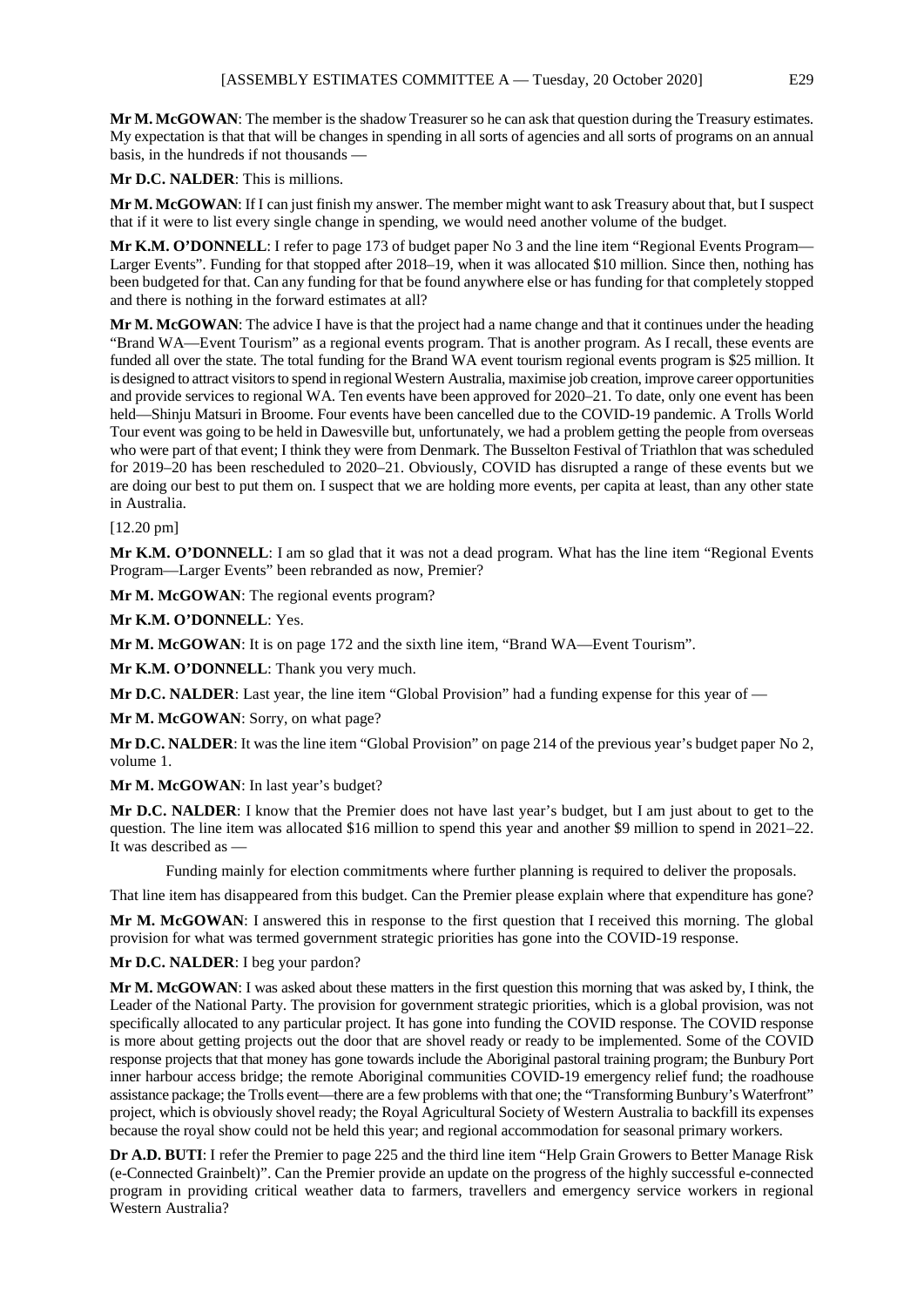E30 [ASSEMBLY ESTIMATES COMMITTEE A — Tuesday, 20 October 2020]

**Mr M. McGOWAN**: The government is investing \$8.1 million over the next—can the member tell me where it is on the page exactly?

**Dr A.D. BUTI**: It is the third line item on page 225.

**Mr M. McGOWAN**: Yes, I have got it. The government is investing \$8.1 million over the next four years to continue the successful e-connected program that underpins essential digital information of weather data supplied to Western Australian primary industries, emergency services, academia and the regions. The funding will secure the program's digital platform, which provides state departments and commercial app and software developers with access to data sources to develop a range of online tools, models, programs and decision-making aids. The funding also includes an allocation to upgrade and maintain the state's network of 187 automated weather stations on which farmers, travellers and emergency services have become increasingly reliant. Digital data and real-time weather information is a crucial component of modern agribusiness and essential to make accurate, timely data-driven decisions, while emergency services use the resources to improve response to firestorms and sea rescues. The automated weather stations have become an integral resource, with more than 11 000 visits per month to the department's weather website. The platform processed more than 92.2 million data requests in 2019, more than double that of the previous year, reflecting the hunger for digital data by primary industry enterprises to improve business performance. The ongoing commitment of the e-connected program will enable further work with industry and public and private partners to adapt and develop new technologies that boost agribusiness capability and capacity, which drives regional economic growth and jobs. These programs are very heavily appreciated by regional communities and in particular by farmers—I have seen them in operation—who use the technology to improve productivity and reduce costs.

**Ms M.J. DAVIES**: I refer to page 241 and the line item "Regional Telecommunications Project". It is found in the table "Details of Controlled Grants and Subsidies" and it is about two-thirds of the way down the page. Can the Premier outline what the priorities will be under this program and what is happening beyond 2020–21? There does not seem to be any funding for that project in the out years.

**Mr M. McGOWAN**: The regional telecommunications project is delivering improved telecommunications coverage across the regions and closing the digital divide between urban and regional WA. The RTP continues to leverage co-contributions from the commonwealth and the telecommunications industry. It is about appropriate mobile telecommunication services in regional WA. The project will improve telecommunication coverage in WA through the establishment of mobile telephone towers within small communities and at strategic locations across regional WA. Funding of \$11.345 million in grants and subsidies has been allocated in 2020–21 for the completion of the project. Further details can be found in the royalties for regions almanac report. The project is delivering 348 new or improved infrastructure sites; I do not have that list. A total of 264 new and improved mobile base stations have been established in partnership with the commonwealth, Telstra, Optus and Vodafone. These projects have significantly reduced the mobile black spots and improved mobile coverage across the community. The project has also provided support to the pilot Tjuntjuntjara community wi-fi project completed in May 2019, providing connectivity over the entire community. That project is rolling out around the state. It is amazing how many of these towers or base stations can be provided for the amount of money that we are putting in.

#### [12.30 pm]

**Ms M.J. DAVIES**: The Premier said he did not have the list of the sites. Is it possible for that list to be provided to us on notice?

**Mr M. McGOWAN**: I am happy to provide that by way of supplementary information.

**Ms M.J. DAVIES**: Thank you.

**Mr M. McGOWAN**: I will provide a list of the 348 new or improved infrastructure sites.

**The CHAIR**: That is on the condition that the Premier can provide that information.

[*Supplementary Information No A2.*]

**Ms M.J. DAVIES**: We stand next to them and put a big sign on them when they are open, so I am pretty sure it is okay. We can see them from the road; it is all good.

What is the royalties for regions almanac the Premier referred to?

**Mr M. McGOWAN**: It is a document held by the department outlining all the royalties for regions projects.

**Ms M.J. DAVIES**: Is that something that can be made public? The Premier referred to it in answer to a question.

**Mr M. McGOWAN**: It has been around since royalties for regions has been around, but apparently it has not been released.

**Ms M.J. DAVIES**: Can I confirm that the Premier referred to something in answer to a question during estimates, but he cannot provide that information to us?

**Mr M. McGOWAN**: It contains a number of commercial-in-confidence information about partners and so forth, which is why I assume the last government did not release it.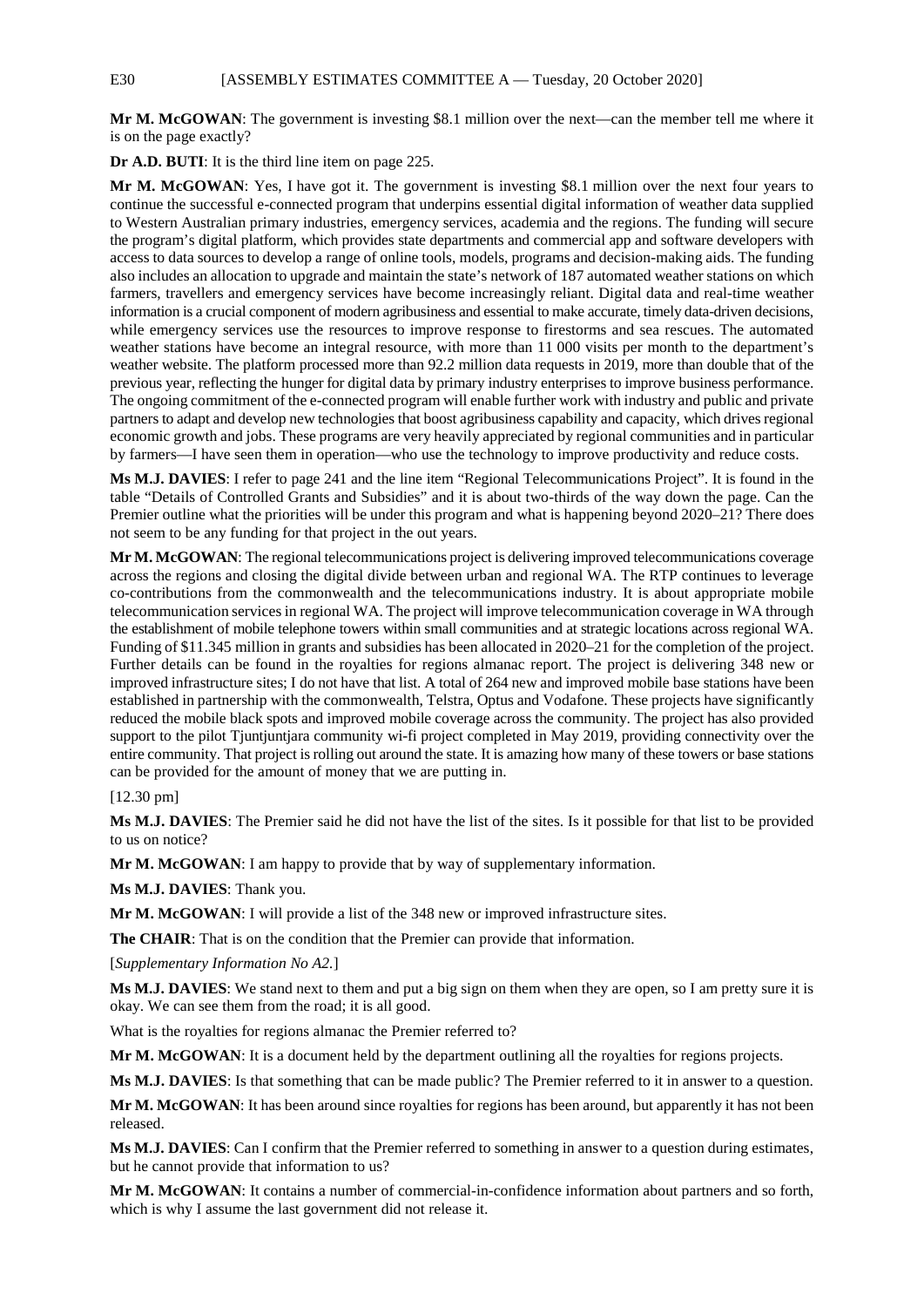**Mr K.M. O'DONNELL**: I refer to "Aboriginal Youth Transitions" on the last line of page 175 of budget paper No. 3. The amount of \$200 000 was allocated in 2018–19 but there is nothing since, and there is nothing in the forward estimates. Has that been re-branded under another program, or has it stopped?

**Mr M. McGOWAN**: The project is now complete. It was to improve employment opportunities for the Aboriginal help-keeper project. A total investment of \$987 000 was aimed at improving the rate of post-school transitions in further education training or employment for Aboriginal students. The funding is aimed at addressing service gaps and expanding services to the goldfields and south west regions. As the member knows, these projects are sometimes time limited and the government puts effort into other projects that might achieve better outcomes.

**Ms E. HAMILTON**: I refer to page 172 of budget paper No. 3. Can the Premier provide an update on how the highly successful digital farm program has been able to bridge the digital divide and deliver high-speed broadband right across the grain belt to help our farmers stay competitive?

**Mr M. McGOWAN**: Thank you. The digital farm grants project has been a success. High-speed broadband right across the grain belt is helping our farmers stay competitive. For the first two rounds of the program, \$7 million has been invested across 15 projects. It has rolled out broadband services to more than 1 400 farm businesses across 65 000 square kilometres, from the Kimberley to the great southern. The third round of the digital farm grants is currently open, with an additional \$7 million available to boost broadband in priority areas across the central south east and Esperance grain belt areas. Areas targeted under this third funding round face highly variable bandwidths, download limits and service quality. The failing of the NBN Sky Muster service is holding back these regions. The program has had great success in attracting commercial investment to deliver fast, reliable, affordable and scalable broadband to new areas. I went to the opening of the one in Chapman Valley, or at least had a look, and announced some funding there. I saw some of the work and assistance it provides to some of the businesses there, particularly the use of remote cameras to determine what herds are doing and the water levels in dams where cattle feed and the like. It is remarkable in allowing farmers to operate from their lounge room as opposed to driving all over the farm all day. It is an amazing program.

**Mr D.C. NALDER**: I refer to the footnote on page 239 of budget paper No. 2 and the changes in FTE. I see that the department is budgeting a growth of 70 FTE over the current year. It is a reasonable increase. Given the government has just finished a redundancy program, I would like an explanation for why these additional staff are required the basis for the increase.

**Mr M. McGOWAN**: I will let the director general comment, but, more broadly, sometimes voluntary targeted separation schemes reduce the numbers across the public sector. Often the people who leave have been in roles that might change; hence people to fill different roles are employed in the future. It also means that if 3 000 had not taken the voluntary targeted separation scheme, there would be 3 000 more in the public sector than are currently there.

**Mr D. Addis**: I make the point at the outset that future estimates of FTE numbers are very much based on average salaries. It is not a precise science. I make the point also that that variation is about a 4.5 per cent shift in the FTE base, if that is the way it actually turns out, which is relatively modest in terms of the overall workforce. There are some additional FTEs for some of the COVID recovery work that we will be doing over the next year or two, and that is likely to explain some of it. My advice is that it will be mostly in the ups and downs of the estimation method we use. The member will see that the total employee benefits cost is pretty stable throughout that period.

**Mr D.C. NALDER**: The footnote refers to the full-time equivalents for 2018–19 and 2019–20, and the budget estimate for 2020–21. The number has increased from 1 540 to 1 574 and will grow to 1 644. It is not an over and under; it is the budget. The number of full-time equivalents for the department will be 70 positions higher than it was last year, which was higher than it was the year before. I did not ask why it had increased the year before. It shows a continual increase as does pretty much every department, which is up by 8 500. It would be up by 11 500 if there had not been a \$300 million redundancy program. An increase of that much begs the question about the value of the redundancy program. I am trying to understand the reason for the additional 70 staff. How many will be used for the COVID program and what are the others required for in the department? The figure is 70 extra FTE.

#### [12.40 pm]

**Mr M. McGOWAN**: I will let the director general explain again.

**Mr D. Addis**: I again make the point that essentially we work to salary budget rather than to numbers of people, which I think is a more appropriate method of managing our resources. The member will note that the actual last year were \$202 million. This year we are budgeting up a couple of hundred thousand dollars, and it is stable for the next two or three years. In terms of dollars spent on staff, it is a very stable base.

**Mr M. McGOWAN**: The employee benefits at the top of the page show that the figure climbs reasonably slowly across the forward estimates. Often, when people at a higher level leave, more people can be employed at a lower level, particularly if graduates or whatever it might be are employed. The other thing is that we have put a big effort into agriculture. More people are getting back into the agriculture component of the budget. As the member knows, there was significant concern across industry and significant cuts, so we have reinstated the base for the agriculture part of the department.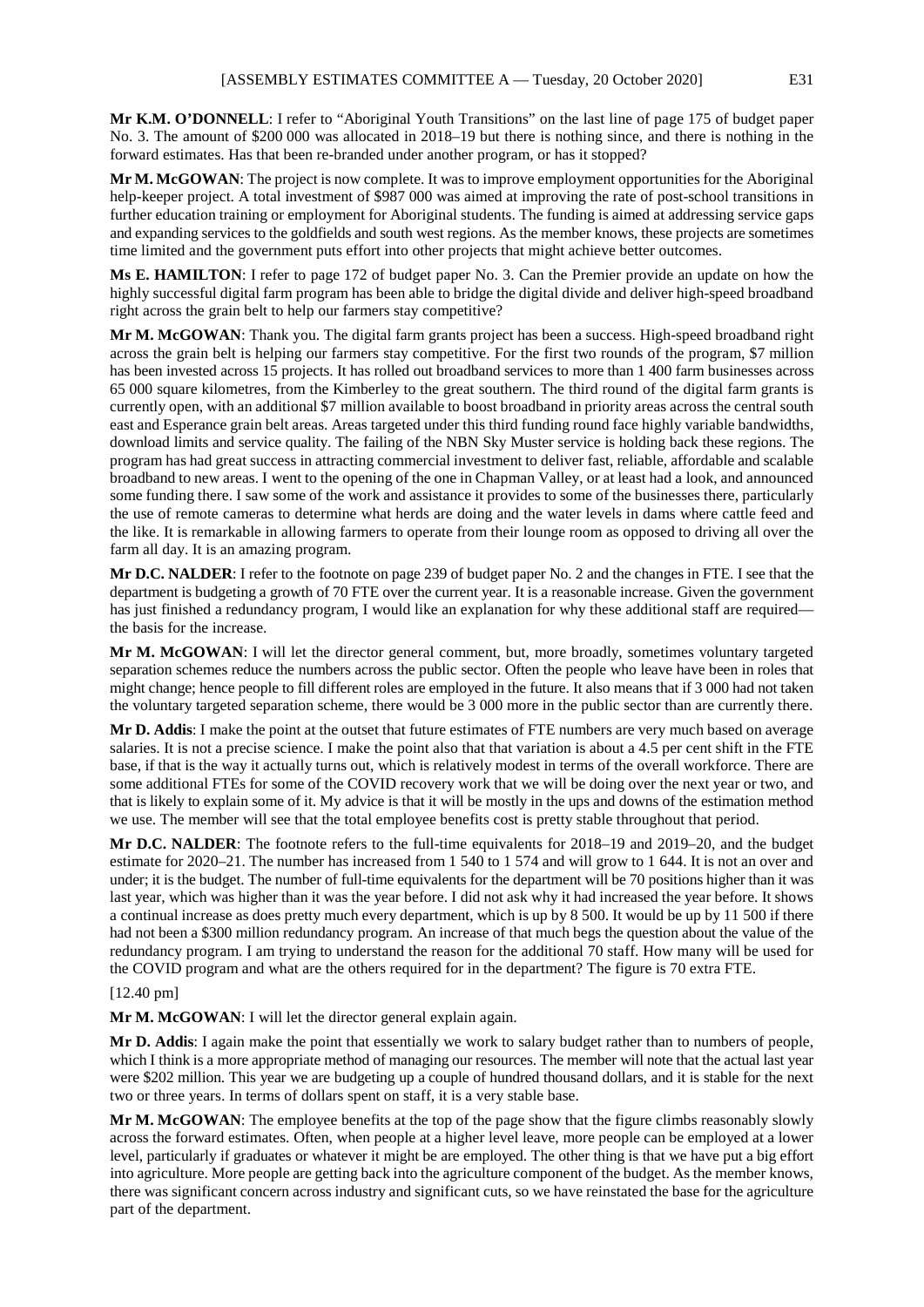**Mr D.C. NALDER**: If the Premier runs the argument that people on a higher salary are leaving and they are being replaced with more people on a lower salary, is this not creating a future potential problem by which everybody's salaries are being increased? There is \$1 000 limit on salaries, but there are now more people, so a future problem with salary increases will be created because ultimately there will be more people.

**Mr D. Addis**: I suppose the member could make that argument, but if we run the numbers, 70 people at \$1 000 is \$70 000, which is a very minor fraction in the overall scheme of the salary budget of \$202 million.

**Mr D.C. NALDER**: My point here is that when that is looked at individually, it might be able to be justified, but when the same practice is applied across every agency in every department within the state government, it becomes a very big number. Total salaries account for 43 per cent of the total spend of state government, so full-time equivalent management is a critical component. I have not had an explanation other than it is overs and unders, yet every year it goes up. I do not see it coming down, so I am concerned about why there are an extra 70 FTEs here. I find it inappropriate for that to be explained away as being because cheaper people can be employed when people in higher salaries have left.

**Mr M. McGOWAN**: I do not know why the member would find that inappropriate, but just to explain a few things, firstly, when people on higher salaries who have been employed for a long time leave, graduates are often employed and perhaps more people can be employed; secondly, we have had a conversion-to-permanency program put in place across the entire public sector. We have allowed lots of people who had their annual positions renewed for years to be converted to permanent employees. The reason for that is that it was obviously very debilitating for those individuals and for agencies having to go through that churn every year of re-employing people who were on fixed-term contracts of one year. As I have said a number of times, I have met numerous public servants who have had 20 years of fixed-term contracts on an annual basis, and that is not exactly the best thing for people's mental health or the stability of agencies. We have deliberately provided more people with fixed-term employment if they meet certain criteria. The criteria were, firstly, that their position had to be funded across the forward estimates secure funding; secondly, they had to have been employed for two years; thirdly, they could not have had any employment issues or issues related to performance were they to be employed permanently. They go through an application process. This happened in every agency across government. It was predominantly in health and education where lots of people were renewed on an annual basis, and it was not a great way of working—many employers do things that way, actually—so we deliberately did that. That has meant that thousands of people who before were just on a rolling contract on an annual basis have a permanent job. No doubt, that happening across the entire public sector has explained some of these increases.

**Mr D.C. NALDER**: Further to that —

**The CHAIR**: Member for Bateman, you have asked the question and it has been answered a number of times.

**Mr D.C. NALDER**: The Premier just made a statement and I would like to ask a question on the statement, if I may, please. Is the Premier saying that somewhere we will see a reduction in contracted staff for the state?

**Mr M. McGOWAN**: That is across the board. It is not just contracted staff; it is also part-time employees and casuals.

**Mr D.C. NALDER**: No, the Premier said that the contractors had moved to permanent employment, so we would see a reduction in contracted staff.

**Mr M. McGOWAN**: I have said that thousands of people were on fixed-term rolling contracts on an annual basis.

**Mr D.C. NALDER**: The government has made them permanent FTEs.

**Mr M. McGOWAN**: The member for Bateman can say what he wants to say.

**Mr D.C. NALDER**: The Premier is saying that they have been shifted from rolling contracts and then made full-time equivalent staff, so I am asking whether there is a reduction in contract staff across the state.

**Mr M. McGOWAN**: The member's question is probably better directed to when I deal with the Public Sector Commission this afternoon. I am explaining a broad point of what the government has done to provide more security of employment for thousands of people.

**Ms M.J. DAVIES**: I refer to regional school bus services under royalties for regions expenditure on page 175 of budget paper No 3, *Economic and Fiscal Outlook*. Can the Premier confirm for me that that is ongoing operational funding being paid to the Public Transport Authority within the Department of Transport for school bus services and the running of the regional school bus network in regional Western Australia?

**Mr M. McGOWAN**: The point of this is to ensure that regional school bus travel continues to be provided free to students to travel between their home and school. The funding is obviously significant, but this guarantees the service for regional WA.

**Ms M.J. DAVIES**: Is this something that the state government has always provided?

**Mr M. McGOWAN**: Under the last government, this was partly funded out of royalties for regions. Obviously, that principle is being applied here.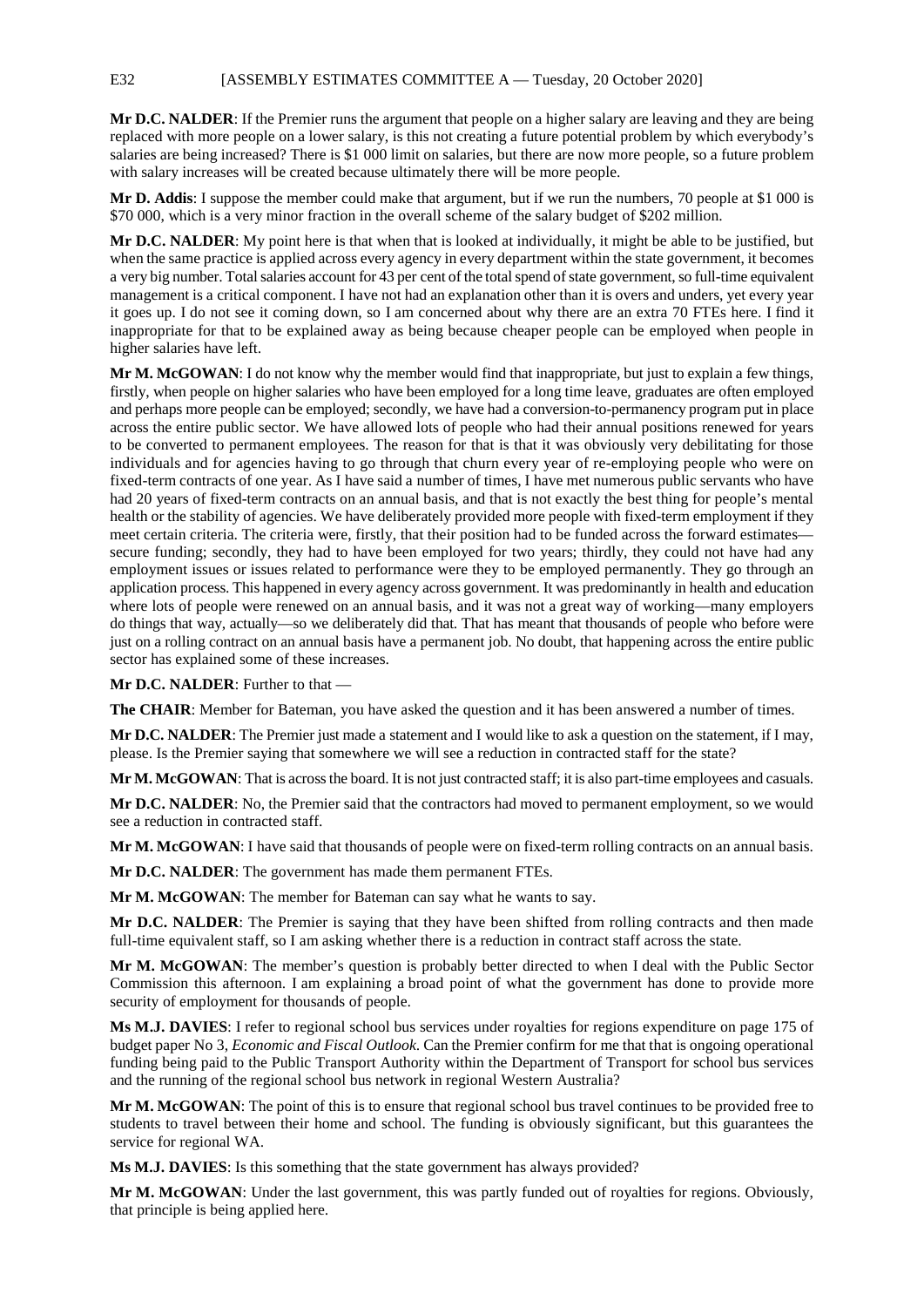**Ms M.J. DAVIES**: Is this something that the government has always provided? Is it correct that there have always been free school bus services to regional students?

**Mr M. McGOWAN**: That is not what I said. I said under the last government —

**Ms M.J. DAVIES**: I am asking the question, Premier.

**Mr M. McGOWAN**: The member can say what she wants.

**Ms M.J. DAVIES**: I asked the question. The question is: has the government always provided free travel on school buses for schoolchildren in regional Western Australia on its own school bus network?

**Mr M. McGOWAN**: I do not know whether the government has always done that, but certainly under this government that is what is happening.

**Mr K.M. O'DONNELL**: I refer to page 178 of budget paper No 3. The sixth line item down is "Regional Community Childcare Development Fund". I notice there is no funding in this budget or in the forward estimates. Is there any funding whatsoever for regional community childcare centres or even to continue the development fund? I have looked through and have not been able to find any.

**Mr M. McGOWAN**: Stage 2 of the regional community childcare development fund supports the implementation of strategies in the education care services plan for regional WA via a grants program that enables customised responses to specific needs of a particular regional or statewide issue. That is the way the program worked. The program was for a fixed time. Eleven projects across nine regions were provided with funding. Six of them were targeted at addressing the sector's engagement with Aboriginal families. It is an issue. I picked up the other day when I was in Kalgoorlie that some people cannot get to work. As the member knows, spare positions are available in Kalgoorlie. Some people, especially women, cannot get to work because of the cost or the lack of child care available, so we put a program in place. It has reached its expiry, but I think there are enormous opportunities for people who want to set up childcare centres in some parts of the state.

#### [12.50 pm]

**Ms M.J. DAVIES**: I refer to page 175 of budget paper No 3 and the line item "Vocational Education Regional Subsidies". I understand that \$181 million will go to TAFE for regional students. Can the Premier confirm what the funding in that line item will be used for across the forward estimates?

**Mr M. McGOWAN**: The TAFE loadings are provided to recognise the additional cost of providing training services in the regions. A range of factors make up those additional costs, such as base costs, salary awards, class sizes, housing and consumables—all of those things that are potentially more expensive. The North Regional TAFE and Central Regional TAFE receive up to 80 per cent of these loadings and South Regional TAFE makes up the remaining 20 per cent. These subsidies have assisted in supporting approximately 37 500 training places, which is almost 7.5 million training hours. The cost of dealing with all those things is predominantly met from the consolidated account. The government has significantly boosted TAFE and significantly dropped fees all over the state. The cost to the state of providing TAFE services and the consequent increase in enrolments has gone up significantly. Over the past three years, TAFE has been a marvellous success across Western Australia and other states look with interest to see how we have managed to drop fees, increase enrolments and increase infrastructure. It has been a marvellous success and regional WA is benefiting.

**Ms M.J. DAVIES**: The first part of the Premier's answer sounded as though it was funding going to TAFE lecturers, so actual salaries, and at the end it sounded as though he was talking about subsidies for TAFE fees. Can he clarify —

**Mr M. McGOWAN**: It is the overall cost of TAFE. The overall cost of providing TAFE services in regional Western Australia per student, per person, per employee, is higher than in the city, particularly the further away from the city and the further north people go. The overall reduction in fee revenue across the state has a significant impact on the budget. That is a fact. The state has improved the availability of TAFE across the state and reduced the cost of TAFE. Obviously, the state has to bear the cost of that.

**Ms M.J. DAVIES**: Can the Premier confirm that this funding is being used to subsidise or pay direct salaries to TAFE lecturers and staff?

**Mr M. McGOWAN**: No, I cannot confirm that. I can confirm that we subsidise TAFE across regional WA to a far greater —

**Ms M.J. DAVIES**: How does the Premier make up that cost? Itemise it for me.

**The CHAIR**: Is that a further question?

**Ms M.J. DAVIES**: Yes.

**Mr M. McGOWAN**: I did not understand the question. Does the member want to ask the question?

**Ms M.J. DAVIES**: The Premier says it is costlier to deliver TAFE in regional areas, so a cost structure has to be involved with that. I would like to get an understanding of what it is and where that funding is going.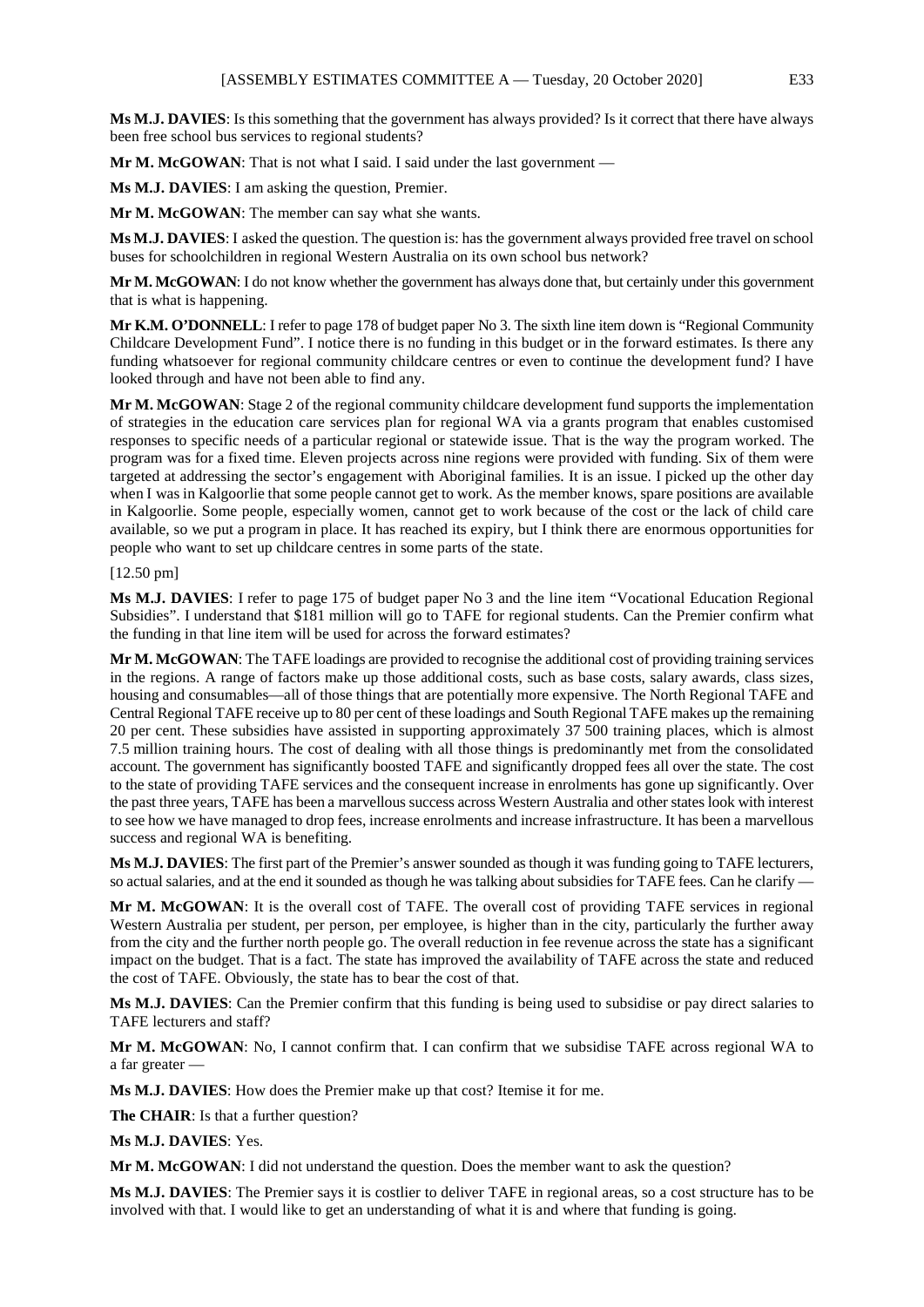**Mr M. McGOWAN**: The member's question is difficult to understand, but the cost of TAFE across regional WA is significantly higher than in the city, so obviously the state has to pick up that cost. I do not really know how else to express it. Most of the additional cost is borne by the consolidated account.

**Ms M.J. DAVIES**: All I am trying to find out is whether royalties for regions is being used to pay TAFE lecturers. If the Premier says that it costs more to pay TAFE lecturers in regional Western Australia, are royalties for regions funds being used to pay the wages and salaries of people working in regional WA at the TAFE facilities?

**Mr M. McGOWAN**: It helps to fund the TAFE system, which has been remarkably successful across the state.

**Ms M.J. DAVIES**: That is the gold standard of transparency there, Premier!

**Mr D.T. PUNCH**: I refer to page 165 of budget paper No 3. Can the Premier provide an update on the transformative job-creating Spoilbank Marina project in Port Hedland?

**Mr M. McGOWAN**: As the member knows, this project has been talked about for many years. Spoilbank is an exciting project. I was there the week before last to look at the site. It will improve access and safety for the boating community and tourists in Port Hedland while creating a fantastic new amenity for the town. In June this year the government announced a final design for the \$136.5 million project. It includes a four-lane boat ramp; a 21-pen marina with capacity to expand to 80 pens in the future; a separate entrance channel to the main shipping channel; trailer parking for 200 vehicles; a maintenance hardstand; publicly accessible breakwaters with pedestrian path; public recreation and event space and public amenities; a public fishing jetty; shade structures at the swimming beach; a waterfront promenade to reflect the Yintha Kariyarra creation serpent story; public art; and a cultural gathering space. It will be incredible. As I said, it will be a great gathering area for locals and tourists alike.

We launched the Pilbara business register to allow local businesses to register their interest for contract opportunities out of this. We estimate that construction of the Spoilbank Marina will create 221 direct jobs during its two-year build. The government released the tender for bulk earthworks in September. I understand that tenders recently closed and are currently being assessed. Early works are scheduled to commence next month. It has obviously taken a while to get to this point with the environmental issues, the port, the location and consulting the local communities. It has been quite an ordeal to get to this point but the great thing is that it will be underway shortly. I expect that when it is finished, there will be huge excitement in Hedland that a state-of-the-art marina, a wonderful tourism facility and a great piece of fun will be available for the community that does so much for the country.

**Ms M.J. DAVIES**: I know that there is an underspend of royalties for regions. There used to be an over-programming element in there. I cannot find it in this budget, but there was always a line that showed where the over-programming was. Can the Premier direct me to where that is and then explain from where the underspend has come?

**Mr M. McGOWAN**: I await the answer from the adviser. The underspends were significant over each year of the program. In 2011–12 it was 45 per cent of the entire budget. In 2010–11 it was 43 per cent and in 2009–10 it was 60 per cent of the entire budget. In each of the years of the last government it was significant.

**Ms M.J. DAVIES**: I am glad the Premier has our figures. Does he have his own?

**Mr M. McGOWAN**: The advice I have is that it is at the bottom of the royalties for regions budget on page 180.

**The appropriation was recommended.**

*Meeting suspended from 1.00 to 2.00 pm*

#### **Division 3: Premier and Cabinet — Services 1 to 3, Premier and Cabinet, \$128 687 000 —**

Mr S.J. Price, Chair.

Mr M. McGowan, Premier.

Ms R. Brown, Acting Director General.

Ms E. Roper, Deputy Director General, Intergovernmental Relations and COVID-19.

Ms A. Kelly, Acting Deputy Director General, Recovery Implementation and State Services.

Mr G. Meyers, Director, Corporate Services.

Ms S. Black, Deputy Director General, Policy and Coordination.

Mr G. Italiano, Chief Government Information Officer.

Ms M. Inglis, Director, People and Governance Services.

[Witnesses introduced.]

**The CHAIR**: Members, this estimates committee will be reported by Hansard. The daily proof *Hansard* will be available the following day. I will ensure that as many questions as possible are asked and answered, and that both questions and answers are short and to the point. The estimates committee's consideration of the estimates will be restricted to discussion of those items for which a vote of money is proposed in the consolidated account. Questions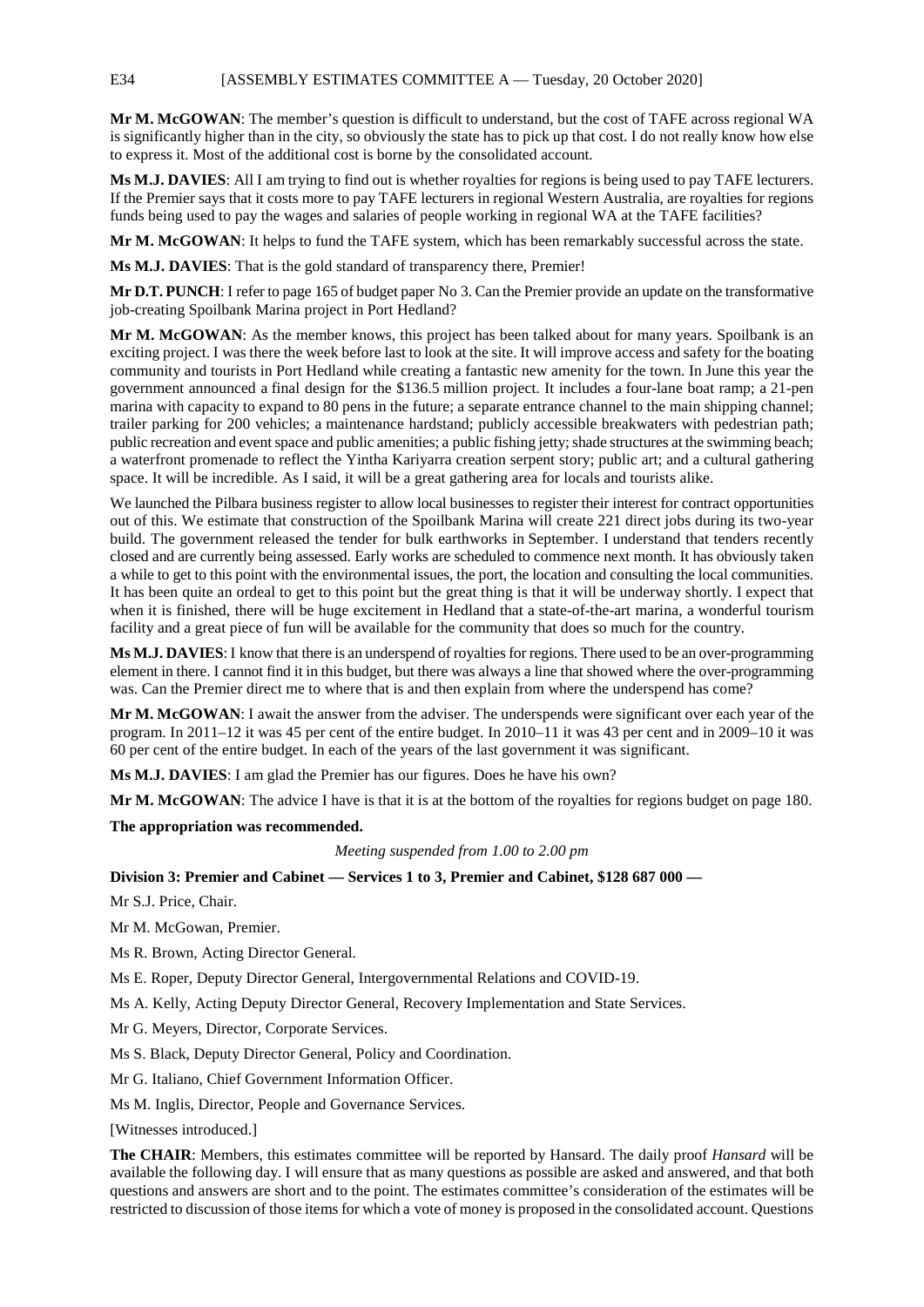must be clearly related to a page number, item program or amount in the current division. Members should give these details in preface to their question. If a division or service is the responsibility of more than one minister, a minister shall be examined only in relation to their portfolio responsibilities.

The minister may agree to provide supplementary information to the committee rather than asking that the question be put on notice for the next sitting week. I ask the minister to clearly indicate what supplementary information he agrees to provide and I will then allocate a reference number. If supplementary information is to be provided, I seek the minister's cooperation in ensuring that it is delivered to the principal clerk by Friday, 30 October 2020. I caution members that if a minister asks that a matter be put on notice, it is up to the member to lodge the question on notice through the online questions system.

**Mrs L.M. HARVEY**: On page 65, the table refers to total appropriations. Can the Premier please explain why the appropriation will increase from \$146 million last year to \$163 203 000 for the 2020–21 budget? It is a 12 per cent increase, and also a significant increase on the 2018–19 budget in which \$133.45 million was allocated.

**Mr M. McGOWAN**: I will let the director general assist in answering this in a moment, but I refer the Leader of the Opposition to the bottom of that page, which shows the Aboriginal cultural centre planning project, the COVID-19 campaign phases 1 and 2, the remote communities COVID-19 emergency relief fund, and the Wellington Dam mural and Collie art trail. Perhaps the director general has more to add.

**Ms R. Brown**: There are a number of increases in appropriation between 2019–20 and 2020–21. The Premier has alluded to spending changes with regard to key recovery projects and additional funding for COVID communications. Further increases relate to the transfer of the Office of Digital Government, which is related to an increase in appropriation both for the ongoing operations of the Office of Digital Government and cybersecurity operations. There is a number of key increases for key initiatives in relation to Aboriginal affairs, including the Yamatji Nation Indigenous Land Use Agreement and aspects related to remote communities in the economic transformation project in Bidyadanga. There are a number of other increases for the Royal Commission into Institutional Responses to Child Sexual Abuse and changes in the Telethon donation.

**Mrs L.M. HARVEY**: With respect to the COVID-19 communications program that the Premier mentioned, I notice \$2.63 million for 2019–20 with phases 1 and 2, with increases to \$3.3 million and another \$370 000 for this year's budget. Could the Premier please explain how that breakdown is allocated, how many staff are employed in those programs and how that nearly \$6 million worth of spending is broken down?

**Mr M. McGOWAN**: Broadly, when COVID hit back in February–March, we brought together people from across the public sector. In the bottom of Dumas House, a command centre was set up in a bunch of those large rooms, and people were brought together from across the public sector to manage a whole range of things in all sorts of areas logistics, communications, coordination. There was a big group of people working.

When we declared the state of emergency, the State Emergency Coordinator directed that the COVID-19 information coordination centre be established. Those people were located in Dumas House. The team worked around the clock to ensure that the Western Australian community knew exactly what it needed to do to stay safe during a rapidly changing environment. If you remember, about three months back there was huge concern across the community. The team worked with culturally and linguistically diverse communities to access translated information. On 3 July, the majority of the information coordination centre team became the COVID-19 communications team in the Department of the Premier and Cabinet. The Western Australia Police Force continues to locate three ICC members with the COVID-19 communications team. The team's responsibility is to continue emergency response communications, as well as inform the public of recovery initiatives. It is prepared, if an outbreak were to occur, and continues to work closely with Western Australia police and the Department of Health.

Funding of \$3 million was allocated in 2019–20, which I think was one of the emergency funding initiatives we took, to provide public messaging on restrictions on television, radio, out-of-home print and social digital channels. If you recall, we had numerous restrictions in place back then. Of the \$3 million, \$2.63 million was spent and \$370 000 was carried over. All staff placed with the information coordination centre had their salaries paid by their home agencies, and at its peak, 52 staff from across government worked in the centre. When I went down there a few times, I met people from all sorts of agencies who had been seconded to do that work.

### [2.10 pm]

I think that was a great demonstration of how the public sector works together in a crisis. Funding of \$3.2 million was allocated in 2020–21 to continue to provide emergency response and recovery communications over the course of this year, including \$150 000 for salaries to engage two staff members—a campaign officer and social media coordinator—on short-term contracts. The total amount spent on the two short-term contracts is \$24 857. Once those contracts are concluded, the total will amount to \$95 868. To date, approximately \$2.958 million has been committed to pay for all the newspaper, television, online and radio communication the government does.

A total of 19 staff now work for the COVID-19 communications team—13 staff are on placement from their home agencies, which are continuing to pay for salaries, and six staff are employed by the department. In addition, as I said before, the Western Australia Police Force has located three people to assist the team. An expression of interest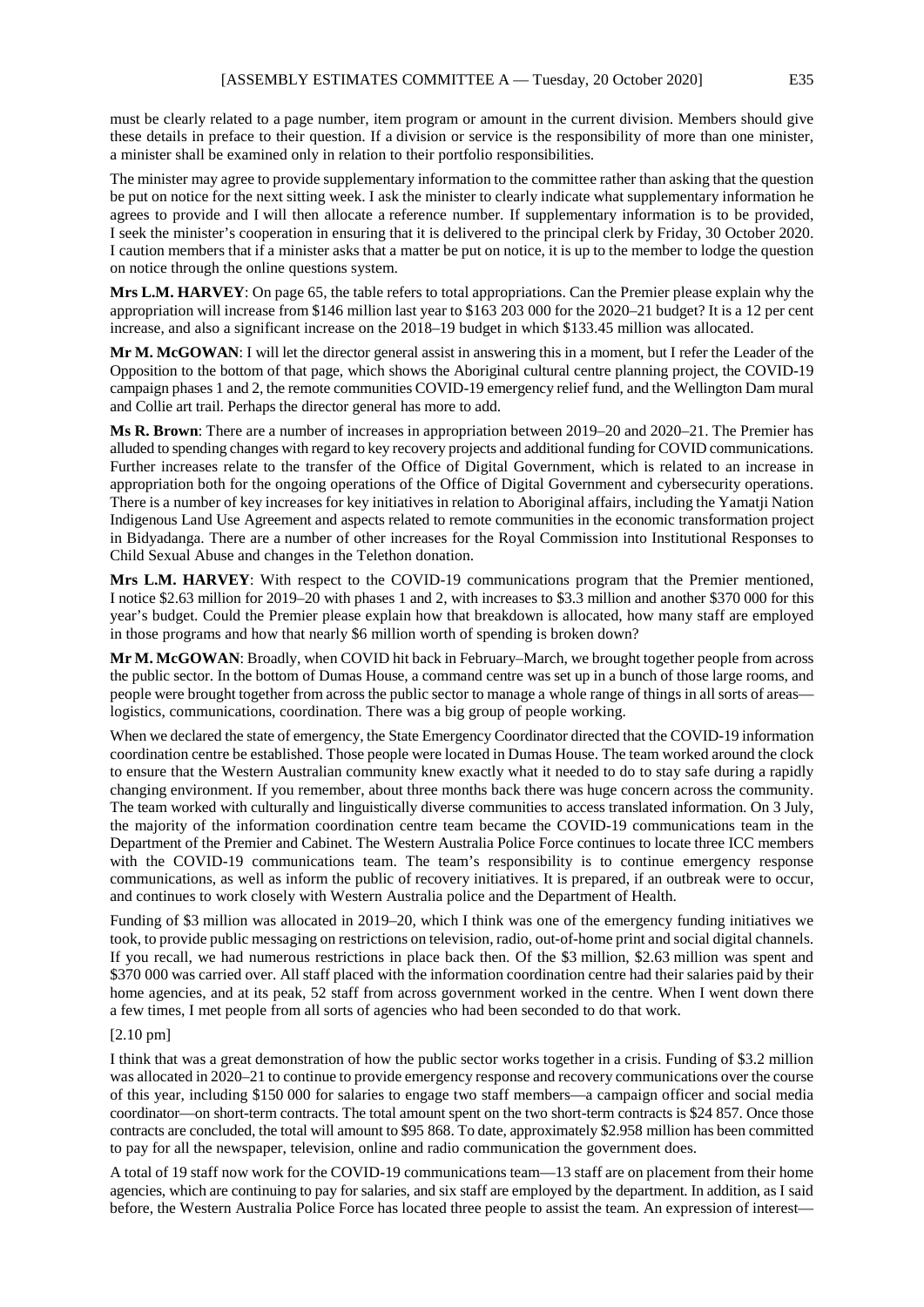I think this is where the Leader of the Opposition was going with her question—was recently launched and advertised to create a pool of staff should extra resources be required in the future. At this time, no staff have been recruited from the pool of people established should we need them in the future.

In other words, at the start of the COVID pandemic, a bunch of people came together in Dumas House to run communications across government and the community. The coms were a big deal and lots of effort went into it. Staff came from the Departments of Health, Education, and Premier and Cabinet, the Western Australia Police Force, and maybe the Public Sector Commission—all over the place. A number of staff had skills in other languages and the like so that communications could be across the board. Some were experts in TV and print advertising and some were social media experts. A whole bunch of people were placed downstairs in Dumas House. We did not, as far as I am aware, pay millions of dollars to some advertising agency to run it all for us; we brought people together from across the public sector. However, that does not mean that we did not have to buy or create advertising outside government. In other words, we kept the costs way down by using existing staff. The measures worked. It is hard to place now. It has been a tiring eight months, but the measures worked. People worked around the clock to make sure the messages were out there and that they were appropriate.

**Mrs L.M. HARVEY**: Premier, would it be possible to get a breakdown of the advertising spend for the newspaper, TV and online communications and any other contract agencies' spend?

**Mr M. McGOWAN**: Yes, I will provide that to the Leader of the Opposition now. The Easter stay-at-home safety message, a one-week radio and social media campaign, was \$29 454. The Anzac Day stay-at-home safety message remember that everyone had to stay at home and could not go to Anzac Day events—a four-day audio streaming service and social media campaign, was \$23 534. We provided \$86 791 to support the federal government for a two-week press and radio hygiene campaign. We provided \$75 210 to support the commonwealth on the COVIDSafe app promotion on radio and in print. The easing of intrastate borders—that was when we were bringing them down was \$149 454 for a three-week radio and regional television promotion. The COVID-19 safety plan for culturally and linguistically diverse communities was \$12 457. The continuous paid boosting of social media activity—that was emergency response messages—was \$8 330. Behaviour change campaigns, including the WA road map and telling people what they could and could not do on radio, television, press, digital out-of-home, social media and digital audio, was \$1 154 631. The "We are all in this together" brand and development guide used by all agencies to promote community cohesion was \$10 315. The "Thank you" campaign for essential workers and people across the community who continue to work during difficult times was \$285 271. The "Small business needs your business" campaign, which was designed to get people back into our retail outlets, on television, press, radio and social, was \$694 142. The associated costs, research and evaluation of all these campaigns to see whether they were working was \$100 600.

This year, the WA recovery plan phase 1 was \$576 395—sorry; that is the total amount for radio, press and digital, and \$420 880 has been paid to date. Responsive digital messaging to get messages to the community in a timely manner was \$69 000. The stakeholder engagement translation for culturally and linguistically diverse communities was \$5 574. The "Work and Wander Out Yonder" phase 1 campaign was \$220 618. That is part of a bigger campaign expected to cost \$1.66 million. Community sentiment research and monitoring was \$5 100. The total amount spent thus far on the two short-term contracts secured outside government was \$24 857. We expect the total cost of salaries to amount to \$95 868.

**Mrs L.M. HARVEY**: For the culturally and linguistically diverse community safety messages, can the Premier outline which languages and communities were targeted?

**Mr M. McGOWAN**: I do not have that detail. I am happy to provide it to the Leader of the Opposition by way of supplementary information.

**The CHAIR**: To clarify, the Premier will provide —

**Mr M. McGOWAN**: What was the question?

**Mrs L.M. HARVEY**: For the COVID phase 1 and 2 communications, can I have a breakdown of which CALD communities were targeted and which languages messages were translated into?

**Mr M. McGOWAN**: Which CALD communities were targeted and which languages campaigns were translated into? It may well be that the support for the famous Fiona and Diana, who assist me with sign language, came out of that as well. I am not too sure, but we will find out.

[*Supplementary Information No A3.*]

**Mr Z.R.F. KIRKUP**: Which of the radio advertisements that the Premier outlined to the house just now did he feature in and what was the cost of the advertisements he featured in?

**Mr M. McGOWAN**: The advice I have is that none—did the member say radio?

**Mr Z.R.F. KIRKUP**: It was the radio ads, Premier.

**Mr M. McGOWAN**: I did some radio grabs in the earlier days of COVID but I do not have those details to hand. I am trying to recall what it was about. It was about encouraging people to stay safe and things of that nature. It would be covered by the amounts I mentioned.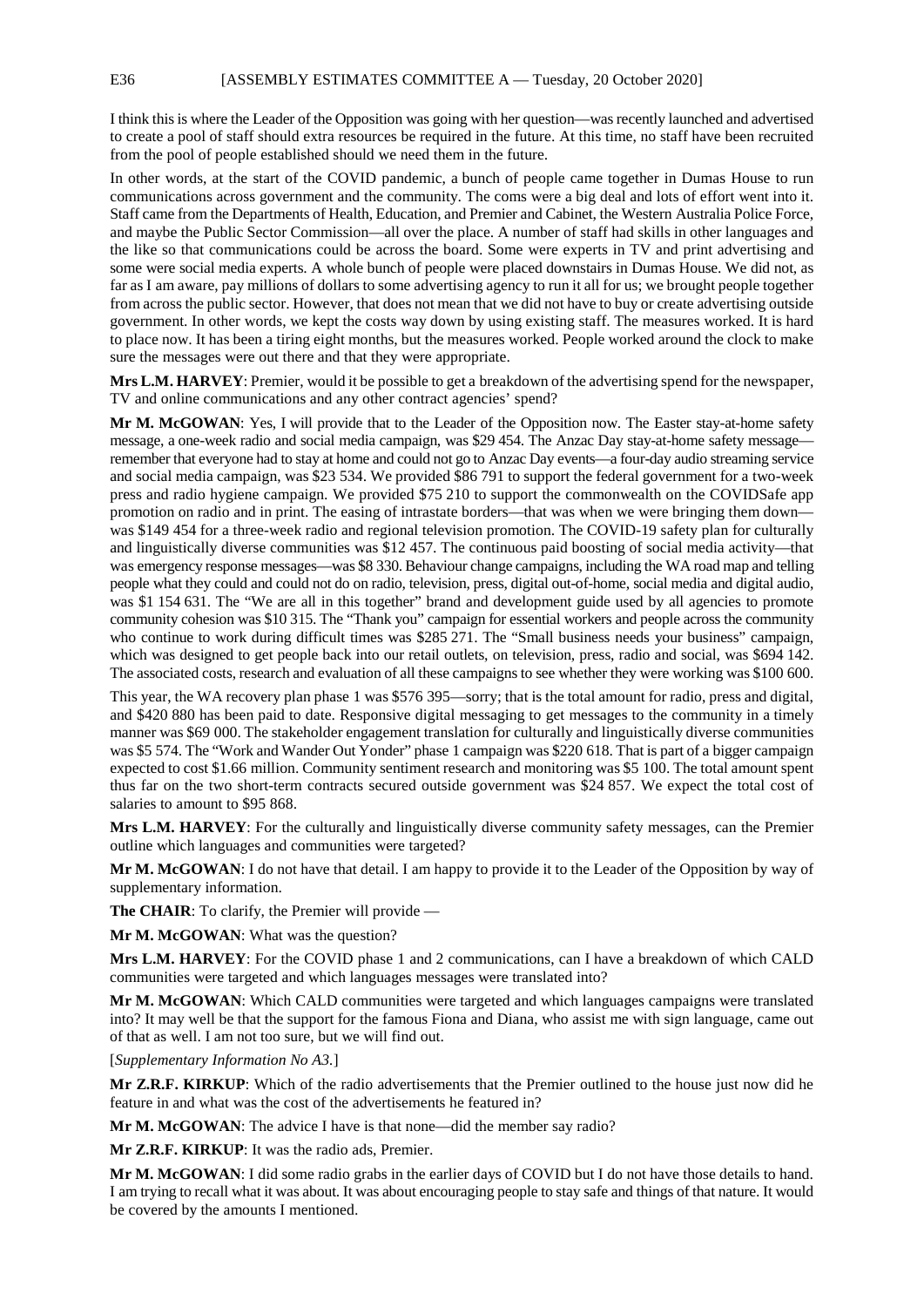**Mr Z.R.F. KIRKUP**: I refer to page 74 of budget paper No 2, the heading "Expenses", and the line item "employee benefits". I note that in the chamber today we have three deputy directors general and the director general. The annual report provided to the house only weeks ago lists only two deputy directors general and the director general. I am keen to understand the roles of all the deputy directors general and the director general in relation to the COVID-19 response, particularly given that I believe at least two deputy directors general, plus the director general, plus Public Sector Commissioner O'Neill, are responding to the COVID-19 recovery. It seems that a lot of people are responding to that as part of the executive. Does the Premier have a breakdown of their roles and responsibilities, and perhaps provide the highest, considering that other individuals are in the chamber, and what their ongoing salaries and expenses might be?

## [2.20 pm]

**Mr M. McGOWAN**: Whose salaries and expenses is the member asking for?

**Mr Z.R.F. KIRKUP**: The deputy directors general, the director general, and those who have responsibility for the COVID-19 response.

**The CHAIR**: Member, which particular line item on page 74 are you referring to?

**Mr Z.R.F. KIRKUP**: I appreciate that, Chair. It is employee benefits under the heading "Expenses". Clearly, they are paid staff as part of the Department of the Premier and Cabinet.

**Mr M. McGOWAN**: Over the COVID period, the Public Sector Commissioner has assisted in a role that we have broadly termed COVID coordinator. The acting director general of the DPC has had a significant role in coordinating with the COVID coordinator, and Emily Roper has assisted in managing particular federal–state relations, which have been a big deal over this period. Obviously, we put as much resource as possible into dealing with it at a public sector level. As we have learnt and as we know, multiple crises and problems have emerged that we have had to deal with at a public sector level every single day as this has gone on. That is what the entire public sector has reoriented towards. In terms of what specific people such as the directors general have done over this period and what their exact roles have been, I will let the acting director general explain. If the member wants to know what people are paid, he can have a look at the report of the Salaries and Allowances Tribunal. I do not think it is traditional in these environments to embarrass people by saying in front of everyone what their pay is, but it is all publicly available information. I will let the acting director general comment.

**Ms R. Brown**: Thank you. As the Premier has touched on, dealing with the impacts of COVID and working collaboratively across the public sector with the key statutory roles, engaging with the commonwealth, and going into recovery has been a significant effort for not only DPC and the State Recovery Controller, but also all parts of the public sector. As the Premier has outlined, the Public Sector Commissioner is also operating as the State Recovery Controller, which is a strong recognition of the role of the public sector in leading, coordinating and, most importantly, implementing the state government's recovery plan of \$5.5 billion with more than 500 initiatives, so it is a fairly significant effort. The role of DPC and my role in particular are to provide support obviously to the Premier and a number of ministers involved in both COVID and recovery initiatives, and obviously in the broader roles, in supporting the operations of executive government, including operating executive government through COVID, which required an intense effort, particularly around the increased volume of national cabinet meetings and the supporting subcommittee State Disaster Council. It is a critical role in enabling those operations to continue through to the fairly critical role in supporting the Premier and others in a range of commonwealth–state matters and, significantly, national cabinet at its peak of three meetings per week.

Deputy director general Emily Roper focuses heavily on commonwealth–state relations in all matters relating to COVID. That involves working regularly with the commonwealth on a number of issues that impact the nation, but also some of the aspects that enable us to work collaboratively with other jurisdictions on areas of interest for example, shipping—and also working closely with state colleagues, particularly the State Emergency Coordinator, Commissioner of Police Chris Dawson, and working closely with the Chief Health Officer. Western Australia's approach to the management of COVID has obviously been enabled by those statutory roles, but Emily plays a critical role in enabling that strategic forward-looking and coordination role in supporting the Premier and other ministers in that process. Deputy director general Stephanie Black continues to play a critical role in supporting other functions across the public sector in her role leading the policy and coordination division, which has responsibility for not only, most notably, infrastructure oversight and governance in a number of projects, but also supporting the state government's asset investment program and delivery of it. There are more than 300 infrastructure projects within the recovery plan, and that involves a critical coordination role across the public sector to deliver against that.

Most recently, Angela Kelly joined the department on 29 September, after the sign-off of the annual report for 2019–20. Angela Kelly plays two key roles. The first is oversight of the recovery support implementation area in DPC, where we provide critical support to the State Recovery Controller, Sharyn O'Neill, and also our public sector colleagues in coordination and delivery of that large program. The second is oversight of the state services functions, including executive government and other aspects that enable the operation of cabinet and other features. That position replaces an executive position that will finish next month.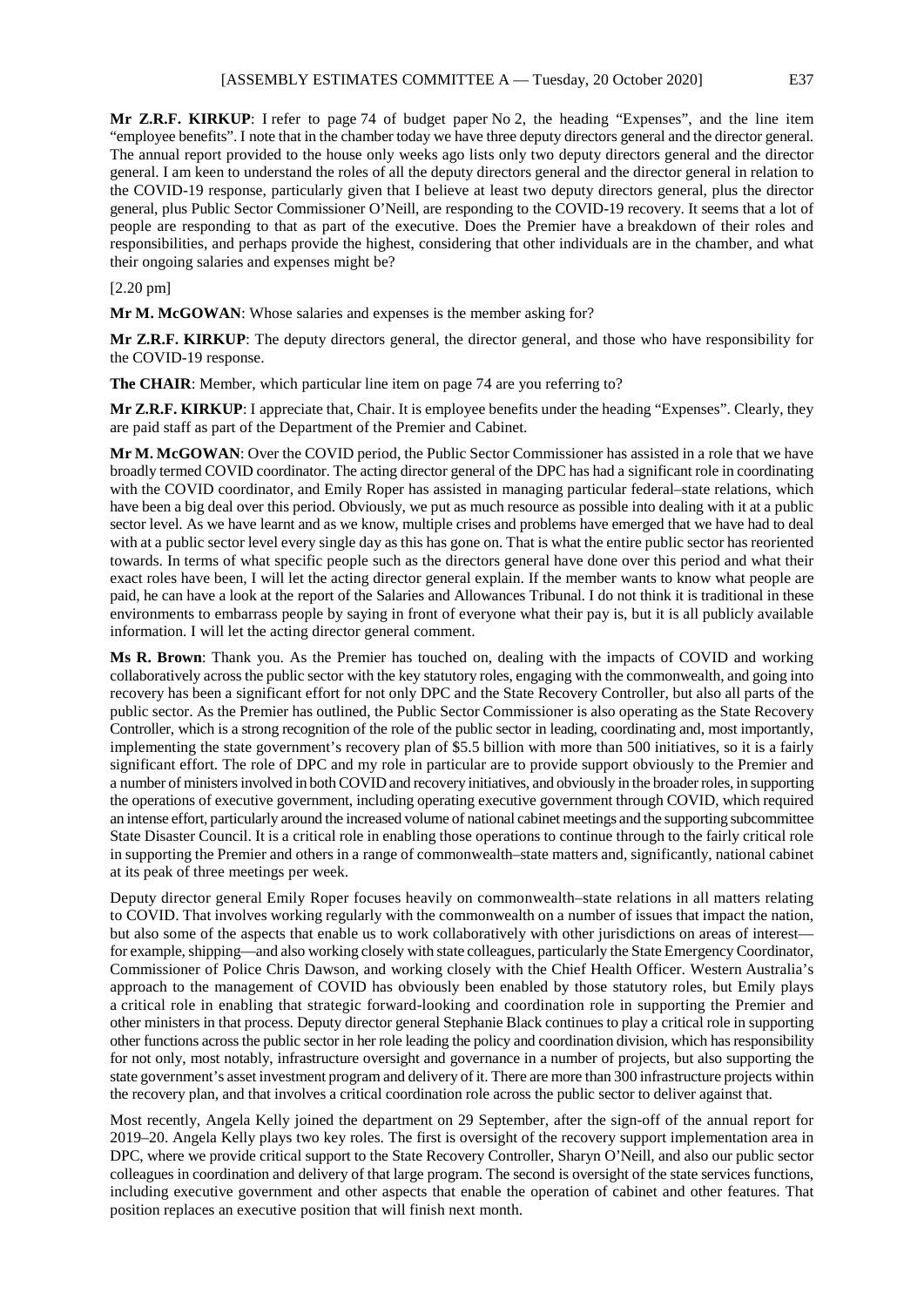**Mr Z.R.F. KIRKUP**: Thank you very much, director general and Premier. Premier, there will obviously be quite a lot of deputy directors general.

**Mr M. McGOWAN**: Which page?

**Mr Z.R.F. KIRKUP**: We are on the same page, Premier; it is a supplementary question.

**Mr M. McGOWAN**: I have moved pages. Which page is this?

**Mr Z.R.F. KIRKUP**: This is still page 74, employee benefits, under the heading "Expenses". Further to the director general's explanation, which I appreciate, in relation to the division of services across the executive, obviously deputy directors Roper and Kelly provide an important service in relation to COVID-19 recovery and policy, together with the director general, and together with the Public Sector Commissioner. I am keen to understand this. Clearly, there seems to be quite a lot of overlap, particularly with the recovery projects. The Public Sector Commission is now handling 500 projects, I think it was, that have to be delivered, together with 300 infrastructure programs that are being delivered through the Department of the Premier and Cabinet. It seems to me that a number of very highly paid people clearly have the responsibility to implement what is the recovery program, and that there is an expansive public service now answering directly to the Premier to achieve that. I am keen to understand where that division of labour starts and ends. When does COVID recovery go from being the responsibility of the deputy directors general to becoming the responsibility of the Public Sector Commissioner? Why has such an expansive role now been undertaken? The Premier has brought another deputy director general online to achieve this as well, so a large number of people report into the Premier. Given the annual report, I expect that they are particularly well paid. Why are such a large number of people doing that, and where is the division between the PSC and the DPC and the delivery of those programs?

**Mr M. McGOWAN**: I will comment up-front and then I will ask the director general to provide more advice. Just so the member knows, we froze all the salaries of people at senior levels in the public sector.

**Mr Z.R.F. KIRKUP**: You are paying \$4 million a year for salaries!

**Mr M. McGOWAN**: I did not interrupt you. We froze all the salaries across the senior levels of the public sector, and for politicians and judges, which set an example for the rest of the public sector, to get our finances back on track. Thankfully we did that; otherwise, the state would now be in a very difficult position to undertake COVID recovery, because our financial position would be nowhere near as good as it currently is.

In terms of how it works, we are in a state of emergency. There is a worldwide pandemic. The member may laugh at that, but there is a worldwide pandemic. Countries all over the world are locking down. Mass numbers of deaths are occurring in countries all over the world. We have coordinated as a state, and, indeed, as a nation, better than most places around the world—certainly at the state level. Basically, for months and months, every morning there was a meeting of the emergency management committee. These days, the emergency management committee meets probably four or five times a week for one or two hours, and the people predominantly referred to by the member are there. That allows the coordination and discussion of who is going to have what responsibility. We obviously have to have people at a senior level in the public sector undertaking roles every single day, making sure that things happen and messages are coordinated. At this point, the evidence is that the people the member is referring to have done a great job. Clearly, we have not had some of the problems that other parts of the country or the world have had. I suspect other states and other countries have put far more resources in. We have better used our existing resources in a coordinated way.

# [2.30 pm]

The Leader of the Opposition's first question was about communications. Basically, in terms of that massive communications strategy, we brought together communications staff from across the public sector and co-located them, and ensured that we used existing resources to provide that huge amount of information in a coordinated and successful way to the community. That was an enormous effort that showed what the public sector can do if we use internal resources. Then, of course, we had to buy advertising and what have you; obviously, we had to pay for that. But had we outsourced all that work—as the last government used to do when it would pay money to get Robert Taylor to do its budget communications—it would have been a far more expensive proposition. We have successfully used the resources of government in a coordinated way far more effectively than past governments have and, I suspect, other governments around Australia. But I will get the director general to advise, and I think she already has, what the different roles were for people involved in these tasks.

**Ms R. Brown**: I will add to the Premier's comments. I probably have a couple of key points of distinction. The state recovery controller chairs the public sector leadership council—so a reflection of the broader public sector effort in the delivery of recovery—which has been critical in supporting government and bringing the recovery plan together. In that regard, the Public Sector Commission provides secretariat support for that council for the state recovery controller role as chair. That is distinctly different from the Department of the Premier and Cabinet, which provides overall support for the planning, coordination, monitoring and reporting functions of the recovery plan, which is a large undertaking of over 500 projects. There is a very clear distinction between the role of the state recovery controller and the role of DPC, and the deputy director general with oversight of that.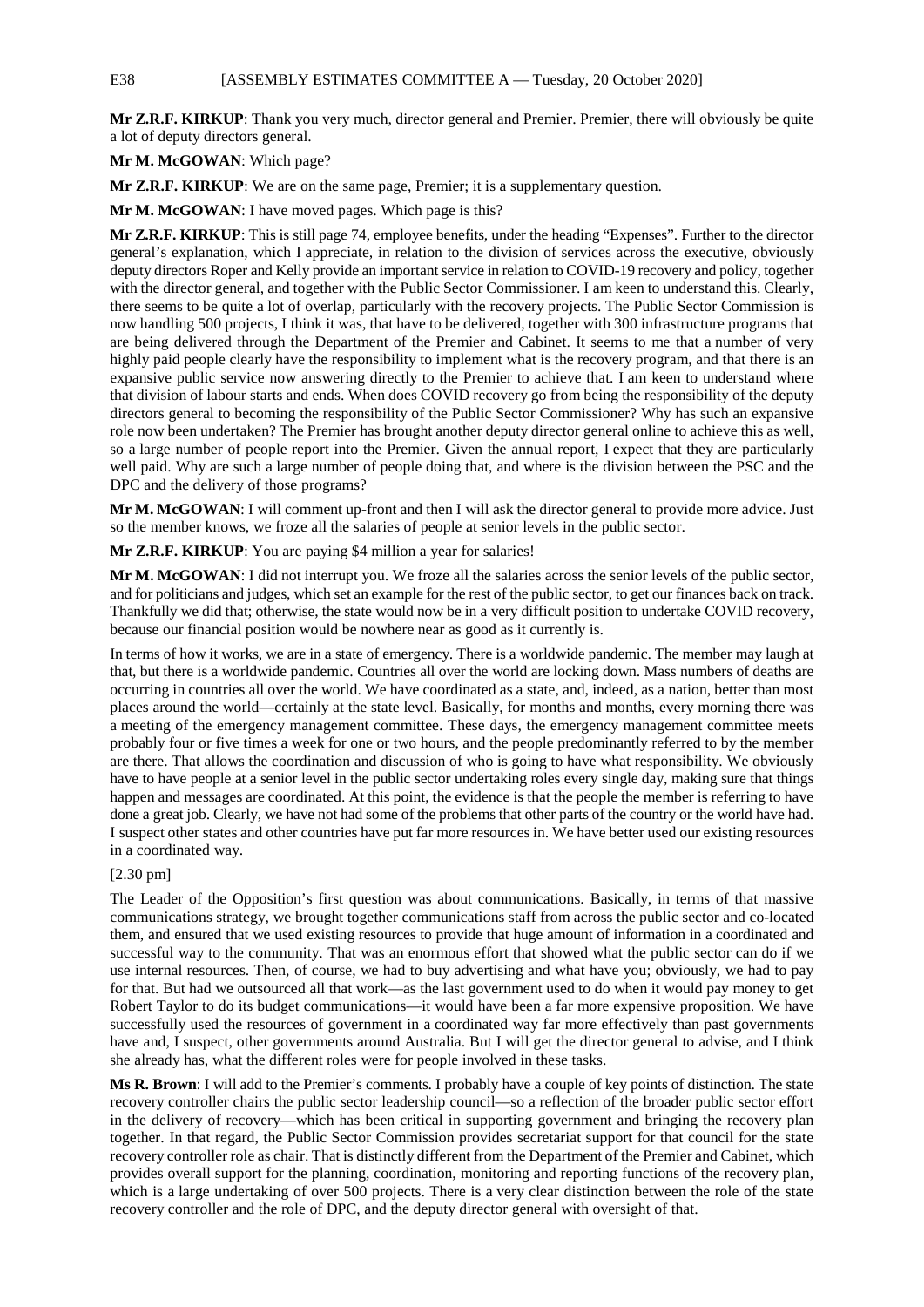Probably the final comment that I will make is that the deputy director general, who has oversight for intergovernmental relations and COVID matters, is very much focused on the day-to-day aspects of engagement with the commonwealth, other jurisdictions, statutory officers around the day-to-day—almost 24/7—management of COVID, including supporting, with the statutory officeholders, advice to government earlier in the year around the road map and the management of directions and restrictions associated with it.

**Mr Z.R.F. KIRKUP**: Thank you, director general. Premier, I appreciate the extensive explanation. Given the number of people who are now reporting to the Premier as part of the government's response to COVID-19, how does the Premier continue to have the oversights that he admitted to today when information clearly does not make its way to him—for example, people who depart vessels that are at port—and the Premier does not make that public? How is it that there are still these oversights, given that the Premier has such an extensive level now of executive directors and deputy directors who are reporting to him on COVID-19?

**Mr M. McGOWAN**: The opposition leader has already asked me this question earlier today, but I will provide the member with the answer. On Sunday, we had an emergency committee meeting. Obviously, lots of issues are going on and there is lots of work to be done. I was then advised—I think it was on Sunday—that there were two Australians who had been on the ship who were in self-quarantine and that we would be changing the directions, which I agreed with and I was very, very supportive of, to ensure that Australians leaving ships would go into hotel quarantine. Of the two Australians in question, one went to Busselton and one went to Sydney. Both of them were directed into self-quarantine by the authorities in accordance with existing protocols. It was nothing unusual. It was the normal process as it then existed as of Wednesday last week.

In the interim, of course, a case came to light late last week. I was advised on Sunday that there were two Australians who had left the ship in accordance with existing protocols, that they were in self-quarantine and that it was being managed appropriately. I was very keen that, in future, people leaving ships would go into hotel quarantine. That is not an easy thing for many people because if someone spends eight months at sea and then they get home and have to go into a hotel to quarantine for the two weeks, obviously, a lot of people will not want to do that or will not enjoy doing that, and we do get some pushback from people in hotel quarantine because they are not too happy about having to do that.

Obviously, on Monday, I had to release huge amounts of information about New Zealanders, the changes to phase 4 arrangements, the expansion of the number of people who were coming in through the international cap and the broader issues related to the ships *Key Integrity* and *Al Messilah*, and I did not think to release that information about two people who had followed the existing protocols. AsI have said today, it was an oversight on my behalf. I probably should have released the information. My general rule is to release as much information as quickly as possible so that the public is well-informed. But both people have been tested and both people are negative for COVID. The Western Australian is in hotel quarantine now. We are very confident. The advice that I have had from the Minister for Health is that there is no risk involved here. Therefore, the existing protocols, as they were, were followed. They had been tested. There is no positive case of COVID and the advice I have is that there is no risk, as members understand, because there was a negative test result.

In terms of everything else, as I have said, I do not have to deal with the number of issues that Daniel Andrews has to deal with, but there are still enormous issues. We have all sorts of problems, I think to a greater degree than other states, because we are a major trading state and so the ships are a big issue now. It was not such a big issue before, after the cruise ships departed. It was not as big an issue for some months, with perhaps the exception of one ship or maybe two, but it is now growing, basically because the crew changeovers of foreign seafarers going home and new seafarers coming on and we are relying upon the quarantine arrangements in Manila or Dubai or wherever it might be.

That is a big threat vector for Western Australia and we cannot control that. The only way that we can really, absolutely control it is to close all the ports. That way the ships do not come in and we remove the threat vector. But if we do that, obviously, our economy will collapse, so, clearly, it needs better management, but it needs management at an international level. I cannot control the ship crew transfers in Manila or Dubai. Obviously, there are international organisations here that can help and embassies in those locations can help. But we are still looking at and getting as much information as we can on whether we can just turn around ships that turn up with infected seafarers so that we send a message to the shipping companies and to the importers and exporters. The problem with that, of course, is if we launch that policy, they then may not tell us that they have infected seafarers on board. Therefore, every time we have a solution, another problem can arise. This is an ongoing issue that we have to grapple with and we are doing our best in a very, very difficult environment when it comes to the ships coming into Western Australian ports.

**Dr A.D. BUTI**: I refer to page 67 and paragraph 14 under "Significant Issues Impacting the Agency". The Premier has explained part of this in previous answers, but as it is very important, I would like him to elaborate on it, please. Can the Premier outline the measures put in place by DPC to effectively communicate the emergency response measures to the WA community and the extent to which existing public sector resources have played a role in informing the WA community, to keep it safe?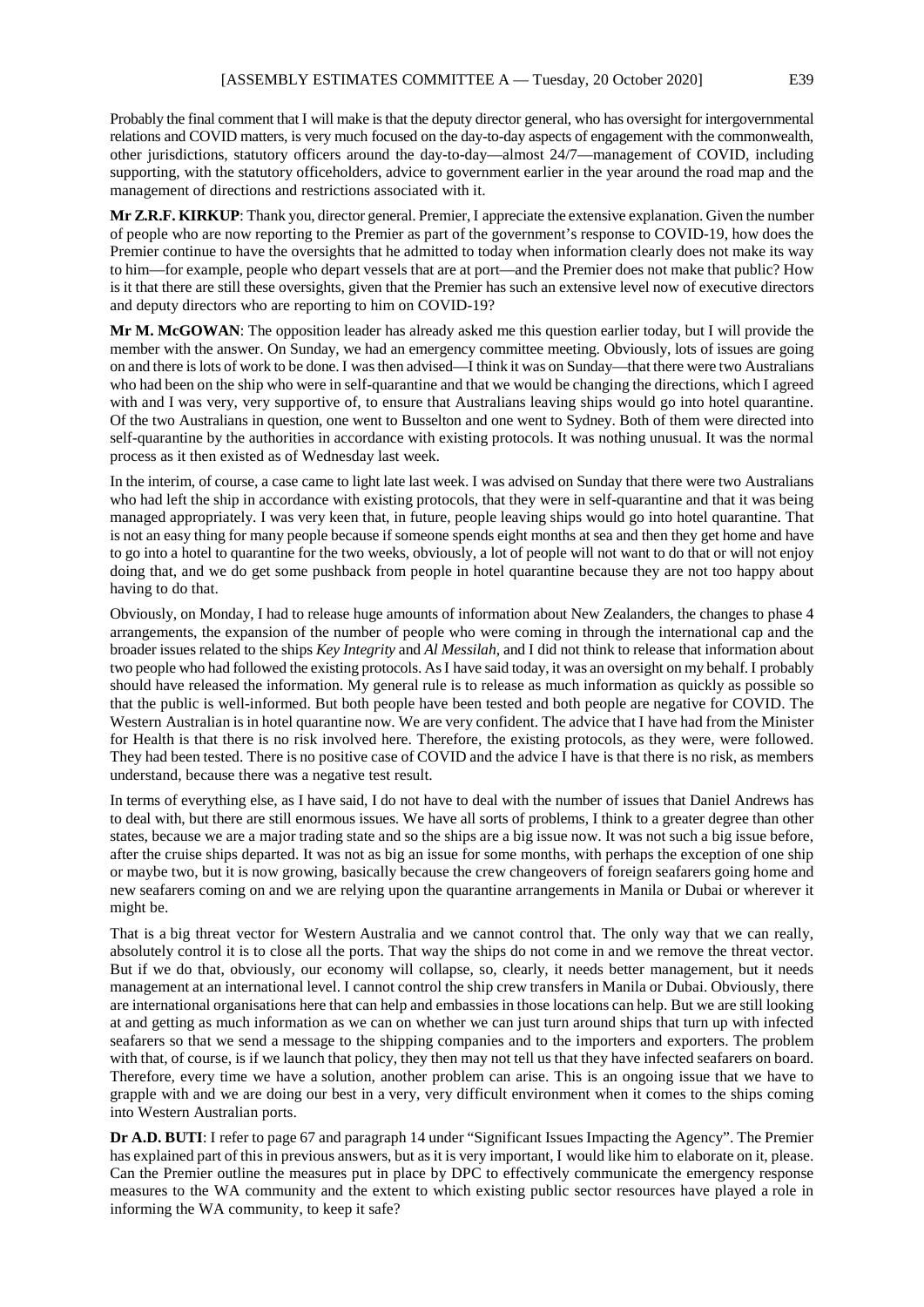## [2.40 pm]

**Mr M. McGOWAN**: Thank you for that, member for Armadale. I would like to thank the 60 public sector staff from across the whole sector who worked day in, day out and often nights and weekends to ensure that Western Australians knew exactly what they had to do to keep themselves safe. It was a very, very stressful period for three or four months there. People were having sleepless nights, as was I. I would like to thank all the agencies and departments that gave up their staff to help us. We have seen over east and overseas what can happen if governments do not communicate properly, and thank goodness that is not our story here in Western Australia.

Following the declaration of the state of emergency, the COVID-19 information coordination centre was set up at the bottom of Dumas House to deal with all these things. The team had to interpret a hundred directions. Members have to remember that the State Emergency Coordinator was drafting and issuing directions at a rapid rate, and we were approving them every day in large numbers. They all had to be interpreted and publicised to make sure that the public understood the rules. Then we had to bring off restrictions in an orderly way. The policy and communication on both those things involved a massive effort. I think the spend was around \$6 million. In light of what we actually achieved and the amount of work that was undertaken, it was an enormous effort and, I suspect, by comparison with other parts of Australia and the world, significantly cheaper.

The rules and all that sort of thing included where people could and could not travel, which businesses could not stay open and how many people could gather. The list grew every day. I suspect PhDs will be written about all this and how much was issued and how it all worked. Information went everywhere. We had COVID hotlines—we still do—and television, print and digital campaigns. We had to make sure that information was available to everyone from every background—Aboriginal people, the culturally and linguistically diverse and the like. There was massive interest in the information. I have never known a time when news and information has been so hotly sought after by the general public. There were 3.37 million views per month on our COVID-19 webpage. Since March 2020, there have been 23.6 million views of my department's pages on wa.gov.au. I reckon that would probably be the same as for the previous 10 years, but that is just an assumption. Our frequently asked questions were fantastic. They were drafted by these people in conjunction with lawyers and others across the sector. The call centre has fielded nearly 166 000 calls, or 830 calls a day, for information.

In 2019–20, \$2.63 million was spent. As we said before, there is a budget for this financial year as well. The communications have boosted recovery, kept people safe, boosted consumer confidence, got people back to work more quickly and ensured that the police had the support that they have needed over this time. I would like to thank everyone who made it happen.

**Mrs L.M. HARVEY**: I refer to pages 69 to 71 of the budget papers, which refer to various different services, including the administration of executive government services, parliamentary support, whole of government and Aboriginal affairs. Is it possible—I might need to get this by way of supplementary information—to get a breakdown of the number of term-of-government employees for each of those services, with a separate exclusion for the ministerial offices, obviously?

**Mr M. McGOWAN**: I do not understand the member's question. Is she asking how many term-of-government employees there are in ministerial offices?

**Mrs L.M. HARVEY**: No—the number of term-of-government employees in the Department of the Premier and Cabinet, if there are any.

**Mr M. McGOWAN**: The best of my advice is that there is none in the department. Obviously, in ministerial offices, like in every government, there are term-of-government employees.

**Mrs L.M. HARVEY**: Could I get a breakdown of the number of term-of-government employees in each ministerial office, please?

**Mr M. McGOWAN**: I suggest the member put a question on notice about that.

**Mrs L.M. HARVEY**: Okay.

**Mr M. McGOWAN**: I do not have the information to hand. Obviously, I do not know.

**Mrs L.M. HARVEY**: Is there any way the Premier could provide it by way of supplementary information, because I will not get an answer to a question on notice until Parliament reconvenes.

**Mr M. McGOWAN**: No; we answer questions. Put the question on notice and I will do my best to get the member an answer as quickly as possible.

**Mrs L.M. HARVEY**: Premier, the deadline for questions on notice was last Wednesday. They will not be answered because we have only three sitting weeks left. I was hoping I might be able to get the information by way of supplementary information.

**Mr M. McGOWAN**: How many term-of-government employees?

**Mrs L.M. HARVEY**: In each ministerial office.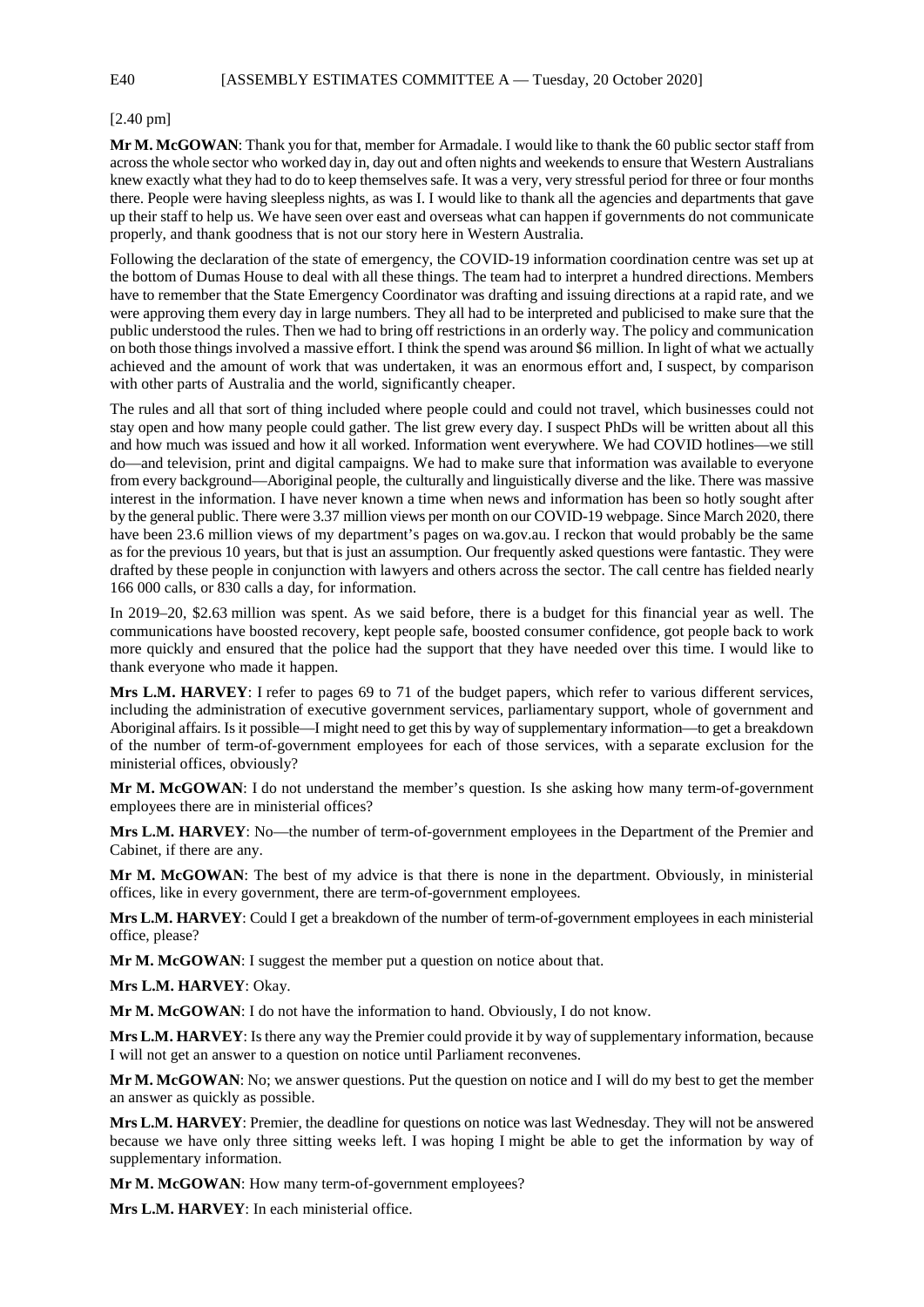**Mr M. McGOWAN**: I am sure questions about term-of-government employees have been asked before. I do not know; does the opposition ask these questions regularly? I am not going to provide supplementary information, but I give the member an undertaking that I will get her the last information that was provided in answer to these things.

**Ms M.J. DAVIES**: I refer to paragraph 12 on page 67 of the budget papers and the WA recovery plan. It states —

The Department will coordinate and support delivery of the initiatives in the WA Recovery Plan … This will be achieved through tracking progress and the early identification of potential issues ...

Specifically referring to the early identification of potential issues, I presume that this has been in place for some time. The worker shortage that we are experiencing now would have been one of those issues that were identified early on in the piece. When was that first raised as a matter of potential concern to government?

**Mr M. McGOWAN**: I cannot tell the member what date that issue first came to my attention, but I can tell her that during the first few months of the COVID pandemic, the main fear, in an economic sense, was mass unemployment-Great Depression–style unemployment. That was the advice we were getting at a national level and across the board—mass unemployment with basically the same situation that existed during the Great Depression. Our problem it is a good problem to have—is that that has not happened, but we have the problem with the harvest in regional WA. The actual date that these things started becoming apparent was probably a couple of months ago. When we launched our recovery plan, it was about getting more people back to work and making sure that we fixed long-term problems with shovel-ready projects that had fallen through the cracks. It was about giving payroll tax cuts and that sort of thing. The issue of not having enough people in seasonal agriculture or regional tourism is a more recent development. Obviously, once that became apparent, we started working on projects to deal with it. I can tell the member that on at least two occasions—maybe even three—I raised the issue of employment in regional agriculture for the harvest with the Prime Minister and had conversations in person and at other forums. I said that we needed a national approach to this and that we needed national assistance in allowing people on any sort of welfare to keep their welfare benefit and work in regional agriculture. I think there is a reluctance at a national level about this. I think there is a belief that it would not work if we were to do that at a national level. I think it is worth trying to a greater degree than we have done. In any event, we know there is a problem. We are doing everything we can at a state level. I cannot magic up people from Sweden. We are doing everything we can at a state level to get Western Australians and Australians from interstate out into these fields of employment.

**Ms M.J. DAVIES**: How was information collected by the department in the early identification of potential issues? Information must have been coming from industry groups, individuals and members of Parliament. How was that collected, collated and brought to the Premier's attention? My understanding is that this issue was raised far earlier than just a couple of months ago, Premier.

[2.50 pm]

## **Mr M. McGOWAN**: About?

**Ms M.J. DAVIES**: It is about the prospect of worker shortages and the fact that we are dealing with it now, and that it was raised very early on in the piece.

**Mr M. McGOWAN**: I will get Emily Roper to comment for the record in a moment. It is part of the recovery plan, which was probably in July. We were the first state to launch a recovery plan, I think in August. We held 21 round tables. I went to a couple, and ministers held them with all sorts of industry groups, not-for-profit groups and the like. Someone at one of those round tables may well have raised this issue. Obviously, we spent some time trying to work out our recovery plan, which we then launched in July.

**Ms E. Roper**: Further to the round tables, impact statements were prepared on the impact of COVID-19 in a range of areas, which included regional communities. The information gathered through those round tables and other consultations, and other data that was available, identified that a problem seemed to be emerging.

**Ms M.J. DAVIES**: When were those round tables held?

**Mr M. McGOWAN**: Through me, when were they held?

## **Ms E. Roper**: In June.

**Mr M. McGOWAN**: I think those round tables were held sometime in June or July. I chaired one with industry groups at Fraser's Restaurant. In fact, I did two with industry groups at which multiple issues were raised. Literally 50 representatives of industry were in the room and multiple issues were raised. That matter may well have been raised in one of those forums, but I repeat: the main or the overwhelming issue that was raised was unemployment; there were too many people without jobs. I understand that there is concern out there and I know that some people are criticising us over this, but short of opening the international border, I do not know what else those groups want us to do. I guarantee them that I do not support opening the international border at this point in time.

**The CHAIR**: Member for Dawesville.

**Dr A.D. BUTI**: Mr Chair, I have a follow-up question on this.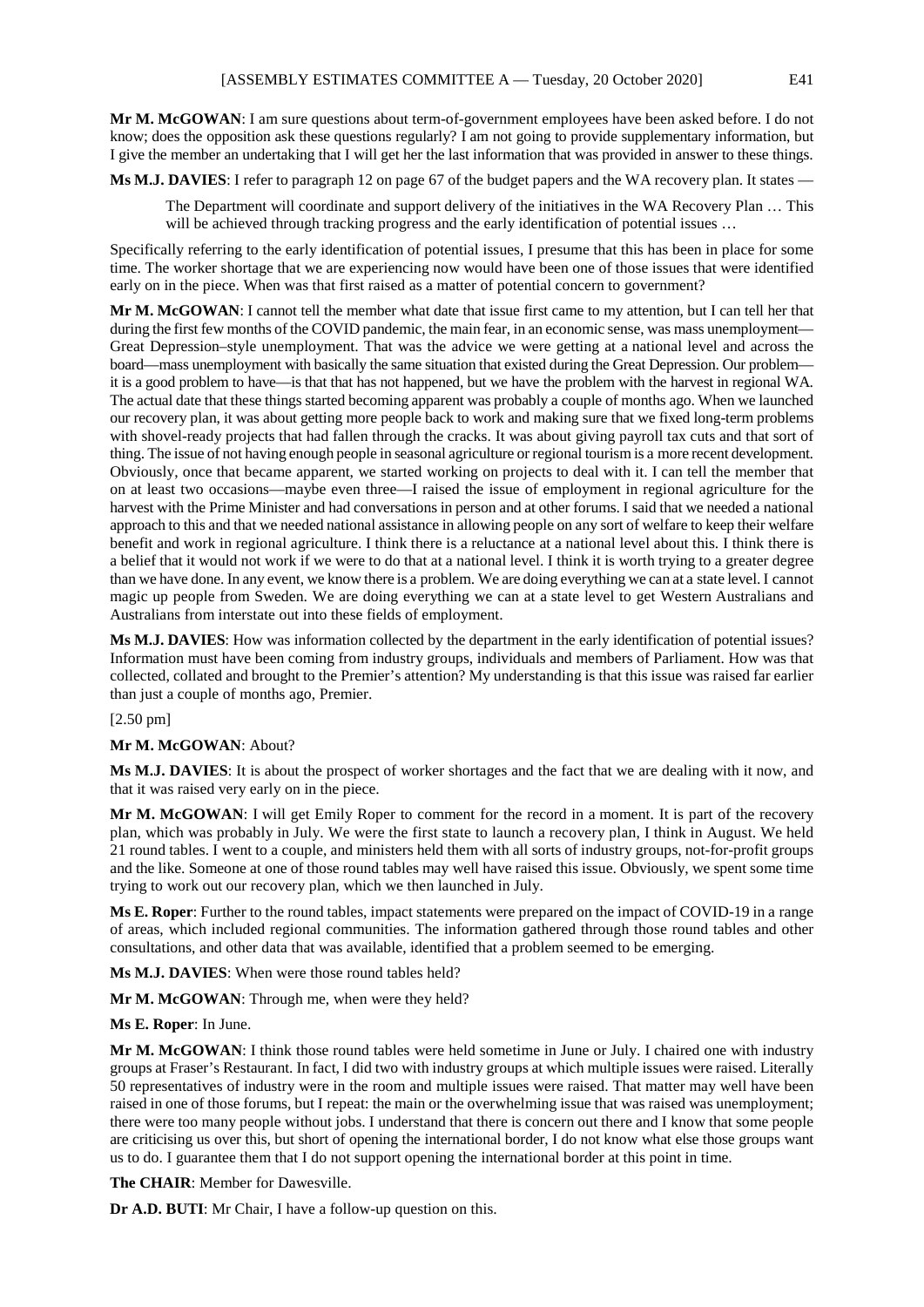# E42 [ASSEMBLY ESTIMATES COMMITTEE A — Tuesday, 20 October 2020]

**The CHAIR**: Okay, follow-up question to the member for Armadale.

**Dr A.D. BUTI**: My question relates to page 67, paragraph 12. The Leader of the Nationals WA was talking about the WA recovery plan. That paragraph states —

The Department will coordinate and support delivery of the initiatives in the WA Recovery Plan across the public sector.

Can the Premier outline how the WA recovery plan was developed and what has been done to implement it?

**Mr M. McGOWAN**: It turns out that the date of the release of the Western Australian recovery plan was 26 July. There are 500 different projects in the plan, including 340 infrastructure projects and 200 non-infrastructure projects. The implementation of individual projects will be the responsibility of relevant ministers and agencies. A specialised infrastructure delivery unit to bring forward these projects has been created within the Department of Finance. Agencies will be required to report monthly on the status of their projects, including any issues, anticipated risks or achieved outcomes. To date, more than 25 projects have been completed and are being evaluated to confirm their outcomes and benefits. That reporting will inform the public sector leadership council, which is responsible for the oversight and implementation of the plan. Establishing a centralised oversight mechanism will allow the government to track the delivery of all recovery projects across government, ensure that there is ongoing focus to support those most affected by the pandemic and prepare contingency planning so that the implementation of specific projects can be adjusted to meet the changing circumstances of the pandemic.

There is a lot of stuff in the plan, but we went for things that were shovel-ready and worthwhile but may not have been done for a long time, such as maintenance of police stations, hospitals and schools; roadworks; and the stuff down at Henderson to make it ready for defence work. There are numerous examples of projects that were really quick to get off the ground. As part of the recovery plan, we did not want to announce funding for something that would take three years to design, because that is not part of recovery. It is about starting things that we can get underway and create a pipeline of work for over the next year or two. That is what the plan is. It turns out, Leader of the Nationals WA, that we launched the recovery plan on 26 July. I might add that we were, easily, the first state in Australia to do so.

**Mr Z.R.F. KIRKUP**: I refer to page 74, "Expenses" and the line item "Employee benefits". I will continue from my earlier question. There has been a \$4.1 million increase in employee benefits to the Department of the Premier and Cabinet. Can the Premier explain what that increase substantially deals with?

**Mr M. McGOWAN**: Where is that?

**Mr Z.R.F. KIRKUP**: Under "Employee benefits", the 2019–20 budget of \$90 million, and then the 2019–20 actual, which goes to \$94 million in the 2020–21 budget estimate and then \$94.8 million in the budget actual.

**Mr M. McGOWAN**: That increase relates to staff increases in the Office of Digital Government. We constantly get reports about problems with actors of whatever description that are causing problems in the cyber world within government. There have been staff increases there to try to combat that. There have been increases in the Collie delivery unit for the massive array of projects we are putting in place in Collie. There have been increases after the royal commission into child sexual abuse, and for the remote communities' economic transformation project. I will get the director general to explain what that will do.

**Ms R. Brown**: DPC plays a critical coordination role to progress and implement key initiatives of the Royal Commission into Institutional Responses to Child Sexual Abuse. The remote communities' economic transformation project refers to work that has been done in Bidyadanga and on land tenure reform.

**Mr Z.R.F. KIRKUP**: Does the Premier have a breakdown of how much of the employee benefits in the last financial year included termination benefits?

**Mr M. McGOWAN**: We do not have those details to hand, I am sorry.

**Mr Z.R.F. KIRKUP**: I am sorry, Premier; you do not have termination benefit details?

**Mr M. McGOWAN**: No. That is the advice that I have.

**Mr Z.R.F. KIRKUP**: I appreciate that. Is the former director general of the Department of the Premier and Cabinet, Mr Foster, still attached to the department?

**The CHAIR**: That is not a further question.

**Mr Z.R.F. KIRKUP**: It deals with termination benefits. Mr Foster left the employment of the Department of the Premier and Cabinet, I believe; I am trying to understand what that looks like.

**The CHAIR**: We will hear the answer, then.

**Mr M. McGOWAN**: There are no termination benefits.

**Mr Z.R.F. KIRKUP**: Is Mr Foster still within the Department of the Premier and Cabinet or attached to it, or has he been transferred entirely?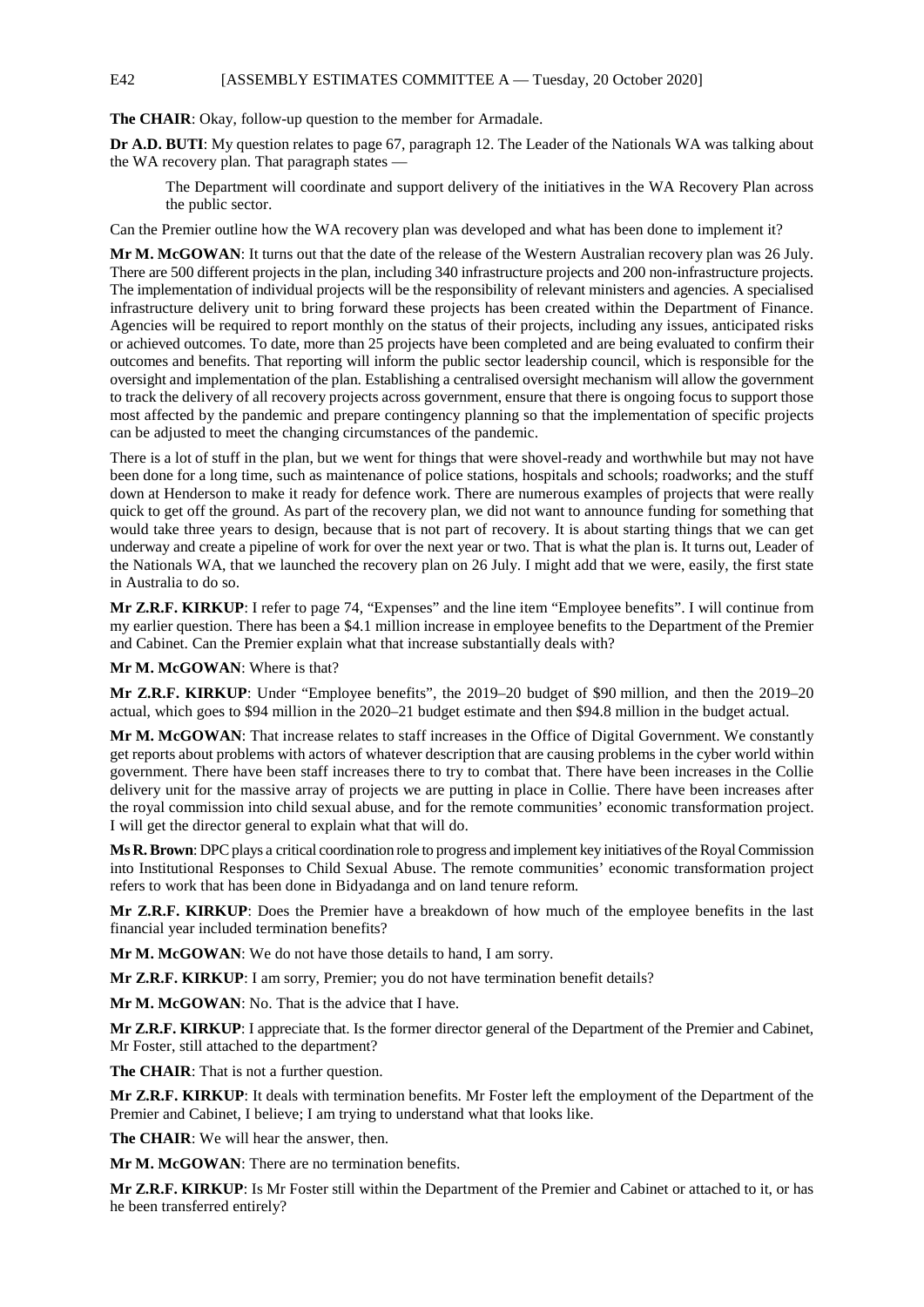**Mr M. McGOWAN**: He was transferred to the Public Sector Commission and then redeployed to the Department of Treasury.

**Mr Z.R.F. KIRKUP**: Why did Mr Foster leave the department?

**Mr M. McGOWAN**: I explained that at the time. I explained it in the house and I explained it in the media. Those reasons have not changed.

**Mrs L.M. HARVEY**: I refer to the bottom of page 74, "Details of Controlled Grants and Subsidies" and the line item "Community Grants".

**Mr M. McGOWAN**: Is the Leader of the Opposition referring to the regional community services fund?

**Mrs L.M. HARVEY**: No. I refer to the bottom box, "Details of Controlled Grants and Subsidies", and the second line from the bottom, "Community Grants". There are figures there of \$4.209 million, \$3.149 million, \$7.999 million and \$6.199 million. Is it possible to get a breakdown of the 2019–20 budget of \$7.899 million and which organisations those grants were awarded to? Could I also get a breakdown of any anticipated allocations from the proposed 2020–21 budget?

### [3.00 pm]

**Mr M. McGOWAN**: Community donations and community grants are the same thing and included grants to the following: Telethon, \$3.5 million; Western Australian Council of Social Service, \$281 000; Wheelchairs for Kids, \$50 000; the Duyfken 1606 Replica Foundation, \$273 000; Celebrate WA, \$500 000; the Kalamunda Community Centre, \$2.4 million; Brockman Community House, \$500 000; inspire Australian of the Year Awards, \$100 000; Activate Perth, \$200 000; and UWA ambassador for life sciences, \$50 000. Basically half the money went to Telethon.

**Mrs R.M.J. CLARKE**: I refer the Premier to paragraph 14 on page 67. The Department of the Premier and Cabinet obviously has a role in communicating the detail of restrictions under a state of emergency, whether imposing or removing them. Every jurisdiction has its own set of restrictions. How do Western Australia's current phase 4 restrictions compare with the rest of the nation?

**Mr M. McGOWAN**: I can broadly say that this state is a far freer place than any other part of Australia, perhaps bar the Northern Territory. As I recall, the Northern Territory was the first place to return to having people stand and drink beer—probably a transitory thing for the Northern Territory. From 27 June, we have had no caps or limits on restaurants, cafes or pubs. The limit has been determined by the two-square-metre rule—not a number cap—and there has been no requirement for seated-only service.

New South Wales is currently subject to the four-square-metre rule inside with a cap of 300 people irrespective of the venue's size. Sydney Town Hall is a massive building but it can have only 300 people in it. Outdoor areas are subject to the two-square-metre rule but they must use electronic methods such as QR codes to record and keep contact details if applying this rule. Group bookings are limited to 10 people. Venues must have a dedicated marshal to ensure that social distancing is maintained. It has seated service only with no dance floors, except for a wedding reception at which up to 20 people and the official wedding party can dance. Hygiene marshals must be on duty at all times in a venue that holds more than 250 people. That is the gold standard in New South Wales.

South Australia has imposed the one-person-per-two-square-metres rule but it has only seated service. Shared utensils and communal food places, such as salad bars and buffets, are not allowed. A COVID-19 marshal is required. Nightclubs can operate as a bar or pub and sell alcohol to seated patrons if they have a COVID management plan. That would be a fun nightclub!

In metropolitan Victoria, there is takeaway or delivery service only. People can travel up to five kilometres from home, but I think that has changed. In regional areas, seated service is allowed only for groups of up to 10 people with a cap of 50 people for outdoor areas under the two-square-metre rule. Indoor areas have a cap of 20 people under the four-square-metre rule and only 10 people per space are allowed. Smaller venues that have less than 200 square metres can use the two-square-metre rule with up to 50 persons at a time. People can eat and drink standing but there is no dancing, except for at a wedding reception, where the wedding couple may dance with each other and/or their parents.

Tasmania is subject to the two-square-metre rule and up to 250 are allowed in an undivided indoor space—that would be the biggest function ever in Tasmania—following the two-square-metre rule. Up to 1 000 people are allowed in an outdoor space. Tasmania has all sorts of rules around dancing as well.

Gyms also have all sorts of rules. In New South Wales it is interesting to note that gyms, fitness centres and studios, such as dance studios, are allowed to open for up to 20 people per class. The facility is capped under the four-square-metre rule. We have the two-square-metre rule in gyms and they do not have to be staffed. Contact sport and training has been in place for a long time.

In Western Australia, the numbers for outdoor gatherings are determined by only the two-square-metre. In New South Wales 20 people are allowed at an outdoor public gathering, 500 at community sport and 500 people can attend an outdoor seated music performance subject to the two-square-metre rule.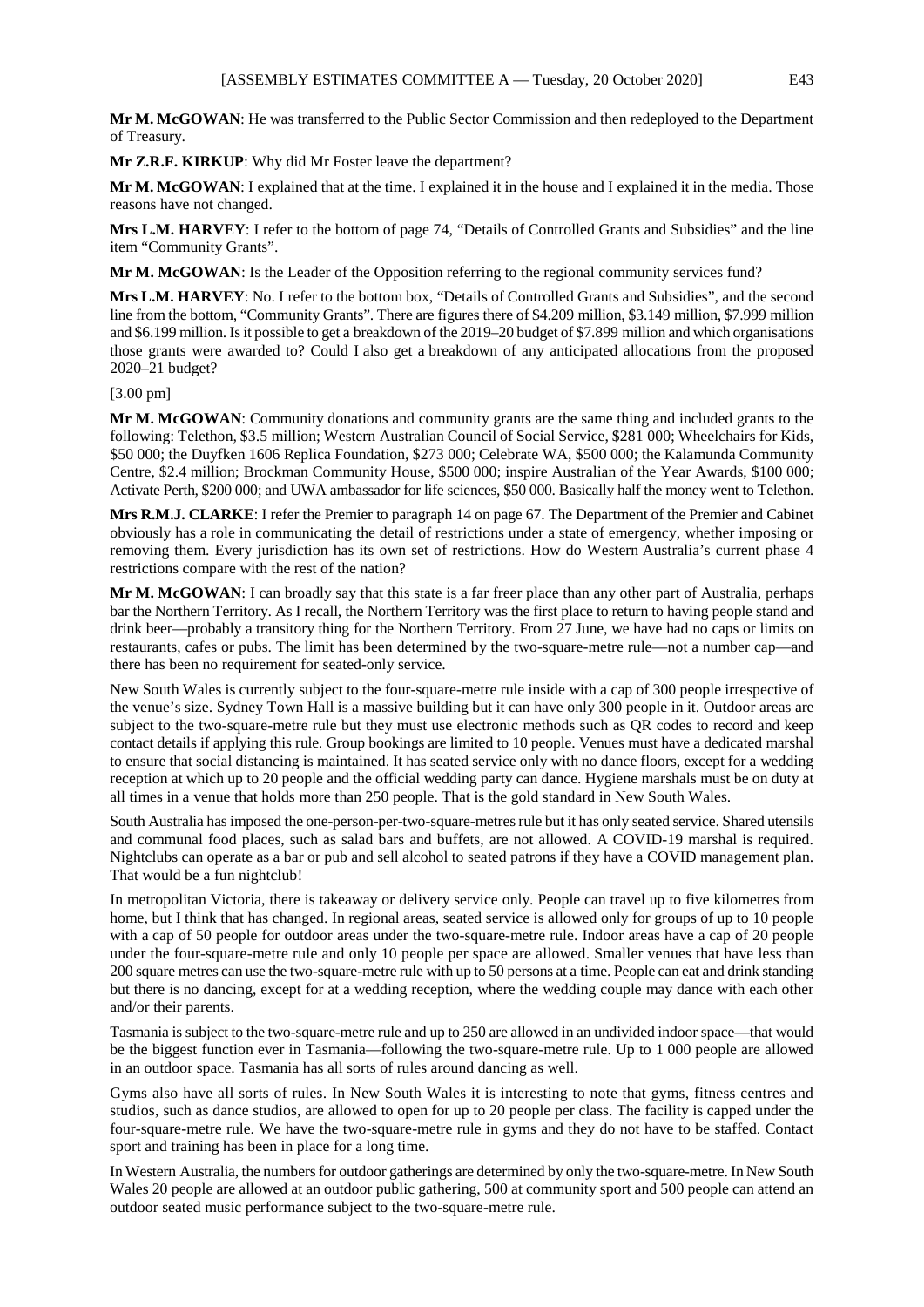I could go on and on because this list is quite extensive, but as the member can see, the limits on people's activity and behaviour in Western Australia are very, very mild compared with those in other states in Australia. Our rules are largely determined by the two-square-metre rule. In other words, we have the freest society in Australia, certainly the freest state in Australia, by a long, long way compared with other states. It certainly appears that New South Wales is very, very restricted in what its people can do because it has had continual outbreaks and problems. It had the *Ruby Princess* issue and its economy has declining employment figures. All those sorts of things are happening in New South Wales, whereas Western Australia is in a very different situation.

**Mr Z.R.F. KIRKUP**: I will stay on page 74. I refer to expenses in the table and the line item "Supplies and services". Has the Department of the Premier and Cabinet engaged the services of any market research or polling organisations in the last financial year or signed any contracts for the provision of those services in the coming financial year?

**Mr M. McGOWAN**: As I outlined before—I think I read it out to the member—a community sentiment survey was undertaken on the COVID response to make sure that people understood the rules and to work out whether we needed to change the messaging. I think that the department carried out a very small project that cost a small amount, but I will let the director general comment on that.

**Ms R. Brown**: There was a contract with Metrix for approximately \$25 000, which, as the Premier said, was about community sentiment. It pretty much ran during the peak of COVID and finished in July.

**Mr Z.R.F. KIRKUP**: I appreciate that, director general. Premier, the department's annual report also included market research organisations called The KP Collective and Ipsos.

[3.10 pm]

**Mr M. McGOWAN**: Maybe we will come back to The KP Collective when someone finds some information about it, if that is all right, Mr Chair. Someone else might want to ask a question.

**Mr Z.R.F. KIRKUP**: I assume we will come back to it.

Further to that, on the same page, I refer to accommodation under "Expenses". I note that the 2019–20 budget was \$6.2 million, and the 2019–20 actual was \$19.6 million. Going forward, there are, circa, \$20 million for each financial year ahead. Can the Premier provide an outline to the chamber of what that expenditure is for as part of the accommodation?

**Mr M. McGOWAN**: The budget reflects the proposed change in accounting treatment for accommodation leases under Australian Accounting Standards Board standard 16, which was reversed. Right-of-use asset was not recognised for accommodation leases, which would have resulted in costs recognised as depreciation expenses. Maybe I will ask the director general or someone to explain what that means. Gary Meyers can explain what that means.

**Mr G. Meyers**: Under AASB 16, we were required to recognise the right-of-use asset—and right-of-use liability. As a result, expenses transferred from accommodation down to depreciation expense in the budget year. However, the accounting treatment for departments and agencies was reversed for AASB 16, with the Department of Finance recognising the full impacts of AASB 16 for accommodation leases; hence DPC's usual accommodation expense in 2018–19 was approximately \$20 million, and that is what has been reflected in 2019–20 and the out years.

**Mr Z.R.F. KIRKUP**: Thank you very much. I assume ROUs will be an issue across all the agencies now.

As part of the accommodation expenses, has any money been spent on the refit or refurbishment of any of the floors in Dumas House?

**Mr M. McGOWAN**: I will get the director general to explain.

**Ms R. Brown**: There was a small expense to co-locate the COVID communications team, and to set it up with the necessary desks and information technology requirements.

**Mr M. McGOWAN**: That is in the basement of Dumas House. As we come out of the lifts at the bottom of the building, a bunch of rooms towards that major meeting room, the other end to the media room, were set up for the COVID coordination, with, I think, 52 staff or whatever, so there would have been cabling, computers, desks and so forth that needed some work. I do not know what the expense was but it was minimal.

**Ms R. Brown**: I am not sure that we have what the expense is, but we made the investment on the basis that if we needed surge capacity again, it is now equipped, but it is obviously a much smaller team at the moment.

**Mr Z.R.F. KIRKUP**: I have no further questions except on the market research and polling organisations.

**Mr M. McGOWAN**: The KP Collective sounds like a 1970s band.

**Mrs L.M. HARVEY**: I refer to the Wellington Dam mural and Collie art trail under "Spending Changes". Can the Premier please advise whether that allocation of \$1.5 million was subject to a government tender process, or was this commissioned work?

**Mr M. McGOWAN**: It is an exciting project and we hope to have it completed later this year or next year. We are putting a lot of effort into trying to diversify in Collie, keeping a strong manufacturing or an industrial base,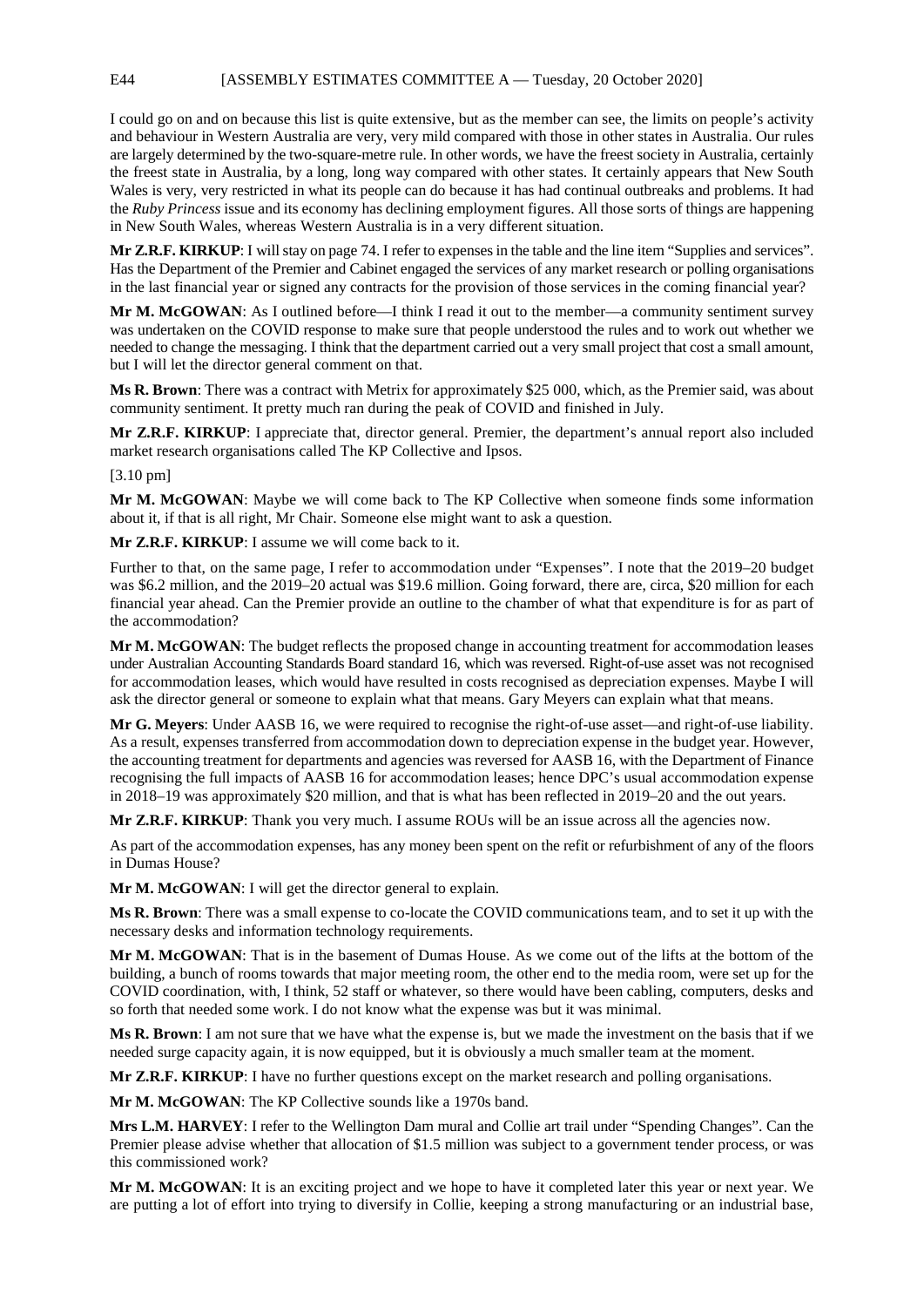but diversifying the local economy. We have therefore committed to the mural or the art project, as it was termed, on the Wellington Dam wall. We announced that \$1.5 million would be put towards this project and a bunch of other projects for Collie involving murals and the like. The Wellington Dam mural will be part of other murals throughout the town centre. The mural will be 7 300 square metres in size, the largest mural on a dam wall in the world, and the first mural in Australia to be painted on a dam wall. The project is being managed by the department. A project director is delivering the project. In an expression-of-interest tender process, a bunch of artists competed and a selection process was run by the project director. I have seen the design, which looks fantastic to me, and, hopefully, it will come to fruition later this year. I do not know whether people know that the dam wall has been cleaned. It is the most pristine looking dam wall we have ever seen. It has reached a conclusion, and painting and all that sort of thing will hopefully start soon. A further 12 murals will be painted throughout the town of Collie, pulling people into town and making sure the Collie economy is more diverse. These are the sorts of things people love these days. We are very excited to be able to create this amazing tourism benefit for the south west and for the Collie region.

**Mrs L.M. HARVEY**: I understand the dam wall project was awarded to a Queensland muralist, Guido van Helten. Can the Premier advise whether the other murals commissioned for Collie have been awarded to any of the Western Australian-based muralists, Melski McVee, Mike Shime, Daek Williams, Anya Brock and Paul Deej? They are all pre-eminent muralists, who were no doubt disappointed that they missed out on the main game, being the dam wall.

**Mr M. McGOWAN**: Twelve Western Australian artists are being engaged as part of the Collie mural trail to deliver a series of murals throughout the town. We are very keen on this. When we do something like this on the Wellington Dam wall, we want to get the best. A competition was held. Local artists competed with interstate artists and I think even international artists might have competed. The selection panel judged that Mr van Helten came out with the best and most deliverable product, so that is the one that was selected. We needed to come up with whatever was selected was the best. However, 12 WA artists will be engaged on the other murals throughout town. I think that is reasonable. If a process throws up an artist that has the best record and is the most successful at delivering an outstanding product, that is the outcome that we accept. If we had rejected what the process threw up as the best artist, I doubt artists would compete for any projects in Western Australia ever again.

**Mrs L.M. HARVEY**: I guess I am a bit parochial and disagree that the Western Australian artists are not the best, but that is a statement.

**Mr M. McGOWAN**: That is a pretty low way of putting words into my mouth.

**Mrs L.M. HARVEY**: We are prepared to move on to the next division.

**Mr M. McGOWAN**: The director general has some information on The KP Collective.

[3.20 pm]

**Ms R. Brown**: The KP Collective is a WA communications company. It was engaged to do some social media work on COVID communications. There was a small amount in 2019–20 of around \$1 000. I can also update that in relation to work by Metrix Consulting, which was about COVID, the figure was around \$78 000 for 2019–20 and then there was a small amount in 2020–21 of \$18 000, at which point it finished.

**Mr Z.R.F. KIRKUP**: With respect to Metrix and the KP Collective, do we have an understanding of what the findings or questions were? Is that able to be provided to the house?

**Ms R. Brown**: I do not have the detail with me, but it was related to sentiment on the restrictions and the understanding of the implications on day-to-day life and other aspects of community wellbeing at the time.

**Mr Z.R.F. KIRKUP**: Were questions asked about restrictions and borders as part of that sentiment analysis?

**Mr M. McGOWAN**: The amount for the KP Collective was \$800. It was about assessing community sentiment and whether people understood the communications out there about social distancing, the four-square-metre rule, as it then was, places closing, regional borders and all that sort of stuff. Did people understand what they were required to do? I think it is commonplace in advertising to assess whether the message is understood and whether it needs to be recalibrated. That was what it was about.

**Mr Z.R.F. KIRKUP**: I appreciate that that is commonplace, but sentiment analysis occurs to understand people's perceptions of decisions that have been taken by government. Did the sentiment analysis about restrictions, which we have just heard from the director general was undertaken, also include things such as the borders? Was the government trying to assess how the Western Australian people, through the taxpayers of Western Australia, responded to the restrictions that the government put in place, including our border arrangements?

**Mr M. McGOWAN**: There is nothing to my knowledge along the lines the member is expressing. It was just about whether people understood the rules and whether we needed to change the advertising to ensure people understood them. We were worried about people dying, so we needed to make sure that the rules were well understood.

**Mr Z.R.F. KIRKUP**: If there is nothing to see here, would the Premier be willing to table the findings and the questions asked as part of the sentiment analysis provided by Metrix?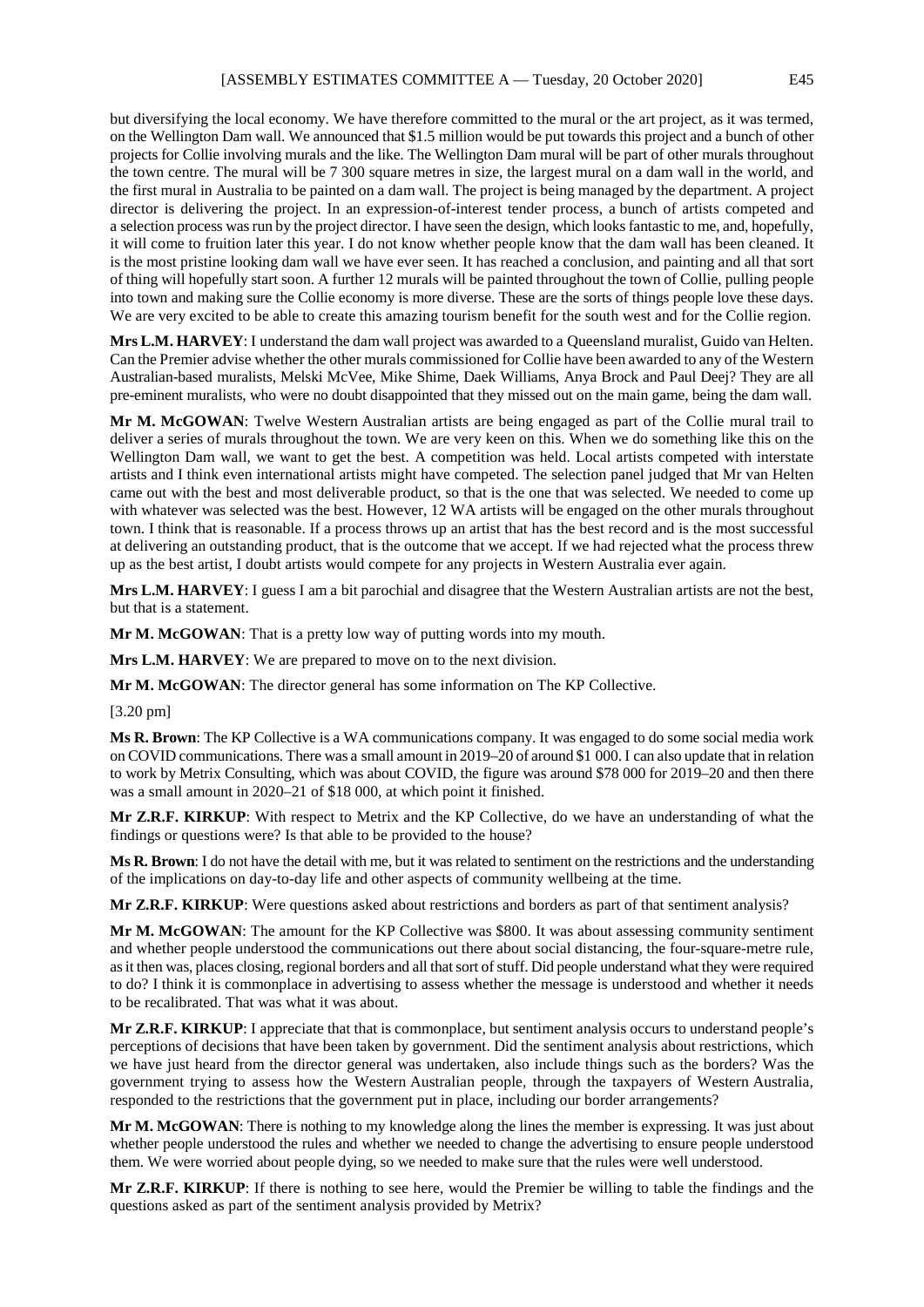E46 [ASSEMBLY ESTIMATES COMMITTEE A — Tuesday, 20 October 2020]

**Mr M. McGOWAN**: No. If the member wants to follow any other processes such as questions on notice or freedom of information, he can be my guest.

**Mr Z.R.F. KIRKUP**: Was Ipsos polling also commissioned for the same purpose?

**Mr M. McGOWAN**: There was a small amount of money. I think it was all about assessing community sentiment. As the member has seen, we were spending \$6 million on various campaigns. We had 52 people collated from across the public sector, so we wanted to make sure that the message we were putting out there was correct. That is my understanding of what the research was about. It is not as though I ask for this research. These are the sorts of things that agencies do to find out whether the messaging is working.

**Mr Z.R.F. KIRKUP**: No other agency I have seen has spent as much on market research as the Premier's agency.

**Mr M. McGOWAN**: The member for Dawesville was a senior spin doctor in a government that was addicted to spin.

**Mr Z.R.F. KIRKUP**: I was a policy adviser.

**Mr M. McGOWAN**: That is one interpretation.

**The CHAIR**: Member for Armadale.

**Mr Z.R.F. KIRKUP**: Surely we are going to move on from government members asking dorothys on this.

**Dr A.D. BUTI:** Excuse me. I refer to the eleventh significant issue impacting the agency, again on page 67 of the *Budget Statements*, and the Perth City Deal with the federal government. I believe that Department of the Premier and Cabinet was the lead agency in negotiating that. Can the Premier outline how the Perth City Deal came about and some of the objectives and criteria determining what projects were in the City Deal?

**Mr M. McGOWAN**: I signed the City Deal with Malcolm Turnbull in, maybe, 2018. We did an event at the train station and jointly signed. We had maps there. I was showing him which parts of the city would be the beneficiaries of the various projects, and so it was a good process to get into. We concluded the package on 20 September this year. It is a \$1.5 billion partnership between state and federal governments and private industry. The projects in the deal will contribute to creating a hub of activity and offerings in the city. The main part of the deal, perhaps half of the deal, is the investment from the Western Australian government, the Australian government and Edith Cowan University into a world-class inner city campus. That will ensure that all of the artists and students from the Western Australian Academy of Performing Arts will move into the city over time and have a world-class university campus there. That is a very exciting development. I expect when it is completed in five years' time, we will all be wowed by it, and perhaps some of our children might attend it. All members will have an appreciation that the Fringe Festival brings people in. The ECU development will be in a similar location to Fringe, so it will attract visitors from near and far. The government also listened to Murdoch University and Curtin University, which participated in the process, and we decided to allocate \$50 million to each. Murdoch's project is digital futures academy and eSport hub, and from memory Curtin has some significant business school it is establishing in the city.

There are seven other packages in the city, with some work on pedestrian and cycle infrastructure. There will be a new bridge across the river in East Perth. The cycling bridge will be very exciting, too. It will be well appreciated. As members know, the member for Armadale runs from Armadale to the city regularly, incredibly!

**Dr A.D. BUTI**: It will cut it down by half a kilometre!

**Mr M. McGOWAN**: The member for Armadale is going soft! The member for Armadale will be able to run across that bridge in due course.

The City Deal will also see significant investment in cultural activities, with \$20 million for the Perth Cultural Centre. As we are doing the Western Australian Museum and the Art Gallery of Western Australia development, which is happening now, the cultural centre in between is not of sufficient standard, so it will be completely revamped. That little amphitheatre will go—all that sort of stuff. It will be a massive revamp of the cultural centre. There will be \$42 million to develop the Perth Concert Hall. I thank Richard Goyder for his regular entreaties to me to undertake some work there and I thank the commonwealth government for its support. There is \$100 million to develop the WACA in conjunction with the commonwealth government and put in place a swimming pool. That will be amazing. There is \$20 million for the East Perth precinct and the East Perth power station redevelopment, which this government has reactivated over a 40-year hiatus. There is also \$4 million for planning for the Aboriginal cultural centre. In five or so years, these arrangements and developments around the city will massively enhance its appeal and attractiveness and unlock enormous amounts of private sector development. I thank everyone who has been engaged in this, particularly people in government such as Stephanie here. I formally thank Senator Cormann, who is shortly to retire from politics, for all of his work on the City Deal, amongst many other things in Western Australia. I thank the commissioners of the City of Perth for their support, and I thank the Minister for Transport. I look forward to the projects proceeding and I thank the member for his question.

**The appropriation was recommended.**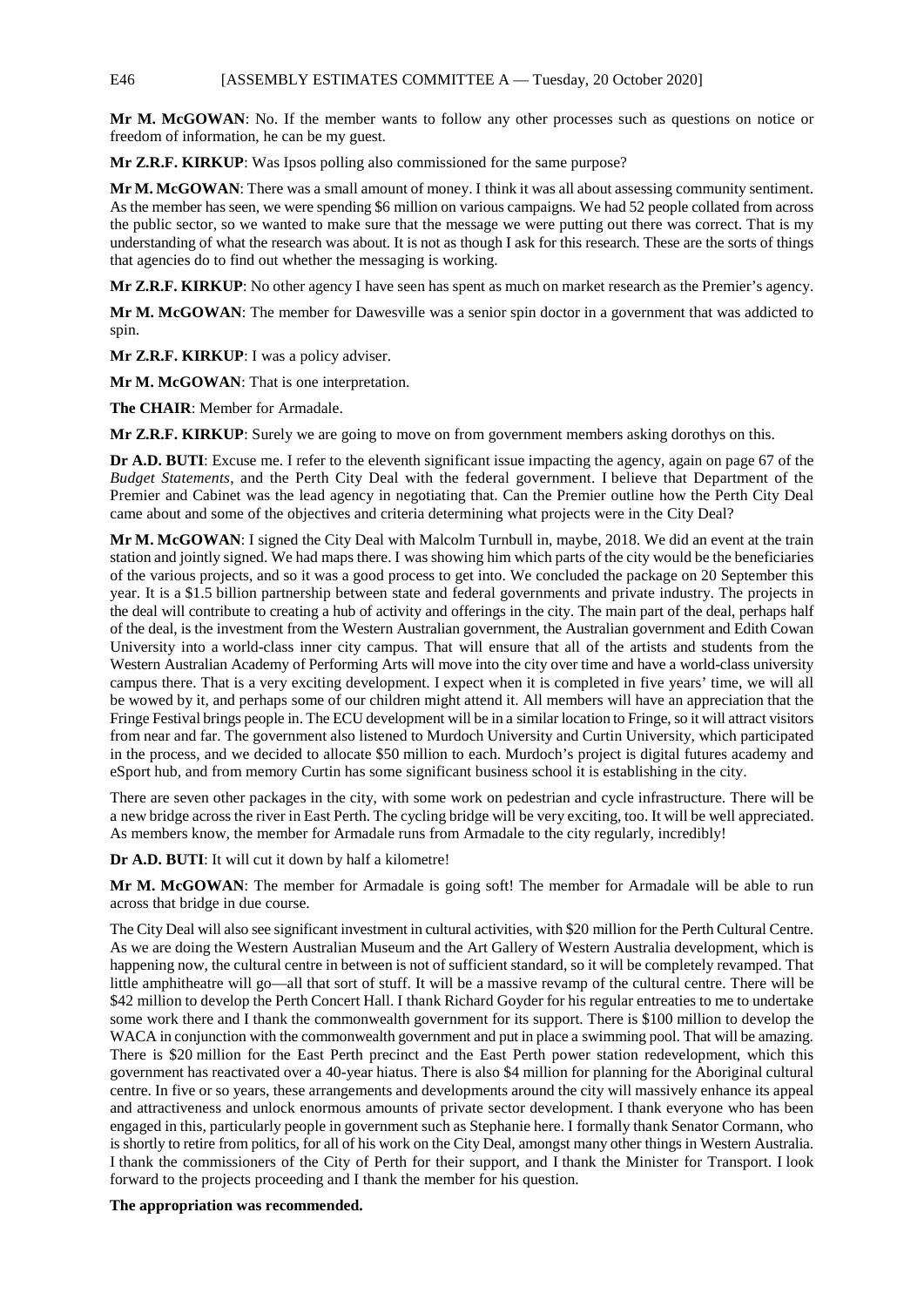[3.30 pm]

## **Division 4: Public Sector Commission, \$25 594 000 —**

Mr S.J. Price, Chair.

Mr M. McGowan, Minister for Public Sector Management.

Ms S. O'Neill, Public Sector Commissioner.

Mr D. Volaric, Executive Director, Integrity and Risk.

Mr S. McLeod, Manager, Corporate Services.

Mr L. Warner, Executive Director, Workforce Policy and Practice.

Ms T. Milici, Acting Executive Director, Workforce Data Analytics.

[Witnesses introduced.]

**The CHAIR**: This estimates committee will be reported by Hansard. The daily proof *Hansard* will be available the following day. The Chair will ensure that as many questions as possible are asked and answered and that both questions and answers are short and to the point. The estimates committee's consideration of the estimates will be restricted to discussion of those items for which a vote of money is proposed in the consolidated account. Questions must be clearly related to a page number, item, program or amount in the current division. Members should give these details in preface to their question. If a division or service is the responsibility of more than one minister, a minister shall be examined only in relation to their portfolio responsibilities.

The minister may agree to provide supplementary information to the committee rather than asking that the question be put on notice for the next sitting week. I ask the minister to clearly indicate what supplementary information he agrees to provide and I will then allocate a reference number. If supplementary information is to be provided, I seek the minister's cooperation in ensuring that it is delivered to the principal clerk by Friday, 30 October 2020. I caution members that if a minister asks that a matter be put on notice, it is up to the member to lodge the question on notice through the online questions system.

Are there any questions? Leader of the Opposition.

**Mrs L.M. HARVEY**: I refer to page 81 of budget paper No 2 under "Significant Issues Impacting the Agency". The second dot point states —

Information currently collected on the public sector workforce is limited and not timely, making informed decision-making that is data-led difficult.

Can the Premier explain what this significant issue is about with respect to data management on who is employed in the public sector?

**Mr M. McGOWAN**: I will let the Public Sector Commissioner comment.

**Ms S. O'Neill**: Since becoming the Public Sector Commissioner I have been interested in the kind of workforce data that we collect about the whole sector—what we understand about the sector and its size and composition. Historically, the Public Sector Commission has put in place data collection methodologies. I am seeking to improve those so that we have a better understanding of the composition of the workforce. From time to time, having been a line agency and putting information into those collection systems, the agencies themselves do not get a lot of information back on which they can do their workforce planning. It is fair to say that some of the collections are incomplete and could be better. It is more from an improvement perspective so that we can make better decisions around the kind of development that staff might need across the sector and whether we perhaps seek to do more mobility across the sector. It really comes from a position of wanting to improve our knowledge. All agencies hold their individual data analysis, but as we have historically gathered information, doing that in a way that is more robust, we seek to have better reliability and validity with some of the data. We are reviewing all of those data collections to see where some improvements can be made.

One of the areas we are considering is developing a census approach by which we can ask on a voluntary basis from staff across the sector more information to understand better the diversity and then we can put better supports in place. As I said, it comes from an improvement perspective.

**Mrs L.M. HARVEY**: I am curious to know how workforce planning has occurred in the past in the absence of that data.

**Ms S. O'Neill**: I did not say that it has not occurred. All agencies undertake workforce planning and, as I said, this is a means to improve that information. Different agencies ask different questions. I suppose I am looking for some greater consistency so that we can look at trends and provide additional support and policy assistance to agencies. It is more to improve what we have. Other jurisdictions have collection methodologies in place that are more robust. Every agency has workforce planning. That is why we are in a reasonable position around workforce planning, but more can be done to make that more robust.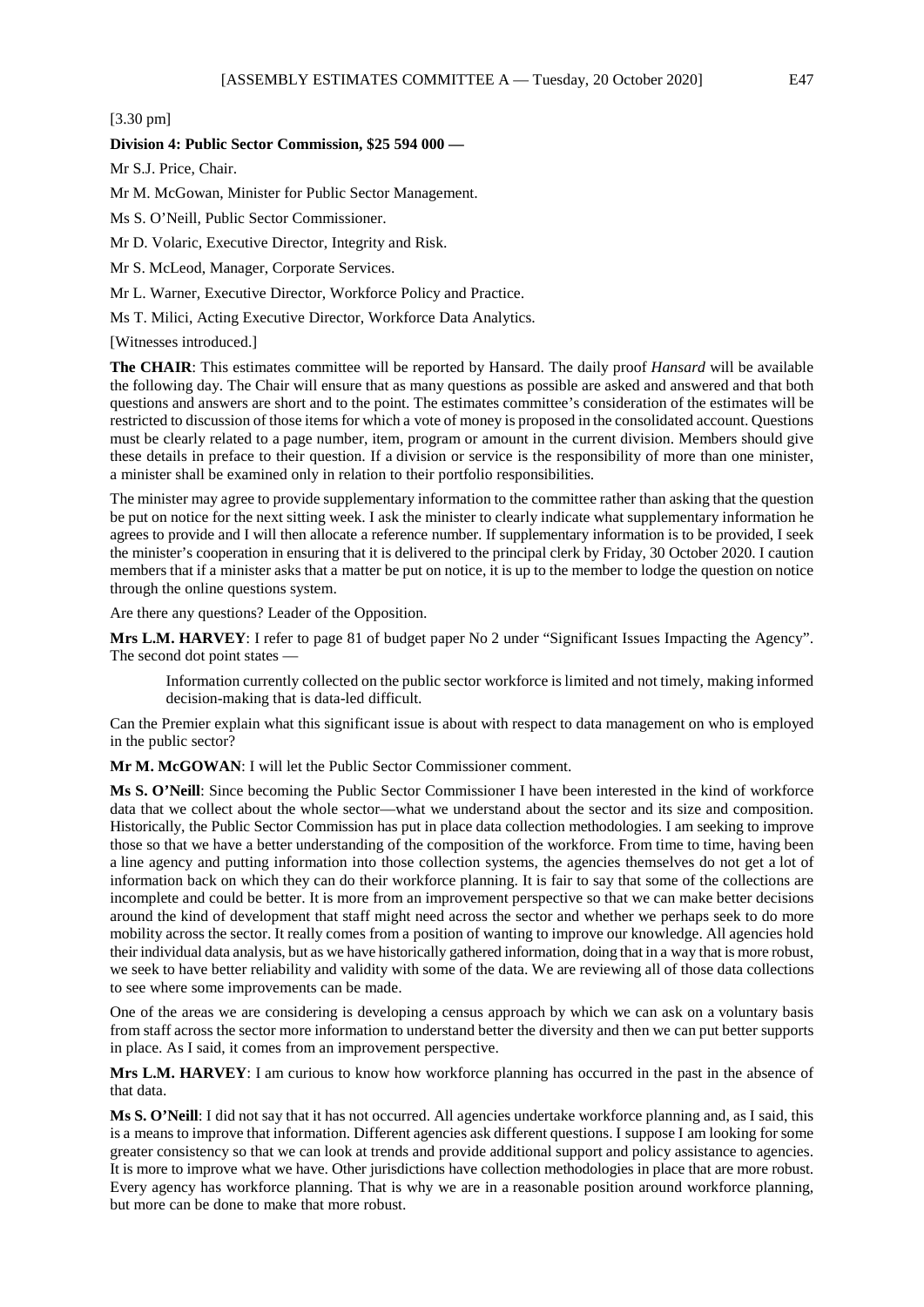**Mrs L.M. HARVEY**: I refer to the third dot point on page 81. I am pleased to see that an integrity strategy is being put in place. With respect to misconduct and corruption, how many public servants have been the subject of criminal and integrity investigations over the past two years?

**Mr M. McGOWAN**: We have often been through this here. There is a division between what the PSC deals with and what the Corruption and Crime Commission deals with. Corruption is something that the CCC investigates. Minor misconduct is something that comes to the Public Sector Commission to deal with, but obviously the Public Sector Commission wants to encourage an environment and educate people to avoid misconduct and corruption. I ask the Public Sector Commissioner to comment further.

**Ms S. O'Neill**: From a minor misconduct perspective, which, as the Premier says, is the part of the CCC act that we administer, I think the question was how many matters had been received. In the financial year 2019–20, 473 matters were received by the commission. As the Premier said, the separation is between what the CCC will receive and what the PSC will receive. We work closely together because under the notification guidelines, individuals might send a notification or a report to the CCC. If it is the threshold for minor misconduct, the CCC would refer that back to us. Similarly, if we received a report that was more appropriately of a criminal corruption nature, we would pass that through to the CCC.

**Mrs L.M. HARVEY**: I refer to page 84 and the table at the bottom of the page under "Oversight and Reporting". Significant increases have occurred in the cost of delivering that service, but there has also been a significant increase in the income that was expected in the budget. Income of \$13 000 was expected and \$249 000 was received. What is the breakdown of that income? Why has there been such a significant increase in what was budgeted in the total cost of service?

# [3.40 pm]

**Mr M. McGOWAN**: I will let the director general comment.

**Ms S. O'Neill**: Are you looking at the "Total Cost of Service" and the difference between the 2019–20 budget and 2019–20 actual?

**Mrs L.M. HARVEY**: Yes, that is right. The budgeted amount was \$7.536 million and the actual was \$7.901 million, with a perceived glide path to go to \$8.6 million next year.

**Ms S. O'Neill**: If I can continue on, Premier. The differential there, as I understand it, is the cost of the review that was undertaken into the Housing Authority, under the Department of Communities, arising from the Paul Whyte matter.

**Mrs L.M. HARVEY**: Is it possible to get the cost of that inquiry, please?

**Mr M. McGOWAN**: The review of the Housing Authority was tabled in Parliament on 11 August this year. Obviously, there were some deficiencies that allowed Mr Whyte to get away with what he had gotten away with for many years. The commission is monitoring the implementation by the Department of Communities of the 56 recommendations. EY was engaged on 3 December 2019 and provided its report on 17 June 2020 at a total cost of \$220 400.

**Mrs L.M. HARVEY**: That was Ernst and Young?

**Mr M. McGOWAN**: EY, yes.

**Mrs L.M. HARVEY**: Directly under "Total Cost of Service" is the line item "Less Income". Is the income jump from lodgement fees for FOI applications or something of that nature? The income budgeted was \$13 000 but \$249 000 has come in. I am interested to know whether that relates to some sort of fee for service.

**Mr M. McGOWAN**: The Public Sector Commission paid for the review. The income is the recoupment of that cost from the Department of Communities. Obviously, that was a very distressing affair. Getting to the bottom of it and doing our best to prevent those sorts of things from occurring in the future is very, very important.

**Mrs L.M. HARVEY**: I have one more question before we move on. I refer to the impact of COVID-19 on the public service. Obviously, it has been a fairly stressful time, with many public servants being required to work from home, which adds strain. Has there been any increase in sick leave over the past six months as a result of the extra demands that have been put on our public servants?

**The CHAIR**: Leader of the Opposition, do you have a particular line item for that question?

**Mrs L.M. HARVEY**: It would come under the delivery of services at the top of page 80. Within that breakdown, I would expect there would be an allocation for sick leave, compassionate leave or other forms of leave. I want to get a breakdown to see whether there has been an increase in sick leave taken as a result of the impact of the pressures placed on our public servants during the COVID-19 pandemic.

**Mr M. McGOWAN**: On 23 March this year, the government introduced up to 20 days paid leave for staff who contract COVID-19 or who are required to self-isolate or care for someone else. At least 326 413 hours of COVID-19 leave was taken between 2 March and 28 June 2020. Additionally, at least 104 000 hours of COVID-19-related personal leave was taken over the same period. This was reported across the public sector to the Public Sector Commission.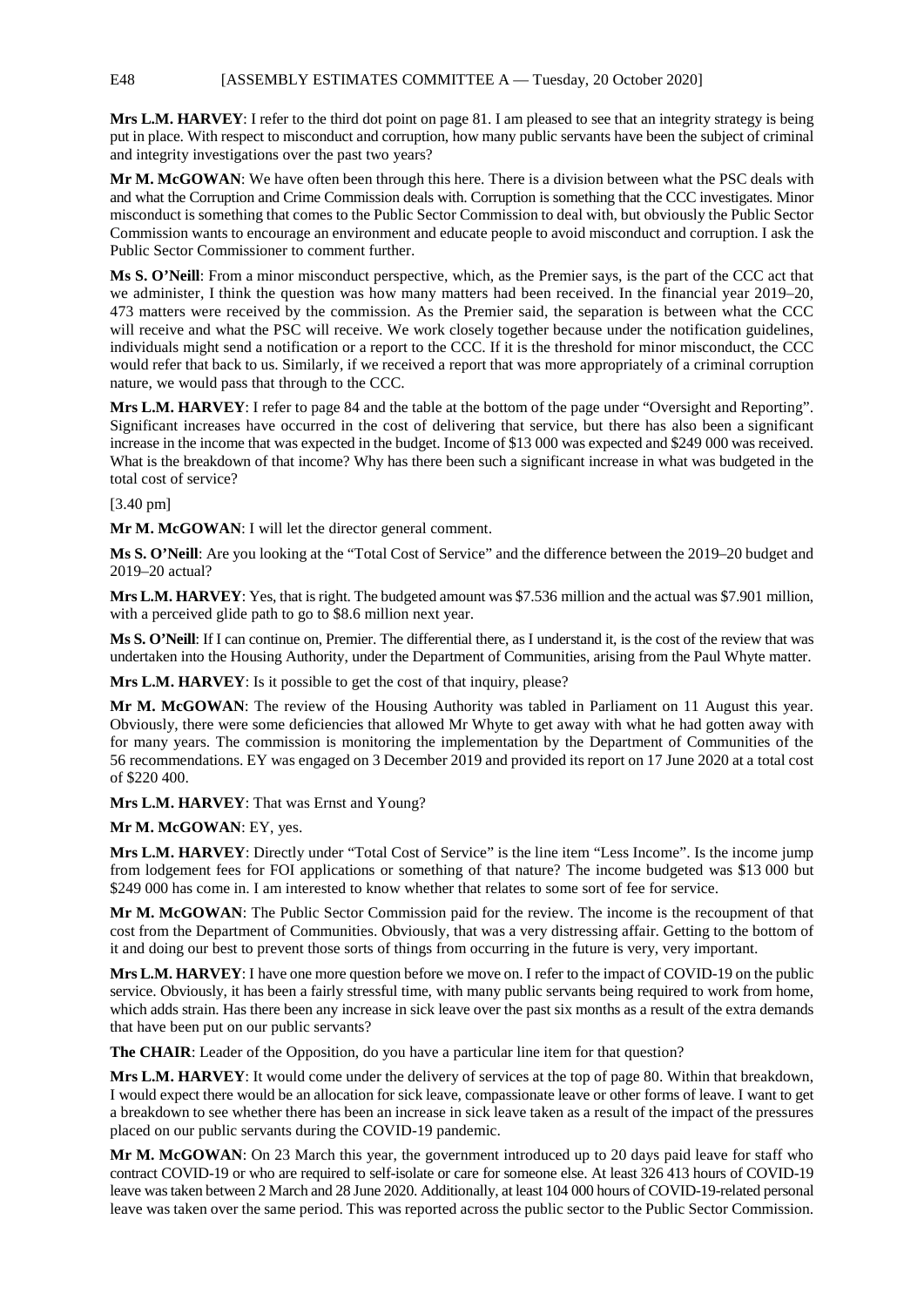The number of people reported to have taken COVID-19 leave varied each week throughout the period. The leave peaked during the week of 30 March 2020, a fortnight after WA declared a state of emergency—the member might recall that was a very heightened period—both in the number of people and hours. During that week, 1 895 employees accessed 40 794 hours of COVID-19 leave.

**Mrs L.M. HARVEY**: Sorry, Premier, how many hours?

**Mr M. McGOWAN**: Over that fortnight, 1 895 employees accessed 40 794 hours of COVID-19 leave. It was a very, very difficult period across the entire public sector—across the entire workforce. There are some private sector offices that do not have staff back now. One of the things we are grappling with is trying to get these offices restaffed, particularly in the city. Since then, there obviously has been a significant drop-off in the number of people taking these forms of leave, but this leave was largely taken at the height of this period, in March, April and May this year.

**Ms M.J. DAVIES**: On page 80, under the "Spending Changes" table, is a line item called "Royalties for Regions— District Allowance". Can the Premier explain what is happening across the forward estimates, and why?

**Mr M. McGOWAN**: I will let the director general comment.

**Ms S. O'Neill**: This allowance is provided for the Aboriginal traineeships that we have in the Public Sector Commission, and a number of those traineeships are in the regions. It covers the costs for them, including their cost of living, so that they can access the program. In the last financial year, during the COVID-19 period et cetera, the starting group was a bit smaller than normal, so an adjustment has been made to the allowance.

**Dr A.D. BUTI**: I refer to page 81 and the significant issues impacting the agency. The fourth paragraph refers to the diversity of the workforce. I note that the government has set a public sector target of 50 per cent for women in the senior executive service. Can the Premier advise the current rate of women employed in the senior executive service and when we might reach gender parity within the SES?

**Mr M. McGOWAN**: On 4 March, the government announced a public sector employment target of 50 per cent for women in the senior executive service. This builds on our commitment to 50 per cent women on government boards and committees, which was announced on 14 February 2018. I think we have surpassed that now. In March 2020, the representation of women in the SES reached 42.5 per cent. This is the first time it has ever been that high. This is a significant increase from 2017, when representation in the SES sat at 34.2 per cent—a major climb of more than eight per cent. At the current rate of growth, gender parity in the SES will be achieved by 2022. Back in 2018, parity was not anticipated until 2035, so this is a significant improvement. The pay gap continues to trend downwards, which is good news. Gender parity has been reached for the first time in tier 3 leadership roles, which is executive director level, and was at 51.3 per cent in March 2020. This is a significant improvement, as is visually observable in the number of women in senior positions in the public sector.

[3.50 pm]

**The CHAIR**: Member for Dawesville.

**Mr Z.R.F. KIRKUP**: Thank you. Are you sure you do not want to jump in on that one again, member for Armadale?

**Dr A.D. BUTI**: I do not mind. Would the member like the afternoon session?

**Mr Z.R.F. KIRKUP**: I look forward to the number of dorothy dixers the member will wheel out today!

**The CHAIR**: Members! Member for Dawesville!

**Ms J.J. SHAW**: I would love to hear more from the member for Armadale.

**Mr Z.R.F. KIRKUP**: I am sure all of us would, member for Swan Hills.

I refer to page 87. My question is on expenditure for salaries and employee benefits under the heading "Expenses". During the previous hearing with the Department of the Premier and Cabinet, the Premier noted that Director General Foster moved to the Public Sector Commission and then transferred to Treasury. I am keen to understand whether Mr Foster was redeployed from PSC or is still attached to PSC, and any on-costs associated with that.

Mr M. McGOWAN: Mr Foster is attached to Treasury. It is not unusual for people to move between agencies. His salary is met by Treasury.

**Mr Z.R.F. KIRKUP**: At any point did the Public Sector Commission bear Mr Foster's salary and associated entitlements?

**Mr M. McGOWAN**: I am sorry; I could not understand the member's question.

**Mr Z.R.F. KIRKUP**: Did the Public Sector Commission at any point pay for Mr Foster and his associated entitlements; and, if so, what was that total package?

**Mr M. McGOWAN**: Again, I could not understand the member's words.

**Mr Z.R.F. KIRKUP**: Mr Foster was transferred to the Public Sector Commission and then transferred to the Department of Treasury.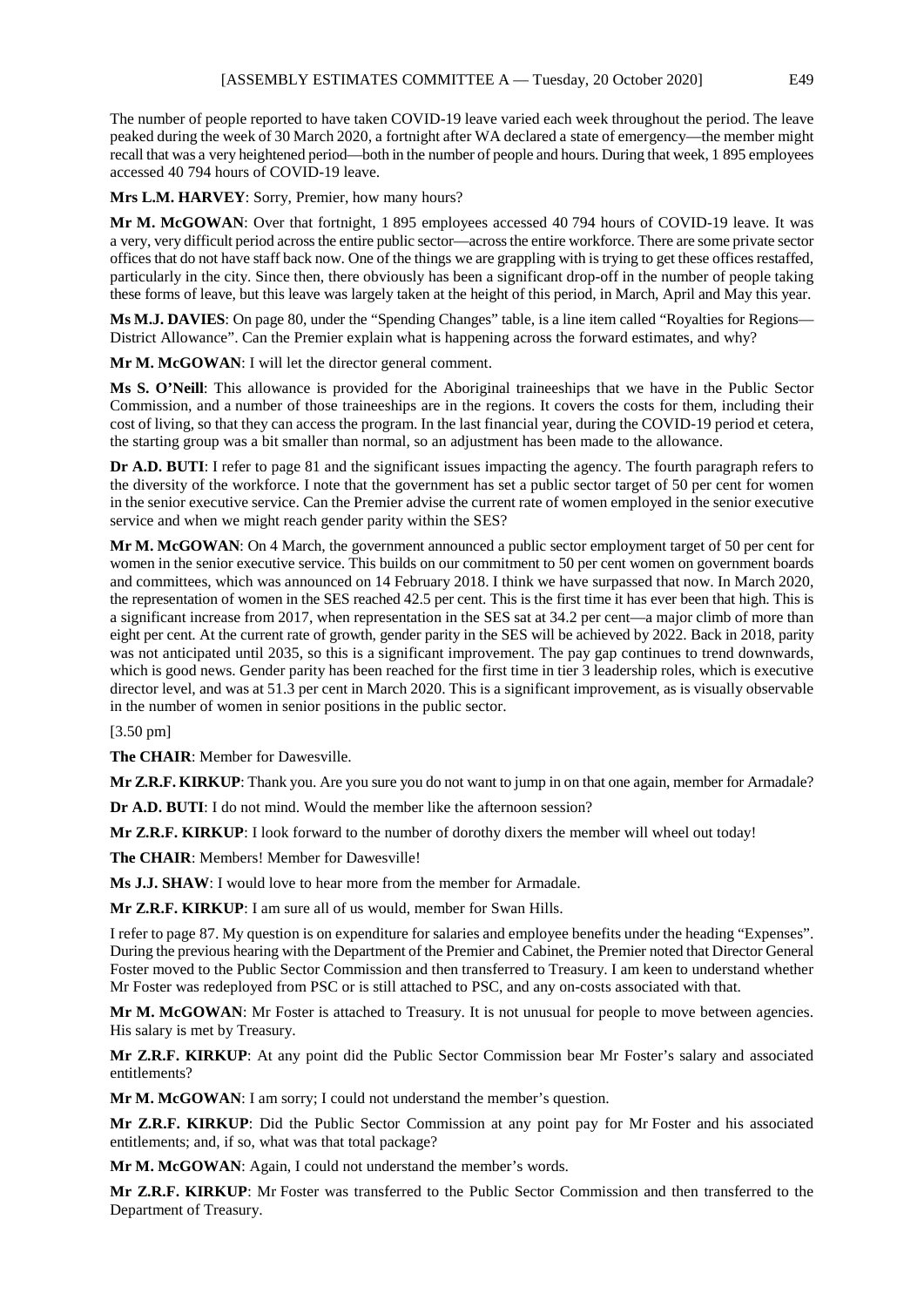# E50 [ASSEMBLY ESTIMATES COMMITTEE A — Tuesday, 20 October 2020]

**Mr M. McGOWAN**: I am advised the employing authority is the Public Sector Commission. He was put on to other functions and transferred to Treasury.

**Mr Z.R.F. KIRKUP**: Thank you. I might not understand the Premier's words, but was he put on to other functions for a period of time within PSC and then subsequently transferred to Treasury?

**Mr M. McGOWAN**: It is a standard mechanism that is used when people move around agencies in the public sector. The "other functions" role is contained within the Public Sector Management Act.

**Mr Z.R.F. KIRKUP**: What was Mr Foster's role during the time he was performing other functions within the commission?

**Mr M. McGOWAN**: He did not undertake a role at the Public Sector Commission. The other functions role is a mechanism by which someone moves from one agency to another under the Public Sector Management Act.

**Mr Z.R.F. KIRKUP**: For how long was Mr Foster with PSC?

**Mr M. McGOWAN**: He was never with the Public Sector Commission.

**Mr Z.R.F. KIRKUP**: Effectively, he was held by PSC for a moment before he was transferred. It was a transfer process that PSC facilitated.

**Mr M. McGOWAN**: It was a transfer from one agency to another, because the Public Sector Commission is the employing authority for all directors general.

**Mr Z.R.F. KIRKUP**: There seems to be an inconsistency, because of course the director general of the Department of the Premier and Cabinet suggested that Mr Foster moved to PSC, and PSC is saying that is not the case; he went straight to Treasury.

**Mr M. McGOWAN**: As I outlined at the time, I recall he had some sick leave, and then he went to Treasury.

**Mr Z.R.F. KIRKUP**: In that case, the statement made in the hearing with the Department of the Premier and Cabinet that Mr Foster was transferred to PSC is not correct.

**Mr M. McGOWAN**: I think the DPC DG was implying that the Public Sector Commissioner, as is standard, takes responsibility for DGs and allocated Mr Foster to other functions within Treasury.

**Mr Z.R.F. KIRKUP**: Was Mr Foster transferred on the same entitlements that he had with the Department of the Premier and Cabinet?

**Mr M. McGOWAN**: Yes.

**Mr Z.R.F. KIRKUP**: Did all the entitlements that Mr Foster had accrued during his time in the Department of the Premier and Cabinet—leave and the like—move across entirely as well?

**Mr M. McGOWAN**: Yes. That is standard practice.

**Mr Z.R.F. KIRKUP**: Does the Premier have a figure for the value of that entire package to Mr Foster for now and his time serving in Treasury?

**Mr M. McGOWAN**: People in the public sector, like opposition spokespeople, people in the private sector and all employed people, are entitled to their entitlements. That is standard practice.

**Mr Z.R.F. KIRKUP**: It is unusual, of course, Premier, for a former director general to move to Treasury.

**The CHAIR**: Member, let the Premier answer.

**Mr M. McGOWAN**: Is the member suggesting a different arrangement? People's entitlements are guaranteed by law.

**Mr Z.R.F. KIRKUP**: So there is no value, Premier?

**Mr M. McGOWAN**: If the member wants to change the law, he should suggest that.

**Mr Z.R.F. KIRKUP**: Sorry?

**Mr M. McGOWAN**: That is the law. People receive their entitlements.

**Mrs L.M. HARVEY**: I refer to the income statement on page 87, and in particular the heading "Cost of Services". Under "Expenses", there is a line item "Employee benefits". There is a discrepancy between these statements and last year's budget paper that bears some explaining. It states that the actual value for employee benefits for 2018–19 was \$14 348 000; whereas in last year's budget the estimated actual for 2018–19 was \$18 544 000. There is a \$4.2 million discrepancy between what was reported in last year's budget versus what is in this year's budget papers. I hope the Premier can explain what that \$4 million variation is about.

**Mr M. McGOWAN**: I will do my best. The \$3 741 000 variance from the 2018–19 actual to the 2019–20 budget is due mainly to a carryover of employee benefits expenditure of \$913 000 from 2018–19 to 2019–20 for the commission's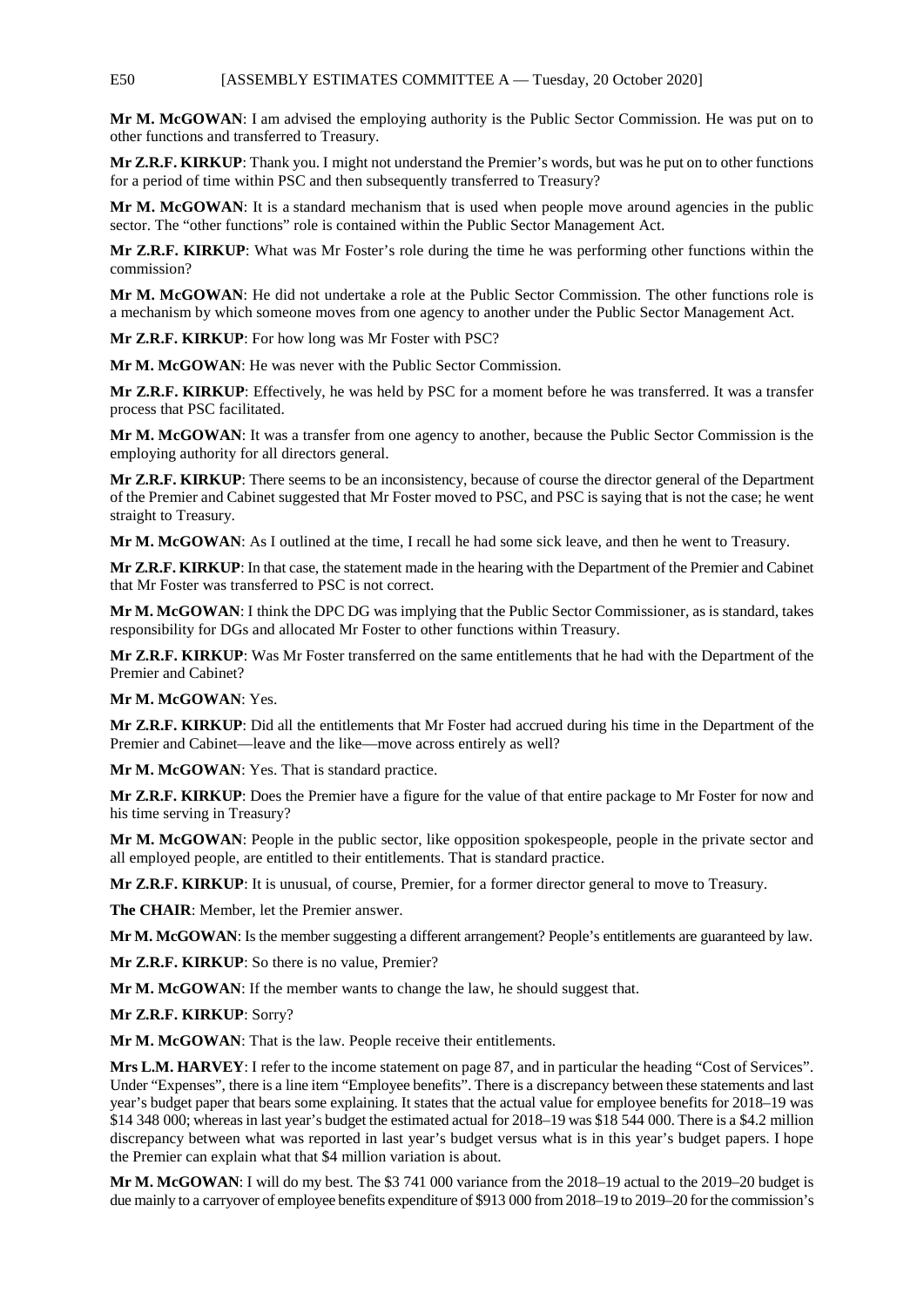implementation of high-priority public sector reform initiatives, including agency capability, leadership and talent; high performing CEOs; and investigating options for a sector-wide curriculum. A 2018–19 budget underspend of \$2.864 million primarily resulted from a number of vacant positions in the Aboriginal traineeship program of \$2.2 million, and in the strategic leadership and talent division of \$324 000.

**Mrs L.M. HARVEY**: Can the Premier explain why at the time of last year's budget that discrepancy was not anticipated, given that last year's estimated actual was \$18.544 million for that allocation? Why it has taken 18 months or so to correct these figures for those changes bears some explanation.

**Mr M. McGOWAN**: I will let the director general comment.

**Ms S. O'Neill**: I am advised it is the difference in timing between when the estimated actuals are put in and then the final information.

**Mrs L.M. HARVEY**: Could the Premier advise when the estimated actuals are actually submitted with the finals being arrived at, please?

**Mr M. McGOWAN**: I will ask the director general to outsource the answering of that question.

**Ms S. O'Neill**: I will ask Mr McLeod if he can give us the time differences.

**Mr S. McLeod**: Yes, the 2019–20 budget cut-off date was one month before the budget was tabled, so it was approximately 9 April 2019.

**Mrs L.M. HARVEY**: In the explanatory notes on page 86, it says that the variance between the employee benefits reflects a significant number of vacant positions during 2018–19. Could the Premier please update us with respect to how many positions were vacant and what those positions were?

# [4.00 pm]

**Mr M. McGOWAN**: I will let the director general explain.

**Ms S. O'Neill**: With the vacancies, a couple of things were in play at that time. When I arrived at the commission, there was a historical decision to keep understaffed, so it was never staffed to its full FTE and salary expense level. The McGregor review brought attention to that, because of the services that were perhaps not being provided on to the sector, so there is a lag here. We have that vacancy, so some understaffing; then we had the McGregor review, and, during that time, we structured in response to the McGregor review. There was a period of initial vacancy while we were restructuring and while we were filling, and my understanding is that it was around 20 FTE, and they were spread across all service areas. There was not a particular grouping of that number.

**Mrs L.M. HARVEY**: Just to confirm, have those 20 identified unfilled FTE positions now all been filled?

**Mr M. McGOWAN**: I will ask the director general to comment.

**Ms S. O'Neill**: For this year, we anticipate to have pretty much a full staffing complement. Our actual at the end of last year was around 127, and we will have 129. Obviously, there are ups and downs, as people come in or people might leave, but we anticipate to have around 129, which is pretty consistent with what we had last year.

**Mrs L.M. HARVEY**: Thank you.

**Mr Z.R.F. KIRKUP**: I take the Premier to page 84, under the heading "Oversight and Reporting". This relates to the Public Sector Commission's role in breach of public sector standards and its oversight role in minor misconduct and the like. In the year 2019–20, I understand that there were 473 minor misconduct matters that were assessed and actioned by the PSC. Does the Premier have a breakdown of those matters by agency?

**Mr M. McGOWAN**: I think the member referred to 474 matters.

**Mr Z.R.F. KIRKUP**: It was 473 matters, yes.

**Mr M. McGOWAN**: These are allegations rather than proven cases. Often, it is personal disputes, or it might be that someone accuses someone of taking some Post-it Notes or paper clips or whatever it might be, and at least a third of cases do not even meet the threshold for minor misconduct. In other cases, there might be some action taken in accordance with the relevant procedures and legislation. As to the actual agencies, I can give the member a breakdown of the numbers in agencies by way of supplementary information, except where there is one case in one agency that might then reveal the identity of someone. We will certainly not provide any details or identity information, but I can provide the member with some further information now. In 2019–20, in the Western Australian public sector, there were 315 matters; local government, 94 matters; government trading enterprises, 40 matters; public universities, 13 matters; and out of jurisdiction, 11 matters, totalling 473. That is roughly consistent with past years. If the member wants to know which agencies these complaints relate to, I suspect the big agencies such as health and education would be the major ones, but we can provide a breakdown by way of supplementary information of the numbers of matters within individual agencies, except, as I say, when it might identify an individual.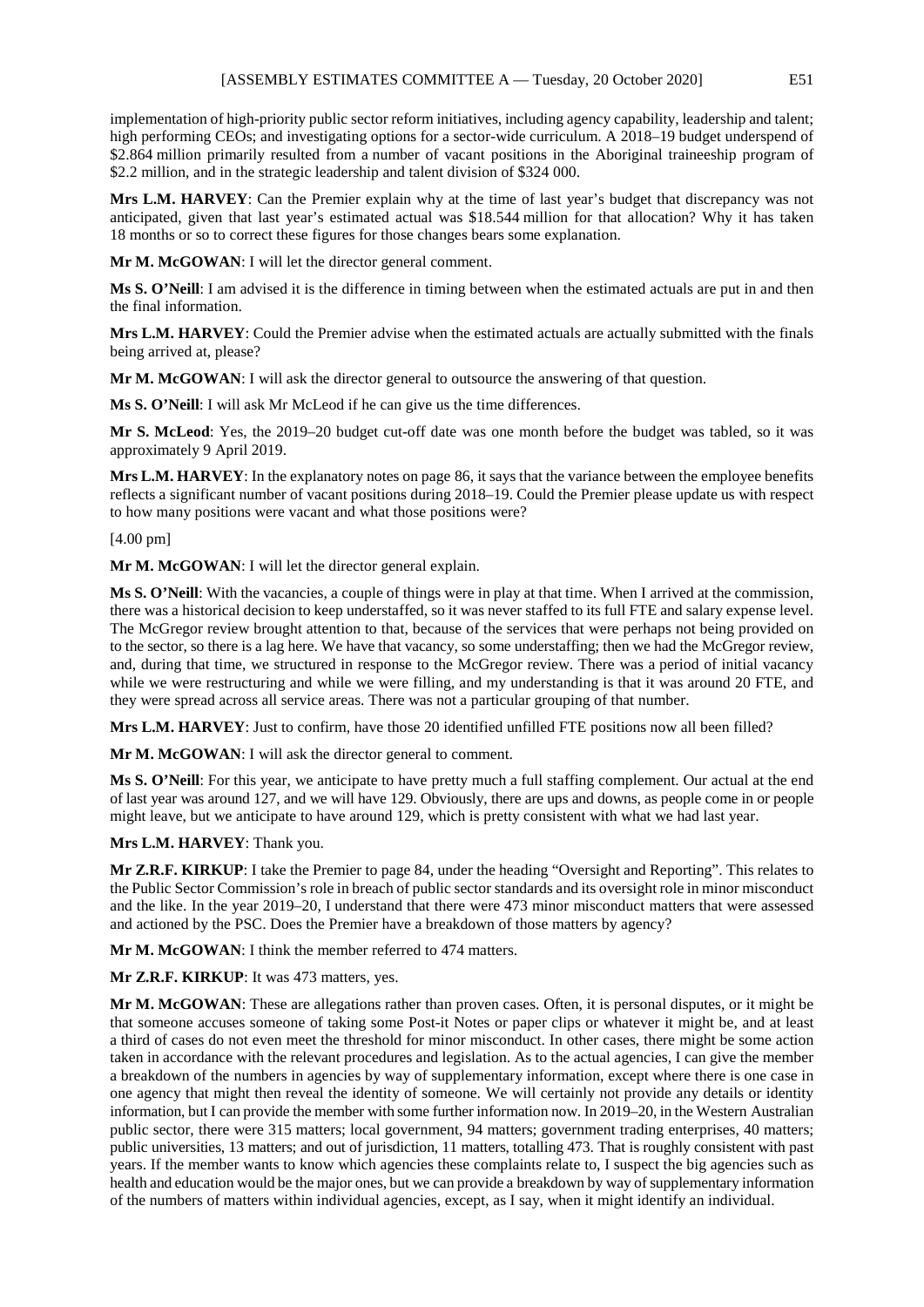# E52 [ASSEMBLY ESTIMATES COMMITTEE A — Tuesday, 20 October 2020]

**Mr Z.R.F. KIRKUP**: I note that supplementary information.

The CHAIR: Premier, are you happy to provide that as supplementary information?

**Mr M. McGOWAN**: Yes.

The CHAIR: Can you clarify exactly what you are allocating as supplementary information?

**Mr M. McGOWAN**: That is providing by way of information a breakdown of the agencies where there were matters of minor misconduct complaint made to the Public Sector Commission and the numbers within individual agencies, but not revealing any identities and not revealing agencies whereby there was one complaint that might identify the individual in question.

[*Supplementary Information No A4.*]

**The CHAIR**: That is ticket A4, for those playing at home.

**Mr Z.R.F. KIRKUP**: I refer to public interest disclosure as well.

**The CHAIR**: Which page?

**Mr Z.R.F. KIRKUP**: It is the same page, page 84, still under the heading "Oversight and Reporting". In relation to the same thing, obviously, the Public Sector Commission has an oversight role in how it handles public interest disclosure. I understand through the annual report that the commission received one public interest disclosure, and three in relation to other agencies. I wonder if we might be provided the same breakdown of just the agencies, no further detail.

**Mr M. McGOWAN**: There has been one public interest disclosure finalised in the last financial year, if that is what the member is asking me. Maybe the director general can comment more broadly on what a public interest disclosure is.

**Mr Z.R.F. KIRKUP**: It is a defined term under the act.

**Mr M. McGOWAN**: I will just correct that: there were three in the last financial year and one between April and June of last year, which is included in the three. That is for the year 2019–20. This is relating to whistleblowers. I am not sure we should reveal the agencies because that might reveal identities. I will let the director general comment.

[4.10 pm]

**Ms S. O'Neill**: Ordinarily, we would not disclose the agencies because, as whistleblowing legislation, that could lead to the identification of people, so we would not want to reveal a public interest disclosure.

**Mr Z.R.F. KIRKUP**: Again, I will clarify the page number for the Premier because, undoubtedly, he will ask what page we are on. We are on the same page: page 84, oversight and reporting. As part of that, in pursuing public interest disclosures and these minor misconduct claims and the like, I assume that the process that the Public Sector Commission undertakes is to investigate those matters. It has a team of investigators to undertake and make further inquiry into those allegations. Is that a correct assertion?

**Mr M. McGOWAN**: I will ask the Public Sector Commissioner to comment.

**Ms S. O'Neill**: When we receive a public interest disclosure, there is a process that we go through. We were talking before about minor misconduct and public interest disclosures. We have a team of people, but PSC is largely an oversight and education body. We have a small handful of investigators, but under the powers that we have we can engage other people to be involved in the investigation. Previously, with the Paul Whyte matter, we used EY. Therefore, it is not necessarily the case that we would undertake the investigative work ourselves. We may do that. We may do part of it. We may outsource part of it.

**Mr Z.R.F. KIRKUP**: Commissioner, is that the reason that we have seen a discontinuation of the details of controlled grants and subsidies for certificates in government investigations—that is, that there is no more money in the forward estimates for that? Is that because the commission is now moving it to third parties to conduct those investigations?

**Mr M. McGOWAN**: I will let the director general answer.

**Ms S. O'Neill**: The director general of every agency is the accountable authority for the investigating matters that come to them. There was a program, I guess by way of uplift, of trying to get more investigative capacity across the sector, and so there was an injection at a particular point in time. Since then, we have developed the first integrity strategy across all public sector agencies, and a fair amount of the work there will be to develop capacity as well. Therefore, it was never envisaged having certificates in government investigations as an ongoing investment, but that does not mean to say that agencies would not be doing it themselves; there was just some added benefit at the time to lead some of that work in that way.

**Mrs R.M.J. CLARKE:** I refer to budget paper No 2, page 84, service 2, "Assistance and Support". It states —

This service provides advice, assistance and support to public sector bodies and employees ...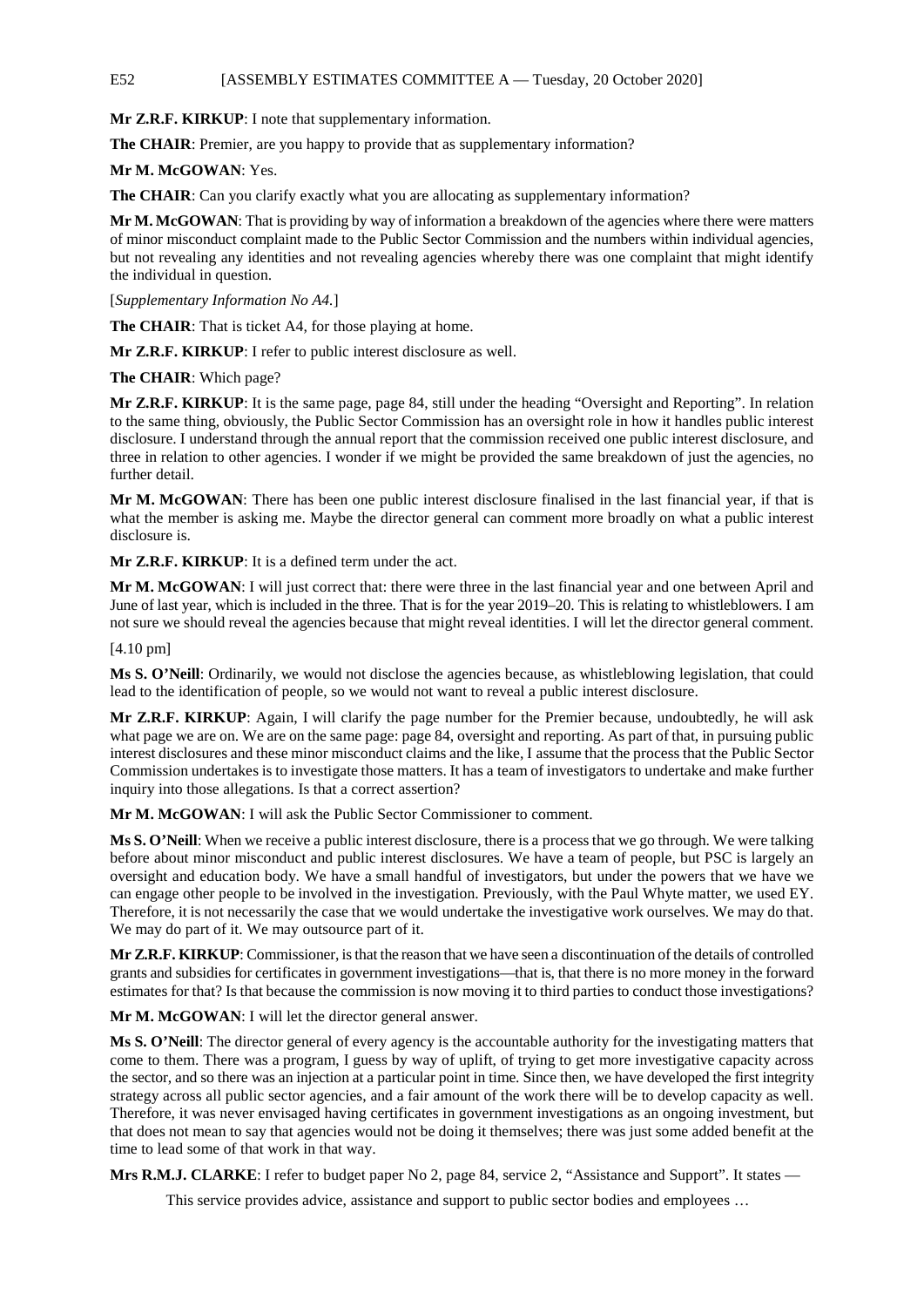At the election, the government committed to cut the number of senior executive service positions by 20 per cent. How is the government tracking on that? Also, I understand the Public Sector Commission has been assisting the machinery-of-government changes. Can the Premier outline what benefits this has delivered?

**Mr M. McGOWAN**: We have delivered on our commitment in March 2018. We have reduced the SES to 413. We delivered the four-year pay freeze. It was not the most pleasant of things for people, but, under the circumstances, it was very fortunate that we did that. Members might recall that a lot of people voted against the pay freeze, because we had to legislate it to ensure that it was put in place, but I am pleased to say that no members of the government voted against it. The machinery-of-government changes have certainly helped us to return to surplus, and have also managed the COVID situation by having a more cohesive and coordinated public sector.

The public sector leadership council, which meets regularly, has become much more agile and collaborative. It would have been over 40 people under the former arrangements; it now has 20-odd people. That is an achievement that allows for more coordination in the public sector. The machinery-of-government changes made it easier to mobilise public sector staff across the pandemic, and, as I outlined before, a great many people came together in Dumas House. A whole range of emergency management groups came together, not only the one that I was referring to before in communications, but also the quite famous State Health Incident Control Centre, the Public Health Emergency Operations Centre and the State Emergency Coordination Group. A whole range of them came together to deal with COVID.

The coordination across government has allowed for easier approvals for applicants, whether it is for water licences, environmental approvals or whatever it might be. Amalgamation of land use, management and planning functions across government have been terrific, in addition to our planning reforms, which I am sure will be appreciated by people who want to get out there and build things. We have amalgamated regional development, fisheries, agriculture and food, creating the most significant regional footprint of any state economic agency. We have 600 regional staff and nine regional development commissions are part of that.

We have enhanced services in aquaculture, digital connectivity, regulatory compliance and risk-based approaches for natural resource management. We have reduced red tape because we brought the mines industry, regulation and safety together and have successfully implemented streamlined mining and environmental approvals processes. Mineral tenement applications are now processed ahead of targeted time frames, and we have a significant improvement in licences and all those sorts of things as a result of the reforms that we have put in place. Although it has been three and a half years of hard work, it has borne fruit.

**Mr Z.R.F. KIRKUP**: My question moves on from the excellent question asked by the member for Murray–Wellington on the assistance and support of the reform program that the government has undertaken. Premier, as part of the reform agenda that the government took as part of the public sector reform, a whole bunch of key performance indicators had to be established for directors general. Is that still a requirement; and, if so, does he regularly get reports on those KPIs?

**Mr M. McGOWAN**: We have in place individual performance agreements for directors general, which are regularly signed off by ministers.

**Mr Z.R.F. KIRKUP**: Premier, as part of the public sector reform, a number of key recommendations had whole-of-government targets to focus on. They included KPIs for CEOs; changes to procurement practices; umbrella legislation that had to be brought before the house; data-sharing requirements between agencies; a digital transformation element that had to be undertaken; and, generally speaking, a strengthening of the budget process as well, to make sure there was a more collaborative approach between agencies. I assume that, as part of the Public Sector Commission, the Premier gets regular reports on where agencies are at with regard to the public sector reform agenda that he announced in 2017–18. Where are the agencies at now with meeting those goals and key recommendations from the review?

**Mr M. McGOWAN**: As the member knows, earlier this year, in light of the potential world economic meltdown and health crisis that we confronted, we suspended the Our Priorities program that we had brought in in 2018–19. We announced that publicly. I will let the director general comment on the other parts of the member's question.

**Ms S. O'Neill**: Following that decision, part of the government's policy, which was certainly put to me as a new commissioner, was to strengthen the CEO performance agreements and the way they were enacted. Therefore, right now, we are undertaking a trial with all the directors general of a new strength and performance approach. It is a two-year trial so that we can evaluate the whole cycle. It is more contemporary, and, in my view, having been a director general for 12 years, it certainly strengthens the approach. It introduces a contemporary practice in performance assessment, first of all, by self-assessment, and then by gaining insights into a director general's performance in two ways. The first year gains insights internally, and so for the first time we asked for a de-identified survey of performance from inside the agency. In the second year, we will ask for external validation from stakeholders. We have divided the performance agreement into two parts: the delivery, and the member would typically see in a director general's performance agreement the kinds of commitments that need to be delivered, including the initiatives and whether they are on time, on budget and effective; and the leadership characteristics. It is a strengthened agreement.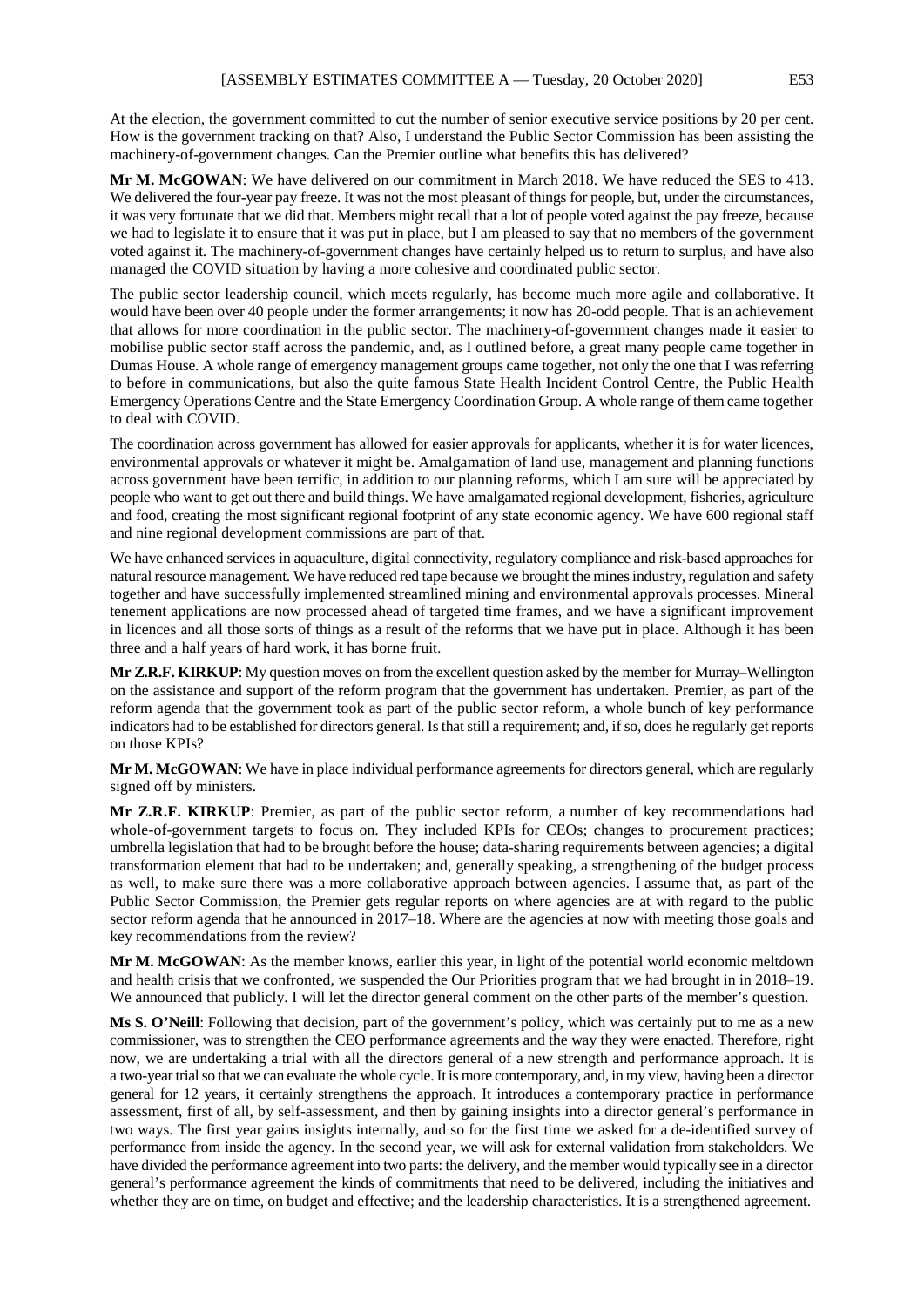E54 [ASSEMBLY ESTIMATES COMMITTEE A — Tuesday, 20 October 2020]

# [4.20 pm]

Unlike before, as commissioner, I now meet with every director general. I have done that this year. I am part of the assessment process. Even though I have had the power to do it, it has not been a feature of the previous performance processes. Overall, it is a strengthened arrangement with DGs now getting direct feedback. They also get it obviously from their ministers. At the start of the process, we introduced a letter of expectation from their ministers outlining the expectation, which we have not had before. Overall, it is strengthened. It brings into play government priorities, so even though, as the Premier indicated, Our Priorities was paused during this COVID period, we have made sure that all the important aspects of the director generals' performances and their delivery are built into their agreements, whereas in the past it has been quite linear and not particularly focused on either the delivery or the performance aspect.

**Mr Z.R.F. KIRKUP**: This is my final question on the service priority review. There were 17 recommendations and, I think, 37 actions that had to be undertaken as part of that review. I imagine that the commissioner would track the implementation of those recommendations and actions. Can the Premier provide by way of supplementary information an update on where the government is at with the implementation of those recommendations and actions?

**Mr M. McGOWAN**: Where all those particular reform initiatives are at is more a question for the Department of the Premier and Cabinet. We put a range of them on hold at the beginning of the COVID pandemic so that the public sector focused on what was more important. Our Priorities was obviously suspended. A lot of the service priority review and its implementation and the ongoing implementation of the Langoulant recommendations has been done, but it would have been better had the member asked about where exactly they are at during the DPC division, because that is the agency that has responsibility for the implementation.

**Mr Z.R.F. KIRKUP**: I appreciate that, Premier. The commissioner has called in agency CEOs as part of the new agreements that have been put in place. Can we get an understanding of how many agency heads the commissioner is yet to meet with as part of that process?

**Mr M. McGOWAN**: The commissioner advises me that she has met with them all.

**Dr A.D. BUTI**: Paragraph 5 on page 81 of the budget papers refers to strong leadership and capability being ensured by the Public Sector Commission to try to improve executive performance and development. Can the Premier elaborate on how that work by the PSC is going in trying to improve executive performance and development?

**Mr M. McGOWAN**: As we just referred to, we undertook the service priority review in 2017. Executive performance was amended to clarify the expectation of those in leadership positions. As a result, the Public Sector Commission has commenced trialling a new delivery and performance approach. Seventeen DGs are participating in the trial. It includes a performance and delivery agreement that runs over two years. The agreement was set in October 2019, the midyear review is in October this year and the assessment will be between June and October 2021. I am advised that feedback has been positive from directors general, in particular those relating to the support and feedback measures built into the approach. The approach is flexible. It has meant that new deliverables and priorities relating to the COVID-19 pandemic have been able to be incorporated. That also includes the implementation of the initiatives in the "WA Recovery Plan". We anticipate that the approach will be applied to all CEOs from 2021–22. The Public Sector Commissioner might want to provide any further information, or she has already. She already has.

**Mr Z.R.F. KIRKUP**: I have a new question, but I am sure that the Leader of the Opposition has more questions on this matter. I refer to page 84 of the budget papers and the oversight and reporting service. As part of the oversight functions, the Public Sector Commission provides support to the ministers on their compliance with the Public Sector Management Act. I understand that the PSC might have a role to play in helping to support ministers and their offices with managing issues within their offices and their agencies more generally. I wonder whether the commissioner could speak to whether there has been much involvement in supporting ministers with their functions prescribed under the act on issues relating to their ministerial offices?

**Mr M. McGOWAN**: There has not been a great deal of call on the Public Sector Commissioner over the last financial year in respect of the matters the member is raising.

**Mr Z.R.F. KIRKUP**: Does the Public Sector Commission provide support for ongoing investigations that might be undertaken? Obviously, in recent history, a matter from a minister's office ended up in the courts. Did the Public Sector Commission provide support as part of that investigation?

**Mr M. McGOWAN**: It was reported to the Public Sector Commission in accordance with normal practices, but as the member will recall, the matter was referred to the police and it has now been through the courts.

**Mr Z.R.F. KIRKUP**: How many matters relating to ministerial offices have been referred to the Public Sector Commission in the last financial year?

**Mr M. McGOWAN**: There were two. The member is aware of one. There was another matter.

**Mr Z.R.F. KIRKUP**: Has that matter now been resolved?

**Mr M. McGOWAN**: It is a matter that we cannot discuss. It is currently under active consideration by other authorities.

**The appropriation was recommended.**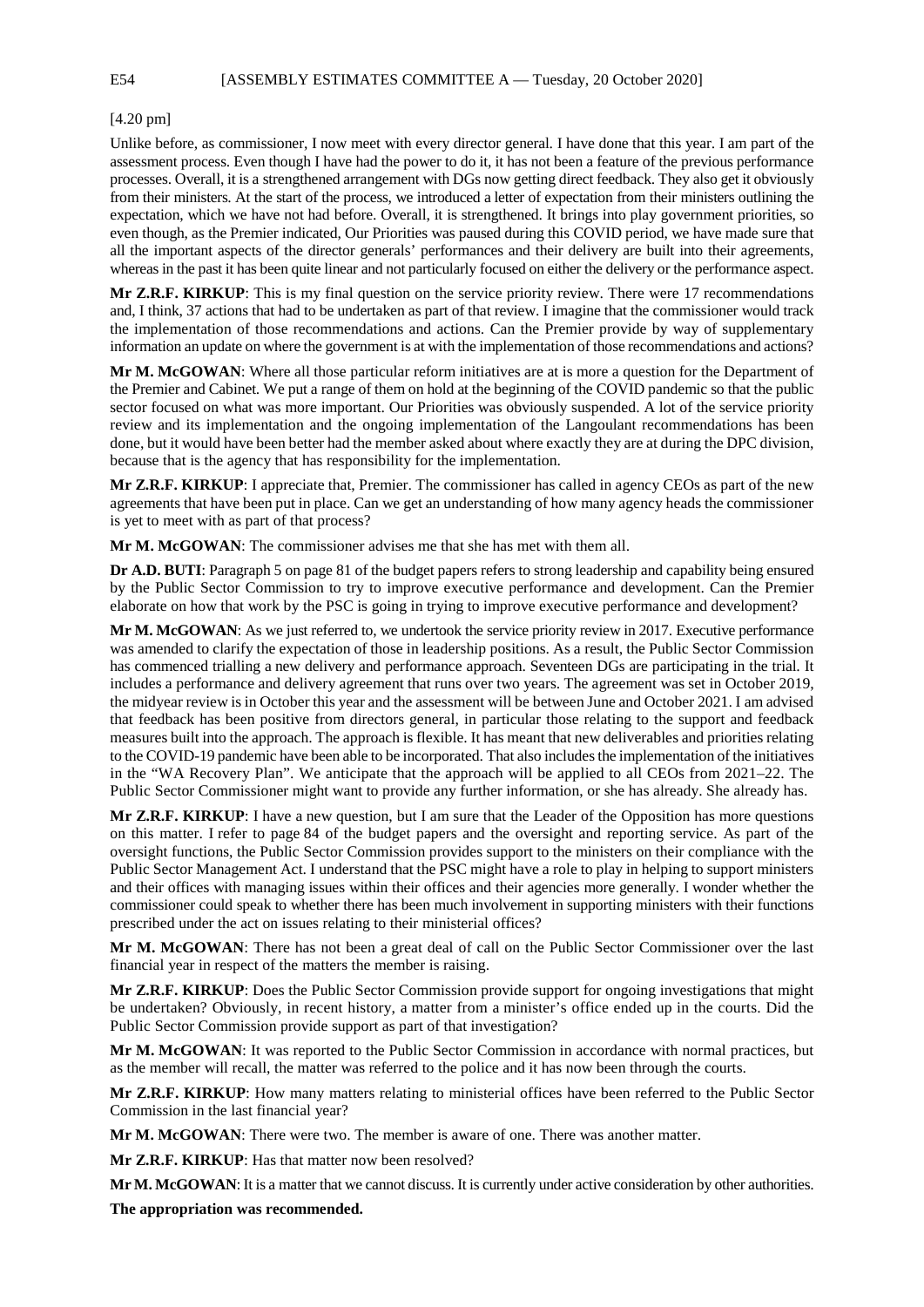[4.30 pm]

## **Division 5: Governor's Establishment, \$9 150 000 —**

Mr T.J. Healy, Chair.

Mr M. McGowan, Premier.

Ms R. Hamilton, Acting Official Secretary.

Mr J. Kingston, Financial Accountant.

[Witnesses introduced.]

**The CHAIR**: This estimates committee will be reported by Hansard. The daily proof *Hansard* will be available the following day. The Chair will ensure that as many questions as possible are asked and that both questions and answers are short and to the point. The estimates committee's consideration of the estimates will be restricted to discussion of those items for which a vote of money is proposed in the consolidated account. Questions must be clearly related to a page number, item, program or amount in the current division. Members should give these details in preface to their question. If a division or service is the responsibility of more than one minister, a minister shall only be examined in relation to their portfolio responsibilities.

The minister may agree to provide supplementary information to the committee, rather than asking that the question be put on notice for the next sitting week. I will ask the Premier at the time to clearly indicate what supplementary information he agrees to provide and I will then allocate a reference number. If supplementary information is to be provided, I seek the Premier's cooperation in ensuring that it is delivered to the principal clerk by Friday, 30 October 2020. I caution members that if the Premier asks that a matter be put on notice, it is up to the member to lodge that question through the online questions system.

The Leader of the Opposition has the first question.

**Mrs L.M. HARVEY**: I refer to page 94 and the asset investment program. Under "COVID-19 WA Recovery Plan" is an amount for roof repair and reinstatement of \$2.5 million. I note that over the last two years, \$2.3 million has been allocated to roof repair and maintenance. I am curious to know why another \$2.5 million is needed.

**Mr M. McGOWAN**: I will wait for further advice, but my recollection is that, as the Leader of the Opposition will know, Government House and the Government House ballroom are something like 150 years old. They have been continually patched up over a long time, so much so that there have been some significant issues. In the first budget of this government, or perhaps it was even the second budget, we put in a large amount of resources to redo the Government House roof and air conditioning. The advice we got at the time was that the air conditioning was in danger of catching fire and that pieces of slate were falling off the roof and could potentially injure—or worse—anyone walking around the building. Therefore, it was necessary to replace the Government House roof for safety reasons.

As part of the WA recovery plan, we elected to do some things relating to the ballroom next door to Government House. Repairs to the roofing structure were required. The terracotta tiles were replaced and the roof plumbing was fixed. That was a relatively easy project to put in place relatively quickly, and it was also necessary. As the Leader of the Opposition will know, the Government House ballroom dates back 120 or 150 years, so it needed that repair work done. That is the reason we did that. Those two projects are part of the ongoing repair of buildings, which, unfortunately, is the nature of things.

**Mrs L.M. HARVEY**: Does the Premier have a figure for the total cost of the roof repair and maintenance program once those works are completed? I think last year it was \$2.157 million and it is another \$2.5 million this year. Also, maintenance items last year included \$656 000 for the refurbishment of visitor and guest rooms and \$220 000 for the refurbishment of guest rooms. I would be interested to know what the total cost of the refurbishment program will be once it is completed.

**Mr M. McGOWAN**: From memory, the original allocation towards the roofs —

**Mrs L.M. HARVEY**: It was originally \$2.3 million, but it came in at \$2.157 million.

**Mr M. McGOWAN**: The original estimate in 2017–18 to do four stages of upgrades and repairs to what is one of the oldest buildings in Western Australia was \$5 million, and this is part of that. As I said, we had to do something about the air conditioning when we had advice that the building could burn down and we had to do something when we got advice that pieces of masonry could fall off the roof and kill people. The government had no choice. Obviously, we are following through on the original commitment made back in 2017–18.

**Mrs L.M. HARVEY**: I have some further questions.

**The CHAIR**: On this?

**Mrs L.M. HARVEY**: I have a new question. I refer now to page 91 and the total cost of services, which is in the table on the top half of the page. The last heading is "Cash Assets" and the heading above that is "Expenses". The total cost of services for the 2019–20 actual is \$5.992 million, but the estimate for 2020–21 is \$6.738 million. Can the Premier explain the variance between last year and this year?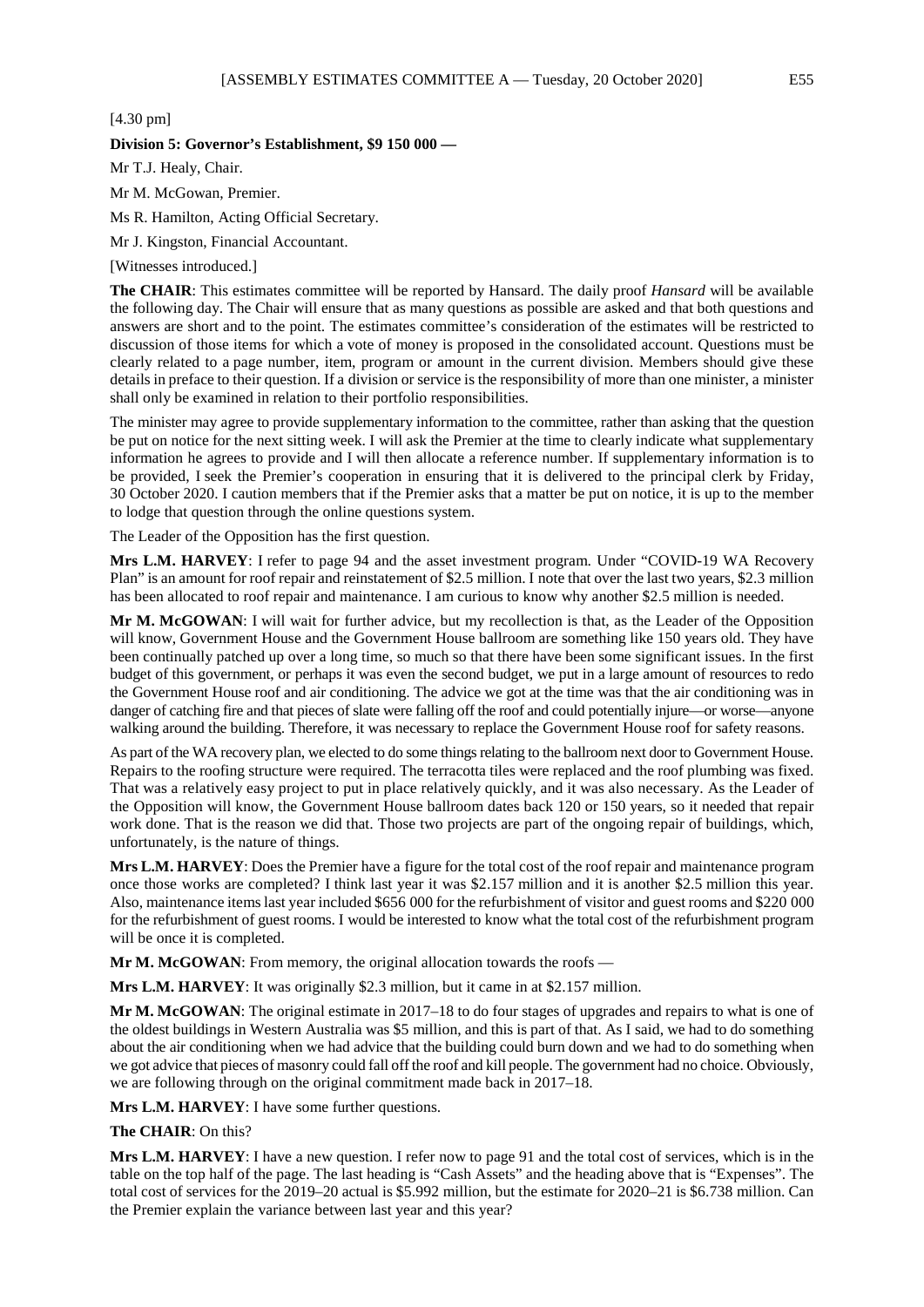E56 [ASSEMBLY ESTIMATES COMMITTEE A — Tuesday, 20 October 2020]

**Mr M. McGOWAN**: The major spending change for the strategic building maintenance plan is \$500 000 a year for four years. The priority maintenance projects are set out in the Government House conservation plan of 2016, which was prepared by a heritage architect. These projects can be traced back to the conservation plans that were written in 1999 and remain unfunded into the future. There will be some minor reassessment of the projects by structural engineers and architects and they will be addressed in order of priority. They include stabilising the first-floor chimney located on the residential promenade deck; repairs to the original north boundary wall; reparation of the eroded pointing on brickwork, including the investigation and repair of soft bricks; removal of renders from Government House cellar walls to stop water ingress and associated deterioration; repairs to cracking internally in Government House, the ballroom and the lodge; remedial action to stop damp within the ballroom; and repairs to the original wooden window sashes that are crumbling. It is an old building that was built, as I understand it, partly by convicts back when standards were not great. Fixing all this is very difficult but there is not much choice.

# [4.40 pm]

**Mrs L.M. HARVEY**: I refer to spending changes at the bottom of page 91 and the line item "Resources to Support the Governor—Contract Extension". I note in last year's budget there was an allocation of \$340 000 for 2019–20; \$364 000 for 2020–21; \$378 000 for 2021–22; and an estimate of \$189 000 for 2022–23. Those figures have dropped out of this budget, but we now have a contract extension for 2022–23. Can the Premier explain what those two figures relate to?

**Mr M. McGOWAN**: The expense over those two years is extended to FTEs to support the increasing and varied workload associated with the Governor's strategic priorities. The original assessment was for a three-year term, but it has been extended for two years out to 2024. The Governor's priorities, as contained within the annual report, are to promote the state in industry, minerals and energy, agriculture and fisheries; further the understanding and promote the wellbeing of Aboriginal populations; advocate for the state as a rich and vibrant arts, cultural, educational and tourism destination; promote Western Australia's health system and medical research; promote education—science, technology, engineering, arts maths—and international engagement; promote Western Australia's achievements in technology and development, particularly in the defence and space industries; and work collectively and be proactive and innovative to assist in the state's recovery from the COVID-19 pandemic.

The member may have noticed that the Governor is very proactive in all these areas every day. I do not think we have seen a Governor more engaged in all those advocacy issues for the state in a long time. His energy and activity is very, very high.

**Mrs L.M. HARVEY**: Can the Premier please provide the job description of those two FTEs?

Mr M. McGOWAN: A community and engagement officer and a research officer.

**Mrs L.M. HARVEY**: Could the Premier update the house on which level they are employed under the public sector award?

**Mr M. McGOWAN**: They are both level 5s.

**Mrs L.M. HARVEY**: In last year's budget, the budgeted figure for this line item was to be \$364 000 for 2020–21 and \$378 000 for 2021–22. Are these the same two FTEs who have taken a pay cut or has this contract extension provided an additional two FTEs?

**Mr M. McGOWAN**: The original allocation was for three FTEs. One is not continuing.

**Mrs L.M. HARVEY**: Has that employee received a redundancy payment?

**Mr M. McGOWAN**: No.

**Mr Z.R.F. KIRKUP**: On page 95 under the financial statements table, footnote (c) states —

The full-time equivalents for 2018–19 Actual, 2019–20 Actual and 2020–21 Budget Estimate are 34, 34 and 34 respectively.

On page 28 of the same annual report that the Premier has in front of him, it states that there are 32.6 FTE. What is the discrepancy?

**Mr M. McGOWAN**: The establishment had some vacancies at the end of the year.

**Mr Z.R.F. KIRKUP**: As part of those similar arrangements with expenses related to employee benefits that we talked about, I note that there have been six resignations and one retirement within the Governor's establishment. What positions did people resign or retire from? I do not need the names, just the job titles.

**Mr M. McGOWAN**: A number of people in longstanding roles have left. It is not unusual.

**Mr Z.R.F. KIRKUP**: How many of those positions involved the official secretary?

**Mr M. McGOWAN**: One.

**Mr Z.R.F. KIRKUP**: One official secretary.

**Mr M. McGOWAN**: The longstanding official secretary left.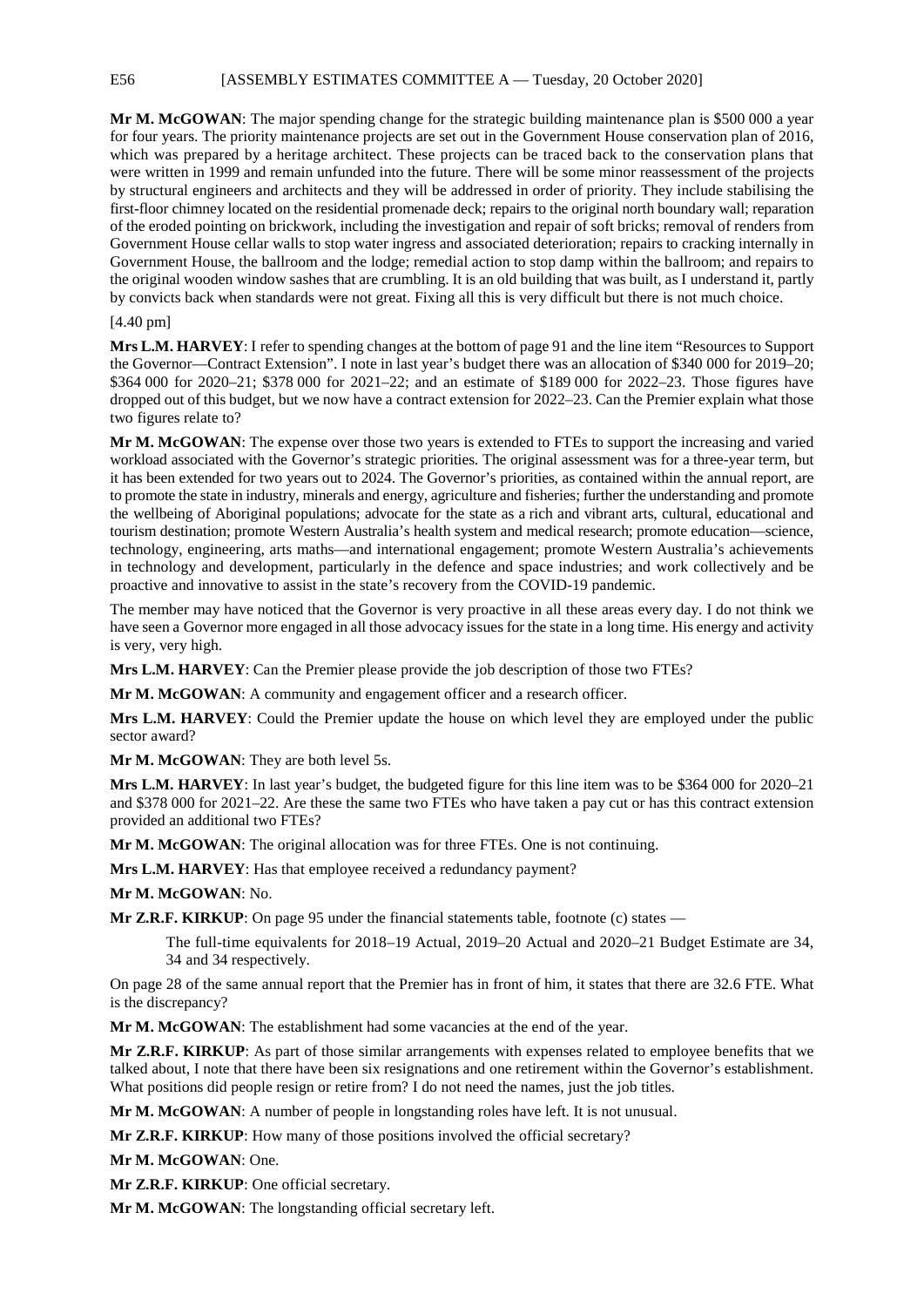**Mr Z.R.F. KIRKUP**: Subsequently there have been no resignations of any acting official secretary or the like?

**Mr M. McGOWAN**: No. There have been no resignations. One official secretary retired and there have been six resignations in total—people have come to the end of their working life or what have you.

**Mr Z.R.F. KIRKUP**: I understand that two FTE were seconded to the Governor's establishment. What are those positions?

**Mr M. McGOWAN**: One FTE has been seconded to the Governor's establishment.

**Mr Z.R.F. KIRKUP**: The annual report says that it is two.

**Mr M. McGOWAN**: One contract worker was seconded for a little while but they have left.

**Mr Z.R.F. KIRKUP**: In that case, two were seconded during the annual report period but at this point in time there is only one.

**Mr M. McGOWAN**: Correct.

**Mr Z.R.F. KIRKUP:** What agencies do the secondees usually come from, or have come from, in this instance?

**Mr M. McGOWAN**: Ordinarily, it is the economic agencies because the Governor is promoting the Western Australian economy and activity and the like within the state, but they can change. Over a long time, secondees to Government House have come from everywhere—people get experience around the place.

**Mr Z.R.F. KIRKUP**: I am dealing with just the employee side of this issue. The community engagement officer is a level 5 position. Is that the person who typically accompanies the Premier with his party to take photographs and provide updates on his engagement across the community?

[4.50 pm]

**Mr M. McGOWAN**: I think the member is referring to the Governor, not me. They have a special role for functions and events to ensure they are all run smoothly and that any issues are dealt with, and that a broad array of people from across the community are encouraged to attend and participate.

**Mrs L.M. HARVEY**: State fleet policy and procurement initiatives are referred to under "Spending Changes" on page 91. The actual spend of \$11 000 in the 2019–20 budget did not form part of last year's budget. I am seeking clarification on what this relates to.

**Mr M. McGOWAN**: It is the Australian Accounting Standards Board 16 accounting treatment of leases.

**Mrs L.M. HARVEY**: Can the Premier please explain whether the Governor's establishment leases fleet vehicles from the state or why that accounting treatment is used?

**Mr M. McGOWAN**: Yes, it leases three vehicles from the state. The AASB 16, which came in, I think, before last year's budget, means that all the costs associated with leasing are brought to book rather than having them off budget and, therefore, in effect, pretending they are not part of government spend. That has occurred there and all over the public sector; therefore, the assessments of debt and all sorts of things have been driven up as a consequence.

**Mrs L.M. HARVEY**: Can the Premier please explain, because in previous deliberations in this chamber we heard that Treasury decided not to run with that assessment of the treatment of government leases. Was that decision because vehicle leases are somehow different from accommodation leases?

**Mr M. McGOWAN**: Accommodation leases are not treated that way but vehicle leases are.

**Mrs L.M. HARVEY**: Thank you for that clarification. I refer to the strategic building maintenance program under "Spending Changes" on page 91. Can the Premier please advise what these allocations will be spent on over the next four years?

**Mr M. McGOWAN**: I outlined this before, but if the member wants me to outline it again, I will. It is the stuff around the first-floor chimney; repairs to the north boundary wall; reparation of the eroded pointing on brickwork, including investigation and repair of the soft bricks; removal of the renders from Government House cellar walls to stop water ingress and associated deterioration; repairs to cracking internally in Government House ballroom and the Lodge; remedial action to stop damp within the ballroom; and repairs to original wooden window sashes that are crumbling. Obviously, a lot of maintenance issues are going on there. I do not know whether the Leader of the Opposition was here before, but I said that, basically, it is one of the oldest buildings in Western Australia and probably one of the most important, certainly in a heritage sense. Therefore, making sure it has longevity is unavoidable for government, and the right thing to do.

**Mrs L.M. HARVEY**: I refer to the income statement on page 95 and "Cost of Services". Under "Expenses", there is an allocation for "Supplies and services" of \$930 000 for 2018–19, and the estimated actual is \$763 000 for 2019–20. Can we have a breakdown of those supplies and services?

**Mr M. McGOWAN**: It is for all the normal things that go into Government House, for ever I imagine, whether it is food, equipment, stationery, computer equipment or some maintenance. It is just standard for Government House.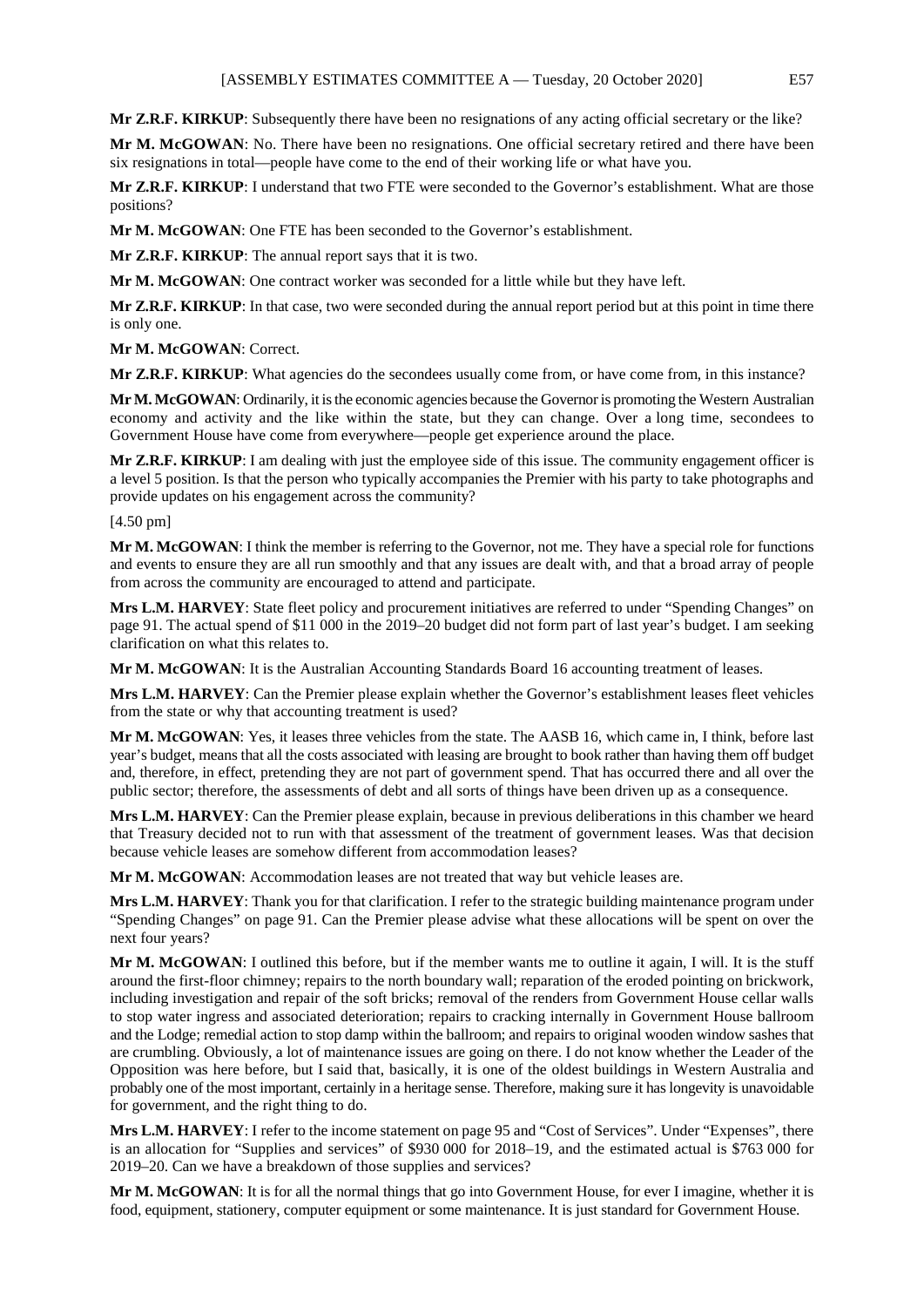# E58 [ASSEMBLY ESTIMATES COMMITTEE A — Tuesday, 20 October 2020]

**Mrs L.M. HARVEY**: Thank you. Can the Premier explain why the 2018–19 actual amount is \$930 000 for supplies and services when the actual amount reflected in last year's budget for this line item was \$588 000? That is a significant difference. Can the Premier please provide a breakdown for why there was over \$300 000 worth of variations between April and June?

**Mr M. McGOWAN**: Is the Leader of the Opposition asking me about the budget of a couple of years ago or is she asking me about this year's budget?

**Mrs L.M. HARVEY**: I am asking about this year's budget, but the opening figure in this year's budget is significantly different from the closing figure in last year's budget and I am seeking an explanation for why that is so. To illustrate that, in this year's budget the 2018–19 actual figure for supplies and services is \$930 000. At the time last year's budget was debated in this place, the estimated actual was \$588 000. That is a \$342 000 discrepancy.

**Mr M. McGOWAN**: I do not know whether we are looking at different budgets, because mine says \$589 000.

**The CHAIR**: Premier, you do not have to answer questions for previous budgets. Leader of the Opposition, maybe reword or clarify your question.

**Mrs L.M. HARVEY**: With respect, there is a different figure here for the 2018–19 actual than was reported in last year's budget, which is a \$342 000 discrepancy. I am seeking clarification for why last year's estimated closing balance was \$588 000 and this year's is \$930 000.

**The CHAIR**: Member, to give you some assistance, we are discussing questions as best we can about the existing budget papers. You might wish to speculate, Premier, but this might be a question on notice for another comparison.

**Mrs L.M. HARVEY**: A question on notice will not give us a response because no time is left for them.

**The CHAIR**: If you would like a question asked about the budget papers before us, I am happy to field that as best we can.

**Mr Z.R.F. KIRKUP**: I believe the Leader of the Opposition is referring to figures contained in the budget papers before us represented in 2018–19, and we are here to vote on the budget papers that are presented before us.

**The CHAIR**: If they are before us, but I thought the Leader of the Opposition said they were in a previous budget paper.

**Mr M. McGOWAN**: They are.

**Mrs L.M. HARVEY**: I am saying there is a discrepancy between last year's budget and this year's budget that is not explained by a spending change, so I am seeking clarification for that \$342 000 variation.

**Mr M. McGOWAN**: The Leader of the Opposition is asking about the difference between the 2018–19 actual budget and the 2019–20 budget.

#### **Mrs L.M. HARVEY**: No.

**The CHAIR**: Members, just so I can record for Hansard, I will slow things down a bit. If you would like to repeat the question, I will go to the Premier in a second.

**Mrs L.M. HARVEY**: The 2019–20 budget papers state under "Supplies and services" that the estimated actual for 2018–19 was \$588 000. This year the supplies and services actual amount has come in at \$930 000.

# **Mr M. McGOWAN**: No.

**Mrs L.M. HARVEY**: That suggests that this \$342 000 spending change occurred between when the estimated actual was lodged in around April last year and when the budget was discussed in May. I am seeking clarification for the difference.

# [5.00 pm]

**Mr M. McGOWAN**: Is the member talking about supplies and services?

# **Mrs L.M. HARVEY**: Yes, I am.

**Mr M. McGOWAN**: According to my budget—I do not know whether the Leader of the Opposition's is different from mine—the 2018–19 actual is \$930 000, the 2019–20 budget is \$589 000, the 2019–20 actual is \$763 000, and the budget estimate for 2020–21 is \$604 000. The member seems to be going forward. The member is saying that \$930 000 is for 2019–20, when it was actually for 2018–19. Is that what the Leader of the Opposition's budget says? She keeps saying \$588 000, whereas my budget says \$589 000.

**Mrs L.M. HARVEY**: Premier —

**The CHAIR**: I think the Premier has answered. Is it a further question to this, member for Scarborough?

**Mrs L.M. HARVEY**: I am somewhat frustrated, because the figure in front of me in this budget as the 2018–19 actual is \$930 000. That estimate figure in last year's budget was \$588 000, so there is a \$342 000 discrepancy between —

**Mr M. McGOWAN**: That is a different year. The year 2018–19 is a different year from 2019–20.

**Mrs L.M. HARVEY**: No; it is the same year, Premier.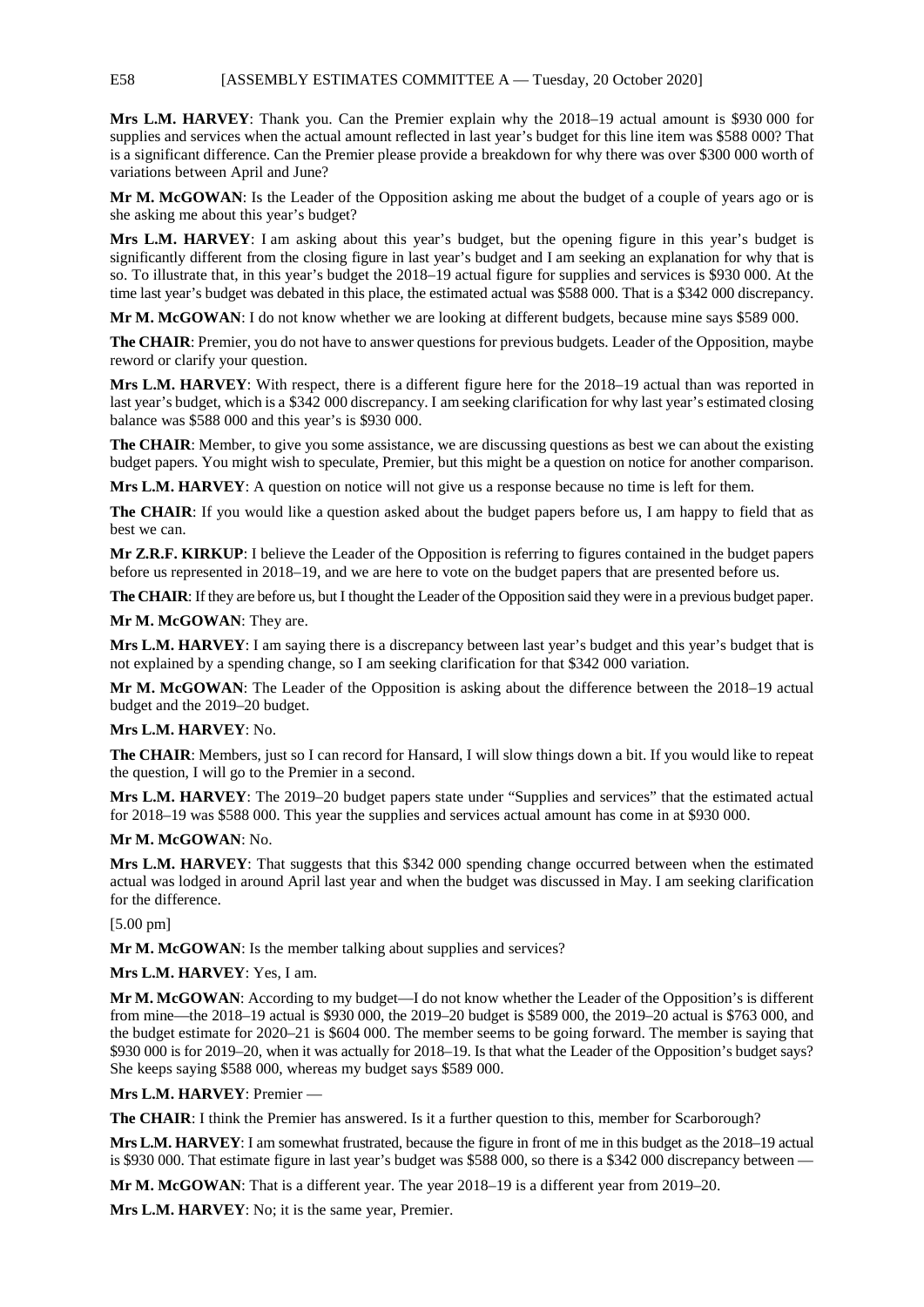**The CHAIR**: Members! Premier and the Leader of the Opposition, just so I can allow this very good conversation to take place, the Leader of the Opposition will ask the question, and I will ask the Premier to answer. He will answer, and then I will come back to you for further questions. You might not like the answer, but he will answer as best he can, and you can ask as many questions before the dinner break as you would like. I think the Premier has answered that question.

**Mrs L.M. HARVEY**: I think I will record that there is no answer. However, I seek some explanation of why there is a variation of \$200 000 or so for supplies and services between this budget, at \$589 000, versus the estimated actual of \$763 000. Where has that additional money on supplies and services been spent?

**Mr M. McGOWAN**: The total cost of services actually went down.

**Mrs L.M. HARVEY**: Can I draw the Premier to "Supplies and services" under "Expenses"? I am disputing that figure of \$930 000, but it is clear I am not going to get an answer on it.

**Mr M. McGOWAN**: The member is asking me about two budgets ago. I cannot answer the member's questions about two budgets ago.

Mrs L.M. HARVEY: Under the 2019–20 budget, which is the paper directly in front of us, supplies and services —

**Mr M. McGOWAN**: No; we are dealing with the 2020–21 budget. We are not dealing with last year's budget.

**Mrs L.M. HARVEY**: With regard to the figures in the budget, I am seeking an explanation about last year's spend and why \$174 000 extra was spent on supplies and services than was budgeted for. That is a significant budget overrun, and I seek some explanation of where that money was spent. I am happy to receive that by way of supplementary information, but I think it is a valid request.

**Mr M. McGOWAN**: The total cost of services went down.

**Mrs L.M. HARVEY**: I am talking about supplies and services—that specific item.

**Mr M. McGOWAN**: They move around each year. They move around everywhere each year. That is not unusual in any government agency. The total cost of services actually went down compared with the budget estimate.

**Mrs L.M. HARVEY**: Maybe this is an easier question, Premier. The figure for accommodation in the 2019–20 budget —

**The CHAIR**: Member for Scarborough, I am sorry to interrupt you. Are we all still looking at the same piece of paper?

**Mr M. McGOWAN**: That is not this year's budget. We are dealing with the 2020–21 budget. The member should have asked me these questions a year or two years ago. The member is asking me to answer questions about budgets from a couple of years ago. How am I supposed to do that?

The CHAIR: Can I just clarify, member for Scarborough, that your page is 91?

**Mrs L.M. HARVEY**: My page is 95, under "Cost of Services" is "Expenses". Maybe if I ask about a saving, we might get an answer. There is \$428 000 allocated to accommodation in the 2019–20 budget, but the actual amount paid for accommodation was \$246 000. Will the Premier explain why there is a variation there and why that figure is jumping by \$680 000 in the budget estimate for 2020–21?

**Mr M. McGOWAN**: These are all maintenance issues; they move around. I am advised that accommodation is maintenance issues. These things move around.

**Mrs L.M. HARVEY**: May I receive by way of supplementary information the variation in the maintenance budget from what was actually spent?

**Mr M. McGOWAN**: I invite the member to put a question on notice.

**The CHAIR**: Is there a further question on this, member for Scarborough, or a continuation?

**Mrs L.M. HARVEY**: No. I do not think I am going to get any responses, so I might see whether someone else would like to ask something.

**The CHAIR**: The Premier said you could put the question on notice, if you like.

**Mrs L.M. HARVEY**: If I put it on notice, Parliament will prorogue before it is answered.

**The CHAIR**: That is the response you have been given. Would you like a further question? Otherwise, I will open it up.

**Mrs L.M. HARVEY**: So there is no answer. That is fine.

**Mr M. McGOWAN**: The member is asking about budgets going back in history. I have never seen this before an opposition leader asking the Premier about two budgets ago.

**The appropriation was recommended.**

**Division 7: Salaries and Allowances Tribunal, \$1 017 000 —**

**The appropriation was recommended.**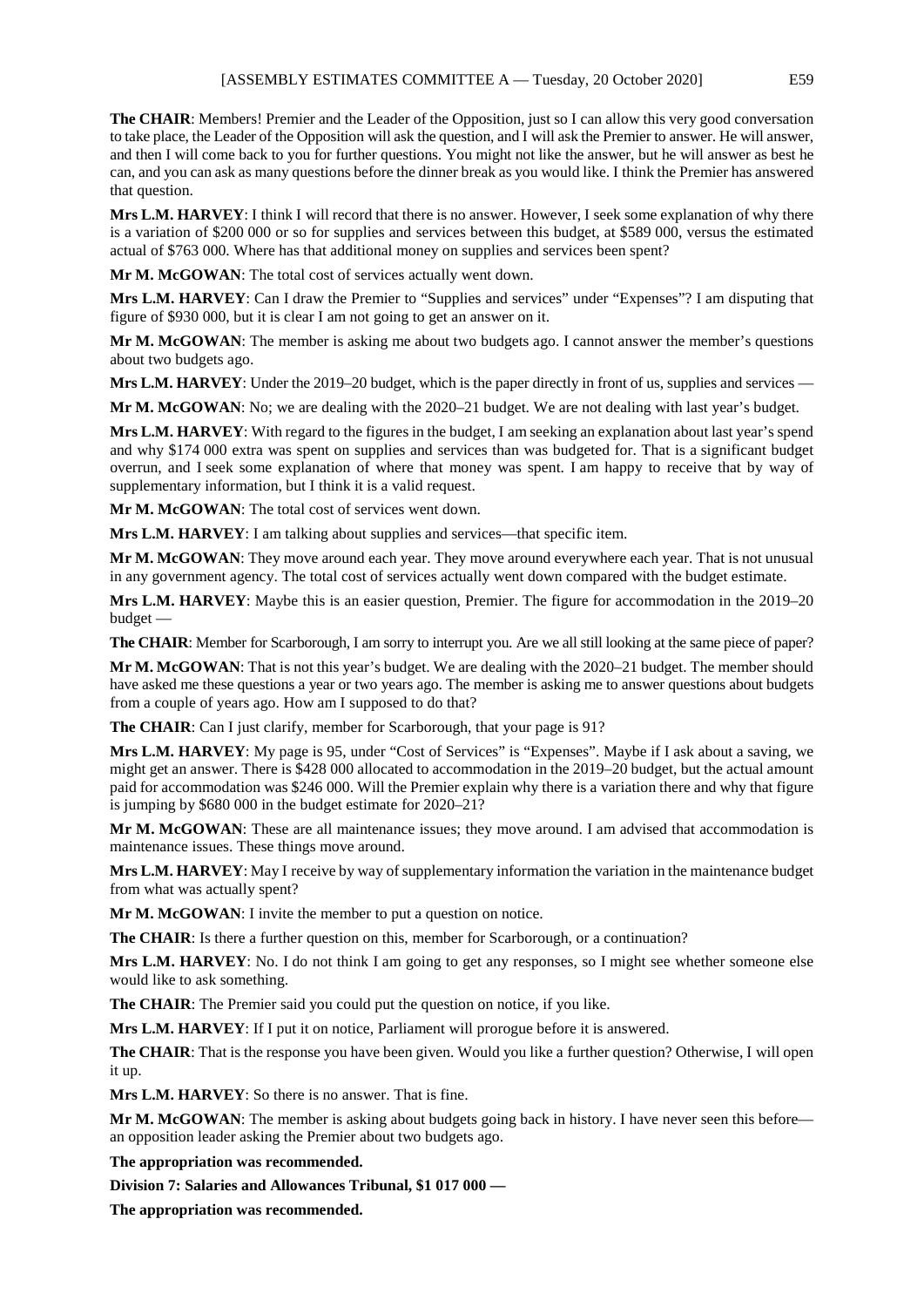# **Division 15: Jobs, Tourism, Science and Innovation — Services 1 to 3, State Development, Jobs and Trade, \$137 155 000 —**

Mr T.J. Healy, Chair.

Mr M. McGowan, Minister for State Development, Jobs and Trade.

Mr R. Sellers, Acting Director General.

- Ms S. Spencer, Deputy Director General, Strategy and International Engagement.
- Mr C. Clark, Deputy Director General, Resources and Project Facilitation.
- Ms L. Dawson, Deputy Director General, Industry, Science and Innovation.
- Ms E. Fells, Executive Director, Invest and Trade Western Australia.
- Mr J. O'Hare, Executive Director, Industry Development.
- Mr K. Dawson, Acting Executive Director, Infrastructure, Planning and Economic Development.

Mr R. Sansalone, Chief Financial Officer.

Mr P. Carden, Chief Finance Officer.

[Witnesses introduced.]

**The CHAIR**: This estimates committee will be reported by Hansard. The daily proof Hansard will be available the following day. It is the intention of the Chair to ensure that as many questions as possible are asked and answered and that both questions and answers are short and to the point. The estimates committee's consideration of the estimates will be restricted to discussion of those items for which a vote of money is proposed in the consolidated account. Questions must be clearly related to a page number, item, program or amount in the current division. Members should give these details in preface to their question. If a division or service is the responsibility of more than one minister, a minister shall be examined only in relation to their portfolio responsibilities.

The minister may agree to provide supplementary information to the committee rather than asking that the question be put on notice for the next sitting week. I ask the minister to clearly indicate what supplementary information he agrees to provide and I will then allocate a reference number. If supplementary information is to be provided, I seek the minister's cooperation in ensuring that it is delivered to the principal clerk by Friday, 30 October 2020. I caution members that if a minister asks that a matter be put on notice, it is up to the member to lodge the question on notice through the online questions system.

I give the call to the Leader of the Opposition.

# [5.10 pm]

**Mrs L.M. HARVEY**: I refer to page 204 under "Spending Changes". Midway down the page is reference to the local capability fund, under which is business recovery and PPE manufacturing grants of \$10 million for the 2020–21 budget. Can the Premier explain when those grants will become available and whether any applications for those grants are pending or have been awarded?

**Mr M. McGOWAN**: I thank the member; it is a good question. I was very keen for us to have additional personal protective equipment and mask capability in Western Australia. The Expenditure Review Committee approved \$10 million for 2020–21 to support small to medium-sized enterprises through the local capability fund as part of the state's COVID-19 recovery package. That led to the launch of three rounds of the local capability fund in July 2020 to support SMEs in their response to COVID-19, the PPE manufacturing round, the PPE market feasibility round and the COVID-19 business recovery and growth round. The objective of the PPE manufacturing round is to secure sustainable PPE manufacturing capability in Western Australia. The market feasibility round is to assist SME applicants with the cost of undertaking an independent feasibility study into their PPE manufacturing proposal. The objective of the COVID-19 business recovery and growth round is to assist Western Australians who have been adversely impacted by the COVID-19 pandemic and who supply to or are part of the following priority industry sectors: energy, mining, construction, defence, marine and state and local governments.

I will read this and then ask Mr O'Hare to make a few remarks. As of 22 September 2020, 46 SMEs have been recommended for funding for a total commitment of \$3.27 million. Forty-four of those recommendations were under the business recovery growth round and two were under the PPE marketing feasibility round. Applications under the PPE manufacturing round are yet to be assessed, as the closing date is 30 October 2020. I will ask Mr O'Hare to add to that.

**Mr J. O'Hare**: These rounds have been very well received by the local SME community, which is pleasing. As the Premier mentioned, a number of applicants have been successful and a number are still in the process. We have closed the rounds, so they apply under what is called a SmartyGrants program, which is an electronic lodgement version through which they lodge their application. We have a number in there. We will process those and look at those applications to see which are successful. Just because someone lodges an application does not necessarily mean that they are successful. We will evaluate those. We told them that even if they are first in, if the funds are no longer available and we run out due to the success, that is the way it is.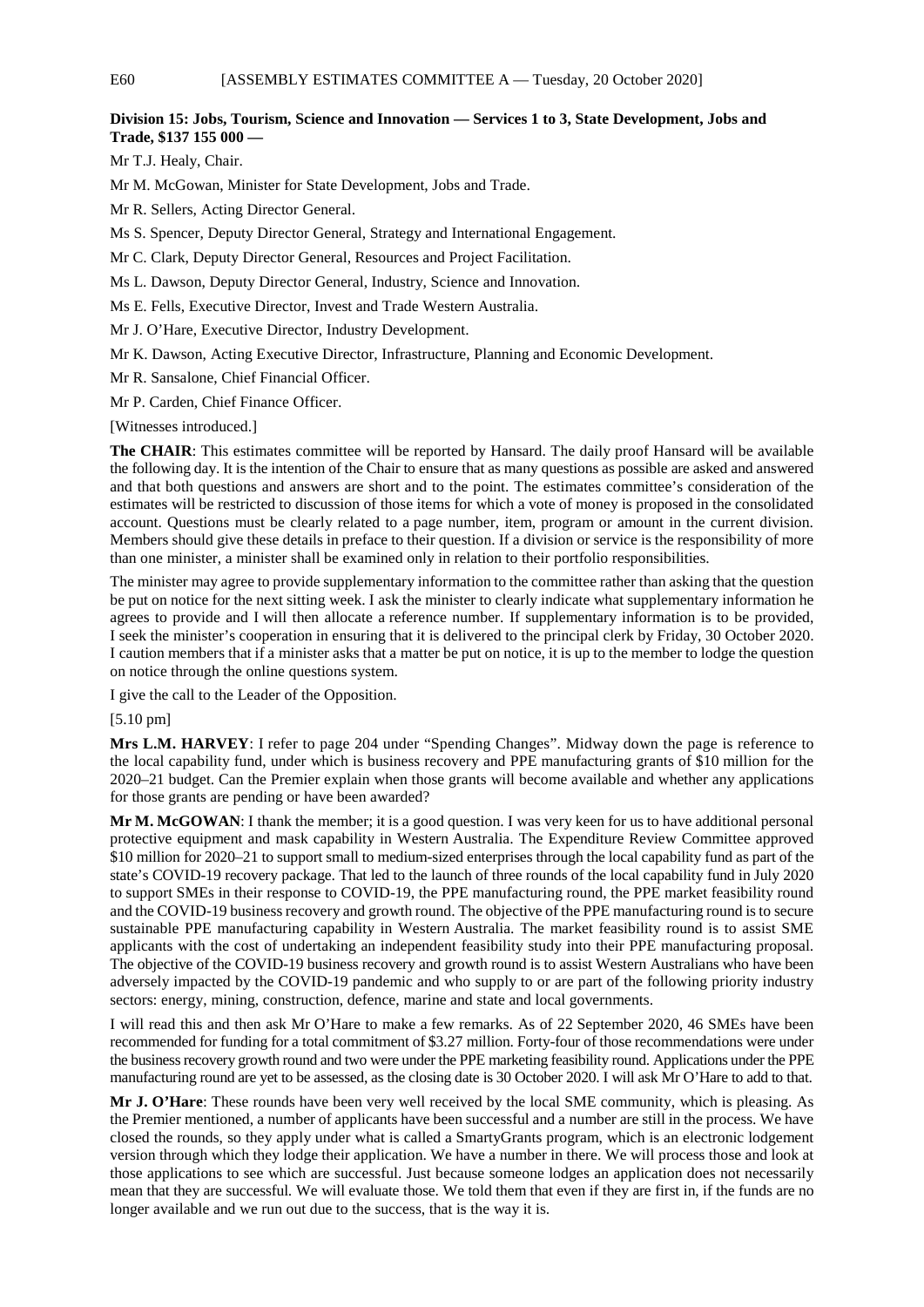**Mrs L.M. HARVEY**: As I understand it, around \$3 million has been allocated and released. Is it possible to get a breakdown of who has been successful? Obviously, it might be a bit sensitive to identify the individual businesses, but could we have an account of the value of each of the grants that has been issued at this point?

**Mr M. McGOWAN**: As I said, the PPE manufacturing round is yet to be assessed. The closing date is 30 October, which is 10 days from now. I am not sure that the other 44 under the business recovery and growth round have all been informed yet.

**Mr J. O'Hare**: A number have been informed that they are successful. When we write to tell them that they are successful, they receive a form to complete about what the funding is for. They must put their own money in and they agree to that. The scheme has been running since 2011 and what we have done in the past has been very successful. If we could give two grants from the metropolitan area and two from the regions, we would approach those companies and make sure they were happy with their details being provided.

**Mrs L.M. HARVEY**: I seek some clarification. I thought Mr O'Hare said that the scheme had been running since 2011.

**Mr J. O'Hare**: The local capability fund has been running as a fund since 2011. As the Premier mentioned, the \$10 million was specifically allocated to assist Western Australian businesses that were adversely affected by COVID-19. Although they were focused on COVID-19, we received normal allocated expenditure, which has increased again to \$2 million. We are running a round to support Aboriginal businesses. We also have a round looking at the importance of WA businesses being certified. We look at funding part of the certification for businesses to reach the International Organization for Standardization and Therapeutic Goods Administration standards and other standards. We are talking here about the COVID-19 recovery rounds. The department has also been running the local capability fund. We have had some 21 rounds since it was created in 2011 and it has been a very successful program in its support of Western Australian SMEs. One of the ways we can tell that a program is successful is that in the past we have received co-funding from one mining company and one energy company. They wanted to use this program in the Pilbara with its well-established governance structures and funding to respond to issues they had in Onslow. The other was in the Pilbara when working with the iron ore companies to assist local companies get into the iron ore market. Another example is working at specific government projects such as the ring-road around Bunbury. We will have a round in the local capability fund to assist SMEs in that region to come up to speed so that they can then tender for and win work from Main Roads Western Australia. The scheme was very successful for 2011. The member is talking about the \$10 million that was specifically applied for COVID-19.

**Mrs L.M. HARVEY**: With regard to the applicants, can we get an idea of the range of PPE manufacturing that is likely to commence as a result of this fund?

**Mr M. McGOWAN**: The funding round does not close until 30 October, so that is 10 days away. We do not know who will be the applicants and then we have to have an assessment process after that. This is to set up a long-term capability in Western Australia so that we can deal with this issue should it arise in the future. We do not have their names. It is difficult to give the member the names when we do not know who they are.

### [5.20 pm]

**Mrs L.M. HARVEY**: Premier, turning to page 217 and "Details of Controlled Grants and Subsidies", I notice that funding for the line item "Science, Technology, Engineering and Mathematics Strategy" will expire in 2021–22. I am interested to know whether a further STEM strategy is being developed to kick in to ensure that we do not drop the ball on this very important STEM strategy.

**Mr M. McGOWAN**: Science, technology, engineering and mathematics, or STEM, is obviously important. The state government is continuing its investment in STEM skills via grants supporting STEM professional learning. An amount of \$3.359 million was allocated over four years from 2018–19 to implement a select number of initiatives under the STEM strategy. This included \$2.698 million for grant funding for STEM professional learning for lower socioeconomic schools and their teachers in STEM enterprise schools. That was delivered by the Department of Education through an MOU with the Department of Jobs, Tourism, Science and Innovation. More than 70 schools and 700 teachers benefited from the program. The digital and technology skills program received funding of \$738 000, with eight projects awarded funding via digital and skill building programs to Western Australians under-represented in STEM and/or living in regional or remote communities. The STEM strategy implemented by JTSI is a statewide STEM marketing campaign funded with \$802 000 from June to August 2020. Funding will be fully expended by October this year. In 2019–20, there was higher digital and technology grant expenditure. All that has happened, I think, in the response to the STEM advisory panel recommendations that we have put in place, and that has been funded across the forward estimates. Obviously, what we put in place was a time-limited program, but across government there is lots of investment in various STEM initiatives in lots of different agencies, in particular through JTSI and the Department of Education, and also the Department of Health.

**Ms M.J. DAVIES**: I refer to page 204 under "Spending Changes. The first item under the COVID-19 recovery plan package is "Attraction Incentives Package for Call Centres". Has there been any interest by, and how is the department engaging with, businesses that are looking to shift?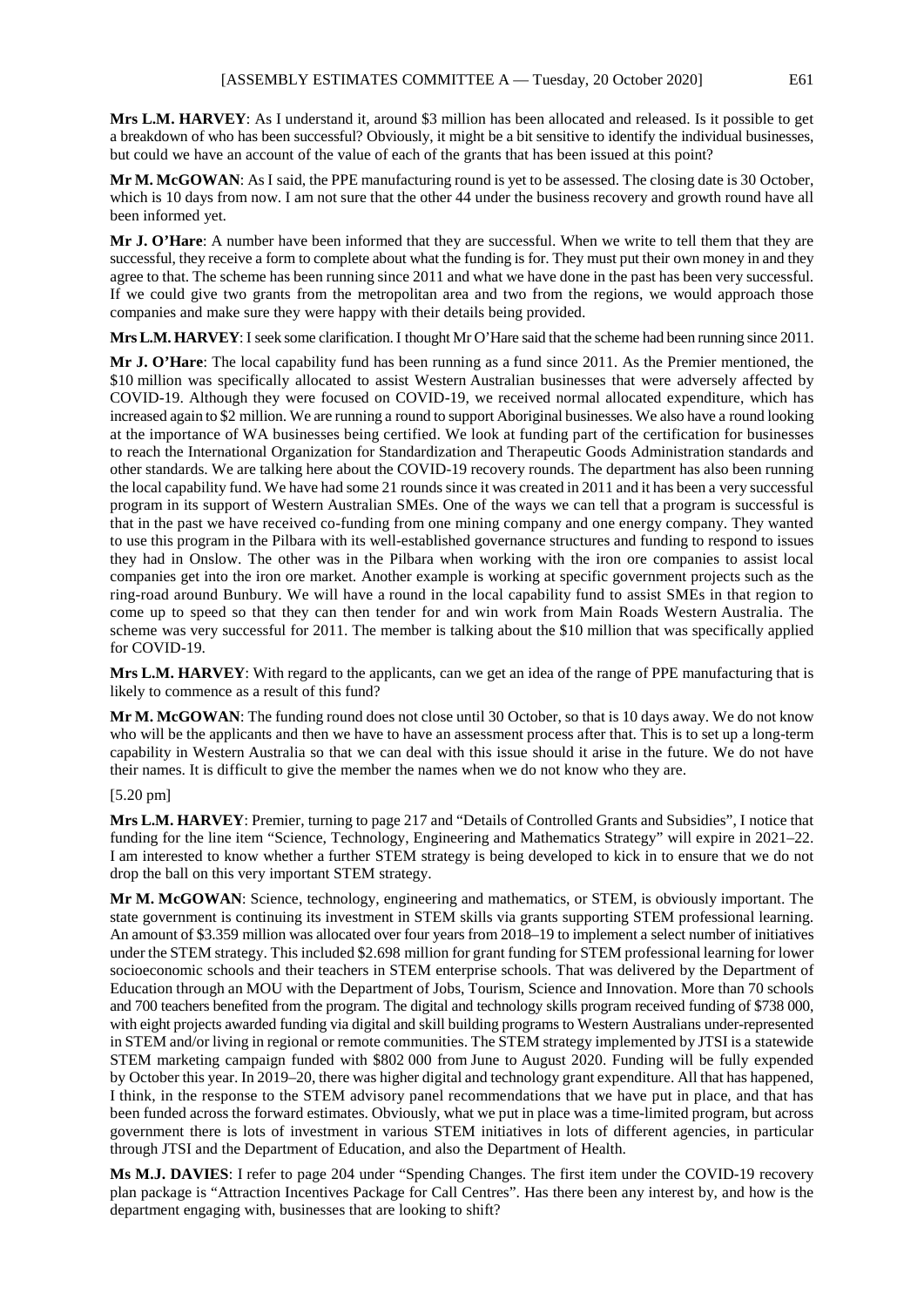**Mr M. McGOWAN**: There is \$10 million to attract call centres here. They are not NASA-style jobs but they are reliable jobs, and jobs that suit many people's qualifications and lifestyles, and that are transferrable in terms of location. I received correspondence from a call centre operator who indicated that if there was an incentive program, there would be the opportunity for literally hundreds of jobs to be located in an important location in WA. Consequent to that, we looked at whether there was an opportunity for a fund so that we could have a competitive process and perhaps get more call centres to come here. This is in response to that obvious opportunity, because a lot of call centres are looking at bringing their operations back from overseas in the COVID environment. When they come back, we would prefer they located here, rather than Adelaide, Melbourne, Hobart or wherever it might be. This is a direct response to an opportunity we have identified based upon the fact that call centres are now looking at locating within Australia. I ask the director general to expand on that.

**Mr R. Sellers**: The processes are underway. The expressions of interest closed last Friday, from memory, so there is a period when we look at those, distil them down and run the business ruler over them, and then make recommendations to government. It is not at the stage at which we can share numbers or who are the likely recipients, other than it was well-subscribed.

**Ms M.J. DAVIES**: Prior to expressions of interest closing, was there interaction with local regional development commissions and local governments to find whether they would add to the incentives that the state government is offering?

**Mr M. McGOWAN**: Regional development commissions operate with state government money, so obviously we would want to work with them on that. In terms of local governments, I do not know the answer to that particular question, so will hand that to the director general.

**Mr R. Sellers**: The only interaction with communities that I was aware of was with the proponents putting together their EOI with the areas in which they were interested in putting their call centre. Again, without going into detail, some of those were talking to particular towns, and sites within the towns, so that they could run their business ruler over it and get the numbers together that they presented to us on Friday. Did we take a communication role in that? No, that was the business part of that application process. It was not for us to try to seek money out of anyone as part of that; it was part of the group that was presenting their EOI to work out their strategy and how they would fit into that community.

**Mr M. McGOWAN**: Hundreds if not thousands of jobs could be created out of this initiative. We are very hopeful that we will get some significant activity out of this, particularly in lower socioeconomic areas with high unemployment rates. Expressions of interest closed on Friday, so hopefully we will get some outcomes soon.

**Ms M.J. DAVIES**: Are you able to advise whether there has been any interest in setting up in regional locations?

**Mr M. McGOWAN**: The correspondence that came to me that spurred this interest was for an outer metropolitan location—an outer urban area—with high unemployment. It spurred this interest that perhaps there is an opportunity here, but we will wait for what the proponents come back with. As the member knows, we set up a call centre in Collie for the Department of Mines, Industry Regulation and Safety, and we set up another one, maybe in Broome, for another agency. Maybe Mr O'Hare knows the answer to that. We are waiting for an outcome here, so I will hand over to Mr O'Hare.

**Mr J. O'Hare**: Thank you, Premier. Member, Horizon Power has recently moved its call centre from Melbourne to Broome.

**Mr M. McGOWAN**: Yes, that is it.

**Mr J. O'Hare**: They advised us of that at one of our regional communications forums. The department has also had a longstanding relationship with Royal Life Saving, which runs a call centre in Bridgetown that was set up as part of the previous government's old-growth forest program.

**Mr J. O'Hare**: The one we own is in Bridgetown; there is one in Manjimup as well. We still have a lease, which we are currently negotiating with Royal Life Saving. I know it is keen to expand its role and, as the Premier mentioned, the number of jobs it has put through that regional community in 20-odd years has been substantial. It is a great employer in the Bridgetown region. That regional focus will be a focus of JTSI as we go forward to ensure as much as possible, where it is equal, that jobs in regional areas are considered as well.

## [5.30 pm]

**Ms M.J. DAVIES**: Was there any differential to account for some of the additional costs that might be presented for setting up in a regional location?

**Mr M. McGOWAN**: I will get the director general to comment but I think it is plain that under this government one has been established in Broome and one in Collie already. I will get the director general to respond to that question.

**Mr R. Sellers**: I have not been through the detail of what has come in. I have had only very brief conversations with our staff who are dealing with the proponents prior to lodging, but discussions have been happening since the announcement was made that the point of lodging it was to try to make sure that it is value for money and the sorts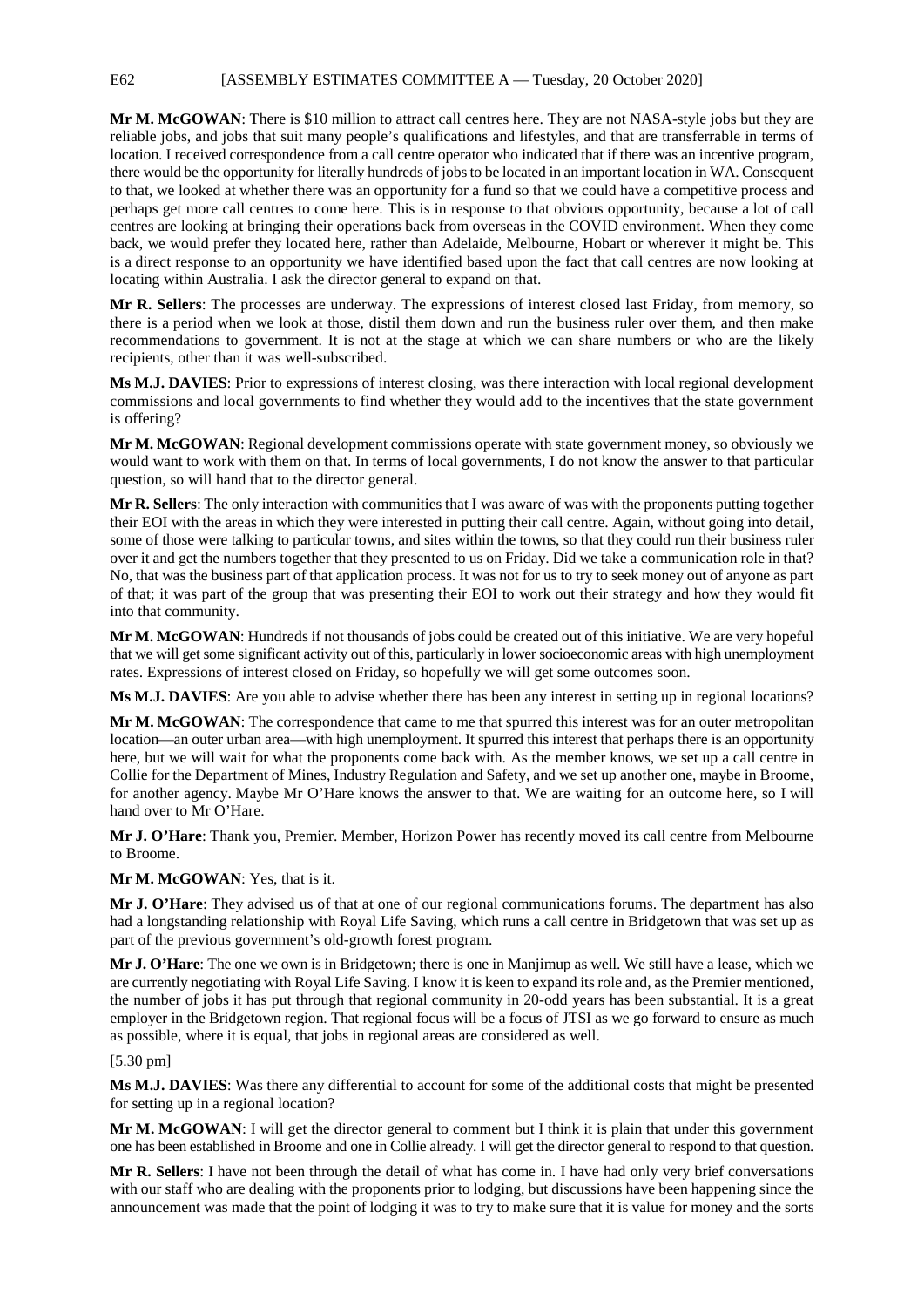of jobs they will create can be verified. It has a very clear value of what any subsidy is in it. They will bring into that a range of things that might be different between one applicant and another, and that is just part of the business component of their expression of interest. I do not have those details until we have sorted through the applications.

Mr M. McGOWAN: To be fair, I think the view would be that areas that have the highest unemployment are probably the areas where we want to establish these. There might be technical issues with bandwidth and things they have to have in order to connect appropriately. All those things would need to be considered. I doubt any operator would be interested in putting one of these into an area that already has a dearth of people available for other work. because they would not be able to attract employees. I think they would be more interested in areas that have a ready supply of labour that is perhaps not fully utilised at this time.

**Mr K.M. O'DONNELL**: I refer to the service summary on page 208 of budget paper No 2, volume 1 and the first seven items: international engagement, project facilitation, industry development, science and innovation, destination marketing, event tourism, and tourism destination development. Except for event tourism, the budget for every one of those items goes backwards in the forward estimates for the next three years and will be less than is budgeted for this year. If the government's goal in those seven line items is to grow and diversify the economy, create future jobs and support skills development, how does the Premier envisage that can be done when the budgets for six out of those seven items are going backwards?

**Mr M. McGOWAN**: My observation whilst awaiting advice is that the 2020–21 budget estimate for this item is \$295 million. The member is correct that across the out years, it is not as strong, but we have brought forward to this year as much spend as we possibly could. That has been a deliberate strategy. I am unaware that that applies here. I will await further advice, but across the board, we have put as much effort into this year as we possibly could because of the external threats to the state's economy.

**Dr A.D. BUTI**: I refer to page 206 and the heading "WA Recovery Plan". The first four items under the subheading "Western Australian Jobs" refer to how the Western Australian Jobs Act and the Western Australian Industry Participation Strategy are supporting local jobs. I have a two-part question. First, can the Premier confirm that the figures on jobs and apprenticeships in the third item are current; and, if not, can he provide an update on what the Western Australian Jobs Act has achieved on jobs? Second, I note that recently, some misleading and incorrect claims have been made about the WA jobs act. Can the Premier elaborate on its success and provide an update on how it is supporting WA businesses and suppliers?

**Mr M. McGOWAN**: I thank the member for the question. Yes, I can. The government undertook this important initiative over the course of 2017–18, and we are pleased to say that it has gone well for the state. Since the full implementation of the jobs act and the industry participation strategy in October 2018, 306 participation plans have been submitted. They have created 27 063 Western Australian jobs and 1 794 apprenticeships and traineeships for Western Australians. In regard to those jobs, 28 per cent, or 7 459 , are in regional WA, and about one-third of the apprenticeships and traineeships, or 547, are in regional WA. Across the 306 participation plans, we have seen 90 per cent Western Australian content. The majority of individual participation plans have 100 per cent Western Australian content. I will highlight a few: Balcatta High School, Bunbury Regional Prison, Darling Range Sports College, Karratha–Tom Price Road, Utah Road, and Port Hedland pavement rehabilitation plan. Each of those projects has created literally thousands of jobs.

The jobs act and the industry participation strategy will be important in delivering the recovery plan and stimulating Western Australian businesses. We obviously have a very constructive relationship with businesses across the state to make sure that this has happened and worked well. I think it is a national example of how to put something in place to ensure we maximise local content in Western Australia whilst maintaining some competitive pressure and ensuring there is the opportunity for businesses in Western Australia to grow and expand into other locations, not remain stuck in one location, and get value for money. I think we have the balance right across the board. I know there were some naysayers about this, but I think it has worked really well.

**Mr Z.R.F. KIRKUP**: I refer to page 214, works in progress, and the allocations for overseas offices and the overseas offices motor vehicle replacement program. Can the Premier update the house on what those allocations are currently spent on?

**Mr M. McGOWAN**: The advice I have for the second one is that it is a rolling program for overseas vehicle purchases. I assume that on occasion people in our overseas offices need a car. The cost is \$65 000 this year. The other allocation is for offices, I assume—I will get some advice in a moment. That \$45 000 for this year and \$75 000 in each of the out years is not a lot of money, but I will ask the director general to provide an answer on that.

**Mr R. Sellers**: Given that it requires a detailed answer; I might ask Renato to comment on that.

**Mr R. Sansalone**: Again, it is a rolling program for office and IT equipment replacement for overseas offices.

**Mr Z.R.F. KIRKUP**: The overseas offices motor vehicle replacement program is \$65 000 and then jumps to \$175 000 for each of the years in the forward estimates. I assume that is a broadening of the overseas motor vehicle fleet provided to those offices?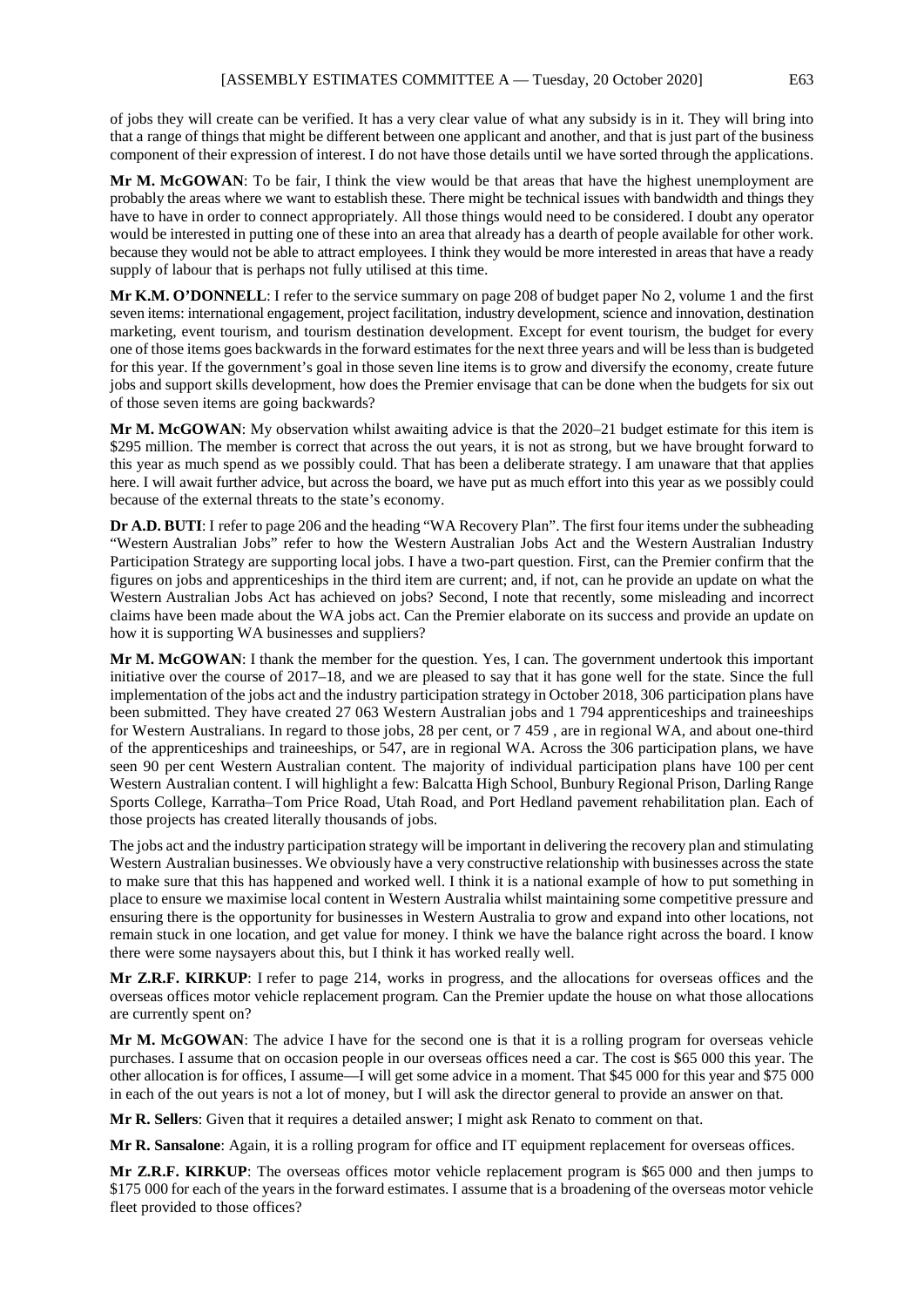# E64 [ASSEMBLY ESTIMATES COMMITTEE A — Tuesday, 20 October 2020]

**Mr M. McGOWAN**: I will ask the director general to comment.

**Mr R. Sellers**: I think it is more a reflection that when vehicles come up in the program, it might be multiple vehicles. For confirmation, we can check with Renato again.

**Mr R. Sansalone**: I would say that is correct, yes.

**Mr Z.R.F. KIRKUP**: What is correct; sorry?

**Mr M. McGOWAN**: To the director general.

**Mr R. Sellers**: That, depending on the year and when vehicles were leased or purchased, there is a cycle when we replace. In some years, two might be replaced, and in other years there might be one, so we get some fluctuation.

**Mr Z.R.F. KIRKUP**: I appreciate that, thank you, but I wonder whether we have an understanding about what that might be. Is it for two offices; is it for two vehicles? Do we have an understanding about what that might be? It is not an insignificant sum.

**Mr M. McGOWAN**: I will ask Mr Sellers to comment.

[5.40 pm]

**Mr R. Sellers**: I do not have the detail of whether the \$100 000 plus was for one or two cars. We would need to check the replacement cycle process to answer that question for the member.

**Mr Z.R.F. KIRKUP**: Sure. Is it possible, Chair, by way of supplementary information, to get a breakdown of the expenditure in the forward estimates for the overseas vehicle replacement program as to what offices they are and what vehicles they might be?

**Mr M. McGOWAN**: No. I invite the member to put a question on notice.

**The CHAIR**: Before I give the call to the member for Central Wheatbelt, I indicate that we have a couple of other divisions to get through before six o'clock. Make sure you spread your time as you seek to. Member for Central Wheatbelt.

**Ms M.J. DAVIES**: I am on page 217 as well, the Ferguson Valley–Wellington forest marketing. Has there been a request for additional funding for that project or initiative, or has consideration been given to providing additional funding in this budget round going forward?

**Mr M. McGOWAN**: I do not know the answer to that question so I will defer to the director general.

**Mr R. Sellers**: If I can just check with the member, the Ferguson Valley–Wellington forest market was 2018–19. Is that the money the member is referring to?

**Ms M.J. DAVIES**: Yes, that is correct.

**Mr M. McGOWAN**: That obviously ceased a couple of budgets ago. I do not know if there has been a replacement program or otherwise. I will defer, again, to the director general.

**Mr R. Sellers**: In my time in the agency, we have not discussed any extension or application for extra money.

**Ms M.J. DAVIES**: Is the Premier aware that there has been a request for additional funding or ongoing funding?

**Mr R. Sellers**: Sorry, I was not clear. I have not discussed it; I have not had a request come to me for extra funding.

**Mrs R.M.J. CLARKE**: My reference is to budget paper No 2, page 211, the third point, "Industry Development", and the reference to increasing the involvement of Western Australian businesses in the supply chain for government and private industry works and contracts. I note the WA recovery plan included investigation opportunities for manufacturing and maintaining iron ore railcar wagons. Can the Premier outline the work that is being undertaken to develop these opportunities, and what would be the flow-on benefits for local steel fabricators?

**Mr M. McGOWAN**: Thank you. Obviously, there is an opportunity with railcar manufacturing. We are doing it for our Metronet project in Midland. That will be the first time in 35 years that railcars have been manufactured in Western Australia. We are doing that for not only Metronet, but also the *Australind* rail service, and we are building a diesel maintenance facility there. I had a round table with the iron ore miners and the Chamber of Minerals and Energy, in which I said to industry that, where we can, this sort of work should be conducted in Western Australia. The iron ore industry uses 3 000 or so railcars. It is a big industry and obviously a big opportunity for the state. We are putting in place an action group, in conjunction with the Chamber of Minerals and Energy, the Australian Steel Institute, the Freight and Logistics Council of Western Australia, union representatives and iron ore proponents to look at the opportunity for further iron ore railcar manufacturing and maintenance to be done within Western Australia, the potential for the development of an industry, the use of the existing facilities we are constructing, the potential barriers, and the extent of local capability. We anticipate that there will be several options for us to consider and we want to get on and ensure that there is that opportunity for Western Australian manufacturing. I note that these days there is lots of discussion nationally about railcar manufacturing. Various people are saying various things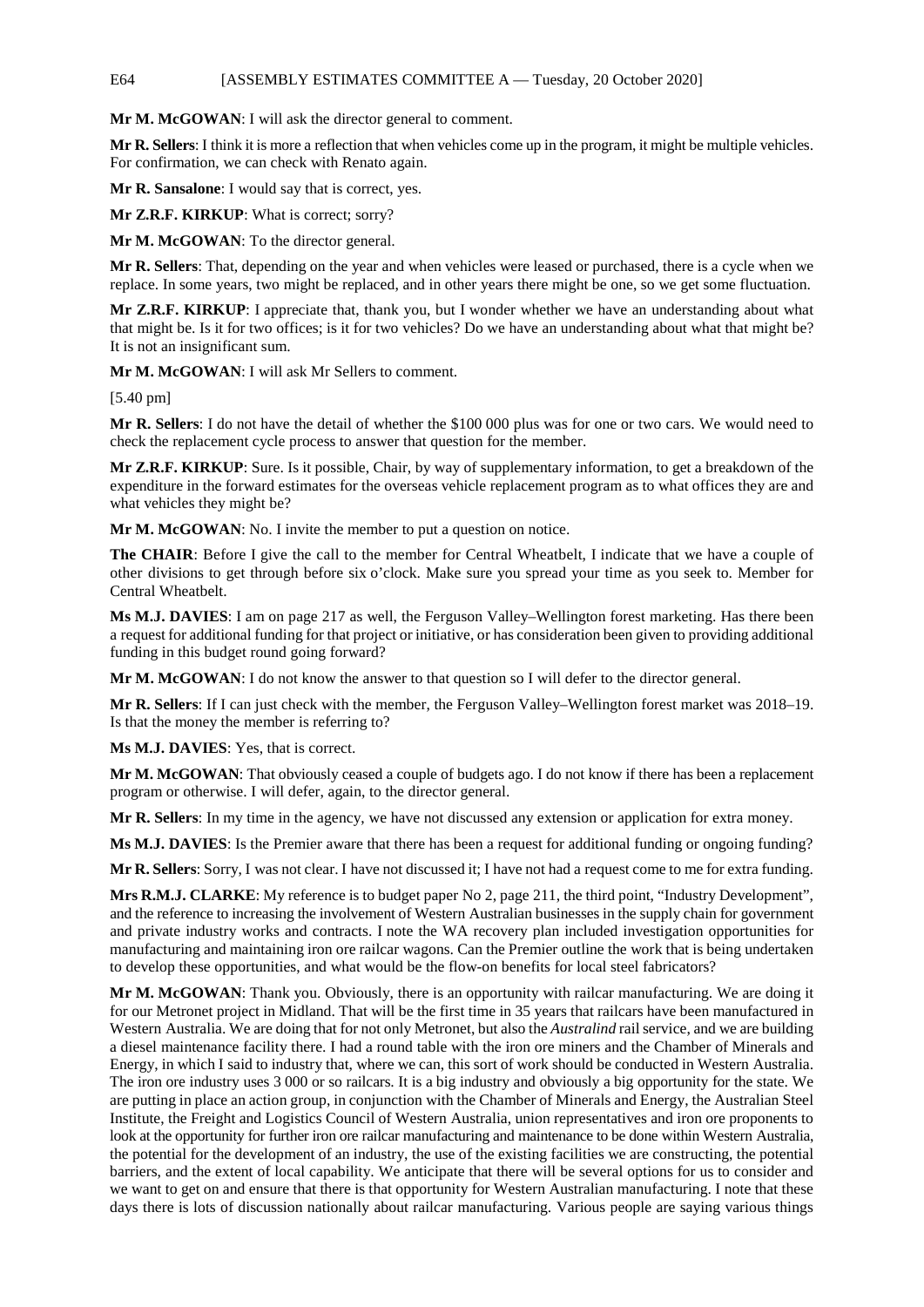about it. What I find is that sometimes the east coast commentators and politicians do not realise that we are actually putting in place an industry here in Western Australia that New South Wales cannot do. We are already doing it, but we want to expand it and make sure that whether it is iron ore railcars, movement of grain or whatever it might be, we get additional manufacturing out of this industry. We are putting in place all these measures to see what can be done, building on our success in doing it for rolling stock for our Metronet program and for the *Australind*.

**Dr A.D. BUTI**: I also refer the Premier to page 211 and the third point, "Industry Development", which refers to increasing the employment of local workers and the involvement of Western Australian businesses in the supply chain for government and private industry works and contracts. My question relates to the announcement as part of the recovery plan that the government will be exploring opportunities for local wind farm manufacturing. I note that the department has launched an independent feasibility study into opportunities for local business in the supply chain for wind farms. Can the Premier please provide an update on the feasibility study, including what it is seeking to deliver?

**Mr M. McGOWAN**: Thank you for the question. We have committed to more local manufacturing opportunities. We have launched an independent feasibility study into the wind farm supply chain across the metropolitan and regional areas. As members know, over the last 20 years there has been an enormous installation of wind farms in Western Australia; that has continued and actually jumped in recent years. Total funding for the study from the Department of Jobs, Tourism, Science and Innovation is \$100 000. It provides an opportunity for high-tech industry and manufacturing in Western Australia. Some steel fabricators have expressed an interest in providing some of the support infrastructure for a wind farm, and the Department of Jobs, Tourism, Science and Innovation has established the local industry participation wind farm supply action group, which includes a whole bunch of companies that are working cooperatively with government on this. The aim of the action group is to initiate discussion with wind farm proponent steel suppliers, fabrication industry and the like to look to develop this industry in Western Australia. This builds on our efforts in defence, submarines and lithium, and railcar manufacturing, which I spoke about a moment ago, to get enhanced manufacturing in Western Australia. The study will identify all the issues, the capacity and capability, the size of the market, local industry participation, training opportunities and the like. I expect it to be completed and handed to government by the end of the year. Hopefully, we will then have a better understanding of what we need to do in this area. Obviously, it is an area that is growing in importance, and one in which Western Australia has some advantage, considering our energy mix, our technical capability and our location in the world. This sort of long-term thinking in manufacturing is something we are working hard on.

#### **The appropriation was recommended.**

**Division 22: Infrastructure WA, \$5 107 000 —**

**The appropriation was recommended.**

[5.50 pm]

**Lotteries Commission —**

Mr Terry Healy, Chair.

Mr M. McGowan, Premier.

Mr J.S. Hubble, General Manager, Corporate Services; Chief Finance Officer.

[Witness introduced.]

Mr K.M. O'DONNELL: I refer to page 581, "WA Recovery Plan—Other Initiatives". Paragraph 1 states —

… Lotterywest, has allocated all available profits of the lottery (up to \$159 million) directly into the newly created COVID-19 Relief Fund.

Has that target of \$159 million been reached; and, if so, does the Premier have any plans to ask Lotterywest for any more funding?

**Mr M. McGOWAN**: In late March, maybe one month into COVID, or maybe less than that, I went to meet with the Lotterywest board and said that we were in extraordinary times and we needed to reallocate everything we could towards what was happening. A whole bunch of organisations were losing support because all their functions, events, concerts and whatever by which they raised money were going, and we were expecting huge additional demands on some of the relief agencies out there, such as food, housing and all those sorts of things. Therefore, the \$159 million COVID-19 relief fund was established in March 2020. A total of \$55 million has been paid to 524 applicants. A list of the grant recipients was published in Lotterywest's 2019–20 annual report. I think further applications are being considered by the Lotterywest board at every meeting, which is monthly. Obviously, the whole trajectory of Lotterywest has changed from what it used to be, which I understand is sad for some organisations, and, eventually, it will change back. Currently, \$55 million has been allocated towards those projects, but, as each meeting comes, more money will be allocated, and I suspect the allocations will grow.

**The CHAIR**: Do you have a further question, member for Kalgoorlie?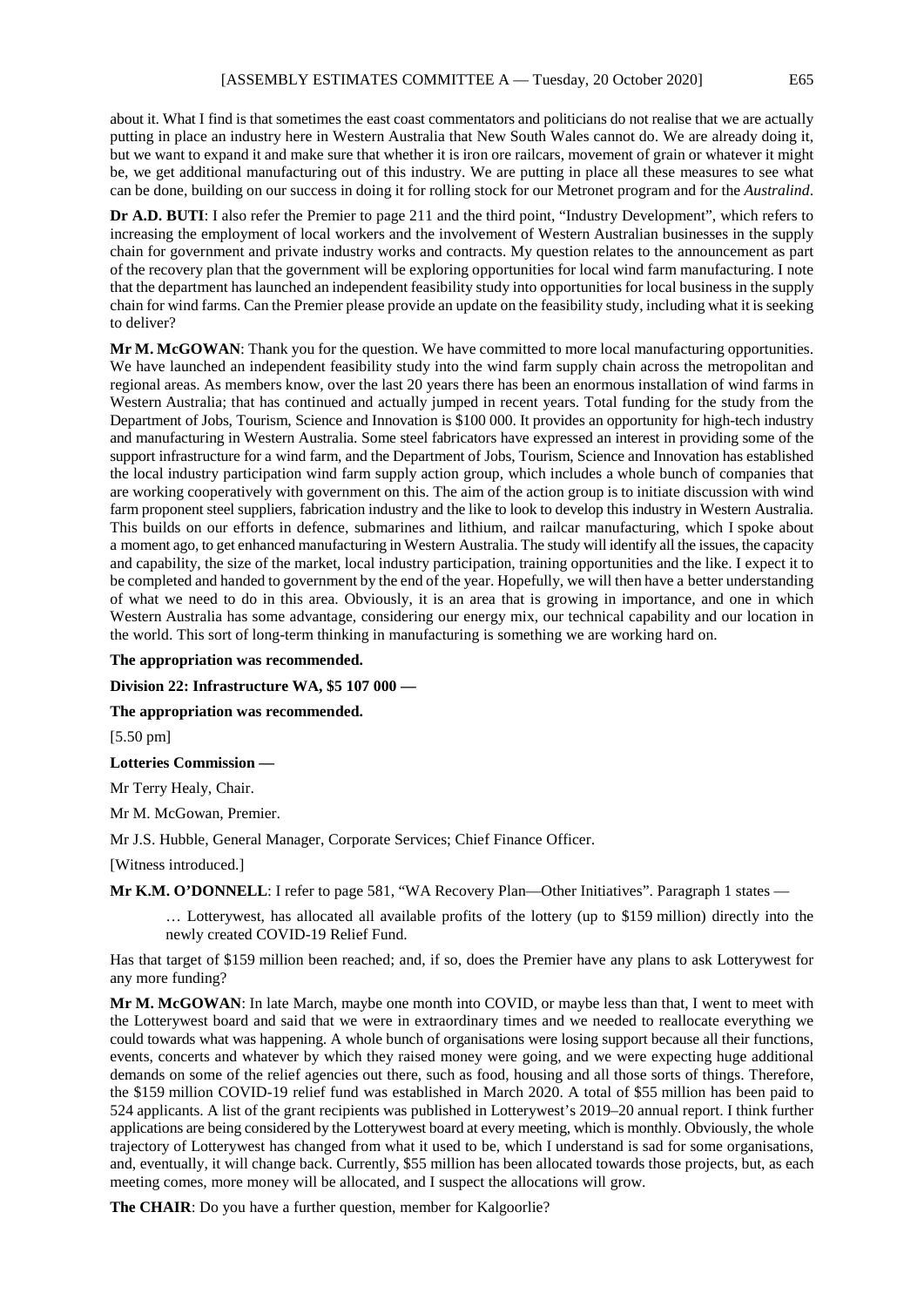# E66 [ASSEMBLY ESTIMATES COMMITTEE A — Tuesday, 20 October 2020]

**Mr K.M. O'DONNELL**: I will have a new question.

**The CHAIR**: Now or later?

**Mr Z.R.F. KIRKUP**: Go ahead, member for Kalgoorlie.

**Mr K.M. O'DONNELL**: Okay. Mr Chair, you will probably tell me whether I am drawing a long bow on this next question.

The CHAIR: Are you referring to a page number?

**Mr K.M. O'DONNELL**: No, I am referring to this next question. I am still on page 581—that is the only page I have—and the grant management system. Am I able to ask a question about giving grants to charities? It is in relation to a query that I have.

**Mr M. McGOWAN**: Is it in relation to an individual application?

**Mr K.M. O'DONNELL**: Yes, Premier. But I do not know whether this is the forum –

**The CHAIR:** Perhaps, member, if you ask the full question, I will see whether the Premier can answer it.

**Mr K.M. O'DONNELL**: All right. It has been brought to my attention that a charity applied for funding and it was refused, allegedly based on its views about same-sex marriage. The church was denied the grant based on its biblical views on same-sex marriage.

**Mr M. McGOWAN**: Yes, I am aware of the case. The Lotterywest board makes decisions independent of the government. As I said, in late March, I went to see the board to say that we needed to focus on COVID and COVID recovery, which it agreed with. But in terms of its individual assessments on grants, it is independent of government. With the exception of one grant ever, I have signed off exactly what the board has recommended over the course of my three and a half years as the minister responsible for the agency. In the case of that particular grant—I think it was the Royal Agricultural Society of WA—in between the board making its decision and the document coming to me, the government, obviously, changed policy, so I had to reject the recommendation, which was agreed to by the Lotterywest board. In answer to the member's question, Lotterywest is a discretionary grant provider. The board's grant decision is independent of government. I can only support or reject. I do not have any role in the assessment of grants. I have approved every single grant that has come up to me in my time as minister, with the exception of the Royal Agricultural Society one, which was because the government's position changed between the decision of the board and the application arriving on my desk. The board made no recommendation for Margaret Court Community Outreach. Increasingly over this year, the board has made lots and lots of grants to emergency relief and agencies that provide support for people in need—more so than any year ever—so that is an ongoing program. Lotterywest is working with the food relief forum to confirm that any such decision that it makes would not affect those in need.

In summary, these are decisions for the board. It makes them in accordance with its constitution and its guiding documents. But this year, more Lotterywest money has gone to emergency relief than in any year ever.

**Mr K.M. O'DONNELL**: Thank you, Premier. I accept that. Premier, am I able to have permission to converse with Lotterywest?

**The CHAIR**: Member, the best way is if you ask your question in full, I will ask the Premier to deliver his response.

**Mr K.M. O'DONNELL**: Am I able to have permission to converse with Lotterywest on behalf of —

**Mr M. McGOWAN**: Member, you are a member of Parliament; if you wish to call Lotterywest, you are free to do so.

**Mr K.M. O'DONNELL**: I did not know whether it was under —

**Mr M. McGOWAN**: I do not think there is any rule that says you cannot call Lotterywest. Whether or not it wants to converse with you is another matter!

**The CHAIR**: Member, if you have a question —

**Dr A.D. BUTI**: What line item is that?

**The CHAIR:** If the member would like to ask the Premier a question, we will do our best to facilitate that within the boundaries of this chamber.

**Mr M. McGOWAN**: I am not banning Lotterywest from speaking to the member. I think members often advocate on behalf of certain projects or whatever. That is not unusual.

**Mr K.M. O'DONNELL**: Yes. I was not out to champion it or anything. I was trying to possibly get a second side of the story. Thank you.

**Mr Z.R.F. KIRKUP**: On the same page, 581, I note there is a \$300 000 allocation towards the property program for Lotterywest. I am keen to understand what that is.

**Mr M. McGOWAN**: I will get Mr Hubble to comment on that.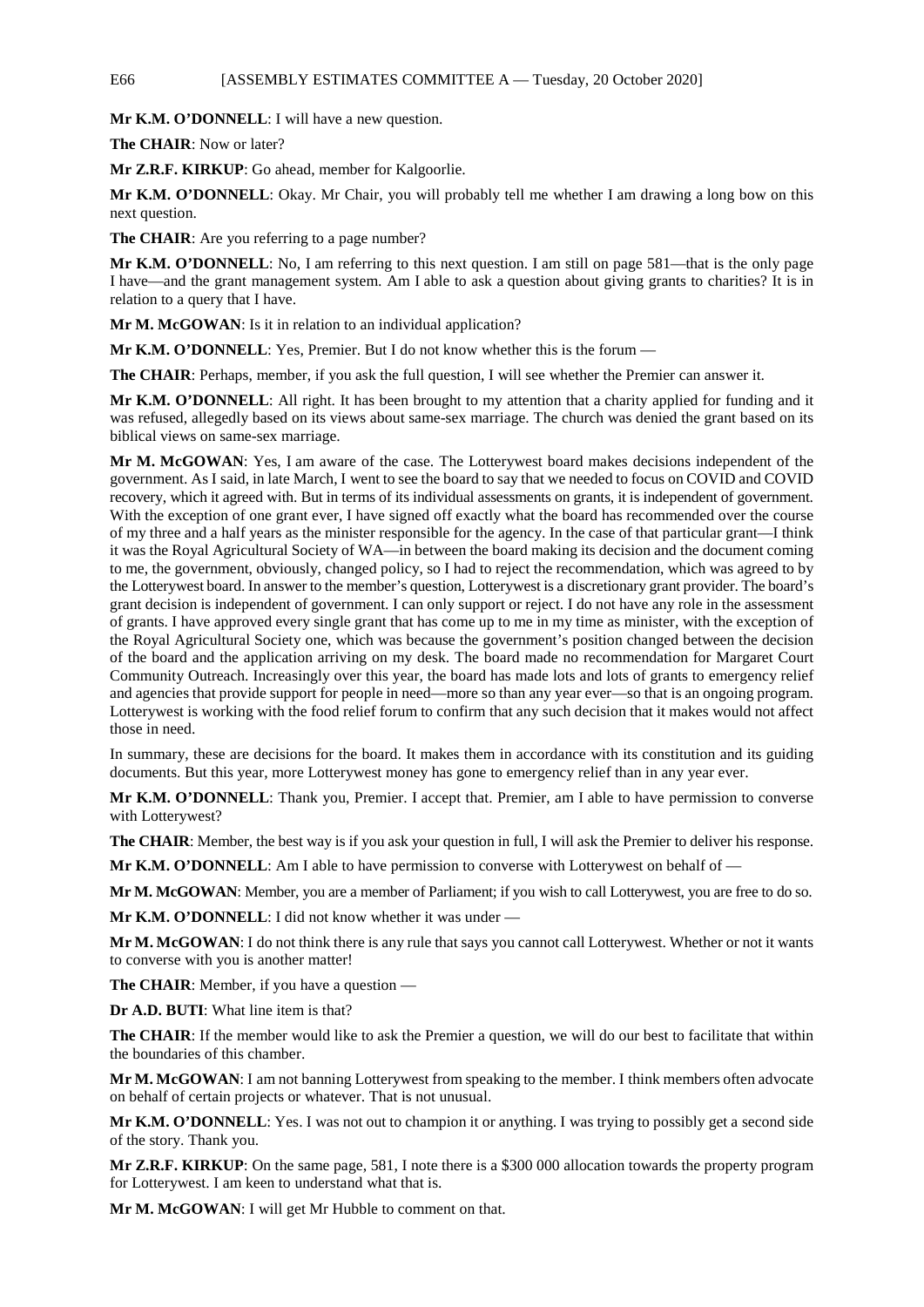**Mr J.S. Hubble**: There are actually two elements for the property program. One element is an expenditure and one is a revenue. The expenditure of \$300 000 is for the development of an additional product for Lotterywest called a game service fast ticket, so it is not property in the physical sense of property. On the revenue side, we have an intended sale of property for \$1.3 million.

**Mr Z.R.F. KIRKUP**: Out of curiosity, as part of this, how much money does Lotterywest provide to responsible gambling services and the like or to gambling support services or gambling counselling support services?

**Mr M. McGOWAN**: I will hand that to Mr Hubble to answer that question. I assume the member is referring to some line item.

**Mr Z.R.F. KIRKUP**: I am sure I am.

**Mr M. McGOWAN**: Yes. Mr Hubble.

**Mr J.S. Hubble**: I would not be able to give the member a hard figure today. We contribute to responsible gambling in two ways. We make a contribution to a state facility, as do other gambling agencies. I recall that our contribution to that is quite substantial, in terms of between \$100 000 and \$200 000 per annum. We also run our own responsible gambling practice. We have recently received the highest level of accreditation for responsible gambling, so we wish to maintain that.

**Mr M. McGOWAN**: Thank you.

**The CHAIR**: That completes the examination of the Lotteries Commission's authority. I will now vacate the chair until 7.00 pm.

*Meeting suspended from 6.00 to 7.00 pm*

# **Division 28: Western Australia Police Force, \$1 544 335 000 —**

Ms M.M. Quirk, Chair.

Mrs M.H. Roberts, Minister for Police.

Mr C. Dawson, Commissioner of Police.

Mr G. Dreibergs, Deputy Commissioner of Police.

Mr C. Blanch, Deputy Commissioner of Police.

Mr P. Steel, Assistant Commissioner, Operation Tide.

Ms K. Whiteley, Assistant Commissioner, Operations Support.

Ms S. Cardenia, Director, Finance and Business Services.

Mr F. Pasquale, Executive Director.

Mr A. Warner, Commissioner, Road Safety Commission.

Mr I. Cameron, Chairman, Road Safety Council.

Mr K. Law, Assistant Director, Finance and Business Services, Road Safety Commission.

[Witnesses introduced.]

**The CHAIR**: Some might say it is the usual suspects! This estimates committee will be reported by Hansard. The daily proof *Hansard* will be available the following day. I will ensure that as many questions as possible are asked and answered and that both questions and answers are short and to the point. The estimates committee's consideration of the estimates will be restricted to discussion of those items for which a vote of money is proposed in the consolidated account. Questions must be clearly related to a page number, item, program or amount in the current division. Members should give these details in preface to their question. If a division or service is the responsibility of more than one minister, a minister shall be examined only in relation to their portfolio responsibilities.

The minister may agree to provide supplementary information to the committee rather than asking that the question be put on notice for the next sitting week. I ask the minister to clearly indicate what supplementary information she agrees to provide and I will then allocate a reference number. If supplementary information is to be provided, I seek the minister's cooperation in ensuring that it is delivered to the principal clerk by Friday, 30 October 2020. I caution members that if a minister asks that a matter be put on notice, it is up to the member to lodge the question on notice through the online questions system.

I give the call to the member for Hillarys.

**Mr P.A. KATSAMBANIS**: Through you, minister, my first set of questions refers to page 418 of budget paper No 2. Under new initiatives and the line item for "Other COVID-19—Operating Costs" a series of figures is outlined. Obviously, it is something that was not foreseen in the previous budget. Around \$24 million is allocated for the 2019–20 actual; \$10 million is allocated in 2020–21; and diminishing amounts are allocated in the out years. There is a 43 per cent reduction in the operating costs for COVID-19-related operations between the 2019–20 financial year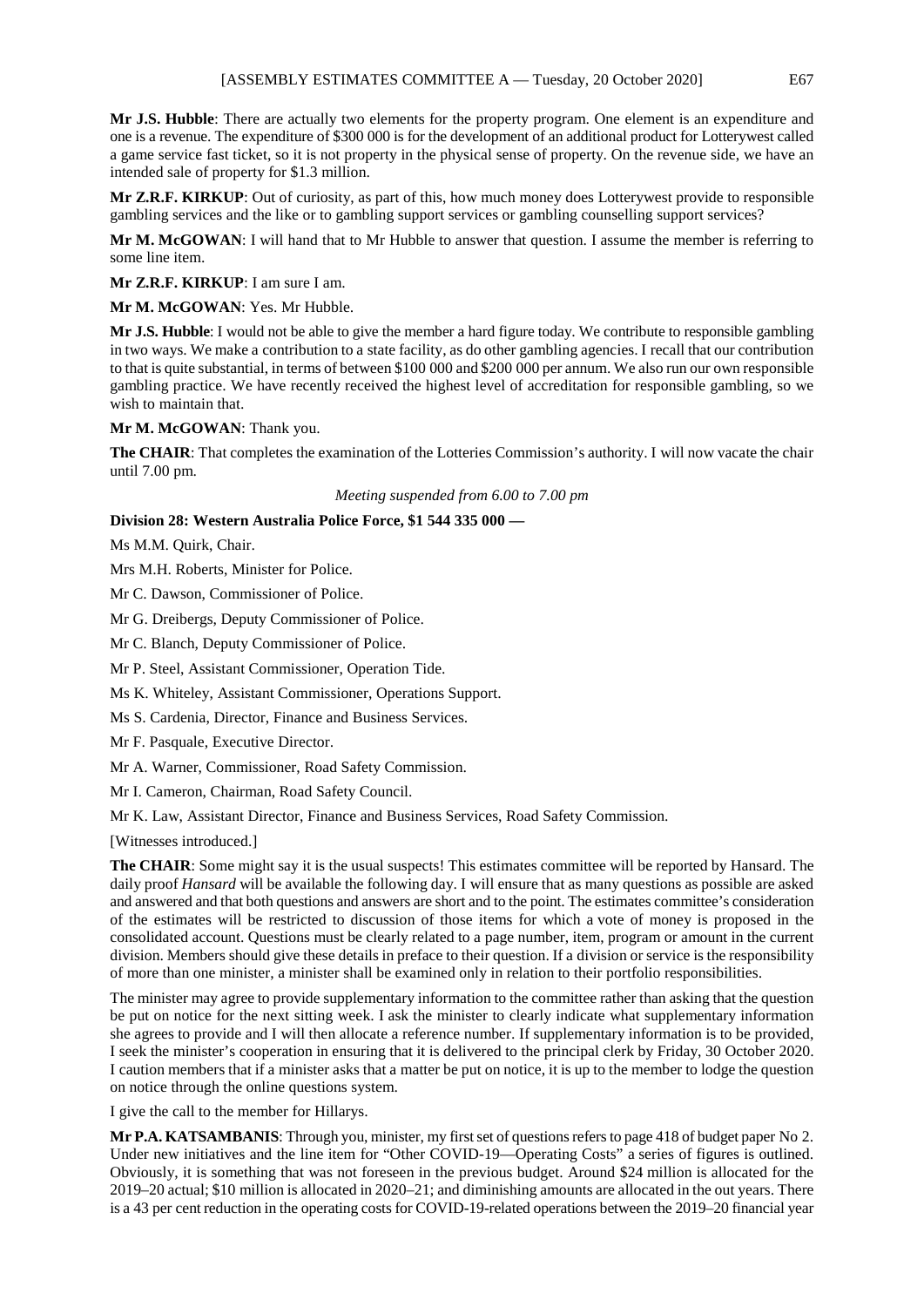and the financial year we have just entered. What is the explanation for that significant reduction in operating costs? Is it going to be sufficient, given that we are almost halfway through this financial year and we are still in elevated COVID times regarding Operation Tide and every other operation that Western Australia police are undertaking?

**Mrs M.H. ROBERTS**: As the member would be aware, the COVID-19 state of emergency in Western Australia was first declared on 15 March this year. The Commissioner of Police is the State Emergency Coordinator. Because of the pandemic, significant changes have been made to what police need to do and that has incurred additional costs. Those additional costs include things like compliance and assurance operations; the enforcement of land borders and regional checkpoints; and air and sea port checks, including assistance right across Western Australia. Of course, the police are also involved in the G2G travel application process, and some further indirect costs have also been incurred. The police force was provided with a total of \$45.495 million across the forward estimates period for those operating costs, including additional expenditure of \$24.473 million in 2019–20 due to the COVID-19 pandemic. A breakdown of the \$24.473 million is as follows: \$12 million for employee expenses; the investment in personal protective equipment; \$5.5 million for enhanced cleaning contracts; and \$4.5 million for equipment purchases to fit out frontline offices. Over the forward estimates period for unavoidable costs related to COVID-19, additional funding of \$21 million is provided for 2020–21. That includes \$3.6 million for accommodation and communications, given the ongoing requirement for the state pandemic coordination centre and incident management team operations. It also includes additional money for cleaning and hygiene, which has been costed at \$2.315 million. Additional funding of \$2.3 million is allocated for enhanced protective equipment and consumables for that period. There is additional expenditure for technology. These costs are unavoidable for us. There are also associated salary expenses. I am not sure whether the commissioner wants to add anything further.

## **Mr C. Dawson**: No.

**Mr P.A. KATSAMBANIS**: I have a further question. I understand that breakdown and I appreciate it. Obviously, the expenditure for 2019–20 commenced in March, so let us be generous and call it four months of expenditure. That included \$12 million in employee expenses, \$5.5 million for cleaning and everything that the minister outlined. That was for a concentrated four-month period. We are now four months into this financial year. If in the current financial year we had expenditure similar to that which we had at the end of the last financial year, would the minister not expect that our expenditure on COVID-related operating costs would at least be commensurate with what we had last year, if not higher, rather than there being a reduction in expenditure? The minister outlined that \$21 million is allocated over the forward estimates and she is right, but that equates to only \$10.5 million in the current financial year. I seek some assurance that funding is available to continue Operation Tide and all the other operations, given that if they cost \$24 million in three and a half months, why, over the next 12 months, were they allocated only \$10.5 million?

# [7.10 pm]

**Mrs M.H. ROBERTS**: The fact of the matter is that when we last held budget estimates, there was no money in the budget for COVID at all. That money was found because it was needed. Some of those costs that are referred to there are initial set-up costs. Some of the things that we had to do in the first instance include putting in place all those intrastate borders and intrastate checkpoints and so forth. They were a lot more intensive. As the member will also be aware, we have not had any community spread of COVID-19 in our state for over six months. Like the member, I do not have a crystal ball; I am not sure exactly what the future holds. Whatever costs the police need to meet in that process, they will be met. The allocation by government is based on what the police have requested. I understand that the commissioner is prepared to add a bit more clarity for the member, but some of those costs are very much initial set-up costs. They were required when we were doing more intensive operations. We all hope that in the future, there will be less to do, not more, but of course that cannot be guaranteed. That is why we need to be prepared. That is why we have allocated significant extra resources to the Western Australia Police Force, including the initial 150 officers we announced in April and the first 200 of the additional 800 officers we committed to in this budget process, which will be delivered in 2020–21.

**Mr C. Dawson**: In addition to the comments raised by the minister, the set-up costs were for, by way of example, the rollout of additional OneForce Locate mobile technology with the smart devices, which we accelerated forward to assist us. In relation to an example that the minister just mentioned, with our intrastate border directions, we stopped some 850 000 vehicles over that four-month period. With that, we implemented a G2G PASS system with QR codes. That required us to accelerate forward some of the technological spend in the last four months of the last financial year. In the current budget year, of course some \$73 million has been allocated for additional police officer recruitment and some \$17.8 million for some additional tracking and tracing. The expenditure differential, which I think is the heart of the member's question, was really particularised in bringing forward some early spend. We certainly got the budget we sought in the current financial year with the additional FTEs and some additional technical operating costs.

**Mr P.A. KATSAMBANIS**: Again on the COVID-19 operating costs, the minister mentioned the need to ramp up, and Operation Tide. Could we get from the minister an update on the current allocation of FTEs to Operation Tide and the anticipated allocation over the foreseeable period—let us say between now and Christmas, unless the minister has some other period that she thinks is worthwhile expanding on?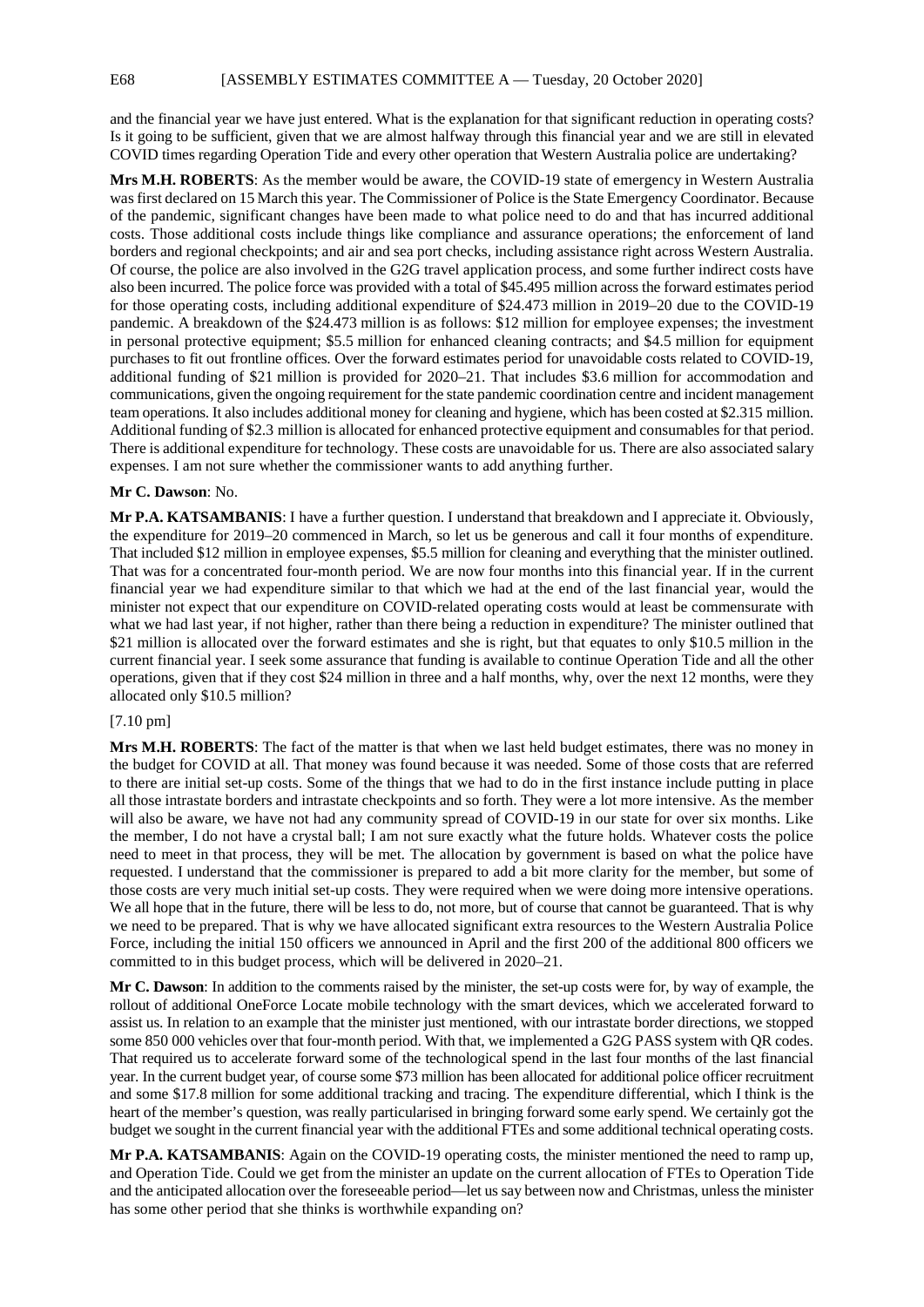**Mrs M.H. ROBERTS**: As the member for Hillarys may be aware, I recently answered a question about this. I think the figure that was given was about 380, but I will ask the commissioner to provide whatever up-to-date information he can.

**Mr C. Dawson**: The number stated by the minister is accurate—in the order of 380 to 400. It is a little flexible, but I have established a dedicated portfolio dealing with the police response to COVID-19. That is headed up through Deputy Commissioner Gary Dreibergs, and Assistant Commissioner Paul Steel is the titular head of that new portfolio, which has just under 400 FTEs dedicated to it. I would add that in the surge capability, that reflects only the FTEs we have allocated within the Perth metropolitan area. Although some of those officers are at times dispatched to regional Western Australia, in the recent week, for instance, we have had the iron ore carriers come into the Pilbara, and we dedicate regional Western Australia staff who are already positioned there, so the number is, by its very nature, fluid. Although we have 400 purposely dedicated full time to this, we co-opt officers from a whole range of disciplines, particularly in regional Western Australia. If there is an issue in Wyndham, we will obviously utilise Wyndham, Kununurra and Kimberley police and we will supplement them when we need to. For instance, at the roadblocks at Kununurra and Eucla, we supplement the existing local police.

**Mr P.A. KATSAMBANIS**: We recognise that. Thank you for the answer. I think that is well recognised and the police need that capacity. The public and the opposition support the police in that. In relation to performing the duties that Operation Tide officers perform, when there is a need to do the regular check on people who are self-isolating, is that performed by Operation Tide officers or by the officers at the police station in the local police district, and does it differ between metropolitan Perth and regional WA?

**Mrs M.H. ROBERTS**: I will pass that on to the commissioner.

**Mr C. Dawson**: Thank you, Chair, and, with your consent, Mr Dreibergs could add to what I may miss. In the metropolitan area, it is done predominantly by the Operation Tide officers who are dedicated to that. We have a dedicated compliance checking team. We ordinarily target a person who is self-isolating with in the order of three checks over their 14-day period, but we may increase that depending on our intelligence and assessment of the individuals. What has made a massive difference has been the introduction of the G2G Now app, which was WA-led with a small Western Australian company, through which we do virtual checking. I can get the exact number for the member, but about 4 500 people are in self-isolation as of today. Just under 2 000 people are using the G2G Now app. That means that we can virtually check without the necessity for officers physically going there, although we will continue to do that, to be blunt, to keep people on their toes and make sure that the integrity of the quarantine is right. In terms of regional Western Australia, I know the answer, but I know that Mr Dreibergs and Mr Steel do this on a daily basis.

**Mrs M.H. ROBERTS**: I will ask Mr Dreibergs to contribute. Ahead of doing that, I think I have already put on record my thanks to Mr Dreibergs for his work on developing this app. It is really a first in Australia and it is a great initiative by the Western Australia Police Force. I think it makes sense and it will be very useful into the future.

**Mr G. Dreibergs**: I can add that in regional WA, the checks are done by regional WA officers, but most of the pre-process is coordinated in Perth by the Operation Tide team. They do the data entry into our computer-aided dispatch system so that officers in regional WA know where they have to visit. They also deploy advice to the regional WA locations to undertake those checks. Again, the G2G Now app operates in regional areas, as well as in the metropolitan area, so it has the capacity to work throughout the entire state. We also supplement our officers in the metropolitan area when we can with additional FTEs from the police academy if necessary if we get a real surge in requirement. That is done because we have officers who are doing driving training, and that gives them an additional opportunity to do some quarantine checks as part of that training. We are utilising our resources to the maximum, but they are always managed and led by senior supervisors when they perform that function. In regional WA, predominantly the checks on quarantine are conducted by regional WA officers and coordinated in Perth by Operation Tide.

**Mr P.A. KATSAMBANIS**: I have a further question.

**The CHAIR**: The tide is going out, but you can have one further question at this stage.

**Mr P.A. KATSAMBANIS**: On the G2G PASS that is funded through this initiative, it is well-established that if someone comes in through the land border or the airports, they require a G2G PASS of one form or another. Is it the same for people who arrive by sea? Do they need to get a G2G PASS in order to leave the port that they arrive at or is that handled in a different manner?

## [7.20 pm]

**Mrs M.H. ROBERTS**: One of the difficulties that we have had in any jurisdiction, whether people are leaving by boat or by plane, is imposing a requirement for travellers to have a G2G PASS. If we had our way, we would like authorities in the eastern states and other countries to check whether people have a G2G PASS. The airlines could do it. We could get assistance from the Australian Federal Police or Australian Border Force. It would not really matter who did it. That would make sense because we continue to end up with the problem, whether it is by air, sea or land, of people who attempt to enter the state without a G2G PASS. There is a requirement for people to fill in that paperwork if they want to come to Western Australia. When I say "paperwork", I am using that word a bit metaphorically. People have to apply online. Perhaps Mr Dreibergs could comment further.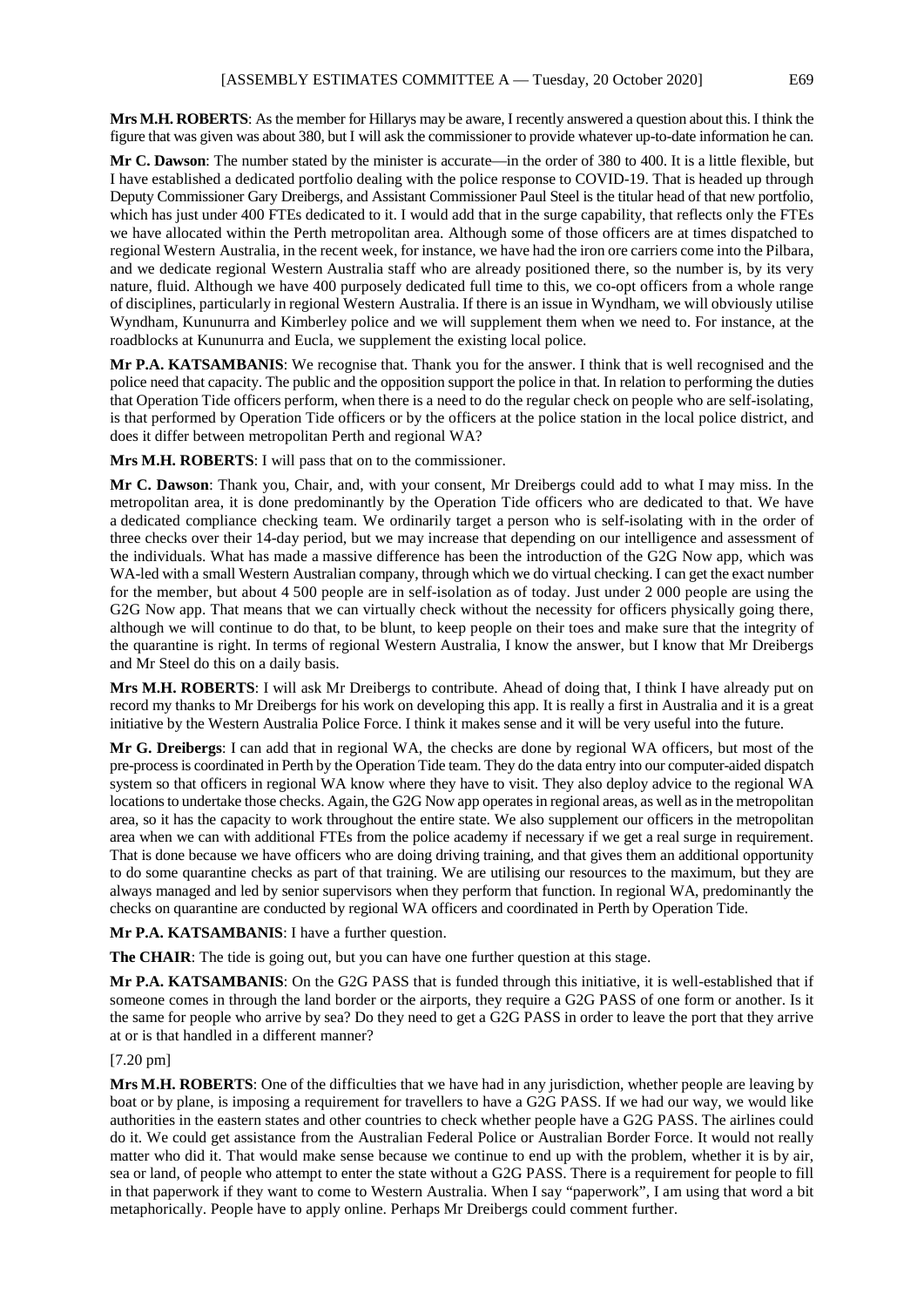**Mr G. Dreibergs**: All persons entering Western Australia are expected to complete a G2G PASS application. If they do not complete an electronic version of the G2G PASS application, they can download and complete a hard copy or email version from the WA government website. Once they have completed the application, they have to wait to become an approved traveller. As the minister pointed out, people can elect to do the wrong thing and travel to Western Australia without an approved G2G PASS or an approved email application, but if they arrive at our airports or roadblocks, they will be checked. People arriving who are not approved travellers can also be checked at our ports. If they are not approved travellers, we have the ability to direct them to return to where they came from. The process is supported by the G2G PASS system because when people arrive at any location, the officers have a system called mothership. They have wireless laptops. They go through the entire process of checking an individual's situation when they arrive. They look at their application, all the evidence of the details that they have provided, and make sure that they are approved travellers. They can eject them at the airport. On occasions people have said that they put in four or five applications. Interestingly, we generally find that those people change their story from the first application to the fifth application. They are regularly the people who are rejected when they enter the state because their story does not add up from the start to the finish. The benefit for Western Australia is that we have a full history of every single person who arrives with a G2G PASS when they come here.

**Mr P.A. KATSAMBANIS**: I understand that in relation to airports and the land borders of both Kununurra and Eucla, the police are checking people. Are police officers ordinarily stationed at our ports to monitor the compliance with the G2G system? Do they have a 24/7 presence? What sort of police presence do we have at our ports, be it Fremantle, Geraldton or any of our many ports in this state?

**Mrs M.H. ROBERTS**: The Commissioner of Police will clarify that for the member.

**Mr C. Dawson**: The Australian Border Force and the Department of Home Affairs have primary responsibility for border control. If a vessel arrives from international waters, it is primarily met by the Australian Border Force. There are Australian quarantine systems in place, and the Department of Agriculture, Water and the Environment, which is a commonwealth agency, has biosecurity risks, for instance. We work in tandem with commonwealth agencies. We will not necessarily have Western Australian police at every single port but we do liaise and get advice. By way of example, last weekend—it is well-known publicly—a livestock carrier entered Western Australian waters at Fremantle and an iron ore carrier came into Geraldton. We physically met both those vessels with the Department of Health, which is the main hazard management agency for Western Australia. The police support that department. We physically meet any persons who are disembarking from those vessels. As the State Emergency Coordinator, I am required to make an assessment. Over the last weekend, I signed 39 specific directions requiring crew who had either been in close contact with or who were direct positive to COVID-19 to be swabbed. I gave directions to my officers who then physically escorted those people from the vessels, either to a hospital or primarily to what is known as centre quarantine, which is a hotel contracted by the Department of Health.

The police are closely involved in the escort arrangements and then the compliance checking. It is initially done through the commonwealth, supplemented by police and other state assets, which includes the Department of Primary Industry and Regional Development, which does some of the animal husbandry, if it is that sort of vessel, or another state agency if the vessel is associated with the resource sector and carrying LNG et cetera. It is a busy part of our area. My long answer to the member is that through that structure of the commonwealth, the state and other state agencies, principally through public health officials, we meet any vessel that we consider suspect. Most of the crew from many of the vessels never disembark, but, when they do, either for health reasons or for a crew change, police certainly become involved quite heavily.

**Mr V.A. CATANIA**: Under Operation Tide, the minister said that just under 400 police officers are dedicated to dealing with the COVID-19 G2G PASS. Does that limit the number of people who can come into Western Australia if they have a G2G PASS? With some of the anecdotal evidence that we have heard of people being rejected three, four, five or six times, is the cap on the number of people entering Western Australia tied to the number who are in Operation Tide to be able to cope with the influx of people coming from the east coast, from the ports or wherever into Western Australia? Is there a cap based on the numbers in that operation?

**Mrs M.H. ROBERTS**: I think the simple answer is no. Clearly, as has been widely publicised, there is an international cap. That has effectively been set by the commonwealth. Until recently in Western Australia, our component of that international cap was 1 025 people a week. That number increased by 140 this week, so we are up to 1 165, which I think is in place for the next four weeks at this stage. We are a little at the behest of the commonwealth with respect to those international caps. We are not assessing people on the basis that we have a cap. We are assessing people on the criteria that are listed in that G2G PASS application form. The commissioner can provide further information or delegate it to one of the other officers if he wants.

**Mr C. Dawson**: Assistant Commissioner Paul Steel is the operational head. He will be able to answer questions related to land borders and other travellers who arrive. By volume, they primarily enter the state by air but we also have land borders in maritime.

**Mr P. Steel**: Since 5 April, when the "Quarantine (Closing the Border) Directions" came into effect, 16 678 international travellers have arrived in accordance with the caps that have been set, and 69 696 domestic travellers. Travellers into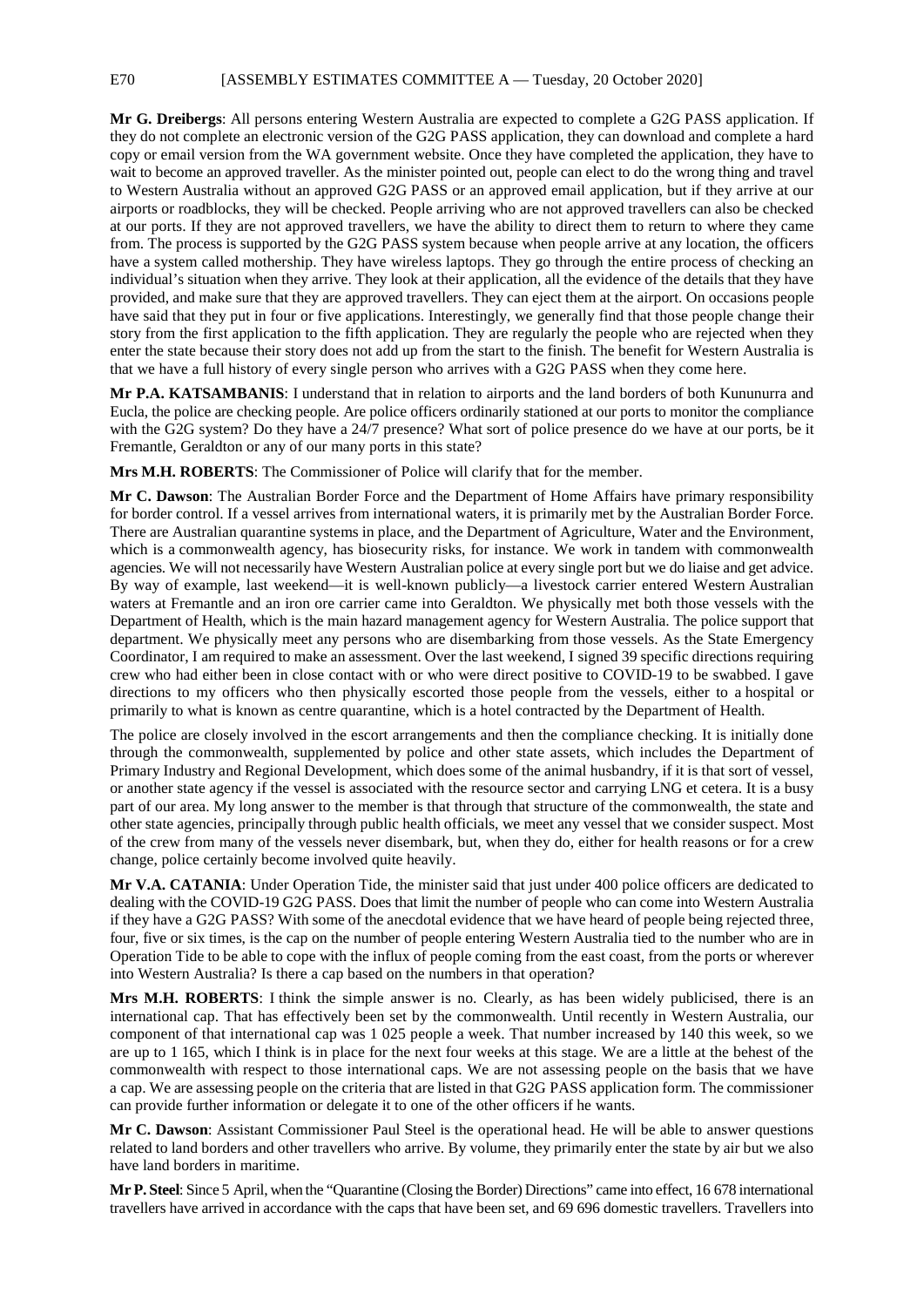Western Australia can enter the state under the "Quarantine (Closing the Border) Directions" only if they meet one of the exemption criteria. The number of people who can get in is based not on the resourcing for Operation Tide, but rather on those who qualify for an exemption to enter Western Australia. A total of 237 people have been refused entry at the airport. They have actually arrived and been turned around because they have not had appropriate authorisation or they do not meet the criteria under section 27 of the closing the border directions. About 660 land border travellers likewise have been refused entry and been turned around because they have not met those criteria.

[7.30 pm]

**Mr V.A. CATANIA**: When did the G2G PASS come in. Was it in April?

**Mrs M.H. ROBERTS**: March.

**Mr V.A. CATANIA**: March?

**Mrs M.H. ROBERTS**: No, March was when we put the direction in place.

**Mr V.A. CATANIA**: Is the minister able to provide the number of people a month who have been approved through the G2G PASS from the commencement of the pass until today, through a supplementary, unless the commissioner has that detail?

**Mrs M.H. ROBERTS**: I suspect we have some information that we can give the member tonight, if anyone is putting their hand up? No; they are drawing a blank. I will pass over to the commissioner.

**Mr C. Dawson**: The number of G2G applications that we have on hand and are processing at the moment is 3 296. That is of last evening. We are still assessing some 2 965. That is only a current point in time snapshot. The member's question about how many we have had on the G2G itself, we will have to get as supplementary information, unless one of my colleagues has found it in the meantime. We obviously do keep statistics, it is a digital system, but we would have to —

**Mrs M.H. ROBERTS:** One of the difficulties with getting information is that people make multiple applications. The number of applications and the number of people are two different figures.

**Mr V.A. CATANIA**: They should be two different figures that the government should be able to apply, because it is digital; therefore, I would have thought it would be quite easy.

**Mrs M.H. ROBERTS**: That is right. I will ask Deputy Commissioner Dreibergs whether he can provide any further clarity on that.

**Mr G. Dreibergs**: The clarity I can provide for the member is relative to the G2G PASS system. The G2G PASS system was established as a process that in the first instance was to allow truck drivers to travel within Western Australia when we had the intrastate borders. It was designed purely to allow fast movement between those intrastate borders. It was being developed over time and refined more and more over time. At no point was it designed as a data collection tool. It was never established to collect data. Additional to that, it is extremely difficult for the system to identify all the categories of people who may or may not be exempt, because those directions have been changing significantly over the period of COVID. We have different arrangements all the time, and different directions come out relative to persons travelling and permitted to travel to Western Australia. That includes all persons exempt. The issue is that the system has not collected data. It is not verified data. Therefore, unlike our crime statistics, whereby we keep the verified data within our system and we provide that accurately, we cannot provide the member with accurate data from day one of how the G2G PASS has operated, because the system was never established to collect data in the very first instance. When the system was created, the intention was to allow Western Australians to move safely, freely and as quickly as possible throughout the state. It then moved to a system to allow people from outside Western Australia to move quickly and efficiently into the state. That was the intention of the system. Unfortunately, it does not have the level of data that the member would expect it to have. Certainly, we have been working on that to get the systems to start collating data, but I could not stand here, hand on heart, and say that I will be able to give the member accurate data about the number of people who applied to enter Western Australia in April.

**Mr V.A. CATANIA**: Surely the minister would be able to provide data for the last three months of the G2G PASS and the different sets of circumstances through which people applied for it, whether through work or hardship. Surely the minister would have some of that information from over the last three months, given there has been three months to improve the systems and collate the information. Surely the government should be basing the need and the resources to put into it on the number of people who are applying or coming through.

**The CHAIR**: Member, could you just maybe state more succinctly what you are after and the minister can indicate whether —

**Mr V.A. CATANIA**: Not since its inception, but for the last three months, how many people have entered Western Australia through that G2G PASS?

**Mrs M.H. ROBERTS**: That is something that the member can put in a question on notice, and we will endeavour to give him what information we can. I think what Deputy Commissioner Dreibergs has attempted to make very clear is that we have a system in place here that is the best in Australia. No-one was expecting this pandemic; no-one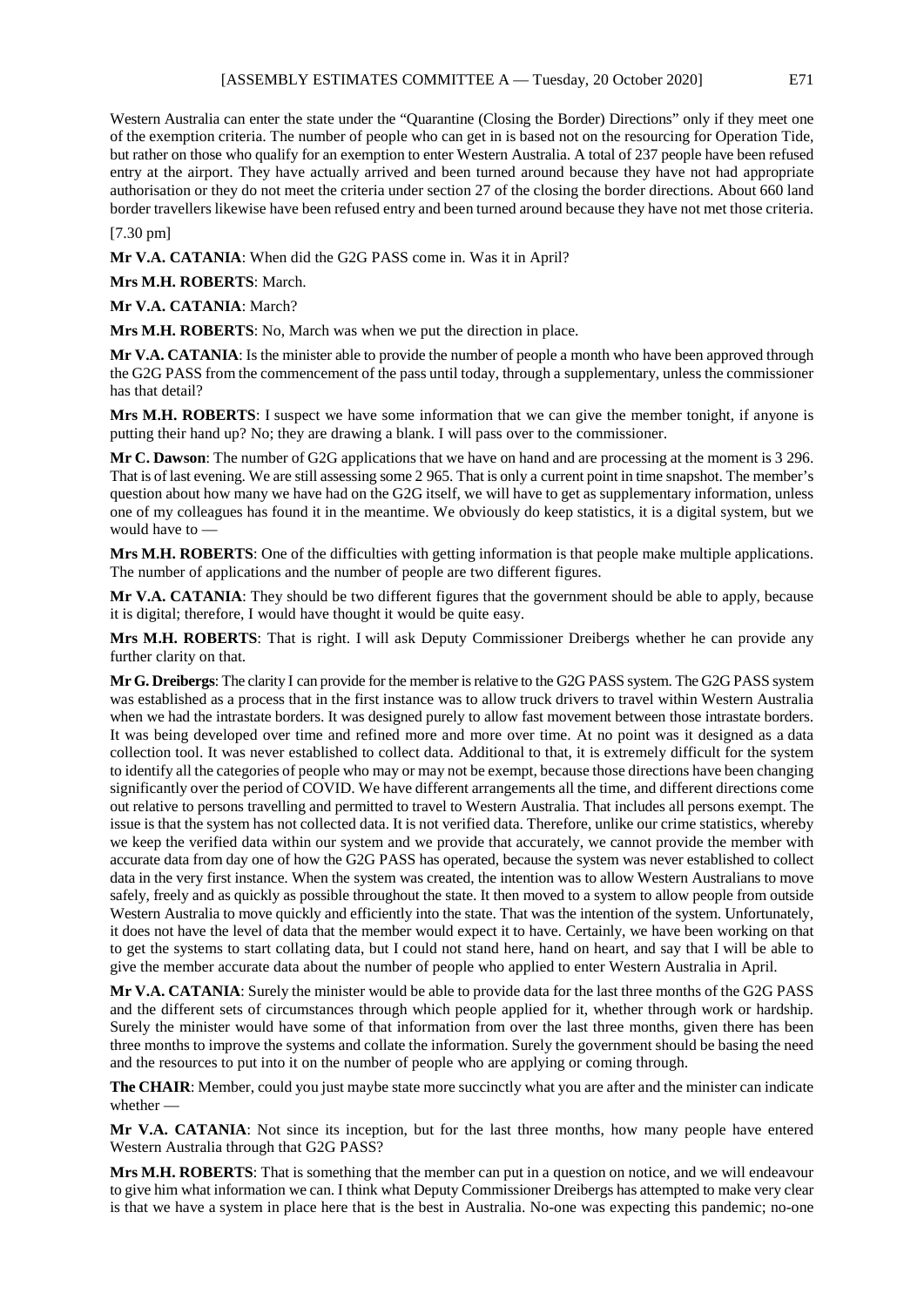was expecting to set up a process for the hard borders. I can tell the member that, as Mr Dreibergs said, we set it up for those intrastate borders, so that truck drivers would not have to get stuck in a queue for hours on end, or anyone else for that matter who wanted to come through. The member will have seen on television news people queueing up to go from New South Wales into Queensland. We know that people are processed through our airport much more quickly than they are in Victoria, thanks to the G2G PASS. We know that because we set up this kind of application and pass as an online system so that for any one individual, we can see a whole history. That has been integral to our system; that has been hugely valuable.

What Mr Dreibergs attempted to explain is that we have not set it up as a kind of data collection system in which we have annotated how many people applied, and who got a pass for what reason and so on and so forth. It has been an evolving thing. The reason that being able to get a pass has changed over time is that the directions have changed for whom we have allowed in. To give the member another example, when Victoria suddenly had that outbreak, people who had pass applications and approvals in the system were automatically denied, because suddenly the directions changed. The rules effectively changed and people who previously would have got a pass or had even got a pass were then denied because of the outbreak that occurred in Victoria. It has very much been a movable feast. It is not easy to give the member the information that he wants. I am not going to ask senior police and others to turn their attention to try to go through the system to collate new information in the format that the member requires, but if he puts a question on notice, and within the time frame that is provided for a supplementary answer to estimates, we will endeavour to give the member what information we have in the system.

**Mr V.A. CATANIA**: I am asking for the number of people who have been accepted. Forget about the criteria, whether it is hardship, work or for whatever other reason they have been able to come through. The minister cannot tell me how many people have been agreed through the G2G PASS to enter into Western Australia over the last three months. She cannot provide just the basic number, month by month, for the last three months.

**Mrs M.H. ROBERTS**: We can provide that. Put the question on notice and it will be provided.

**Mr V.A. CATANIA:** I would have thought that that information is critical in being able to know how many police officers are dedicated to —

**The CHAIR**: That is a separate question.

**Mrs M.H. ROBERTS**: The member has had the response that if he puts the question on notice, we will provide him the information that we can.

**Mr V.A. CATANIA**: This is estimates. This is being able to actually —

**Mrs M.H. ROBERTS**: The member is not actually asking about the budget as such. The member is asking about a program. We have been very generous in answering details about COVID and the program.

**Mr V.A. CATANIA**: That is to do with the budget.

**The CHAIR**: Ten questions have been asked on this matter, member. You have already had your go at this, member.

**Mr P.A. KATSAMBANIS**: All I want to clarify is that the commissioner, in one of his answers to the member for North West Central —

**The CHAIR**: All right, ask the question quickly.

**Mr P.A. KATSAMBANIS**: — indicated he was prepared to provide some supplementary information.

**Mrs M.H. ROBERTS**: The member well knows that I am the one who says whether we provide supplementary information or not.

**Mr P.A. KATSAMBANIS**: I understand that, but I would like to request from the minister that that offer from the commissioner to provide supplementary information be accepted and it be given a number so that we can obtain that information.

**Mrs M.H. ROBERTS**: As the member would be aware, there is a time frame involved. The obligation falls upon me to provide supplementary information to Parliament in a tight time frame ahead of our consideration of the budget.

**Mr P.A. KATSAMBANIS**: The commissioner indicated he was prepared to provide it.

**Mrs M.H. ROBERTS**: The member has had the answer.

**The CHAIR**: Member, we are not here to debate. There have been 10 questions answered.

**Mrs M.H. ROBERTS**: Put the question on notice and I will attempt to answer it promptly.

**Mr V.A. Catania** interjected.

**The CHAIR**: Members!

**Mr P.A. KATSAMBANIS**: How hard is it to say how many people got the G2G PASS?

**The CHAIR**: I will call you to order, member for Hillarys.

**Mr V.A. CATANIA**: What about being open and transparent? How many people got the G2G PASS in the last three months?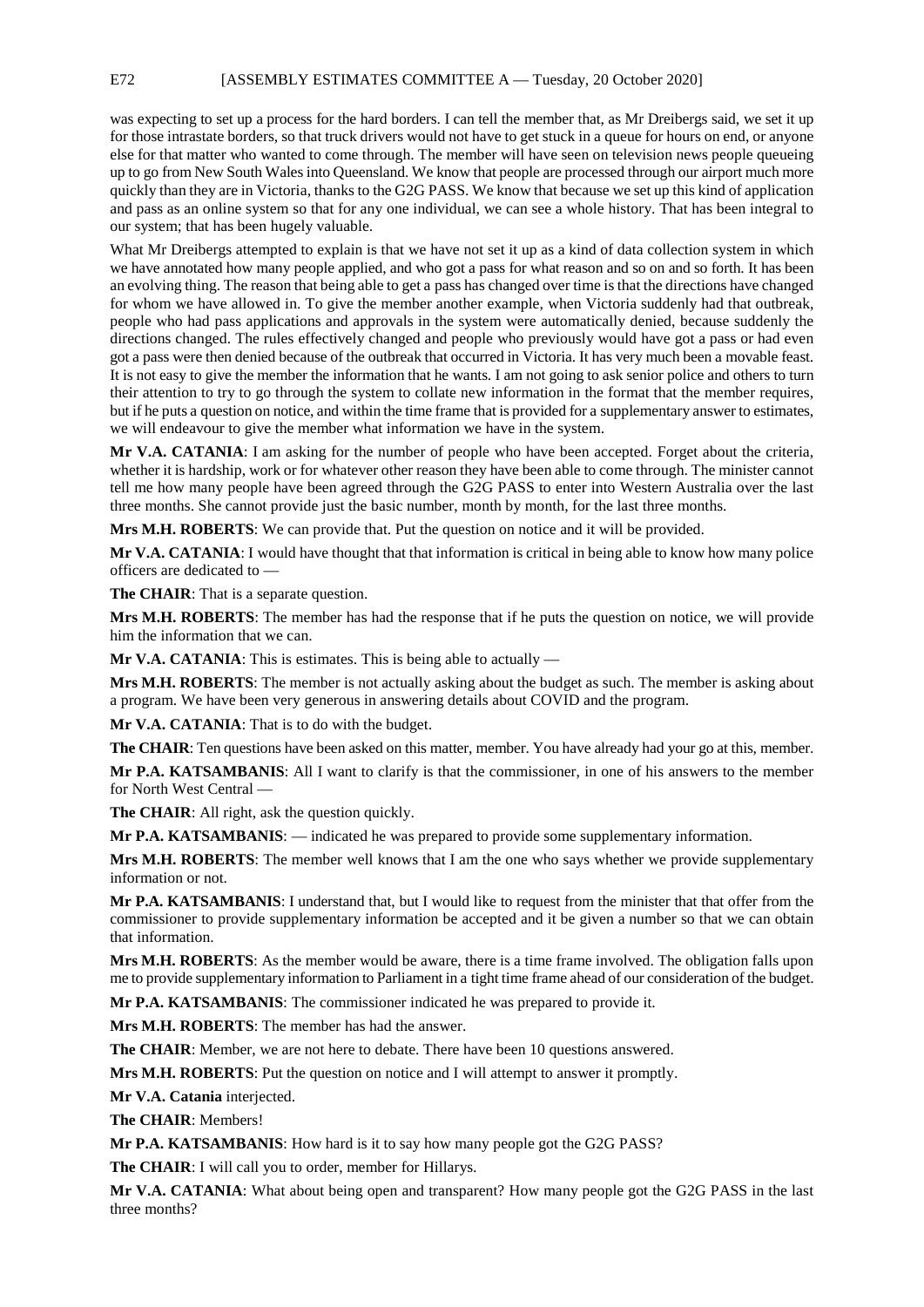## [7.40 pm]

**The CHAIR**: The member for North West Central indicated that he had a question on another issue.

**Mr S.A. MILLMAN**: I have a further question on Operation Tide.

**The CHAIR**: The member for Mount Lawley.

**Mr S.A. MILLMAN**: A rising tide lifts all boats. This is a virulent and highly contagious virus and our police officers are putting themselves in harm's way to keep our community safe. I know the minister is concerned about keeping our police officers safe. What measures have been put in place to protect police officers and provide for their occupational health and safety in the face of COVID-19?

**Mrs M.H. ROBERTS**: As the member for Mount Lawley is clearly aware, I have a huge commitment to keep our police officers safe. People in here will be aware that we have put in place some additional legislative measures to do with penalties for people who threaten that they have COVID and then spit at or assault a police officer, and for those who may actually have COVID. In addition, we have fast-tracked a range of things that will protect our police officers. For example, we have fast-tracked the rollout of body-worn cameras. That is a \$24.6 million program. Generally, the community responds well to knowing that the cameras are there. They protect police officers. Ultimately, more and more people in the community will become aware that their behaviour will be recorded because the police have cameras on them. Therefore, if they assault or threaten a police officer or do something else, the whole incident will be recorded. We went through years of not having that independent recording and people would sometimes take an excerpt from a mobile phone to a television station or wherever and say, "Look what this police officer did." They showed none of the lead-up, none of the provocation and none of the offensive things that the individual said or did, so that is important.

Another measure that we have put in place is the scheme for the vests. That is a \$19.2 million program to provide personal-issue body armour. The number of officers is also important so that there are sufficient officers on the frontline to deal with COVID and other associated issues. That is why we utilised for a time fast-tracking officers from the academy. We made that commitment back in April, immediately in addition to the 150 additional officers, so that we could provide support. We have also funded 200 electronic monitoring devices—effectively, ankle bracelets—so that we can protect police officers. We have put in place 100 automatic number plate recognition devices. Members might ask what that has to do with protecting police officers and the community from COVID. One of the things that can be done with that equipment, for example, is that if a person is required to quarantine, police will take note of the vehicle the person usually drives, and the registration plate can be uploaded into our ANPR system. Therefore, if that number plate is seen out and about, it is immediately drawn to the police's attention. That is about keeping the community safe.

Getting to the member's point about the safety of officers, I think it is important for officers to have the best information available to them about the health of the person driving the vehicle. For example, if that person was supposed to be quarantining because there is a belief they might have COVID, when pulling that vehicle over, the police officer needs to know that the driver of the vehicle should be in quarantine and therefore might have COVID and that he or she needs to take the appropriate protective measures.

**Mr P.A. KATSAMBANIS**: Can I ask a further question on that?

**The CHAIR**: It is a further question on a matter that the opposition has already asked eight questions on.

**Mr P.A. KATSAMBANIS**: I could ask a new question, then.

**The CHAIR**: Yes, and the member can get in line. The member for North West Central is the next in line.

**Mr V.A. CATANIA**: I refer to the tracking and tracing capabilities under the heading "COVID-19 WA Recovery Plan" on page 417 of budget paper No 2. I notice that in this year's budget and in the forward estimates quite a bit of money is dedicated to tracking and tracing. Is that solely to do with ankle bracelets for COVID-19 and for what the minister just said regarding preparing for COVID-19 to be around for quite a while? Is the government therefore allocating the funds needed to be able to track and trace and put ankle bracelets on as many people as the government sees fit?

**Mrs M.H. ROBERTS**: The tracking and tracing capacity is very useful for COVID-19 and it was purchased for that. However, most of the devices and things that we have purchased have many other policing applications. I might get the commissioner or one of the other officers to explain that further. For example, yes, we purchased extra automatic number plate recognition technology devices for COVID-19, but it is very useful in many other applications. We have fitted out 85 police vehicles and 15 specialised trailers with that technology. Similarly, there is a range of other applications for electronic monitoring tracking devices. It is a little about futureproofing. We are not using all those tracking devices at this time, but we need to know that we have the capacity. I will get the commissioner to add something.

**Mr C. Dawson**: In the period we sought budget approvals to procure the 200 tracking devices, for instance, which are identical to the electronic monitoring bracelets used by the Department of Justice —

**Mr V.A. CATANIA**: How much are the 200 devices worth?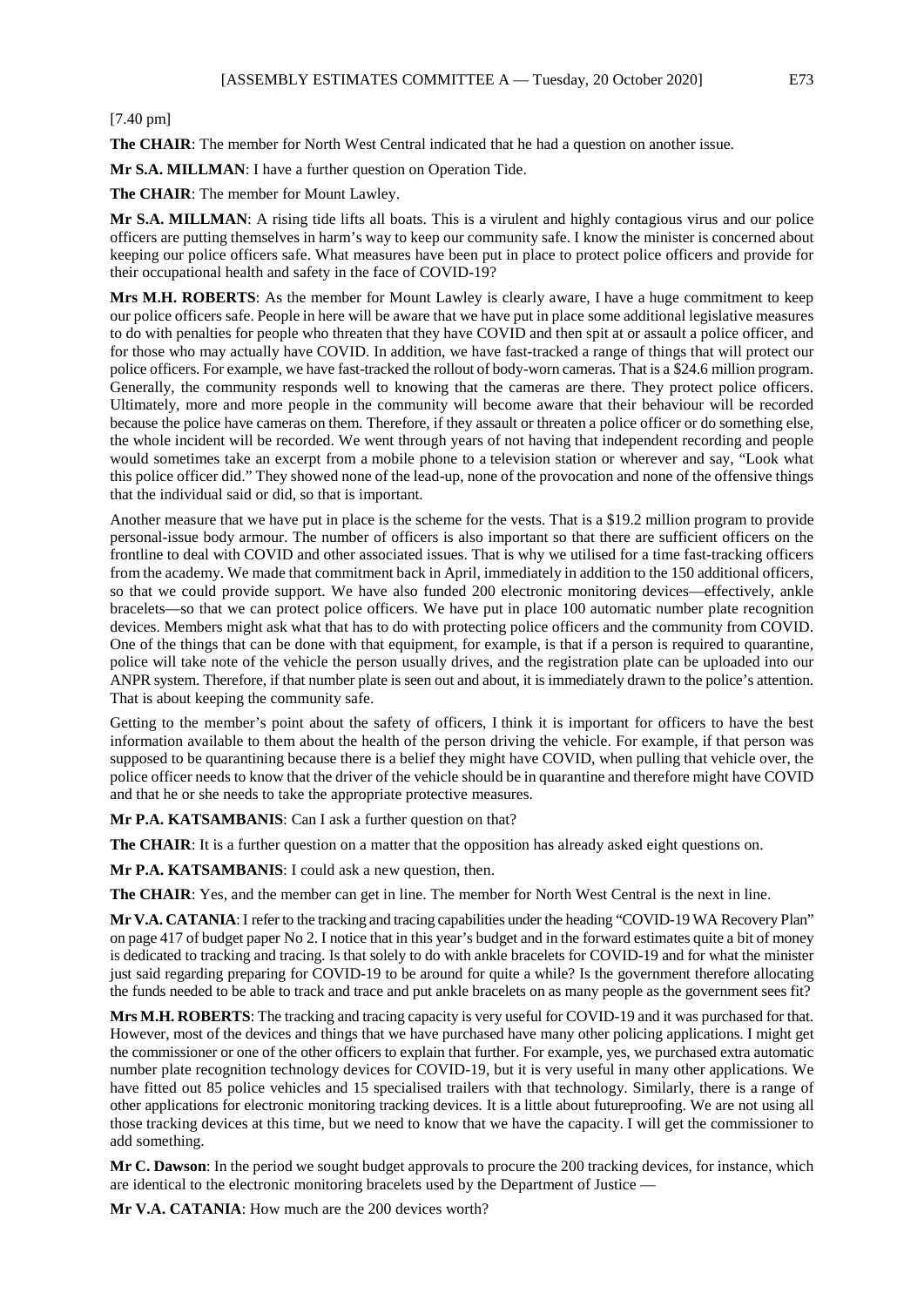E74 [ASSEMBLY ESTIMATES COMMITTEE A — Tuesday, 20 October 2020]

## **Mr C. Dawson**: Deputy Commissioner Blanch, who is overseeing that program, could add to that.

In April, when we were facing community transmission infections, everything was looking gloomier than it is looking now in October. Having said that, we had to prepare for a widespread community outbreak. They were the facts. The member might recall the vessels *Artania* and the *Vasco da Gama*. We had thousands of people arriving. In the case of the German cruise liner, large numbers of people were infected, some of whom, sadly, passed away. That is the context of the moment in time that we procured the 200 electronic bracelets. I have issued orders for four people who were in quarantine but, due to their behaviour and risk profile, I was satisfied that they required, in addition to quarantine, to be fitted with an electronic monitoring bracelet, which geolocates them within metres. That is a system that we use in our State Operations Command Centre and it also has broader applications, which, with the consent of the minister, Deputy Commissioner Blanch could expand on.

My closing remark is that I credit the Western Australian community for supporting what Health and Police are doing. I call it policing by consent. We have issued upwards of only around 300 infringements for people in this state who have breached since the emergency was declared. That is a very sharp differential between us and another Australian jurisdiction that has seen over 30 000 people breach. It is probably no surprise which jurisdiction that it is. It has been a very different environment. We procured the electronic bracelets in anticipation of what might be a widespread COVID-19 outbreak or widespread breaching, but they have a very valuable application. With the minister's consent, Mr Blanch could expand on what other applications it has and the price per unit.

**Mrs M.H. ROBERTS**: The budgeted amount for the GPS tracking devices is \$3 million in total. I ask Mr Blanch to add further comments.

**Mr C. Blanch**: The electronic monitoring bracelets are around \$6 000 apiece, and there are 200 of them. Doing the maths, that does not equal \$3 million. Prior to COVID-19 coming to Western Australia, we did not have the capacity to monitor electronic monitoring bracelets within the State Operations Command Centre. We also built a back end that enabled our data to come together—not only the electronic monitoring data, but also all the other data that police collect. The tracking and tracing capability, including the automatic numberplate recognition and the electronic monitoring, is a very powerful tool. Western Australia police take the privacy of Western Australians very seriously. We put an ethical use of technology framework around the use of these technologies. Section 70A of the Emergency Management Act, which was included as part of the act when COVID started, allowed the use of electronic monitors. We had to rapidly put together a capability to do that and to put those on people, which we have done four times, as the commissioner said.

As to the ANPR network, as I think everyone appreciates, for a state of our size, it does not matter how many police we have; it is very difficult to keep track of people who might be escaping authority. We use that very judiciously around identifying people when they are breaching quarantine. As the minister said, we have an alert system that pings if someone has breached quarantine. Under new amendments to the Bail Act, we are running a pilot with Mandurah Magistrates Court around recidivist offenders. We can also use the ANPR to find people at risk– so, people who have threatened suicide, people who have gone missing, and people who have committed offences that involve a penalty of three years' imprisonment or more. It is a very, very successful tool for police and it keeps the community safe.

## [7.50 pm]

**Dr A.D. BUTI**: I refer the minister to the line item "Body Armour" on page 418 under "Spending Changes". I ask for an update on the rollout of body armour and how it is being used to protect police officers.

**Mr V.A. CATANIA**: Read the ministerial statement!

**Mrs M.H. ROBERTS**: I am glad the member for North West Central was listening. I thank the member for Armadale for that question. The body armour project has been very close to my heart. It is something that has needed to be put in place for some time. We used to have the old ballistic vests; they were heavy, they were not personal issue and they were not useful for current purposes in which police officers face the threat of knives, syringes and other sharp implements. The other factor was that we clearly needed to have vests that were as lightweight as possible whilst providing the protection to withstand a bullet. I actually saw a demonstration of the vest. These are state-of-the-art vests; they are the best in the world. They are personally fitted. As the member for North West Central alluded to, I made a statement recently that I got to meet Mrs Ethne Moller, who is actually from Victoria, who had been right around the state. She and her husband shared the driving as they towed their caravan out to regional areas. She flew to a few locations in the police plane, but she largely travelled the length and breadth of our state towing a caravan. It was a \$19 million commitment. They are personal issue. Thinking about the COVID-19 pandemic, I am really pleased that police got individual personal-issue vests. An officer does not want to be popping on a vest that has someone else's sweat and everything else in it! As Mrs Moller pointed out to me, after a while the vests mould to the body. It is a bit like a pair of shoes that have been worn for a while; the vest moulds to the body. It makes for a much higher level of comfort.

The member for Armadale requested an update. As at the end of September, 6 203 officers had been measured and 3 611 have had their kits delivered. The remaining vests will be supplied in early 2021. I am told that storage for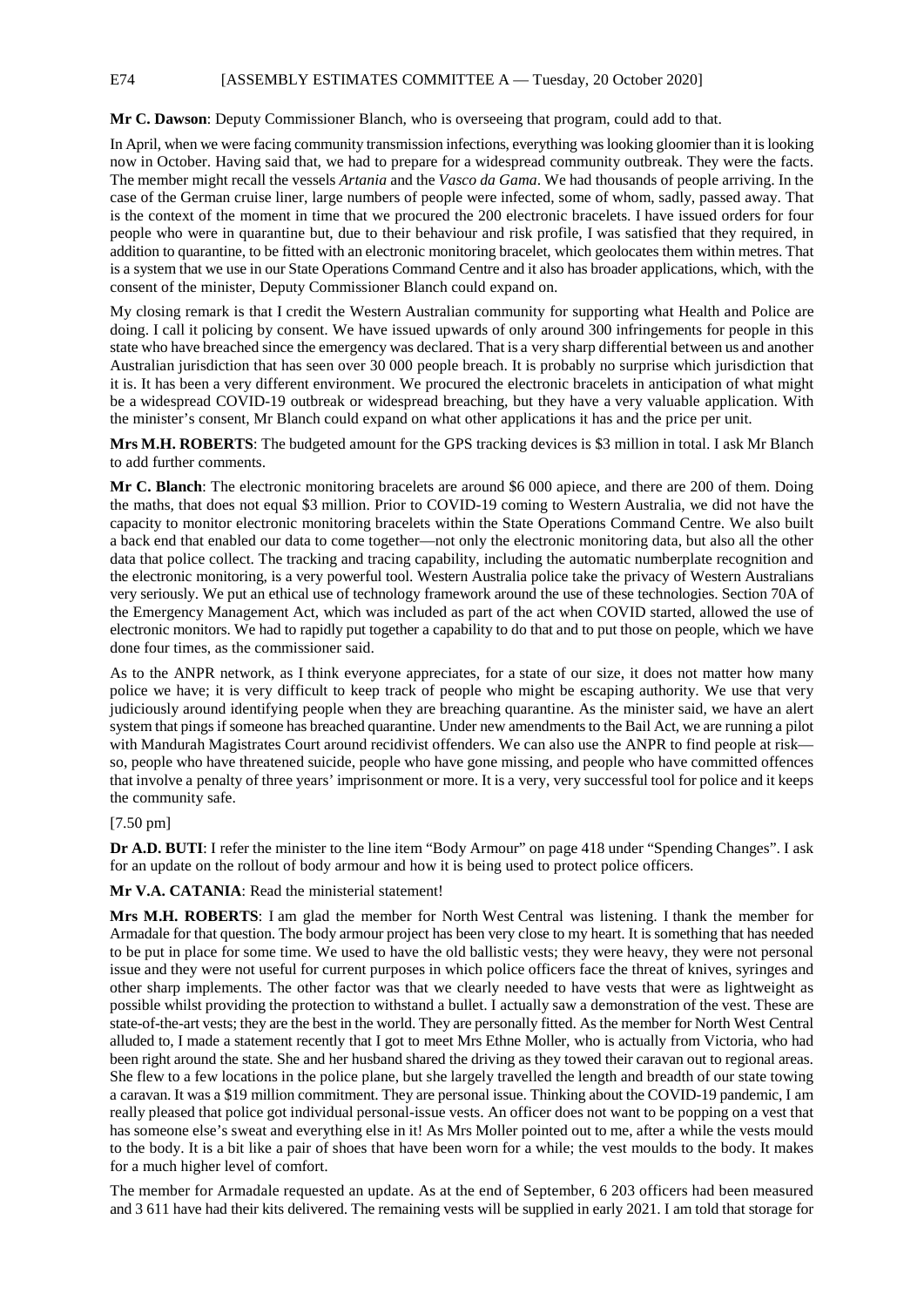those vests has been installed at 98 sites so far. By sites, we generally mean police stations or units. It is very important that police have a proper, what I will call, airing cupboard. It is not quite an airing cupboard, but these vests do need to be stored appropriately.

**Mr P.A. KATSAMBANIS**: On that same item, in an earlier response to the member for Mount Lawley, the minister indicated that the cost of that program was about \$19.2 million. In last year's budget and in her ministerial statement in, I think, April 2019, the cost was indicated to be \$15.4 million for 6 200 vests—three more than had been measured up, so around about the same. What explains the 25 per cent increase in the cost of the rollout of the body armour from last year's budget and the minister's press release of 13 April and now?

**Mrs M.H. ROBERTS**: Quite obviously, since last year's budget we have been through that selection process and let the contract. Inspector Brett Baddock headed up that process for us. Effectively, we have spared no expense. We have bought the best possible vests for our officers. As I said, they are state of the art. They are exceptional in terms of the calibre of bullets and the proximity from which someone can fire one of those bullets at the vest and for it not to impact on an officer. We have the very best, and that is what the total cost has come in at.

**Mr K.M. O'DONNELL**: On behalf of most Western Australians, I wish to thank all police officers for their commitment and dedication to keeping us safe during these times.

I refer to the fourth paragraph on page 419 of budget paper No 2. The heading at the top of the page is "Keeping Communities Safer Together". There will be 800 additional police officers, which is a very good thing. It also says that there will be an additional 150 officers in the next four years as part of the recovery plan, which will take the number to just under 1 000. Besides those additional police officers, how many will go through over the forward estimates—this year and the next three years—to take it well over 1 000?

**Mrs M.H. ROBERTS**: I will get one of the advisers, maybe the commissioner, to give the member some further detail about the numbers we will need to cover for attrition. All of the officers we have committed to are over and above attrition. The member will be aware that we have already delivered about 150 officers within the last three years. A hundred were for the meth border force, 25 were for the regional enforcement unit on regional roads, a number were for the 24-hour and extended-hours police stations, and some others were allocated to domestic violence matters and other tasks, taking the total number to about 150. The 150 we committed to in April are already training and, in committing to a further 800, that will take our total to 1 100. Committing to that 800—that is 200 per year—it is starting this year. I did hear someone suggest that they were being back-ended. I understand that is a technique that some governments have deployed at various times. It is not something that we are doing. The 150, plus the initial 200, are in the 2019–20 budget, they are in this budget and they are underway. In addition, there is the 200 in each of those three out years, taking the total to 950, or an overall total of 1 100 provided by the McGowan government. In addition to that—the member is quite right—we will need to cover for attrition. I will just pass over to the commissioner to talk about those kinds of numbers because we are planning for that at the academy. We really are ramping up the number of recruit schools through the academy.

**Mr C. Dawson**: In regard to the totality of the additional police officers, the number of 950 means that in the first financial year a total of 350 additional will be recruited, and thereafter 200 per year for the following three financial years to make a total of 950 FTE. We have already recruited the first 150 police officers that were announced by the government in April this year; therefore, while they are appropriated in this current financial year, we will have completed that recruitment and graduating process in April of next year. The first 150 will have completed their full 27–28 weeks training. Taking into account the matter of attrition, we are planning for an average of 330 full-time equivalents per annum, which takes into account the additional officers plus the natural attrition that will occur with people resigning and/or passing away. With that, that is the estimate that will be required per annum. Obviously, a big recruiting campaign is underway. Mr Dreibergs may have further details should the member wish for any further information.

## [8.00 pm]

**Mr G. Dreibergs**: I have nothing further to add.

**Mr V.A. CATANIA**: It is fantastic that the budget provides for so many extra police officers. With these new police officers in the budget, is there a policy in the police force that there has to be a minimum of three police officers at a police station?

**Mrs M.H. ROBERTS**: The smaller stations have two. There are no single-officer stations. There were single-officer stations during the Court government but we got rid of them when the Gallop government was elected in 2001. The member's father actually campaigned on that issue from opposition.

**Mr V.A. CATANIA**: It is good that we share the same vigour to try to get more police officers. Are there any single-manned police stations at the moment, particularly in regional WA?

**Mrs M.H. ROBERTS**: There is single officer staffing rather than manning at a station. I understand that the member is aware of one such station.

**Mr V.A. CATANIA**: Yes.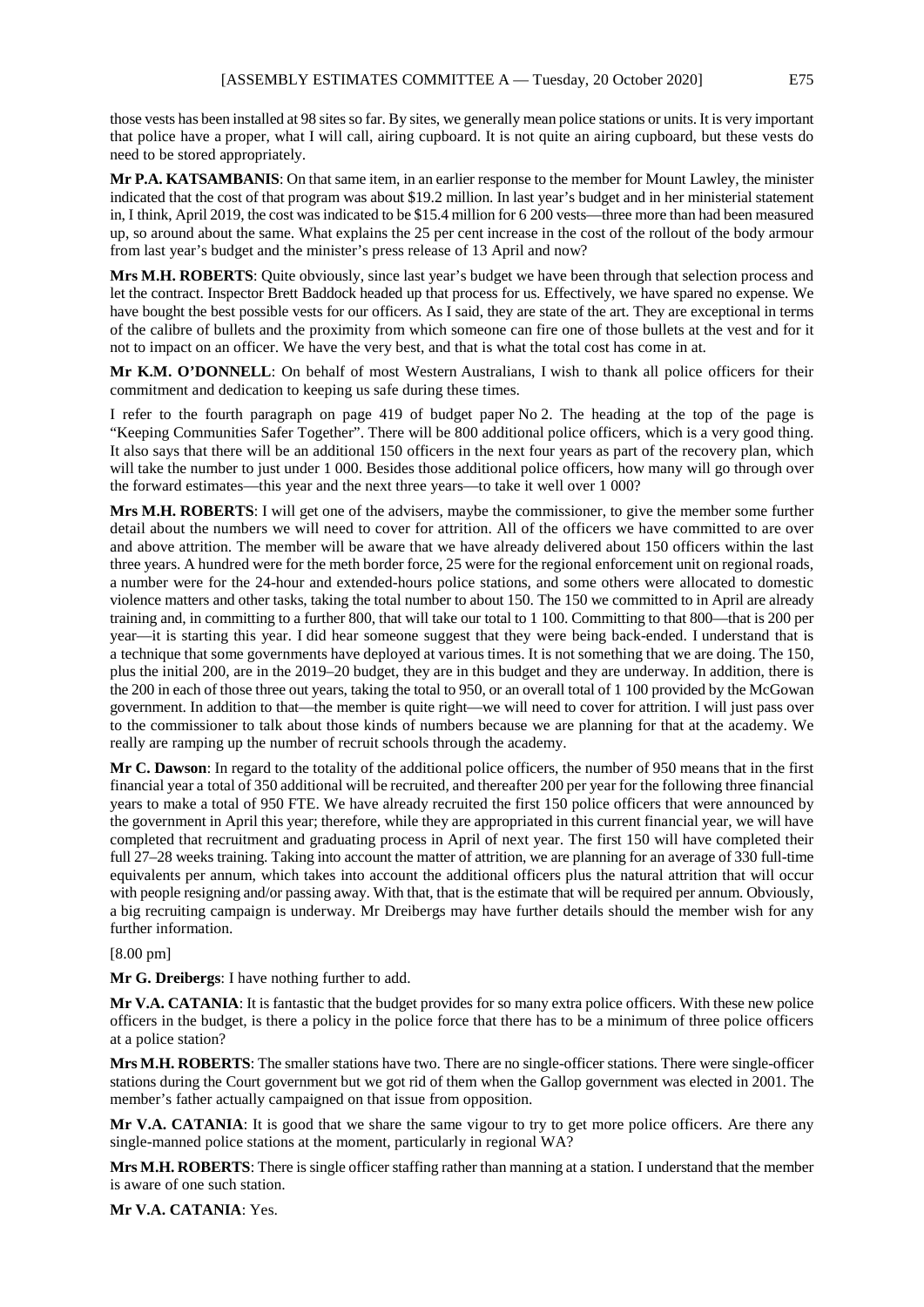## E76 [ASSEMBLY ESTIMATES COMMITTEE A — Tuesday, 20 October 2020]

**Mrs M.H. ROBERTS**: I think Mr Dreibergs might have some information on that because in his role as deputy commissioner, he has responsibility for regional Western Australia.

**Mr V.A. CATANIA**: They are all good police officers, by the way, who do a fantastic job.

## **Mrs M.H. ROBERTS**: They do.

**Mr G. Dreibergs**: If the member is referring to Pannawonica and Paraburdoo Police Stations, they have recently been assisting in the Exmouth police district to cover the Coral Bay issue with extra persons there on school holidays and over this period of time with lots of people travelling up north. We have had officers from two locations working in Coral Bay. We always deploy our resources in the best possible way that we can to meet the greatest needs at any point in time. In those two locations, yes, we have had officers away working in Coral Bay.

**Mr V.A. CATANIA**: That is interesting, because I thought that maybe police officers might be on leave and therefore the stations cannot have anyone come in and that is why they have only one police officer. The minister might want to check that out. I am glad that Mr Dreibergs mentioned Coral Bay and Exmouth—this is a further question about police resources—especially at the moment, with the influx of tourists. I think there was an influx of 20 000 people in Exmouth and 6 000 in Coral Bay, with no extra police officers resourced to Exmouth, which covers Coral Bay. Exmouth has four police officers, and no police in attendance, with 6 000 people down the road at Coral Bay. Exmouth's four police officers would normally cover the 2 500 who live and reside in Exmouth.

**The CHAIR:** Is there a question at the end of this?

**Mr V.A. CATANIA**: With an influx of 20 000 people in Exmouth plus 6 000 down the road, will there be any extra police resources in not only Exmouth, where they are desperately needed, but also resources, police officers, in Coral Bay?

**Mrs M.H. ROBERTS**: Of course, the Commissioner of Police allocates police officers to where they are needed and if he thinks police officers are desperately needed somewhere, he sends them there. He obviously gets advice about regional WA from Deputy Commissioner Dreibergs and Assistant Commissioner Jo McCabe, both of whom the member would be familiar with and would see regularly in his electorate. I understand that there have been significantly greater numbers of people visiting Coral Bay. It is anticipated that the kind of season of tourists and people enjoying Coral Bay will probably be much longer. We are expecting that to be extended. As the member is well aware, Coral Bay is a beautiful place for families and individuals to go on holiday to fish, swim, camp, whatever. One of the factors that the police take into account is crime in an area; that is, how many call-outs there have been and the purpose of those call-outs. As the member is well aware, in season a roster of police goes from Exmouth to Coral Bay. Officers are from time to time deployed from Carnarvon to Coral Bay, which is a much further distance to travel. I understand that Kim Massam, the superintendent for the region, met with the development commission and perhaps the shire to talk about the additional resources that are needed right across a range of government agencies. The police are very happy to participate in those talks. I think that on occasions—Mr Dreibergs or the commissioner can clarify this—and during key times, police officers will use hotel or private accommodation in Coral Bay if they need to stay there —

#### **Mr V.A. CATANIA**: If they can get it.

**Mrs M.H. ROBERTS**: If they can get it, yes. They have arrangements in place. I understand why the member is asking the question. It is not just a population base that determines police numbers; it is also the level of crime that comes with it, and I suspect that there is not a lot of crime necessarily in Coral Bay. I will ask the commissioner to talk.

**Mr C. Dawson**: In regard to the resource allocation, I reserve the right to deploy officers where they can be best utilised to protect the community throughout the state. We obviously take note of not only population density, but also the number of liquor outlets, the road traffic and safety issues associated with people travelling up and down particularly regional highways, and myriad other datasets. Obviously, in regard to the specific locality of Coral Bay, Superintendent Massam was scheduled to meet with the Coral Bay Progress Association only yesterday but, unfortunately, it was cancelled, not by the police, and has to be rescheduled. It is ongoing dialogue with the local progress association and the local community. We are heading into a warm weekend this weekend. As we do in the metropolitan area, we will put additional resources at Scarborough Beach, for instance, and we do that equally in regional areas when there are not only events but extra holidaymakers. I do not say that just because the member is sitting here; it is a fact. On average, the Coral Bay area has about 20 incident reports a year. By rate of offending, it is not the busiest locality but that does not mean that we ignore it. We routinely place officers there during peak season, as I am sure the member would be aware as a local member. One of the things that I am aware of is that the COVID-19 pandemic has resulted in a large influx of intrastate tourism. I have had to travel around a bit myself and I have seen the very vibrant movement of people. With the additional 150 officers, I have met with my senior executive team and we anticipate to put an additional 100 sworn officers throughout regional Western Australia, which will include the districts that cover this area. I will not necessarily particularise Coral Bay because we do not have police infrastructure there, but those are the sorts of discussions that we are having with the local community. Obviously, we will brief the minister accordingly should there be a resource requirement that says that is deserving of a permanent position. We will deploy as evenly as we can, depending on the demand and requirements.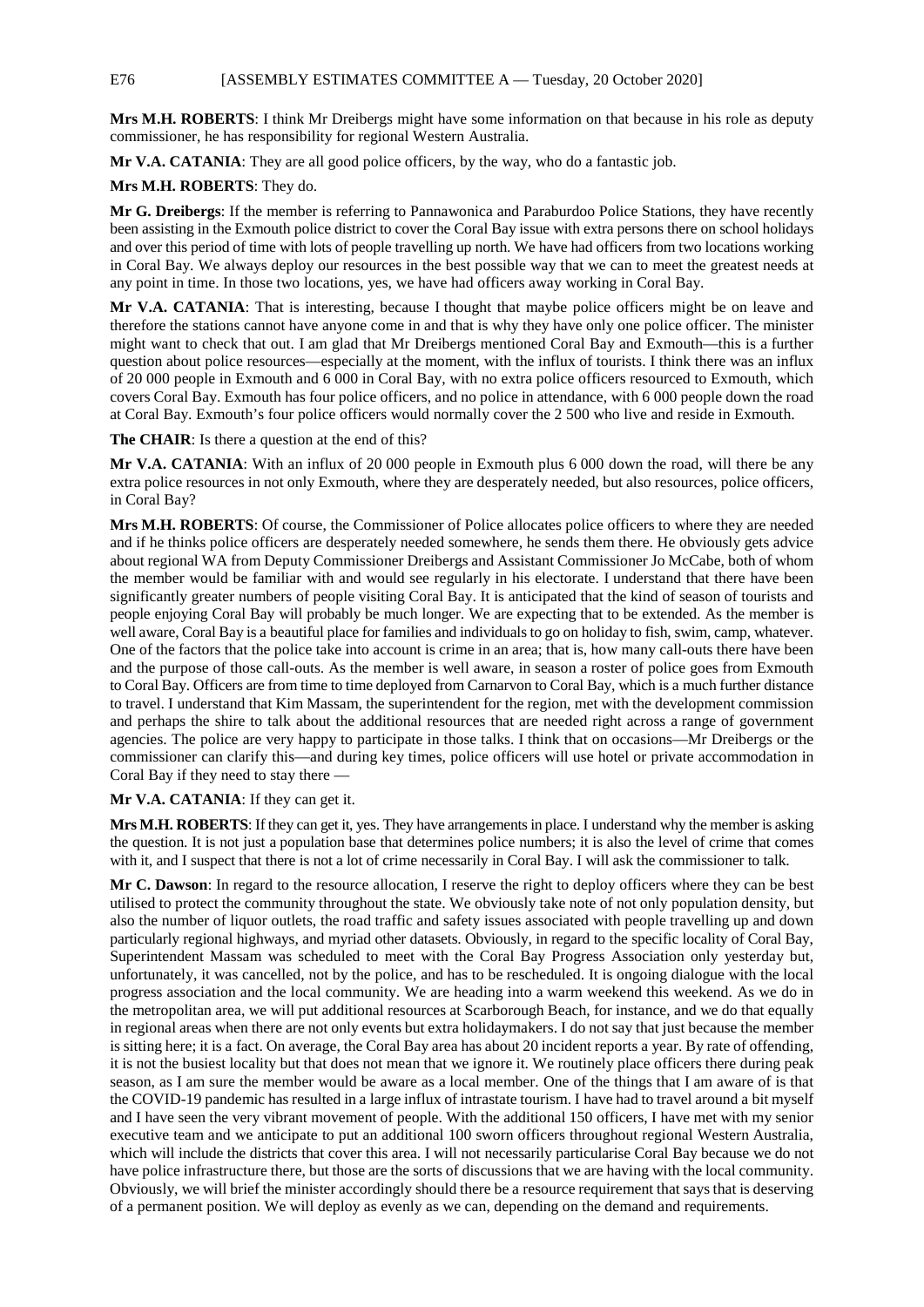**Mr V.A. CATANIA**: In terms of police resourcing, the commissioner mentioned Carnarvon and the influx of tourists. Mt Augustus is a classic example with three deaths in one week, which required a huge amount of resource from Carnarvon and Burringurrah and leaves those communities quite open. With the pressure that JobSeeker puts on a community like Carnarvon in terms of alcohol and drugs, police in Carnarvon are under immense pressure, as the commissioner would know, with not only the local population but also the influx of tourists, such as those who visit Mt Augustus.

Will any more resources be deployed to Carnarvon, because that is becoming a major issue?

[8.10 pm]

**Mrs M.H. ROBERTS**: I commend the member for North West Central for taking the opportunity to raise the need for additional resources for his electorate in the presence of the commissioner, the two deputy commissioners and other senior police personnel. I think they have got the message loud and clear; he has made the case. The commissioner will consider that along with all the other requests that he gets.

**Mr S.A. MILLMAN**: My question also concerns the 800 additional FTEs. As the minister knows, community safety is a very important issue in my community of Mt Lawley. We have a couple of a very active Facebook pages and the newly established Mt Lawley Neighbourhood Watch. How will the additional 800 police officers provide additional community safety, both in my community of Mt Lawley, working in concert with the Neighbourhood Watch, and across Western Australia generally?

**Mrs M.H. ROBERTS**: I thank the member for Mount Lawley for the question. As I have already highlighted, the commissioner will prioritise officers on a needs basis, but there are some clear areas of priority. There has not been much negative comment. Most people in the community have really welcomed the additional 950 police officers that the McGowan government has now committed to and they can see the benefits of that. I see that a very small minority of people think that will mean we will get a police state and just lock up more people in jail. That is certainly not the intent. The police do a lot of proactive work in the community. Those communities that are lucky enough to have a police and community youth centre in their area know that the work that police do with youth in those centres is sensational and deters people from getting involved in crime. Even where there are no PCYCs in regional communities and other places, there are Blue Light discos and police get involved in football and basketball matches. They do a lot of really proactive things.

We have found that the mental health co-response teams have been an incredibly effective way of dealing with people. We do not want people to continually give rise to police call-outs. The mental health co-response teams can link people with the mental health assistance they need by getting them in front of their practitioner or getting them some appropriate support. That avoids them getting in trouble with the law and future police call-outs.

There are currently a lot of demands on our police officers. Mental health and drug issues are at the forefront, as is domestic violence. The number of domestic assaults is on the up right around Australia. Some of that is potentially attributable to the impacts of COVID. I am sure that people around the world are analysing that. When we put a priority on educating the community that an assault in the home is not a private thing but is an assault and a crime that needs to be reported to police and that the perpetrators need to be dealt with, we encourage more people to come forward and report it. We have provided those support networks.

I am very excited about the additional number of police officers. I know that the commissioner is looking forward to sending some more officers out to regional Western Australia. Again, I commend the member for drawing attention to Mt Lawley and all the suburbs that make up the beautiful electorate that he represents, as I would only have expected him to.

**Mr P.A. KATSAMBANIS**: I refer to the fourteenth dot point on page 420 under the heading "Keeping Communities Safer Together", which starts on page 419 and continues to page 420, which is about workforce safety, health and welfare. I think we are all supportive of a very positive and safe workforce environment for our police officers, who do such a great job. Can the minister provide an update to the house on any progress that has been made around police compensation, which has been promised by both sides of politics for a long time; and whether it is anticipated that the legislation that is required to give effect to that compensation piece will be introduced into this place during this term?

**Mrs M.H. ROBERTS**: Yes. I anticipate giving an update on that in the course of the next month or so.

**Mr P.A. KATSAMBANIS**: Does that mean that legislation will be introduced or not?

**Mrs M.H. ROBERTS**: The member will be aware that we made some commitments about police-specific compensation at the last election. We have already moved on some elements of that; for example, we have put in place the \$16 million redress scheme. That is a first in Australia. Nowhere else has any government in Australia moved to try to provide some recognition of wrongs that were done in the past. The member also knows that police officers used to be dismissed under section 8, which is the same section of the Police Act used to dismiss those who had brought themselves into disrepute some way or another. That was a pretty undignified way of leaving. We have had a planned process for this. We have amended the Police Act so that officers who need to retire because they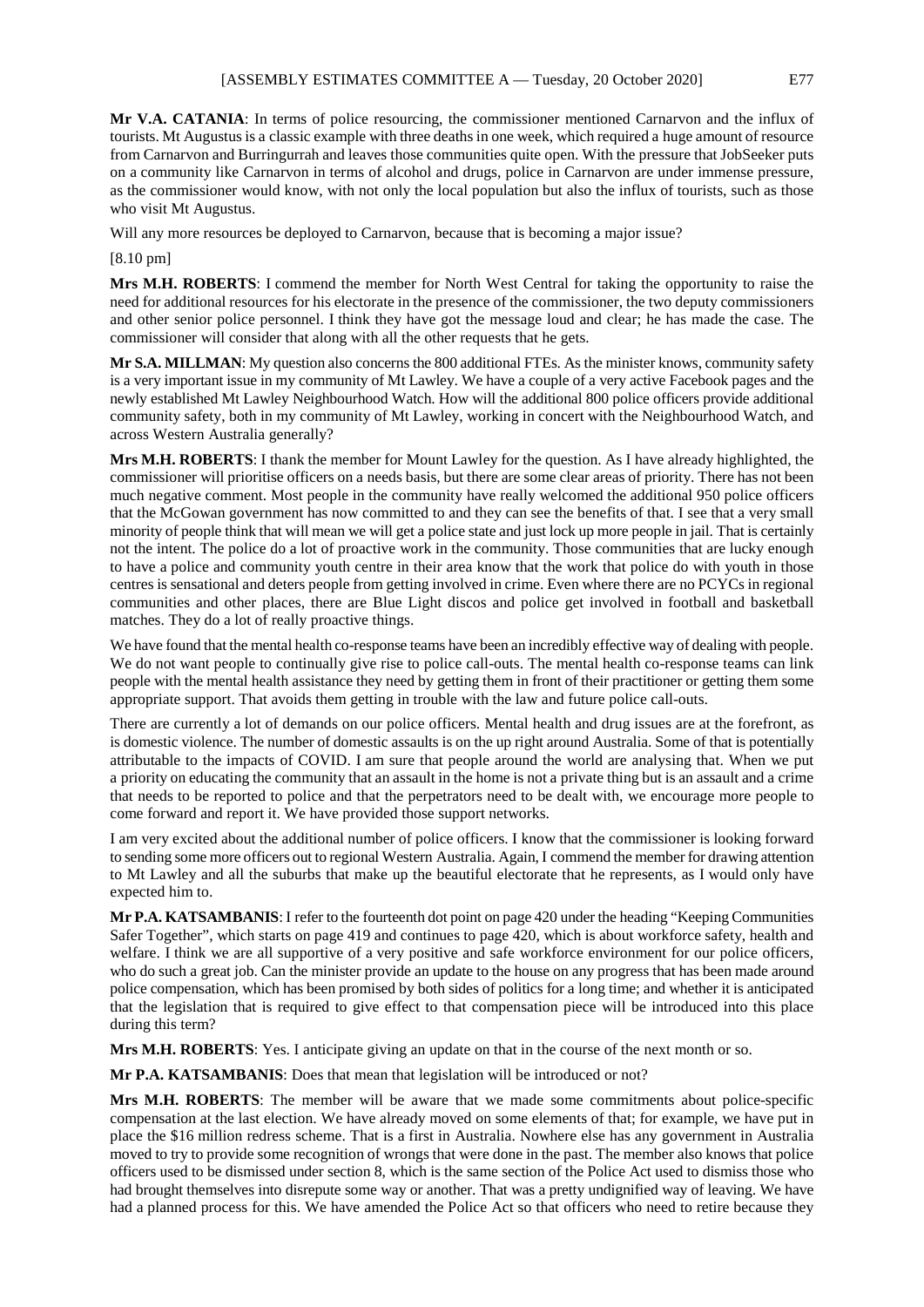are medically unfit are no longer sent out through section 8, which is the same section under which those officers who might be deemed to be corrupt are dismissed. We have moved, with the support of the Medically Retired West Australian Police Officers Association, to implement the redress scheme, which, I think, concluded in May of this year.

Although people say that police do not have any workers' compensation, that is not a true statement overall. Many elements of the treatment of injured and sick police officers are superior to those that other workers get, and rightfully so. Police officers run towards danger and put themselves on the front line, so they need to have that support. Our police officers can have up to 168 days of sick leave, for example, and all their medical expenses are covered. People in other workplaces, such as nurses, teachers, bus drivers or whatever do not get those kinds of leave entitlements or that automatic payment of their medical bills and support. If, for one reason or another, 168 days of sick leave in a year is not enough to recover, they can apply to have that extended. Over the years, there have been a large number of examples of that being extended. There are people who have had a year or more worth of sick leave on full pay with their medical bills paid. Some years ago, we also moved to ensure that medical expenses could be paid post-retirement and we put a process in place for that. That was something that I initiated and was carried on by John Kobelke. I think the legislation was finally brought into the Parliament by Christian Porter. I thank him for the recognition he gave me for instigating that scheme when he introduced that legislation. The gap is complicated because it is not just about standard workers' compensation. If police wanted standard workers' compensation like every other government worker, they could have had it 20 or 30 years ago. Police officers do not want to give up their existing entitlements to 168 days of sick leave a year, with the right of extension; the right to have all their medical expenses paid whilst they are on the job; and for those ongoing medical expenses to be paid post-retirement. We will not take any of that away from them. The gap is a termination payment for those who need to be terminated, and we are nearing a stage where I will be able to make an offer to the WA Police Union and put something forward, and I look forward to doing that.

#### [8.20 pm]

**Mr V.A. CATANIA**: I refer to page 418 of budget paper No 2, volume 2, and the line items "Operation Heat Shield" and "Other COVID-19—Operating Costs".

#### **The CHAIR**: What number sorry, member?

**Mr V.A. CATANIA:** It is under "New Initiatives" in the table on page 418. Is the minister able to detail how many people in hotel quarantine have had their fees waived under the hardship program? Does that come under "Operation Heat Shield" or "Other COVID-19—Operating Costs"?

**Mrs M.H. ROBERTS**: No. Operation Heat Shield was \$5 million that we allocated for the period from last November to April, mainly for overtime, so that we could deploy officers over the summer period. It is a worldwide phenomenon that crime increases over summer. In summer periods, people are outdoors, socialising and enjoying themselves or whatever, so we tend to see more assaults and more crime, and, also, kids are on school holidays and we see more shoplifting and other events like that. Therefore, that was really a crime reduction strategy to have a visible police presence in key areas, whether it was the city, Northbridge, Joondalup or Armadale, or country centres. A proportion of that money was spent in regional Western Australia, but most of it was spent in metropolitan Western Australia, but it is nothing to do with COVID.

**Mr V.A. CATANIA**: As I said, does hotel quarantine come under "Other COVID-19—Operating Costs" in terms of any fees that have been waived due to hardship? Do people who have had their fees for hotel quarantine waived because of hardship come under the police budget at all?

**Mrs M.H. ROBERTS**: The costs of hotel quarantine and any waivers associated with that do not come under Police; I understand it comes under the Department of Health. The Commissioner of Police has just prompted me that it also comes under the Department of Communities. Health has a major role; the Department of Communities looks at the hardship cases.

**Mr P.A. KATSAMBANIS**: Just a further question on Operation Heat Shield. The minister explained the purposes of Operation Heat Shield, and \$5 million was allocated in the budget for it. I have asked a question on notice about this. I note that the largest portion of overtime costs allocated to Operation Heat Shield was in May this year, when more than \$1 million was allocated. It is interesting that a large part of Operation Heat Shield was for the city and Northbridge, but nightclubs were not allowed to be open in April and May. Therefore, why was almost 40 per cent such a disproportionate amount—of all the funds expended on overtime through Operation Heat Shield between December and June expended in April and May, when Northbridge was at its quietest?

**Mrs M.H. ROBERTS**: There were some quiet periods in Northbridge in terms of dealing with night-time activities. Pubs and clubs were largely closed. There were plenty of photos on social media and elsewhere of James Street with no-one standing in it. I understand that \$1.3 million of that \$5 million funding was allocated to regional Western Australia, so it is not fair to categorise it as a Northbridge and city program. There was \$1.3 million for the regions and \$3.7 million for the metropolitan area.

**Mr V.A. CATANIA**: Does it include Mandurah?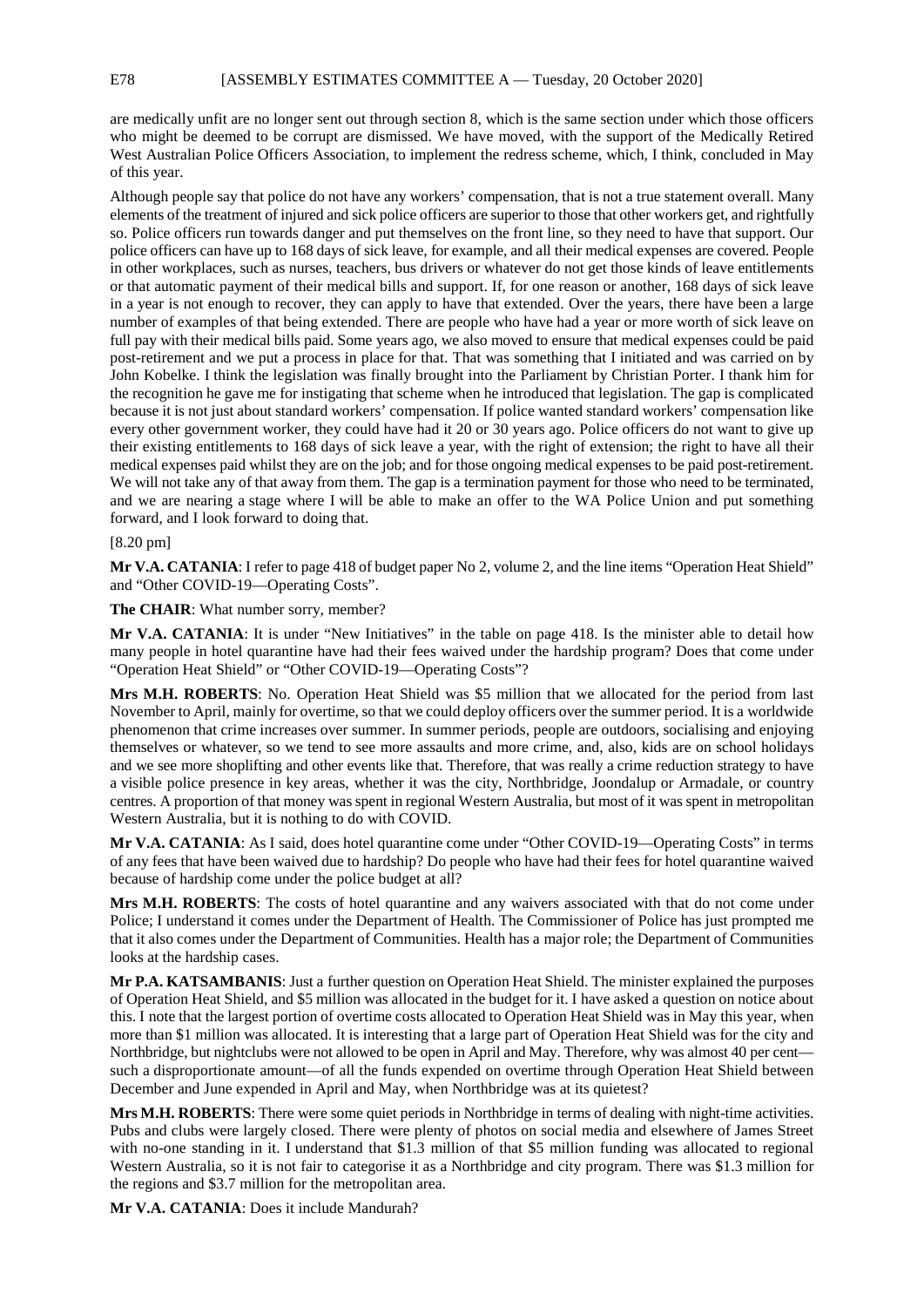**Mrs M.H. ROBERTS**: Mandurah is regional, yes.

**Mr V.A. CATANIA**: What about outside —

**The CHAIR**: Member, you are not asking the question at the moment.

**Mrs M.H. ROBERTS:** The member will have to ask the member for Mandurah about that; he will probably sing the answer for him!

Operation Heat Shield was a very successful program. In the metropolitan area, there were some 4 822 charges; 1 982 arrests; 1 228 summonses; 48 juvenile justice team referrals; 346 Criminal Code infringement notices; 6 281 retailer engagements, for which we got very positive feedback; 263 move-on notices issued; 1 643 homeless welfare checks; and 607 other referrals.

In regional Western Australia—pointing out that it is not just a Northbridge or city thing—there were 1 060 charges; 518 arrests; 197 summonses; 25 juvenile justice team referrals; 37 Criminal Code infringement notices; 1 607 retailer engagements; 51 move-on notices issued; and 1 038 licensed premise patrols. I understand that over that time crime was well below the five-year average. In respect of month-to-month expenditure, it was clearly allocated on a needs basis. Perhaps Deputy Commissioner Dreibergs might have some more detail on that.

**Mr G. Dreibergs**: Police expenditure of Operation Heat Shield money was spent evenly over a period of time. I am not sure what the accounting was in terms of the last expenditure in May, but I can tell the member that it was not just about focusing on events or Northbridge. It was very heavily focused on regional WA and metropolitan districts as well. It was focused on volume crime offending, so really targeting those who were involved in burglary, motor vehicle theft, assaults and robberies. We increased our sanction rate significantly. If we are talking about Perth in the month of May, we were quite effective in having a very high sanction rate for robberies, which meant that a lot of the money was spent on overtime towards officers doing investigations relating to offences that occurred during the period of Operation Heat Shield. Effectively, the way that Heat Shield operated was that there was a very high visible presence in the Perth CBD, supported heavily by an investigative approach in terms of targeting repeat, recidivist offenders in the CBD and outwards into all the districts as well.

It also targeted high-harm areas in regional WA. Meekatharra, Geraldton and other areas were targeted for high-harm around alcohol abuse in hotels, bottle shops and other places that were of high risk of causing harm to the community at that point in time. It was effectively used across the entire period; it was not just for Perth in the summer. It was very well planned over that period, right through to May. In an operational police context, we had monthly reporting from the districts. Each individual police district reported to us on every single operation they were conducting to target volume crime and to provide highly visible policing at that time.

**Ms E. HAMILTON**: I refer to page 419, under "Significant Issues Impacting the Agency", particularly with regard to the Aboriginal cadet program. As the member for Joondalup, I am quite fortunate to have the Western Australia Police Academy in my electorate. The minister and I have both attended quite a number of events; in fact, back in 2018 I attended the Aboriginal cadet program graduation, which was great. I would like details on the numbers from 2017–18 and the current numbers, and the plans for 2020–21.

**Mrs M.H. ROBERTS**: I thank the member for Joondalup for her excellent question and for her support of the police. I am very pleased that she was able to attend our recent police Remembrance Day ceremony at the Joondalup academy. The member's presence there was certainly appreciated. The member has asked about the cadet program. It has been in place for a while. Our commissioner has identified our police force as not having sufficient numbers of Aboriginal people. That is no more obvious than when people go somewhere like the Pilbara or the Kimberley. A high percentage of Indigenous people live in the general population, yet those who police it do not reflect that diversity. We are really keen to have a more diverse police force that reflects the general community. We want to see more Aboriginal people in the roles of police officers or auxiliary officers. That is why the Commissioner of Police signalled that we would limit the intake of Aboriginal people into our cadet program in some years, now that it has been diversified to include Aboriginal people and people from culturally and linguistically diverse backgrounds. Regarding the program numbers that the member asked me about, I understand that in the cadet program in 2017, there were 10 Aboriginal people; in 2018, it was increased to 33 Aboriginal people; in 2019, there were 15 Aboriginal people and 10 people from CALD backgrounds; and in 2020, there were 13 Aboriginal people and 15 people from CALD backgrounds. As of 1 October 2020, 58 are cadets in training. Our next program will commence in January 2021.

### *Meeting suspended from 8.30 to 8.40 pm*

**The CHAIR**: We are dealing with division 28 and we now have a quorum. The member for Scarborough has the call.

**Mrs L.M. HARVEY**: I refer to the "WA Recovery Plan and COVID-19 Pandemic Response" on page 418. Regarding border security arrangements, can the minister advise whether the police officers who are currently working at the airport have their own facilities, including a crib room and a dedicated washroom, or do they need to share those facilities with the passengers at the terminal?

**Mrs M.H. ROBERTS**: I will ask Assistant Commissioner Paul Steel to respond to that.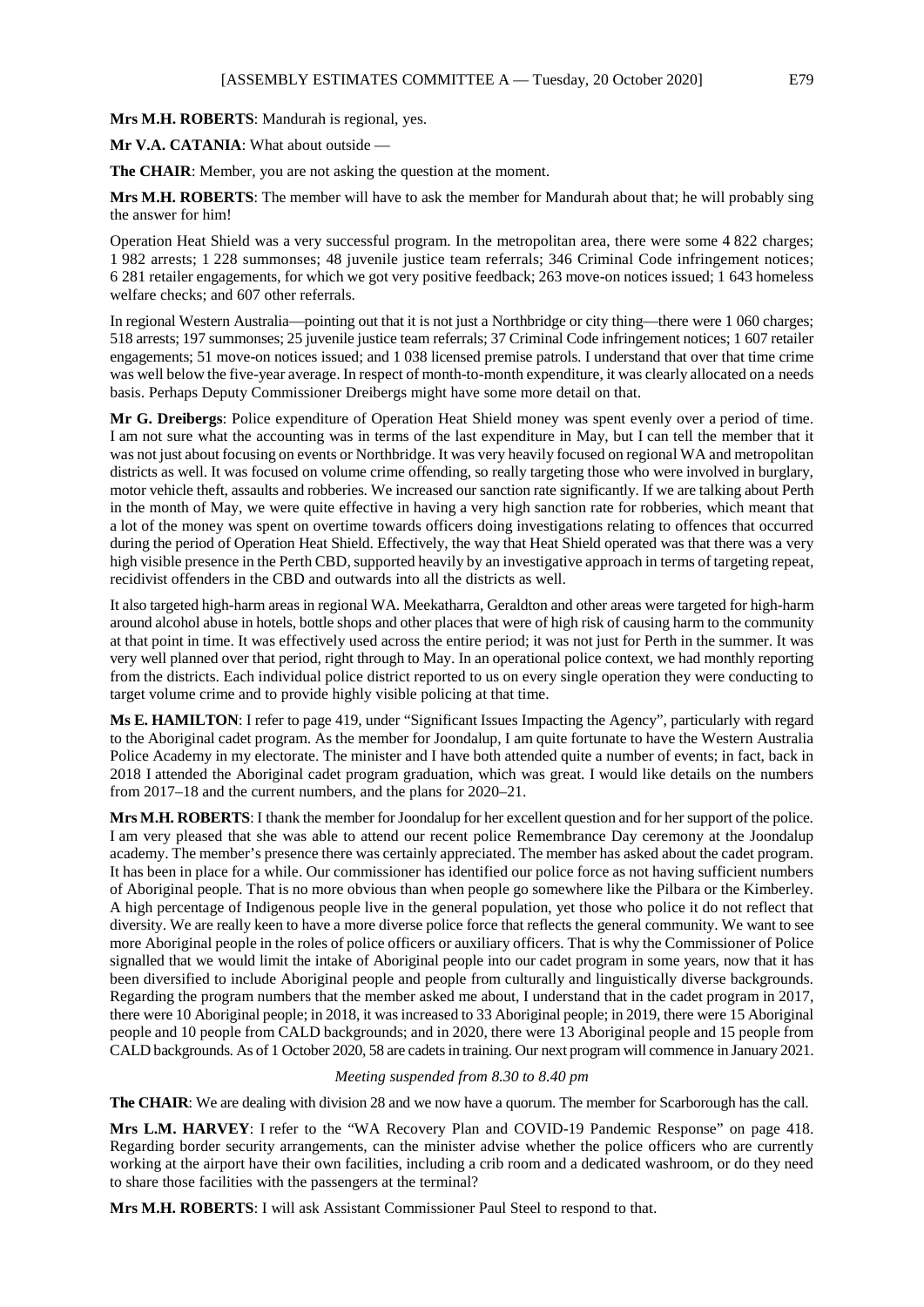**Mr P. Steel**: Yes, I can advise that, as we work our way through those locations—bear in mind there are multiple airports—we have arranged, through Health, to take over one of the private lounges that is not currently being used. Police officers are able to use that space. Police officers will move from terminal to terminal, so there may be occasions when they are not able to access private facilities, but they are available. We have made a significant investment in the spaces where officers process passengers. If members have been at the airport recently, as opposed to in the early days when trestle tables were set up, they will see we have invested quite heavily in booths designed by the health department with perspex to protect officers from interacting with people who might be COVID-positive. As much as we can, we have tried to make sure that those officers are catered for with their personal protective equipment, in comfort and via rostering to ensure they are not disadvantaged by working away from a police location.

**Mrs L.M. HARVEY**: Can the minister advise when the arrangements were made for the lounges? On what date were the lounges made available to police officers?

**Mrs M.H. ROBERTS**: I will refer that question to AC Steel.

**Mr P. Steel**: That process happened more recently when we moved to a single terminal. We negotiated with the airlines to come in at a single location. In the early days, that was not the case. Officers were using facilities within the airport or with the assistance of the areas used by the Australian Federal Police. It has been only in the past months that we have been able to utilise the lounges at those locations. As I said, it will not always be the case depending on which terminal police officers are at, but when we have been able to coordinate lounges, it has been the case.

**Mrs L.M. HARVEY**: Is any cost being borne by WA Police for the use of those facilities?

**Mr P. Steel**: At this stage, WA Police is not funding the lounge. It is being supported through Health. However, on an ongoing basis, as the Health footprint is not as prevalent at the airport, that arrangement may change. The costs relating to the additional equipment, the personal protective equipment and the desks et cetera, have been borne by WA Police.

**Mrs L.M. HARVEY**: Further to the cost of the PPE and equivalent, what PPE are the officers provided with and how many changes are they permitted per shift?

**Mr P. Steel**: The use of PPE has changed as the pandemic has progressed. In the early days, the advice from Health in terms of what PPE was required, how long it could be used for and what stocks of PPE were available, varied quite rapidly. Compared with some other policing jurisdictions, we were one of the only policing jurisdictions that put in place a very early process to monitor and ensure that our police officers have sufficient personal protective equipment. One of those purchases was re-usable masks. They do not look particularly pretty. They are black, they look quite confronting and, frankly, they are difficult to speak through. We had a health assessment done because the safety of our officers during airport processing is paramount. One of the pieces of advice that Health came back to us with was that using those re-usable masks, although they were personal issue and we were trying to do the right thing, increased the risk to officers because they had to talk louder. It meant that the masks would move and they had to continually move the masks around their face. Every time they moved the mask around their face without changing gloves, washing their hands and those sorts of things, the risk of transmission increased. Health very kindly provided us with some guidelines on what masks were appropriate for that activity. That led to the creation of the desks with the barriers and the frequency at which those masks needed to be changed per shift. Officers are provided ample PPE to change gloves, glasses and masks with proper set donning and doffing procedures as often is required during a shift. That will vary from person to person. Although we can say that a disposable face mask may last a person one to two hours, if that mask becomes wet because of the amount of time someone is speaking or expiring, it needs to be replaced earlier. It may be that some officers are required to change their mask on a regular basis. A supervisor monitors the donning and doffing procedures at all times to make sure that when officers are putting on and taking off their personal protective equipment, they are doing it in a manner that minimises the risk of any infection. These are all lessons that we learnt and things that we did not think we would need to know seven months ago.

**Dr A.D. BUTI**: I refer the minister to page 418 of budget paper No 2 and the third dot point under "Significant Issues Impacting the Agency". My question relates to the COVID-19 WA recovery plan. What are the capital works priorities as part of the \$23.8 million allocated for the refurbishment of police stations?

**Mrs M.H. ROBERTS**: It is great to get a question from the member for Armadale about a police station other than Armadale Police Station that he campaigned on for quite a few years.

**Mr V.A. CATANIA**: Do not worry; I have a question coming.

[8.50 pm]

**Mrs M.H. ROBERTS**: Yes, I think something may be coming.

Excellent progress has been made in Armadale, and it will be a fantastic police and justice complex.

The line item the member referred to relates to the \$23.8 million that is part of our COVID-19 WA recovery plan. That is about doing small works at police stations, long overdue maintenance works and improvements at a range of police stations. The Western Australia Police Force basically highlighted its main priorities.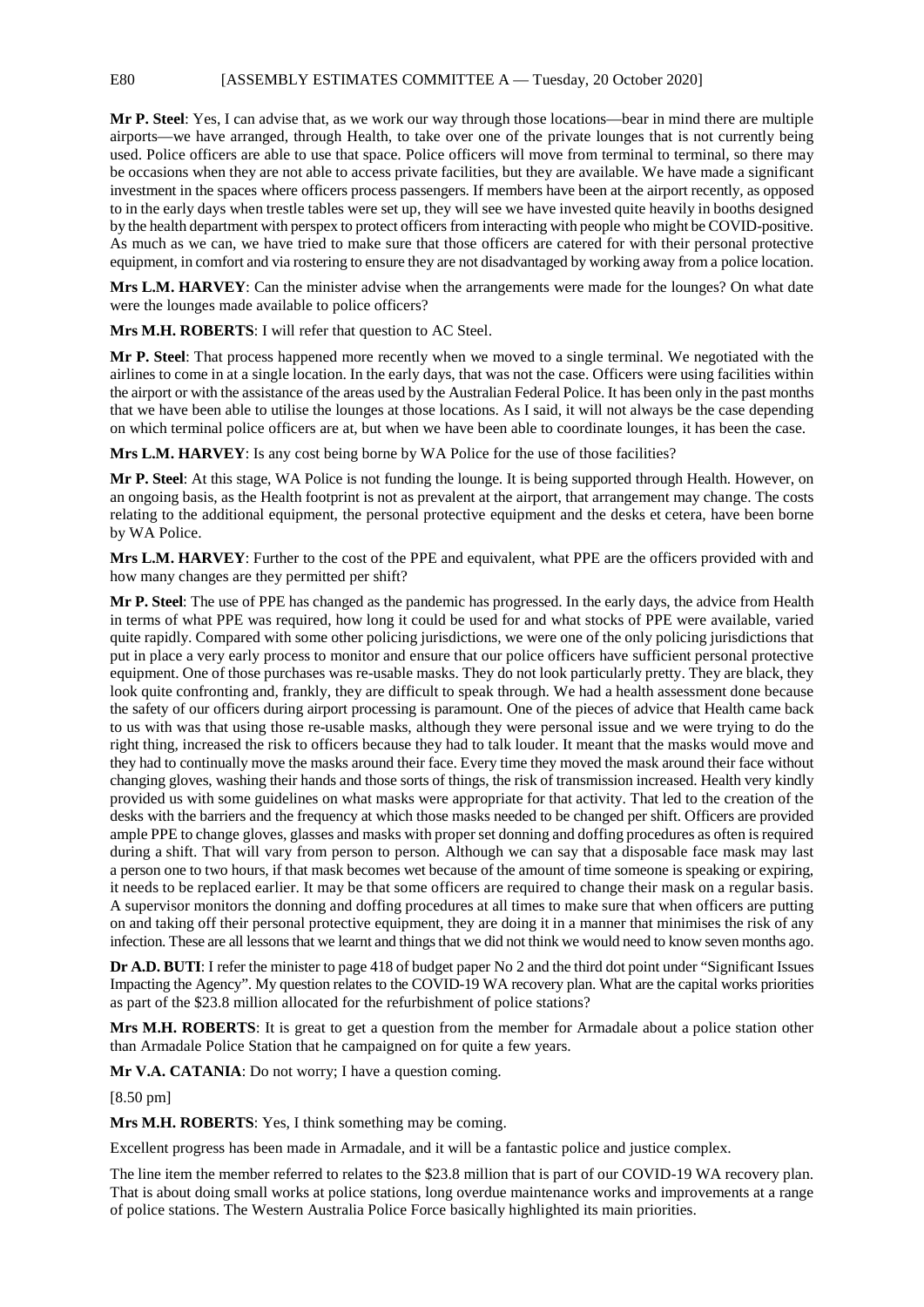Those selected include, in the metropolitan area, Belmont Police Station, \$1.5 million; Kwinana Police Station, \$2 million; Mandurah Police Station, \$2 million; Palmyra Police Station, \$2 million; and Rockingham Police Station, \$1.5 million. Regional areas got the bulk of the money, I think, with Laverton Police Station getting \$1.5 million. In the great southern, they are Katanning Police Station, \$1.5 million; Narrogin Police Station, \$2 million; Wagin Police Station, \$1 million; and Williams Police Station, \$1 million. In the Kimberley, they are Derby Police Station, \$1.5 million, and Kununurra Police Station, \$0.5 million. In the south west, they are Collie Police Station, \$1.5 million, and Donnybrook Police Station, \$1 million; and in the wheatbelt, it is Merredin Police Station, \$1.5 million. Some planning and administration fees are associated with that, which I understand total \$1.8 million. That gives that total of \$23.8 million. These works are obviously fantastic for those local police stations. I have been out to a number of them and the officers are pretty excited to see those works happening at long last. This will make a real difference to the working environment of many police officers in both metro and country areas, but it also means that given that they are in the scheme of building small projects, a lot of local builders and tradies will get that work, making those improvements in the local community. Hopefully it will help create a steady stream of work in this post-COVID environment.

**Mr V.A. CATANIA**: I am sure police officers in those areas that have some capital works are very excited. The north west has police stations in Exmouth, Cue, Onslow and Paraburdoo. Onslow Police Station, which is basically a donga on stilts, was built in 1968 or 1969; I cannot remember. Paraburdoo Police Station is very much the same. They are well and truly past their use-by dates. When will the capital works program hit the north west, given the fact that the engine room of our economy is coming from those places that I just mentioned?

**Mrs M.H. ROBERTS**: I was relatively recently at Carnarvon Police Station, which is one of the best police stations in regional Western Australia, rivalled only by the courthouse next door, which is even flasher.

**Mr V.A. CATANIA**: We were very happy to get the money for that one.

**Mrs M.H. ROBERTS**: Again, the member has made a case for some police stations. Unfortunately, we inherited a very long list of dilapidated police stations; very little had been done in maintenance of police stations for quite some years when we came to government. Getting this money through the COVID process has really been a boost to WA Police Force. I hear what the member has said about Onslow and other places and will take that into account when the commissioner next looks at his priority list.

**Mr P.A. KATSAMBANIS**: I refer to page 432. Under the heading "Details of Administered Transactions", there is a point about fines that have been derived from firearms licensing infringements. The budgeted amount was \$100 000 for the previous financial year, and the actual recoup was \$169 000. Is there an explanation about why we have had this increase in firearms licensing infringements? Is it because of poor compliance, is it because the police have had the opportunity to focus on compliance activities, or is some other factor driving them?

**Mrs M.H. ROBERTS**: The Firearms Act 1973 and the Firearms Regulations 1974 enable WA Police Force to issue an infringement as an alternative option to deal with firearms offences. These relate mostly to not renewing a firearms licence within three months of the due date. These infringements are issued by WA Police Force and have been for many years under the provisions of the act. There are also the Criminal Code Amendment (Infringement Notices) Act 2011 and the Criminal Code (Infringement Notices) Regulations 2015, which enable the Western Australia Police Force to issue an infringement as an alternative option to deal with criminal conduct for nominated minor criminal offences by issuing notices rather than going through the court system. I will ask the commissioner to comment further.

**Mr C. Dawson**: In regard to the firearm regulatory system, the member might note in the budget paper he referred to a greater amount in 2018–19. As a consequence of the number of firearm thefts, particularly from regional Western Australia—but not totally that, also metro—we put in a concerted campaign and did a number of operations to overtly inspect the security cabinets and security of firearms, which resulted in a higher number of infringements being issued. As a consequence of doing those audits, many of them of course without notice, we were satisfied that that really hardened the environment so that, in both regional and metro areas, owners and licensees were required to maintain the regulatory framework for securing firearms in a locked secure manner, as is required. We did infringe excessive numbers in that particular operation, and then we audited them further. That reflects an operational proactive matter.

**Mr P.A. KATSAMBANIS**: The Law Reform Commission review was finally completed in 2016 and I know that the minister asked the commissioner quite some time ago about an update into the reforms that New South Wales had done. Has there been any further progress with the review of our firearms legislation; and, if so, when can we anticipate either public consultation on that sort of review, or even legislation?

**Mrs M.H. ROBERTS**: I will get someone else to talk to that in a moment, but from a government perspective, I am a little disappointed that we have not been able to progress some of those reforms a little more quickly. I originally asked for some things that I thought were relatively simple and would have broad agreement, and perhaps we could act on those first. I suggested that rather than bog it down and have it too complex, I thought we could expedite matters and have a couple of tranches of firearms reform. We could put on the table those things that are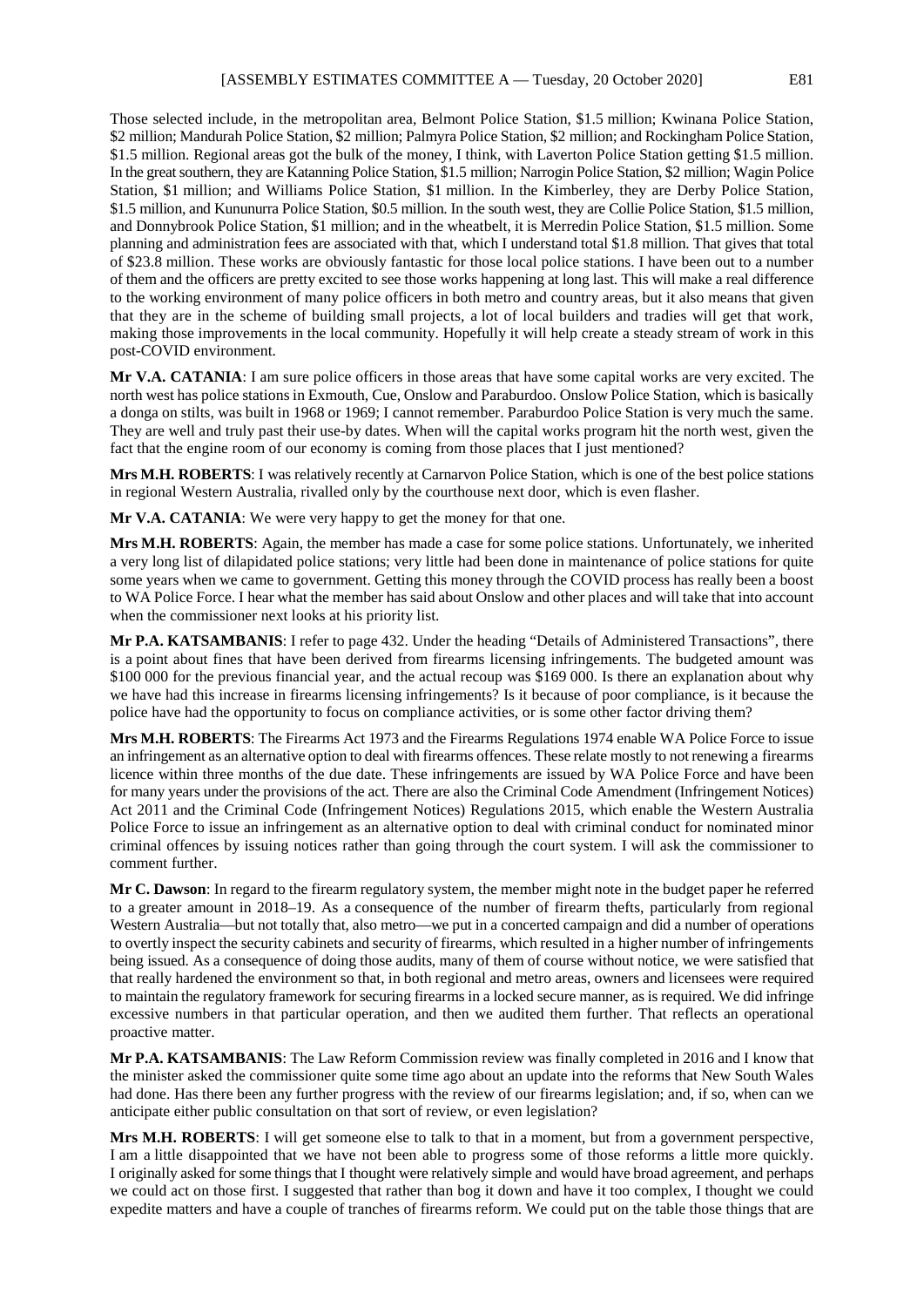simple and agreed broadly, and do those in the first tranche. We set up a firearms working group, which I will get someone to talk about in a tick, but with that firearms working group we have now got to a broad agreement about what should be in that first tranche. We are nearing a stage at which, hopefully, we will have a bill that will be able to be presented. If the bill is not able to be presented before Parliament rises this year, I would expect to give an update to the house about progress and on which elements are being progressed. There is quite strong involvement from the industry and interested parties on that firearms working group and I understand that they are all conversant with what is being proposed in that first tranche.

**Mr P.A. KATSAMBANIS:** Final further question —

**Mrs M.H. ROBERTS**: Sorry, I was going to get Deputy Commissioner Blanch to add some more. I am sure the member would want to hear from him; I think he might be his constituent.

**Mr P.A. KATSAMBANIS**: Not quite. My borders have not been sent that far north yet! Maybe at the next election along.

**Mr C. Blanch**: Obviously, nationally, it is difficult to get agreement across the states and territories with how we categorise firearms. I will say that as a result of the first tranche work we did in building the licensing and firearms system to bring it into line with the national system—the Australian Firearms Information Network, which is managed by the Australian Criminal Intelligence Commission—we have been a leader in police force jurisdictions to be able to access the right categories and details of firearms, but we are not licensing them out, to the point when other jurisdictions have come to us now, asking us to utilise the software that we have put in place. The firearms working group is working together to try to bring everyone into alignment. The movement of firearms and/or parts across the country poses significant challenges, particularly when they are categorised differently. We are seeking to have that alignment meet the requirements of the WA community and also making sure that all the states and territories are in strong alignment. Given that we are leading that work with the connectivity with the commonwealth system, I think we are in a good position to influence the other states and territories.

## [9.00 pm]

**Mr P.A. KATSAMBANIS**: The minister mentioned some of the relatively easier things to do. Permitting airsoft guns, with appropriate regulation, seems to be a no-brainer. Where have we got to with that? Have we progressed any further? It seems that it could be done by regulation, but, if it cannot, there appears to be pretty strong bipartisan support for it, so why can we not get it done?

**Mrs M.H. ROBERTS**: I am not sure whether we can describe the issue of airsoft guns as being a no-brainer, as such. I amended the Firearms Act some years ago to allow for paintball guns. We put in place a regime around that because my view was that it was being played broadly unregulated. All types of people were playing it, including lawyers, accountants, corporate groups, young people and older people. It was being played without regulation and it was felt that we could put in place an effective regime. I understand that effective regimes for paintball have been put in place in most places in Australia. However, there are some key differences between paintball and airsoft, and there are some greater hazards associated with airsoft. AsI understand it, airsoft is not permitted in any Australian state, and it would also require the involvement of the commonwealth. Again, I might be wrong about what the impediment is, but I think that importing airsoft guns into Australia presents a problem. There are also some problems associated with the National Firearms Agreement. I expect that Mr Blanch or someone else might be more familiar with the issues that WA police has with it. We attempted to work with Hon Aaron Stonehouse to see whether we could come up with a regime for airsoft, but the bill that he put forward certainly had quite a number of issues for police. The projectiles that are fired from an airsoft gun are very different from the paintball projectiles, for example. I understand there is a whole raft of issues with it, including being able to import the gun and the impediments to the National Firearms Agreement and so forth. That is why no state in Australia has introduced it. The member said that it is a no-brainer. Apparently, based on the advice of police, it is not as harmless as many people portray it to be and there are significant issues with it. I think the commissioner will add more to that.

**Mr C. Dawson**: The advice I have given the minister is confirmed in the sense that, presently, airsoft guns are a prohibited import, so it would require the commonwealth to change its position on it. The difference between what are known as paintball guns and airsoft guns is that paintball guns do not look like a conventional firearm. As the member may be aware, they have a large plastic bucket, basically, that sits on top of a pipe. They cannot easily be confused with a conventional looking weapon. The real risk that I see from a public safety perspective is that the airsoft weaponry looks in every respect like a military assault weapon. Most of them are designed to look like an AK-47 cum AR-15 Ruger mini. Those sorts of weapons are very often mistaken by the community and certainly by police officers. No-one would want a police officer to have to resort to a use-of-force application when someone was waving or carrying one of those around and potentially be involved in a lethal situation because they could not determine in a high-risk situation whether it was a replica airsoft gun or a real weapon. I have significant public safety concerns about airsoft guns that I have expressed to the minister. We have, in fact, had several offences whereby they have been found in Western Australia, and that, I think, requires some very careful advice to government about the policy position. Certainly from my position on public safety, I maintain those concerns.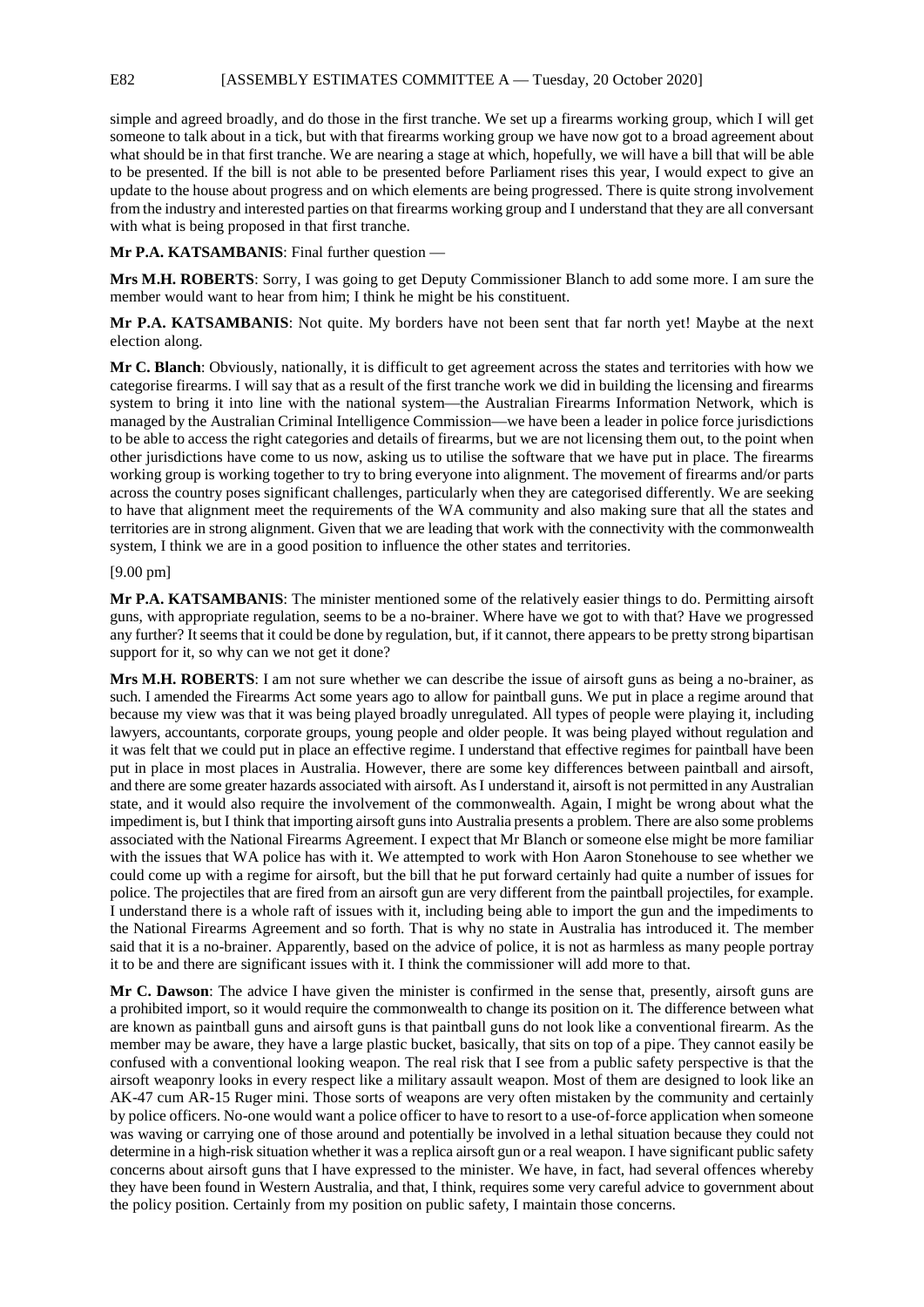**Mr V.A. CATANIA**: I am glad that the minister brought up paintball guns, because I wrote to the minister several months ago and asked a question about them in this house. I raised this very issue several years ago in this house in regard to using a paintball gun for cattle marking. Several pastoralists out there have had their application rejected to use a paintball gun to mark their calves. I want to know what the situation is concerning using what the paintball gun was developed for and was intended to be used for, which is cattle marking. Is that illegal and why are pastoralists being prevented from being able to use a tool of their trade?

**The CHAIR:** I think that is contrary to standing orders in that it is asking for a legal opinion, but the minister can work around it if she wants to.

**Mrs M.H. ROBERTS**: I am happy to work around it. The member for North West Central has raised this issue with me a number of times. I think that he has raised a sensible point, and I, in turn, have raised that with the police. Maybe the commissioner can provide the member with a response.

**Mr C. Dawson**: I am familiar with the matter, having been briefed on it. A number of pastoralists and people involved in the livestock trade are, in fact, licensed. I think that some of our people in the Department of Agriculture and Food are also exempt and able to use such weapons. I would invite any applicant who has had an application refused to further submit and/or correspond with me about that. It does not mean that I will automatically ask one of my delegates to approve it, but it is an option that is available under the Firearms Act.

**Mr V.A. CATANIA**: I have written to the Minister for Police and the response was that the minister was awaiting further advice. I have done that through the appropriate channels.

**Mrs M.H. ROBERTS**: The member has not given me the names of specific people.

**Mr V.A. CATANIA**: I think I have, but I will give them to the minister tomorrow if I have not. It would be nice to get a resolution to this.

Indulge me, minister. I am not sure whether it is under this section, but I refer to licensing and infringements. The minister may be aware of the case of a station owner who has a range and is going through the process of getting licensing approvals. Does Western Australia Police Force have a budget for going to court and pleading its case, knowing that the police may have deeper pockets than the person who is challenging or trying to get a licence? Is a budget in place for the police firearms licensing department to go to court to prevent a range, for example, from operating in Carnarvon?

**The CHAIR**: That sounds like shooting blanks to me!

**Mrs M.H. ROBERTS**: I would imagine that the firearms division and the police's legal unit work to a budget. I invite the commissioner to provide further clarity for the member.

**Mr C. Dawson**: The firearms branch is called our Licensing Enforcement Division. Obviously, it has a budget. There is not a particularised line in the budget for that that I am familiar with. In fact, I doubt its budget is particularised to the State Administrative Tribunal appeal process. The division appears regularly in the tribunal because, as the member is aware, that is the appropriate administrative tribunal that deals with appeals generally. We obviously prosecute through the criminal courts as well, but in terms of the appeal mechanism, that is a cost that we apportion to our legal area as well. We generally have the State Solicitor or one of our internal counsel assist, so it is basically in a funded type of process. I certainly do not put any corporate limitation on it by saying, "You can only process X number of appeals" or "I want you to limit what it is." At law, I am required to ensure that the licensing arrangements comply with the Firearms Act and the regulations. It is really predicated on the genuine need and the genuine reason why an applicant can, firstly, make an application, and secondly, my delegates assess whether the application has merit. If there is a contest about that, generally it goes through an appeal at the State Administrative Tribunal. There is certainly no allocated budget that I have mandated, and nor would I, to say, "You can only do a certain number per year." It really is on a supply-and-demand basis.

## [9.10 pm]

**The CHAIR**: I am mindful of the time. Although it is the same division, we have people from the Road Safety Commission. Members might want to consider that.

**Mr V.A. CATANIA**: I refer to paragraph 6 under "Keeping Communities Safer Together" on page 419 in volume 2 of budget paper No 2. It is about illicit drugs. Can the minister provide an estimate of the drop in the amount of meth coming into Western Australia given the fact we have a hard border? Has there been a drop and can the minister quantify that drop in the amount of methamphetamine hitting our streets?

**Mrs M.H. ROBERTS**: With the hard border, there has been a drop in the amount of methamphetamine and other drugs coming into the community. That has been one of the bonuses. Police have learnt a lot during this period. As the member would be aware, cracking down on people who perpetrate the misery of methamphetamine in the community is a key priority for our government. That is why we committed an additional 100 officers specifically to what we termed the meth border force and the 20 other support officers. The commissioner has dedicated many more officers than that from a range of divisions to tackle the scourge of meth. He and the two deputy commissioners,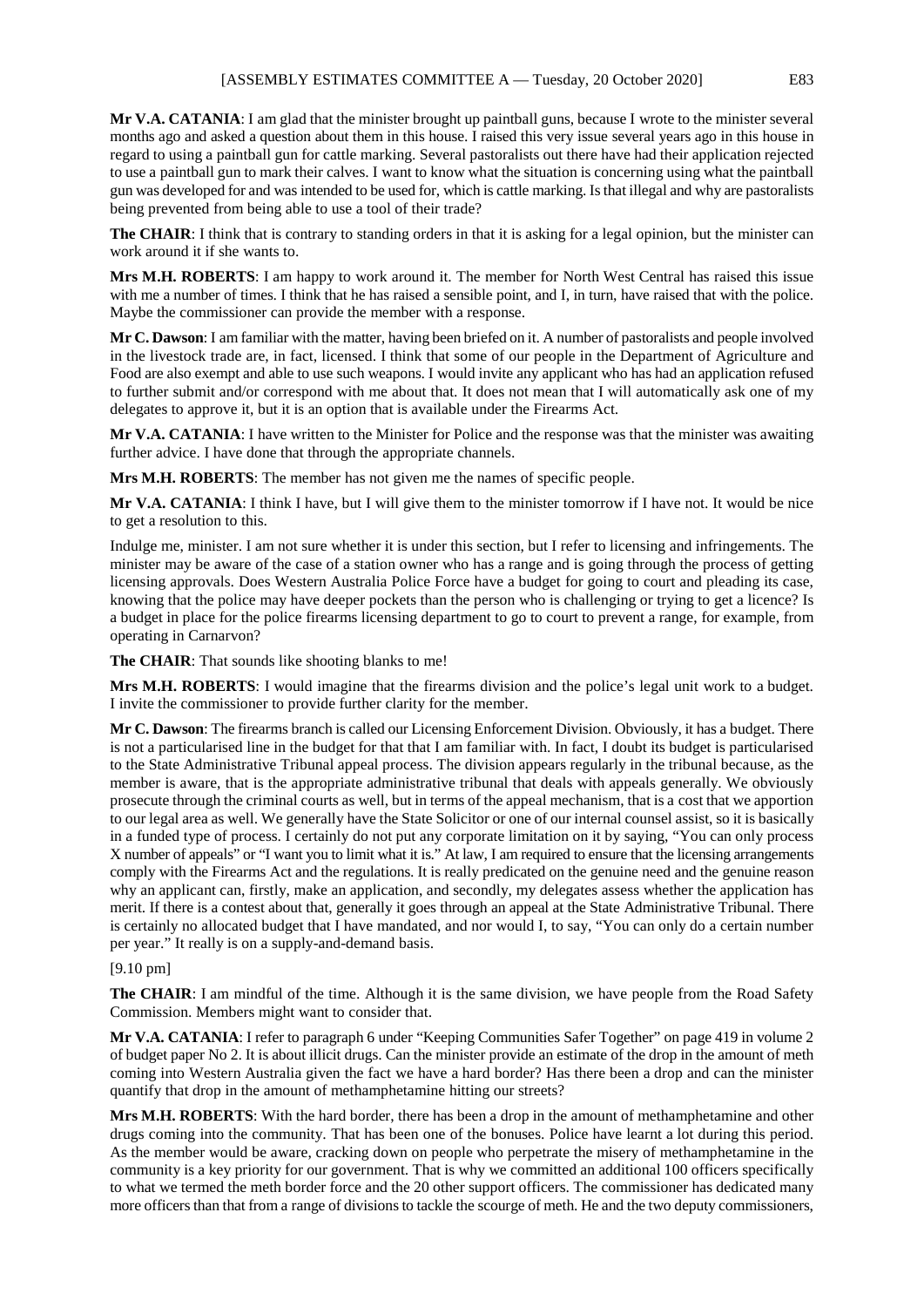and the whole force, are determined to reduce the amount of meth circulating in our community. We know that it is a driver of crime. Not like other drugs, which meant people did burglaries and theft and whatever, meth use drives violent behaviour and assaults. That is why it is important that we get on top of it. The commissioner will no doubt talk about the specifics of the impact of the hard border and what that has meant. There has been a large number of significant busts in recent times. We also know from wastewater results that the amount of meth being consumed in the community is well down.

**Mr C. Dawson**: My response to the question is that over the last several years, Western Australian police have been able to seize in excess of 2.3 tonnes of methamphetamine, mainly in the crystallised form. That is the illicit drug of most harm to Australians, particularly in Western Australia. One of the serendipitous ways, to a degree, of disrupting the meth supply has accompanied the border controls that I signed on 5 April, but it is not solely that. We have had a longstanding commitment through what the minister has already mentioned, the meth border force appropriation that was provided to us, not only with additional police but also with additional analytics. We have been very busy in building our intelligence and analytical capability. That is complemented through our numberplate recognition, our capacity to utilise more CCTV, through human source and through, to be blunt, basic detective and high-end tactical disruption of particularly the drug traffickers.

In my time as commissioner, and before that, we have never attempted to try to target drug users. We charge them because we find them in possession of it, but we focus our priority squarely at the drug trafficking top end of town. That is now being realised through very large seizures. Members would be aware that we recently seized nearly \$4 million cash out of one syndicate. There was also 14.8 kilograms of meth connected with that particular transaction. That is before the courts, but that is just a snapshot of the top end of town that we are targeting. We are also proceeding to seize a lot of assets. Why are we doing that? The direct correlation between particularly methamphetamine and substance abuse and crime is very heavily related. We know that through the drug use monitoring that we have done through the East Perth watch house, and now the Perth watch house, over 20 years. From the detainees who voluntarily submitted urinalysis, the meth detected in their system rose from in the order of about 20 per cent of detainees to upwards of nearly 75 per cent. That directly tells us not only the number of detainees but also the type of offences.

In this quarter, we have had a downturn of 32 per cent in all categories of crime. That was a global figure. In relation to burglaries, our most recent stats—these are now quite consistent over this recent period—have decreased by 58.3 per cent. That is 4 718 fewer burglaries in the past quarter. That was the average over the past five years. Equally, the offence of the theft of a motor vehicle has nearly halved—there were 45.6 per cent fewer offences. Stealing itself, over the five-year average, has now decreased in the last quarter to 47.8 per cent. We know that it is having a big impact. Yes, part of it is to do with the closing of the borders, but there has also been a downturn in air traffic, road traffic and maritime traffic. That does not mean we are letting off. In fact, Mr Blanch, amongst others, is leading a very concerted effort into the drug-trafficking syndicates and we are going way beyond Western Australia; we are going to the offshore high-end targeted syndicates that are sitting outside of our jurisdiction but which import drugs into Western Australia. We are not really getting much in the way of local manufacturing. It is an imported problem. We are also exporting our efforts.

**Mr V.A. CATANIA**: The commissioner mentioned the September quarter. Can the commissioner clarify what that means?

**Mr C. Dawson**: In the last three months, the number of burglaries, for instance, has decreased by 4 047 fewer than in the previous quarter. Over a five-year average, that equates to 4 718 fewer burglaries occurring in that three-month period. As a snapshot, we are seeing a real downturn in that. The only crime type that has gone up has been assaults. We are putting some strategies in, particularly for family violence assaults. They were not quite as easy to attribute straight. Part of the directions I signed earlier for the COVID-19 pandemic required people to stay at home. That meant some homes were less safe than others; having people domiciled as opposed to on the street. We saw less offending in certain licensed premises because they were not open, but there was a corresponding increase in some assault categories at home.

**Mr V.A. CATANIA**: Has the commissioner found that there has been a spike in the number of drug labs in Western Australian houses or premises because the hard borders have prevented it from coming in?

**Mrs M.H. ROBERTS**: It was certainly a concern for police given the advice was that most, if not all, methamphetamine comes into WA via import. It is no secret that most of it originates from China. People look for alternatives if they cannot get hold of methamphetamine, which we know they cannot. We know that the June quarter 2020 wastewater result is the lowest it has been in five years or whatever. We know the amount of methamphetamine being consumed in the community is right down. People are looking for something. I think some people are turning to alcohol and abusing it to a greater extent. The further fear is that people will go back to the bad old days of the drug labs that the member is alluding to and home-based manufacturing and manufacturing in cars, caravans or wherever. There was a period of time a few years ago when there would be a drug lab explosion just about every week. We are not back at that. I understand—I will get the commissioner to refer to it—that there have been some cases of people trying to manufacture their own drugs but it is not across the board.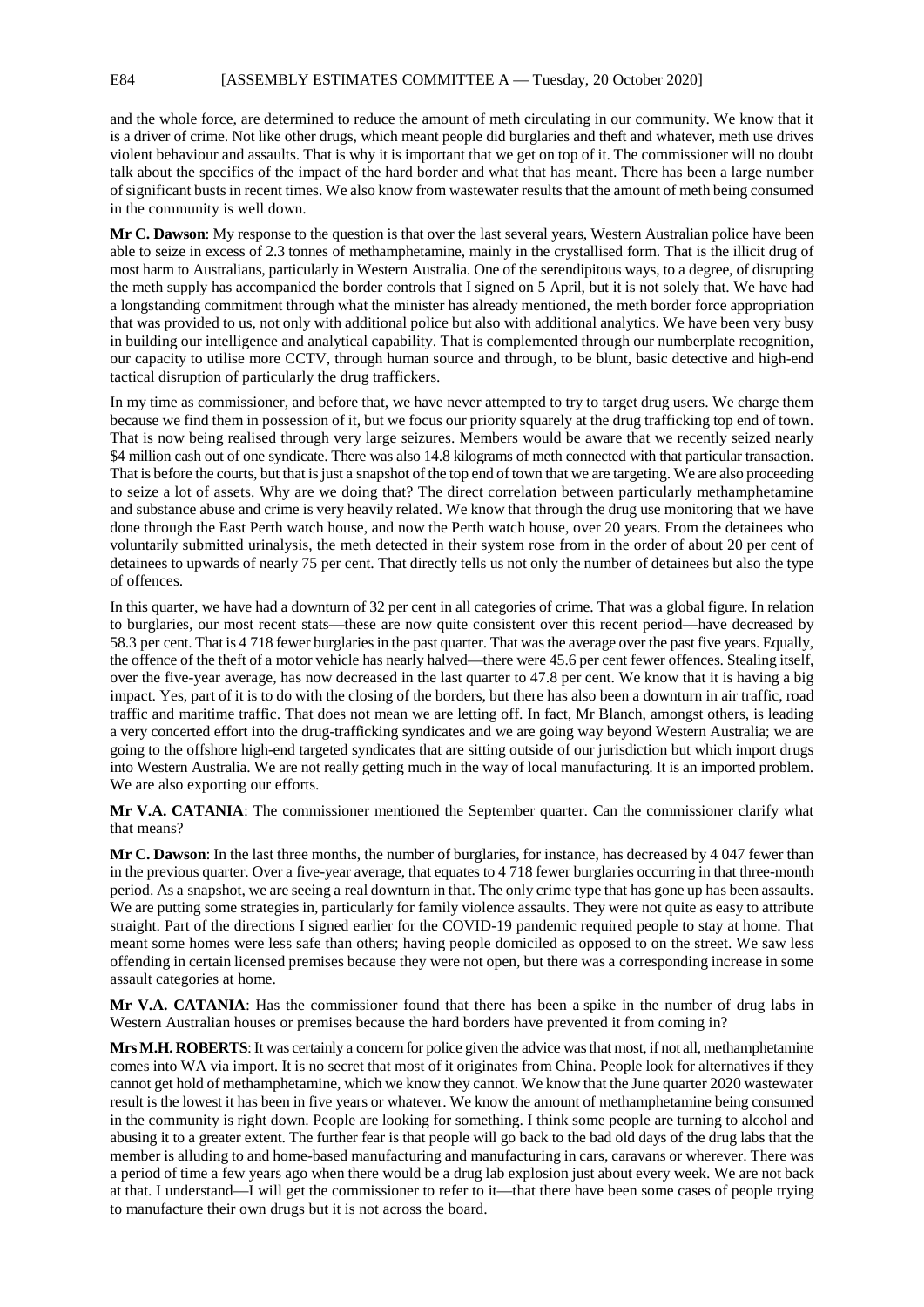### [9.20 pm]

**Mr C. Dawson**: With consent, Mr Blanch might add to what I say. Between February and September of this year, we attended a total of 38 clandestine drugs laboratories. That is almost double—in fact, just over double the number in the same period in 2019 when we had 17. We are seeing what I might call a concerning increase even though the numbers are nowhere near what they were several years ago. When I was in charge of the Australian Crime Commission, nationally more than 700 labs were detected with Western Australia having several hundred per annum. This is well down, but we have noted that increase in the last few months and, as the minister outlined, that has pretty well halved in terms of the amount of meth that we believe is being consumed for a range of reasons. We want to maximise our efforts to maintain that downward pressure. Mr Blanch, with the minister's consent, can add to that.

**Mrs M.H. ROBERTS**: I ask Deputy Commissioner Blanch to add to that.

**Mr C. Blanch**: Whilst it says it has gone from 17 to 38 this year, I put clandestine laboratories in two basic categories; the first is super labs where the equipment is quite sophisticated and generally needs to be imported or brought into WA. We have not seen any super labs here this year but we have seen what I would call the vegemite jar version of labs, which is usually downloaded off the internet with people trying their best due to the shortage of methamphetamine. I also attribute that increase to the drugs and firearms squad, which has been operating for 12 months. It has executed in excess of 500 search warrants. It is an intelligence-led squad that operates in both metro and regional WA. It was funded by the government in its methamphetamine funding. It spends all day every day executing search warrants and looking for methamphetamine in the community so a significantly higher amount of drugs is being seized and clandestine smaller labs are being found.

**Mrs L.M. HARVEY**: I refer to page 418 and the WA recovery plan and COVID-19 pandemic response. Can the minister advise how many categories of people are allowed to enter Western Australia on a the G2G passes and what those categories are?

**Mrs M.H. ROBERTS**: I regard that as a policy question, not a budget question.

**Ms E. HAMILTON**: I refer the minister to pages 417 and 418 and the COVID-19 recovery plan. How is the Western Australia Police Force contributing to the state recovery plan?

**Mrs M.H. ROBERTS**: As I outlined to the member for Mount Lawley, part of the recovery plan is the \$23 million that is being spent on repairs and maintenance at a large of number of police stations. As part of that, we have put a range of other measures in place with other works that are occurring. For example, the Fremantle police complex is a significant investment of more than \$50 million. It has needed to be done since 2013 when the dilapidated station in Henderson Street was necessarily closed and relocated in temporary and very inadequate accommodation. As part of the recovery plan, I would certainly include the recruitment of 150 police officers to strengthen the front line and the \$14.5 million that I alluded to earlier to enhance the tracking and tracing capabilities that the member for North West Central asked about for multifunction police stations, which I had not referred to. Their air conditioning, heating and ventilation certainly needs replacing and that is a \$14.2 million much-needed commitment.

There is also, as I partly alluded to earlier, the \$45.5 million that covers the additional operating costs that are directly attributed to the police force's involvement with the COVID-19 pandemic, with all that additional expenditure going towards things such as accommodation, communication, the enhanced cleaning costs that I itemised before, our border control efforts as well as the impact of contract and the commitment to technology, licences and hardware. All that work is being done by the police right throughout the 2.5 million square kilometres that is Western Australia, but also at the high tech end and all that DC Dreibergs and others have been involved in developing—not just the G2G app in the first place so that we have that application-based process which, I understand, Tasmania has taken up and Queensland is looking it as an option.

In addition, we have the very innovative G2G Now app that enables facial recognition and has a GPS coordinator. A person agrees to download the app on their phone and rather than having to use police officer resources call in to see them now and again to check that they are quarantining, we know that their phone is there all the time. We can call vastly more frequently than can a police officer call in to their home and they can be phoned several times a day. Effectively, it is a bit like the iPhone facial recognition. People have to hold their live face, not a photo or a reverse photo of it, up to the screen and it has to be shown that they are at the location they say that are at. I think that app will be taken up by other jurisdictions very usefully because it is one way of ensuring that people quarantine at home. It is better for the police because it is less time consuming, less resource intensive and it is vastly better for individuals because most people do not want to quarantine in a hotel and would much rather quarantine in their own home, an Airbnb or some other accommodation. There is a big difference between being able to locate in a free-standing house or a unit and a hotel room and, of course, it gets away from the expense of hotel accommodation, which, I understand can be claustrophobic and it is also not great for the elderly or for those who are quarantining in a hotel room with kids. It is really innovative and I could not be more pleased with the way that WA Police have been really proactive and shown real leadership in coming up with these kinds of applications that are world leading.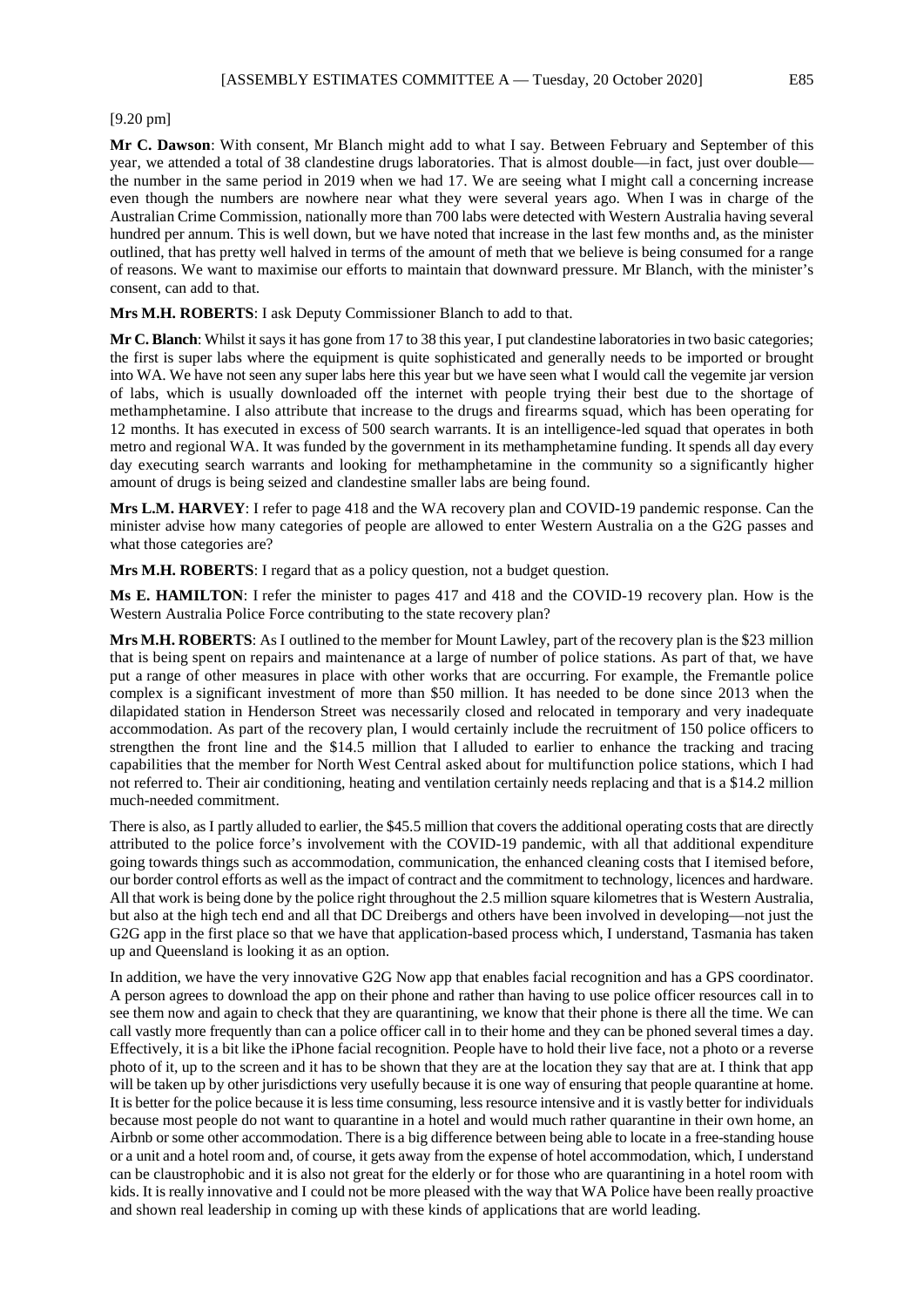E86 [ASSEMBLY ESTIMATES COMMITTEE A — Tuesday, 20 October 2020]

**Mr P.A. KATSAMBANIS**: I refer to page 426 of budget paper No 2, volume 2, and the line item "Breath and Drug Bus Replacement". We know that drug bus 2, as it was called, was replaced earlier this year with two smaller nimbler and modern buses. The previous bus had been in service since 2002. When are the other large breath and drug buses due for replacement, and has any allocation been made within the forward estimates for those replacements; and, if so, will they be replaced by large buses or the newer, smaller type of buses?

## [9.30 pm]

**Mrs M.H. ROBERTS**: Yes, it was innovative to get the two smaller buses. I understand that they are described as Mercedes-Benz Sprinter 516 vans. I have been to have a look at them and check them out; they are really good. In fact, they come fully kitted-out with all the equipment that people might imagine, plus more. For example, they have the national automated fingerprint identification system. In the van there is a little chair for people to sit in for a breath or a drug test. Should they test positive and further proceedings have to occur, they can put their hands on top of a small plate that looks like photocopier glass. Their fingerprints will be taken and uploaded so police can take that information and potentially identify them. The cost of the two smaller buses is significantly lower than the cost of the one big bus. It is my understanding that they are working really well. I think they are largely funded through the road trauma trust account. They are obviously much more mobile, and one bus can be deployed much more readily to country areas. I understand that we will look at getting two more of the smaller buses that have proven to be really effective. If the member wants more information about that, I am quite happy to ask Mr Warner, Mr Cameron or, indeed, one of the police officers to talk to the usefulness of the smaller buses. I think people have been very happy with them.

**Mr P.A. KATSAMBANIS**: That was not my question. My question was: when are the other big buses scheduled to be replaced?

**Mrs M.H. ROBERTS:** At this time, there is no schedule. Funding would need to be approved. I expect that police would seek funds through the road trauma trust account, so it would need to go to the Road Safety Council.

**Mr P.A. KATSAMBANIS**: I have a further question on the tests that are conducted on those buses. During the COVID period, some of that activity was, obviously, curtailed. That is understandable and no-one is criticising that. What ongoing changes to either the methodology of testing or the protection of officers conducting the testing have been put into place to deal with COVID-19 still being an issue in the community? Even though there is no community spread, it is still an issue.

**Mrs M.H. ROBERTS**: People will be aware that we ceased the bus operations for a period. They are not currently ceased; they were recommenced quite some time ago. That was in line with what occurred in other jurisdictions right around Australia at the peak of concerns. When the *Ruby Princess* and those other problematic issues were happening, that was deemed to be the appropriate thing to do, and we had to very quickly deploy police officers to do other options at that time, such as our intrastate borders. In any event, I do not think we would have wanted our officers to be breath-testing people using the methodology that we use for breath testing in this state. We have put additional precautions in place. Deputy Commissioner Blanch can give the member some further detail on that.

**Mr C. Blanch**: As the minister said, we ceased, through a national agreement, law enforcement breath and drug operations. When we restarted that, we engaged closely with the Department of Health on the appropriate personal protective equipment requirements. They were initially quite significant, which slowed down operations, but we were still able to do them. Over time, we have engaged with the Department of Health to make sure that we always have the right level of PPE for our officers, whether that is extra gloves or masks or things like that. That is continuing to this date. We are always making sure that we keep our officers safe.

**Mr P.A. KATSAMBANIS**: I know that there is a longstanding annual target of 1.8 million tests per annum. Due to the ceasing, did the Western Australia Police Force manage to reach that target in the last financial year; does it anticipate that it will meet or exceed the target this financial year; or is the need for police to be engaged in the COVID response slowing down the rate of testing?

**Mrs M.H. ROBERTS**: It has slowed down our rate of testing. From a road safety point of view, our aim is one test a year for each licensed driver. I have got a nod from the Road Safety Commission people. That is a target and best practice in Australia, so that is what we aim to do. I think we fell short of that in the last financial year thanks to COVID. We will endeavour to get as close to that as we can in this financial year.

**Mr P.A. KATSAMBANIS**: I am not knocking the fact that we did not get there. I am just trying to get a picture of where we are and the general impact that COVID is having.

**The Mrs M.H. ROBERTS**: I will ask Deputy Commissioner Blanch to give the member some more accurate figures on that, but we fell short.

**Mr C. Blanch**: We were short during this COVID year. I do not have the figures in front of me, but I have been advised by the traffic commander that we are on track for the next financial year for 1.9 million breath tests and around 40 000 drug tests.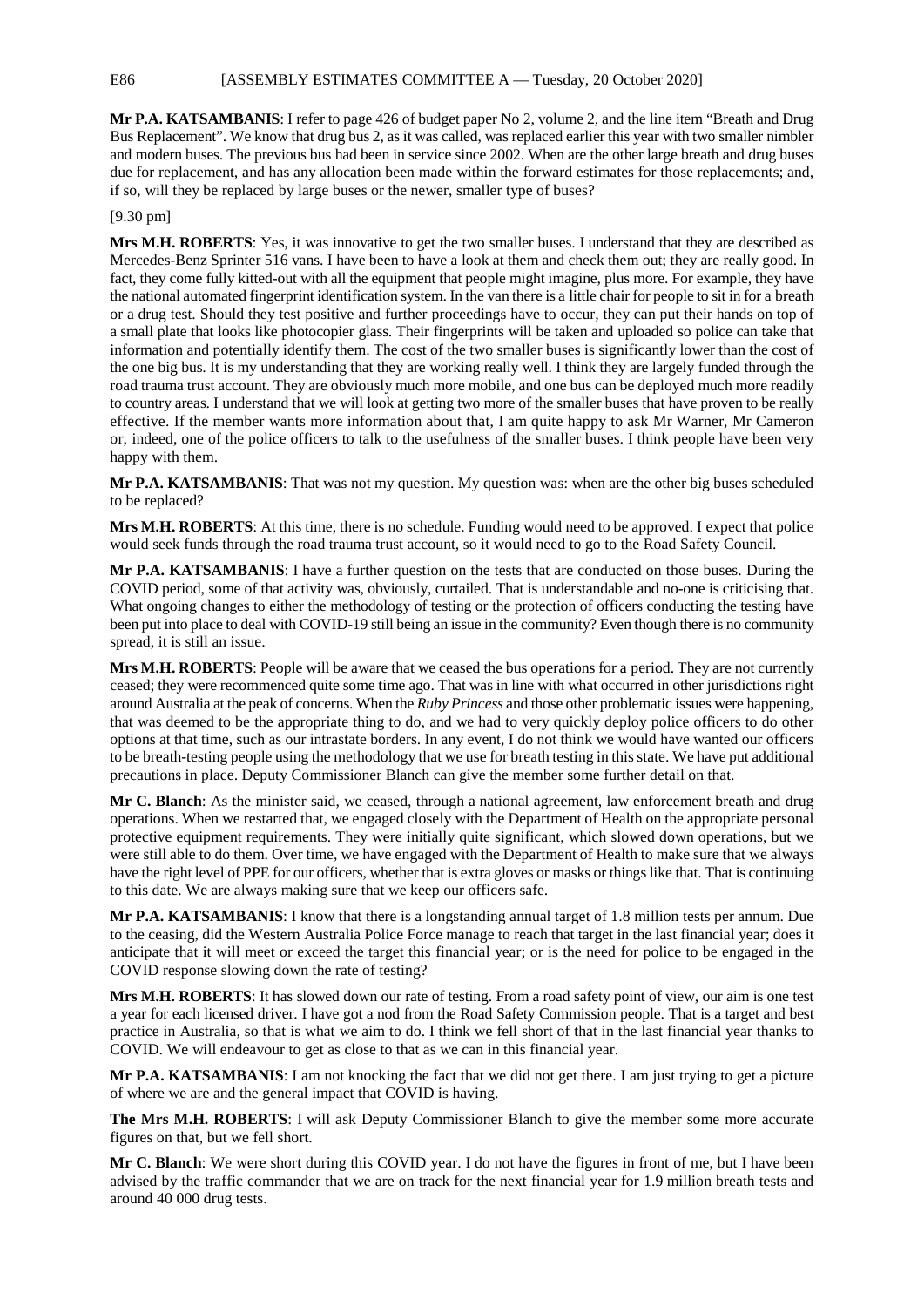**Mrs L.M. HARVEY**: I refer to page 430. Under "Current Liabilities", employee provisions have increased by 20 per cent from the budgeted figure of \$174 million to \$210 million. Under "Non-current Liabilities", they have increased by 22 per cent. Is that a reflection of unused long service and annual leave?

**Mrs M.H. ROBERTS**: I understand that under the financial position for current liabilities, there is an increase of \$28.3 million for borrowings and leasings due to the inclusion of lease liabilities for the first time as the result of the introduction of a new leasing standard in 2019–20. Is that what the member is referring to?

**Mrs L.M. HARVEY**: No. I was referring to the allocation for employee provisions—the current liabilities and non-current liabilities.

**Mrs M.H. ROBERTS**: Is the member talking about the increase of \$31.3 million?

**Mrs L.M. HARVEY**: Yes.

**Mrs M.H. ROBERTS**: That is \$26.4 million for the increase in actual leave liability hours to 319 392 since June 2019, which resulted from the impact of the COVID-19 pandemic; the decrease in interest rates by 0.66 per cent since June 2019; and the annual provision of \$4.2 million for the twenty-seventh pay. There is an extra fortnight in that year. It was a leap year. My birthday—29 February—apparently caused it.

**Mr V.A. CATANIA**: I refer to page 426 of volume 2 of budget paper No 2 and the line item "Optus Stadium Deployment Centre". It caught my eye that there is nothing in the forward estimates in 2022–23 and 2023–24. Why is that the case?

**Mrs M.H. ROBERTS**: I am not sure whether the member is aware, but we utilised Optus Stadium when we had all the intrastate roadblocks in place and so forth. We are not currently using Optus Stadium in that way. I will ask the commissioner to explain further.

**Mr C. Dawson**: In respect of Optus Stadium, it was an innovative option exercised under Deputy Commissioner Dreibergs, Assistant Commissioner Steel and others. As the member may be aware, we have a police operation centre and police assistance centre in Midland which does all our computer-aided despatching and 000 call-taking. We have established the state operations command centre out at Maylands, which really is what I might describe as a nerve centre. It also has major incident breakout rooms, and that is regularly utilised in actions, such as when the Greenough Regional Prison escape occurred. At that time I attended out there and observed them standing up for a real incident happening in real time. Obviously, we do it with major events such as City of Perth Skyworks, and in response to hazards such as cyclones and bushfires, so there is surge capacity there. When the global pandemic hit us, we obviously needed hundreds of officers to stand up readily and be accommodated with all the telephony, radio infrastructure and intelligence systems, so I had to sign some directions to stop football being played at Optus Stadium. Again, it was an unintended outcome, but —

[9.40 pm]

**Dr A.D. BUTI**: So long as it was the Eagles!

**Mr C. Dawson**: I would like to comment, but I will not!

The opportunity for us to negotiate with the venue operators was, firstly, sensible, and, secondly, a good approximate distance to police headquarters and our major infrastructure. We were able to secure that under some emergency management directions through which I have the power to basically second and sequester all sorts of infrastructure. I will take this opportunity to commend the VenuesLive and VenuesWest operators, who worked very closely with police. They did not charge us for any lease costs. We had to spend some money, predominantly on cleaning, obviously for COVID, some security costs and some meal provision, but it was basically not at cost to the taxpayer in terms of leasing the venue. We were there for about three and a half months.

We have since moved our entire COVID-19 response into government-owned premises at 99 Plain Street, which is the former Department of Housing and Department of Communities building. We were able to secure our executive directorate and our assets area at a very modest transitionary cost. We now have about 400 officers accommodated there. We have also been able to expand for our research capacity. We have extensive planning should there be an outbreak, whether that be in a remote community or a metropolitan community. We have the capacity to bring in our public health emergency operations centre and any other government departments that assist us. As part of our response, we have, for instance, seconded 30 Department of Transport call takers, who operate a call centre for us. These new premises mean that we will not have to take up Optus Stadium any further. It has now been addressed in the long term by the premises we have secured at 99 Plain Street.

**Mr P.A. KATSAMBANIS**: I thank the commissioner and the head of the Road Safety Council for waiting so patiently. I refer to page 420, paragraph 16, under "Road Safety". Paragraph 16 refers to the fact that we need a new road safety strategy, given that Towards Zero, the road safety strategy for WA 2008–2020, is coming to an end. Given that the year is coming to an end, when can we anticipate the strategy to be released? Have there been any delays caused by COVID or any other reasons in putting together and releasing this strategy?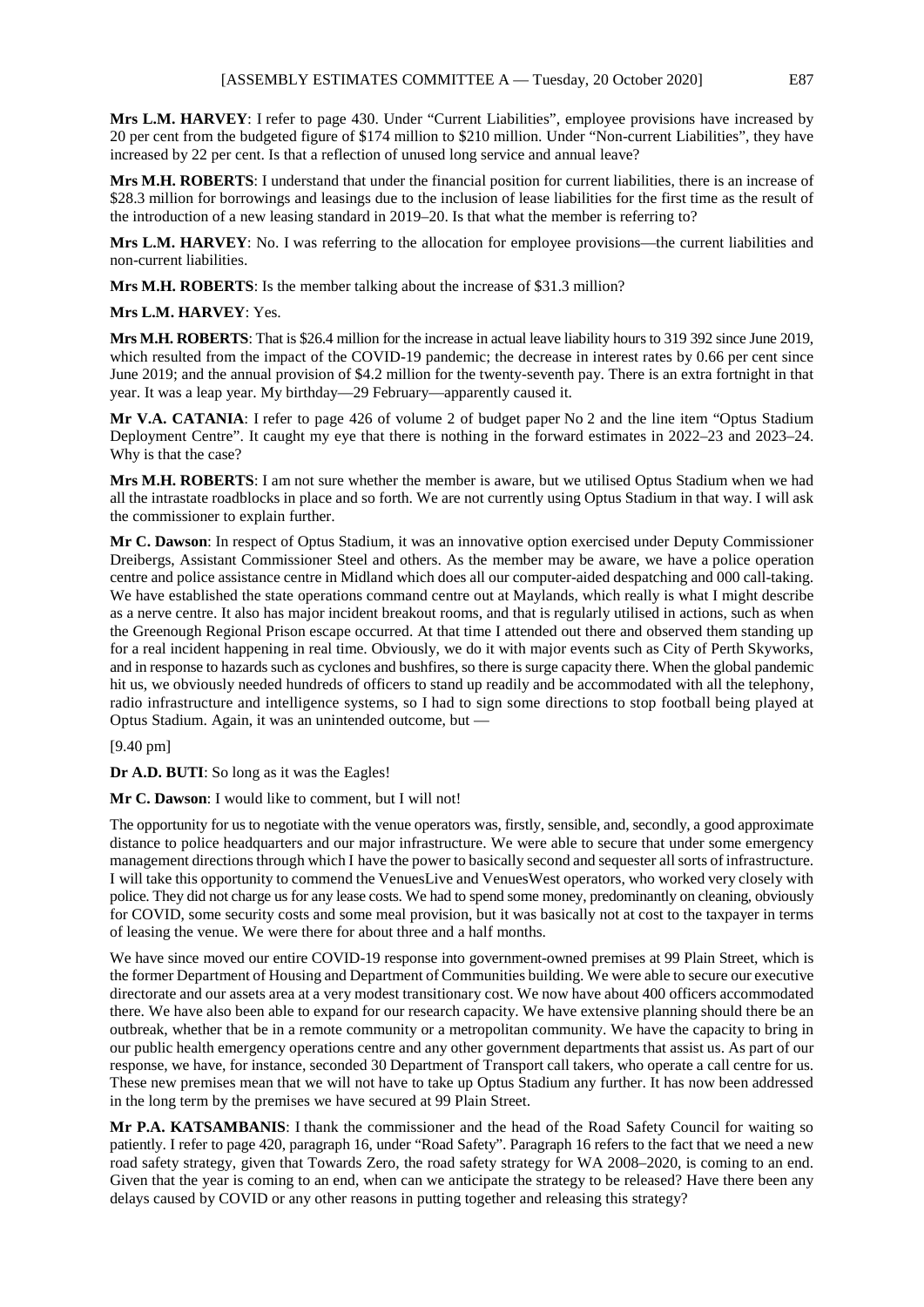**Mrs M.H. ROBERTS**: I thank the member for Hillarys for that question. As Madam Chair (Ms M.M. Quirk) will be aware, the new road safety strategy is something that we have consulted on pretty widely. We had a forum in her electorate, as we did in many other parts of our state. In those workshops and forums, which were run by the Road Safety Commission, we sought feedback from the community. The strategy is nearing completion, so I do not think I am giving too much away to say that Road Safety Week is coming up and I hope to launch that strategy during Road Safety Week.

**Mr P.A. KATSAMBANIS**: Has there been any allocation of additional funds that may or may not be required under this new strategy; and, if so, where is it in the budget? Is it in one of those ubiquitous "government projects not yet announced" or whatever? Is that funding included in that?

**Mrs M.H. ROBERTS**: The strategy itself is a framework; it is not a funding document.

**Mr P.A. KATSAMBANIS:** So in the strategy there will not be any additional new commitments that require funding?

**Mrs M.H. ROBERTS**: The member will have to wait and see!

**Mr S.A. MILLMAN**: My question relates to the "Spending Changes" table on page 417, and specifically to the "Run-off Road Crashes Program" line item. Under the COVID-19 WA recovery plan, how will that funding benefit road safety in WA?

**Mrs M.H. ROBERTS**: The run-off road crashes program is a program that is very dear to my heart and dear to the heart of the Road Safety Council chair and everyone at the Road Safety Commission. We know that run-off road crashes in country areas account for a lot of crashes. I understand that in 2019, for example, of the 163 people who died on our roads, 63 were from regional run-off road crashes. We can see why this is a program that is very dear to our hearts. Together with what we know about having a safe systems approach to road safety, the run-off road crashes program can make a huge difference. There is research to show that investing in that program can make a huge difference in reducing fatalities and serious injuries on our roads. That is why it is a priority.

We offered to commit \$20 million and asked the commonwealth government to chip in \$80 million for that regional road safety program, to install road safety treatments that prevent run-off road crashes. We also asked for further money to accelerate the rollout of that program, because clearly if we bring those treatments forward, the benefits will start much sooner. The treatments are generally things like shoulder widening, sealing and installation of audible edge lining and audible lines in the middle of roads. The program has been going for some time, but we realised that if we could get a lot more money into the program, we could achieve the benefits much sooner.

The program originally commenced back in 2012 and it has provided road safety treatments on a priority basis. Since then, some 1 400 kilometres of road have been treated. We have lobbied the federal government from both a transport and road safety point of view. We thought that this would be an opportune time to get it, because these are not huge road-building projects that costs tens or hundreds of millions of dollars and involve big contractors; they are regional, so they provide work in regional areas and are generally lower-cost projects that can be done by local contractors. It makes sense on so many fronts in respect of providing jobs, assisting the economy and providing a dividend. When I talk about a safe systems approach to road safety, I really mean that we have championed issues such as drink driving, speeding and seat belts for a long time and we have had a big impact in those areas. People now regard it to be morally abhorrent to drink and drive, for example.

## [9.50 pm]

We know that people still make mistakes. They still drive tired or can get distracted by something and they have a moment's inattention. The safe systems approach is one in which people are given a little bit of latitude and we acknowledge that people, from time to time, are going to do something wrong, be it driving tired or drifting off a little. We want those people to have the opportunity to correct that behaviour before they end up in a serious crash or as a fatality. In the federal government's recent budget, \$1.1 billion for Western Australia was allocated over three years to go towards shovel-ready projects for transport infrastructure. That included \$80 million for 2020–21, which we will match with \$20 million out of the road trauma trust account, making it \$100 million. On top of that, the commonwealth has now offered more money towards the program, so all up, about \$350 million will be expended within the next year or so. The commonwealth has put some pretty tight time frames on the expenditure of that money. From meeting with our Road Safety Commission people and talking to our Road Safety Council chair, Iain Cameron, who also has a role at the Department of Transport in his real, day job, I understand that Main Roads is very confident we will be able to meet the commonwealth's expectations. If other states do not do the works within the prescribed time frames, I understand that additional money might be available, which we would also be keen to spend. Between Minister Saffioti's Main Roads people and our Road Safety Commission people and police, we are chafing at the bit to get ahead with this program because we know the benefits that it will realise. I am told that we are in a better position than that of most of the other states to be able to roll out this work because we have been planning it for years.

**Dr A.D. BUTI:** I refer to page 418 and the spending changes for the infringement management reform program. Could the minister please explain the components of that program and how it will benefit the effectiveness and efficiency of people in the Western Australian community?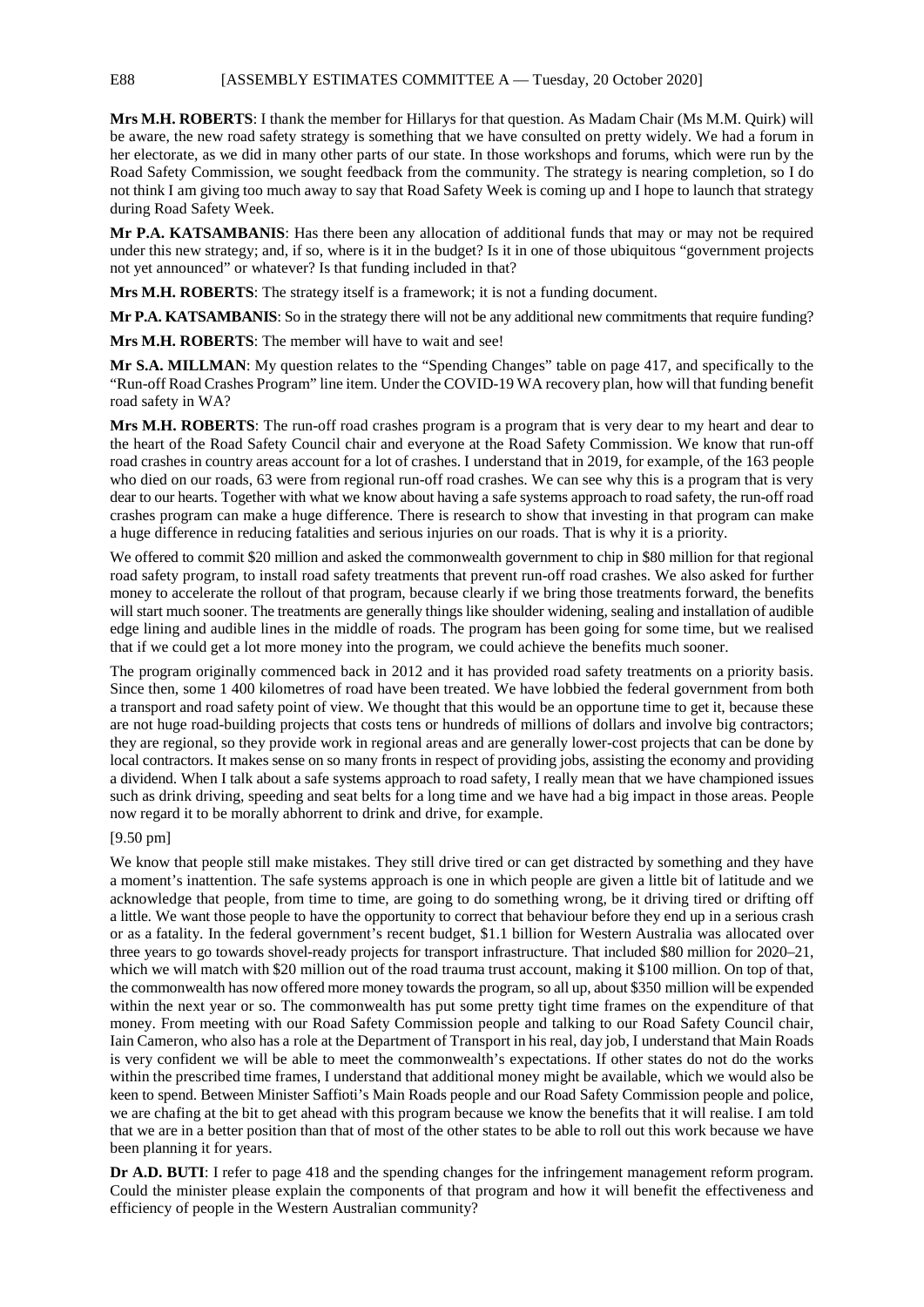**Mrs M.H. ROBERTS**: I thank the member for Armadale for that question. The infringement management reform program is another really important initiative. As people here all know, speed and red-light cameras play a vital role in changing driver behaviours and reducing the number of people who are killed or seriously injured on our roads. We have allocated \$13.74 million from the road trauma trust account for the infringement management reform program. These reforms will be of big benefit to community members, particularly those on lower or fixed incomes. They will hopefully be able to pay their infringements without incurring additional costs. The member will be aware that unpaid infringements are referred to the Fines Enforcement Registry, which incurs additional enforcement fees. I understand that the fees are in the order of \$110. The total amount that is collected by the registry is some \$19.7 million. It makes it much more challenging for people on low and fixed incomes to pay their fines. We estimate that about 20 per cent of infringements are not paid before they are referred to the Fines Enforcement Registry. We can assume only that most of those people are having some difficulty paying, so copping the extra cost on top of the fine would not help. Difficulties with payment is consistently cited as the top reason for recipients not finalising a matter and not contacting the police.

We will replace the existing, inefficient infringement processing system. That system has been in place since 2003 and it is reaching its end of life. We are going to complement that with some legislative changes that will allow for electronic infringements; the provision of digital services, including online nominations for a responsible driver; and part payments of infringements, which I have been championing for years. The government has not been able to do it because the system could not cope with part payments, so people have ended up on the Fines Enforcement Registry. We want people to be able to pay and make part payments. I doubt that there is a member of Parliament who has not had someone in their electorate office to complain about that, or complain about the fact that once the fine is one day late, it cannot be paid other than via the whole costing rigmarole with the Fines Enforcement Registry. This is a really important project in which I am very pleased to see the Road Safety Commission playing an important role.

**Mr P.A. KATSAMBANIS**: I refer to page 428 and the road trauma trust account revenue. The actual amount for 2019–20 came in at about \$4 million less than the figure that was budgeted. This is the money we get from speed cameras and fine enforcement generally. It is projected in the current year that the revenue will fall further, by more than \$3.5 million. What is the explanation for that? Is it because people are complying better with speed limits, not running red lights and the like? Is it because there has been an equipment failure? What is the explanation for this seemingly continual decline in the number of fines that are issued and collected?

**Mrs M.H. ROBERTS**: There is a range of explanations. The first question the member put to me was whether people are being more compliant. The simple answer is yes, particularly in keeping to the speed limit. The former Minister for Police in the Barnett government cancelled the program in which speed monitoring technology was put in place on roads in all speed zones. It was a small program that cost about \$100 000 a year. No-one is fined; they are the black strips members can see lying across the road from time to time. They are put out in speed zones of 40, 50 and 100 kilometres an hour. They monitor the speed that people are going so we can see how compliant people are with the speed limit. We have now had that information for at least 20 years in Perth, with a gap of a couple of years towards the end of the Barnett government. We have those figures and we know that people are much more compliant in sticking to the speed limit. I think that is a part of it.

One other explanation is that whenever people are concerned about their income in times of economic uncertainty, they behave more cautiously. There is evidence in lots of jurisdictions that when people are uncertain about their incomes and there are tough economic times, they are more cautious because they are more worried about getting a speeding fine. There are those changes in behaviour. Of course, we also had a period when a lot of people were off the roads. When the intrastate borders were closed, there were fewer people on the road. Anecdotally, I heard from police that the people who were on the roads in country areas were more likely to be speeding. There were quite a number of isolated examples of people going at really high speeds. However, the overall volumes of people on country roads for that period of a couple of months was incredibly low. There is lots of evidence that shows economic circumstances and people's job security are two of the many factors that feed into driver behaviour. The trend of sticking to the speed limit is probably also because of the deployment of cameras and enforcement as well as the road safety message. We know that there is a trend towards compliance. Does anyone from the Road Safety Commission want to add anything?

**Mr A. Warner**: The only other element is that we are closely monitoring the revenue trends and will be providing advice. Any adjustments we make based on our analysis of those trends will factor into the advice in the next budget process.

**Mr P.A. KATSAMBANIS**: I refer to outcomes and key effectiveness indicators on page 422. The last indicator is for "Effectiveness of road safety awareness campaigns". The budgeted figure is 70 per cent and the actual figure is 82 per cent. How does the department arrive at these figures? How is the effectiveness of road safety campaigns measured?

**The CHAIR**: I think the answer is 42, minister!

**Mr P.A. KATSAMBANIS**: I think it is the point to my question, too!